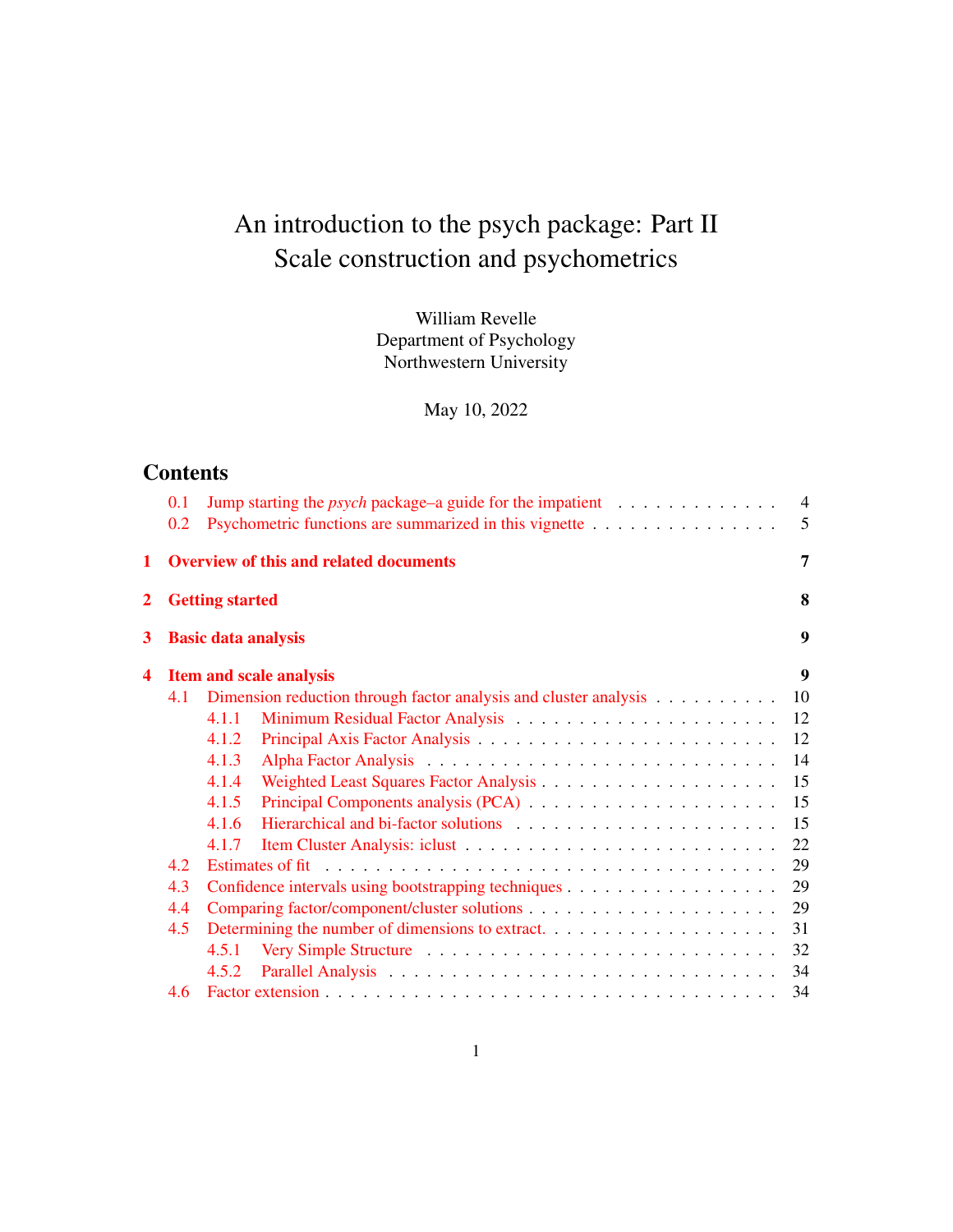|                                                          | 4.7                                                  |                                                                                                               | 37 |  |  |
|----------------------------------------------------------|------------------------------------------------------|---------------------------------------------------------------------------------------------------------------|----|--|--|
| 5                                                        | <b>Classical Test Theory and Reliability</b>         |                                                                                                               |    |  |  |
|                                                          | 5.1                                                  | Reliability of a single scale $\dots \dots \dots \dots \dots \dots \dots \dots \dots \dots \dots \dots \dots$ | 41 |  |  |
|                                                          | 5.2                                                  |                                                                                                               | 44 |  |  |
|                                                          | 5.3                                                  | Estimating $\omega_h$ using Confirmatory Factor Analysis                                                      | 49 |  |  |
|                                                          |                                                      | 5.3.1                                                                                                         | 51 |  |  |
|                                                          | 5.4                                                  | Reliability and correlations of multiple scales within an inventory $\dots \dots$                             | 51 |  |  |
|                                                          |                                                      | 5.4.1<br>Scoring from raw data $\ldots \ldots \ldots \ldots \ldots \ldots \ldots \ldots \ldots$               | 51 |  |  |
|                                                          |                                                      | 5.4.2                                                                                                         | 53 |  |  |
|                                                          | 5.5                                                  |                                                                                                               | 55 |  |  |
|                                                          | 5.6                                                  |                                                                                                               | 56 |  |  |
|                                                          |                                                      | 5.6.1                                                                                                         | 56 |  |  |
|                                                          |                                                      | 5.6.2                                                                                                         | 58 |  |  |
| 6                                                        |                                                      | <b>Item Response Theory analysis</b>                                                                          | 59 |  |  |
|                                                          | 6.1                                                  |                                                                                                               | 59 |  |  |
|                                                          | 6.2                                                  |                                                                                                               | 62 |  |  |
|                                                          | 6.3                                                  |                                                                                                               | 67 |  |  |
|                                                          |                                                      |                                                                                                               | 68 |  |  |
|                                                          |                                                      |                                                                                                               |    |  |  |
| 7                                                        | <b>Multilevel modeling</b>                           |                                                                                                               |    |  |  |
|                                                          | 7.1                                                  | Decomposing data into within and between level correlations using statsBy                                     | 71 |  |  |
|                                                          | 7.2                                                  |                                                                                                               | 71 |  |  |
|                                                          | 7.3                                                  |                                                                                                               | 71 |  |  |
|                                                          | 7.4                                                  |                                                                                                               | 72 |  |  |
| 8                                                        |                                                      | Set Correlation and Multiple Regression from the correlation matrix                                           | 72 |  |  |
| 9                                                        |                                                      | <b>Simulation functions</b>                                                                                   | 74 |  |  |
|                                                          |                                                      |                                                                                                               |    |  |  |
|                                                          |                                                      | <b>10 Graphical Displays</b>                                                                                  | 76 |  |  |
|                                                          | 11 Converting output to APA style tables using LATEX |                                                                                                               |    |  |  |
| <b>12 Miscellaneous functions</b>                        |                                                      |                                                                                                               |    |  |  |
| 13 Data sets<br>14 Development version and a users guide |                                                      |                                                                                                               |    |  |  |
|                                                          |                                                      |                                                                                                               |    |  |  |
|                                                          |                                                      | <b>15 Psychometric Theory</b>                                                                                 | 81 |  |  |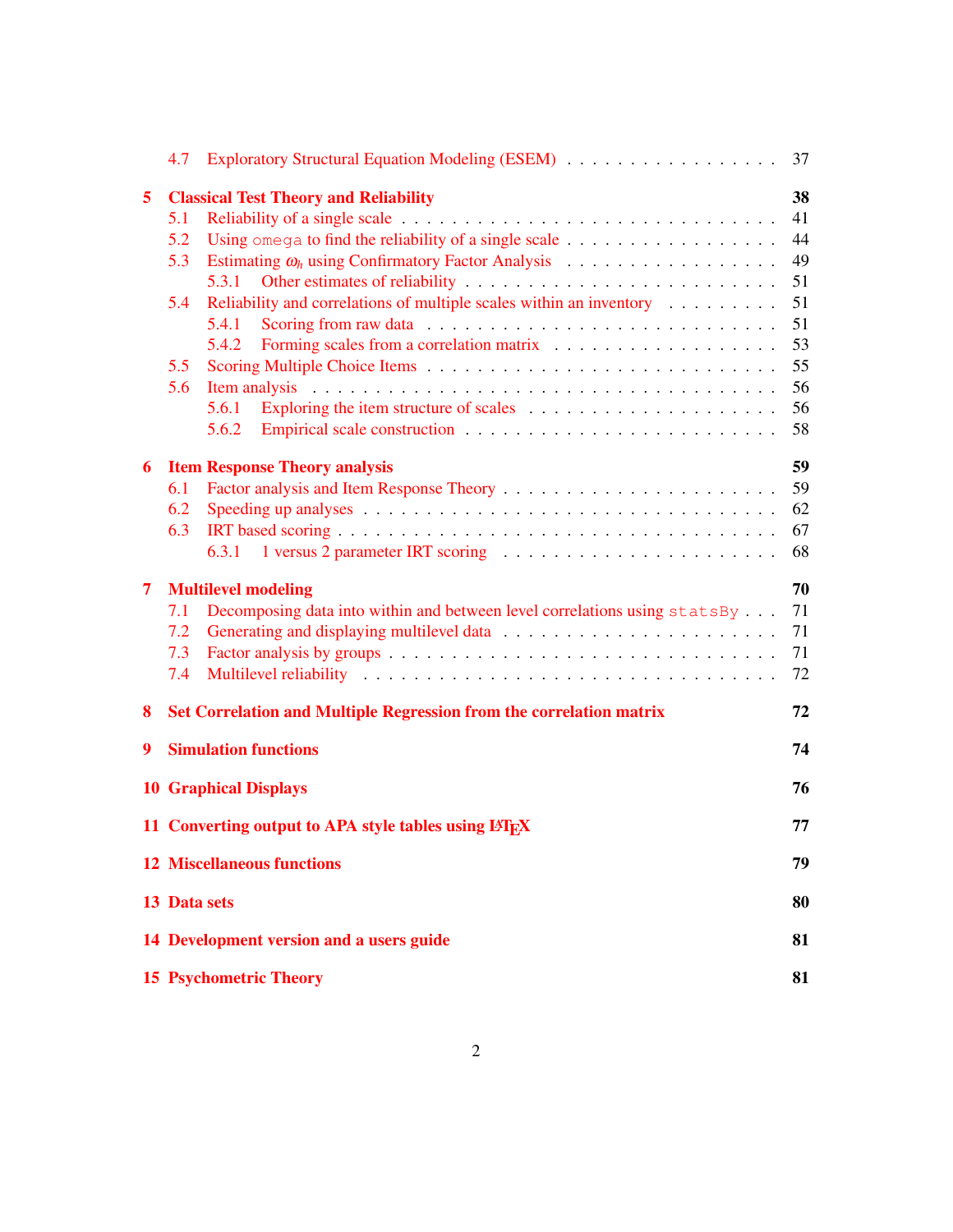# 16 SessionInfo 82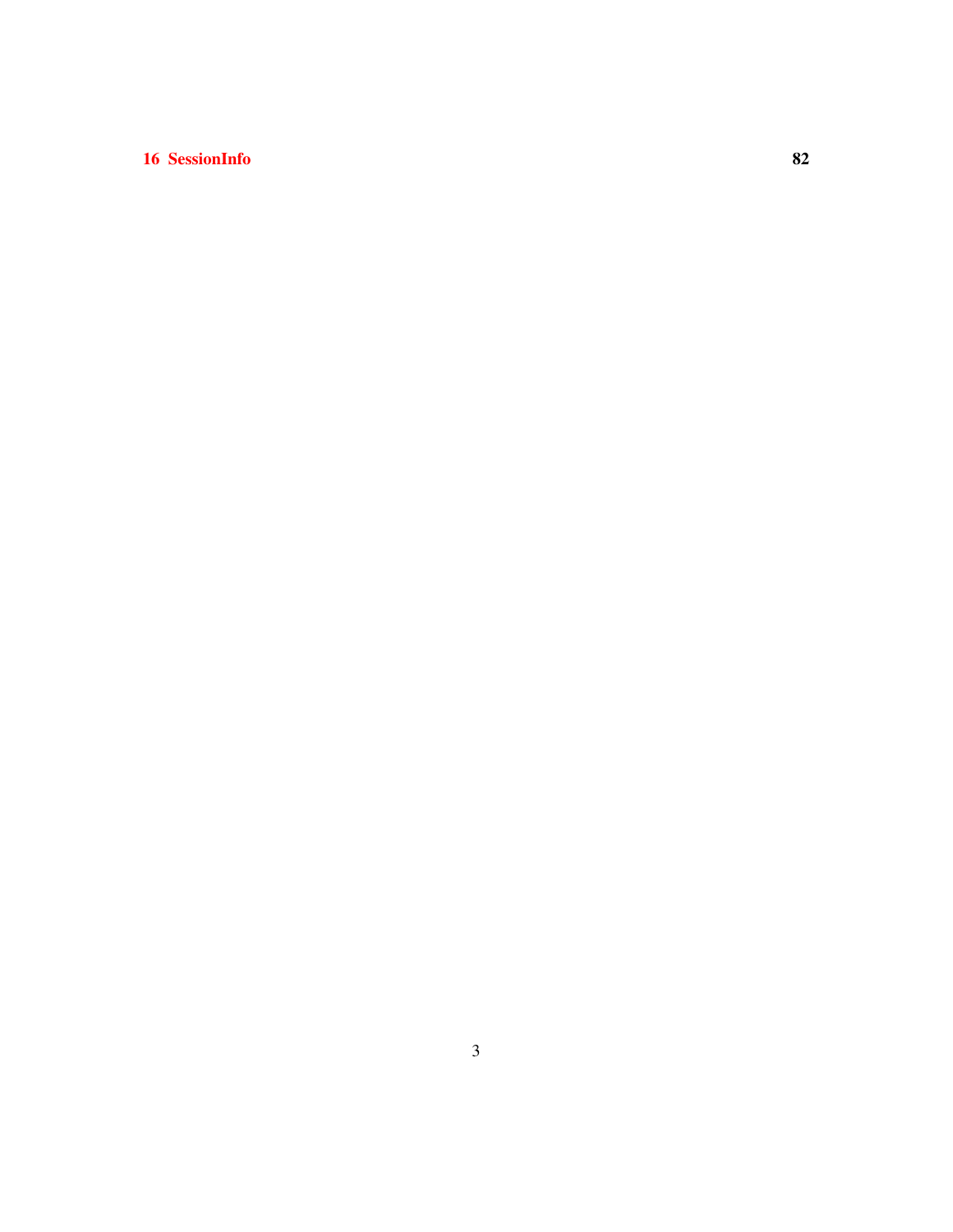#### 0.1 Jump starting the *psych* package–a guide for the impatient

You have installed *psych* (section 2) and you want to use it without reading much more. What should you do?

1. Activate the *psych* package:

*library(psych) library(psychTools)*

- 2. Input your data (see the [Introduction to Psych](https://personality-project.org/r/psych/intro.pdf) vignette section 3.1). There are two ways to do this:
	- Find and read standard files using read.file. This will open a search window for your operating system which you can use to find the file. If the file has a suffix of .text, .txt, .csv, .data, .sav, .r, .R, .rds, .Rds, .rda, .Rda, .rdata, or .RData, then the file will be opened and the data will be read in.

*myData <- read.file() # find the appropriate file using your normal operating system*

• Alternatively, go to your friendly text editor or data manipulation program (e.g., Excel) and copy the data to the clipboard. Include a first line that has the variable labels. Paste it into *psych* using the read.clipboard.tab command:

```
myData <- read.clipboard.tab() # if on the clipboard
```
Note that there are number of options for read.clipboard for reading in Excel based files, lower triangular files, etc.

3. Make sure that what you just read is right. Describe it (see the [Introduction to Psych](https://personality-project.org/r/psych/intro.pdf) vignette section 3.3) on how to describe data) and perhaps look at the first and last few lines. If you have multiple groups, try describeBy.

```
dim(myData) #What are the dimensions of the data?
describe(myData) # or
descrbeBy(myData,groups="mygroups") #for descriptive statistics by groups
headTail(myData) #show the first and last n lines of a file
```
4. Look at the patterns in the data. If you have fewer than about 12 variables, look at the SPLOM (Scatter Plot Matrix) of the data using pairs.panels ( (see the [Introduction to](https://personality-project.org/r/psych/intro.pdf) [Psych](https://personality-project.org/r/psych/intro.pdf) vignette section 3.4 for a discussion of graphics)). Then, use the outlier function to detect outliers.

*pairs.panels(myData) outlier(myData)*

5. Note that you might have some weird subjects, probably due to data entry errors. Either edit the data by hand (use the edit command) or just scrub the data).

*cleaned <- scrub(myData, max=9) #e.g., change anything great than 9 to NA*

6. Graph the data with error bars for each variable ( (see the [Introduction to Psych](https://personality-project.org/r/psych/intro.pdf) vignette section  $3.1$ ).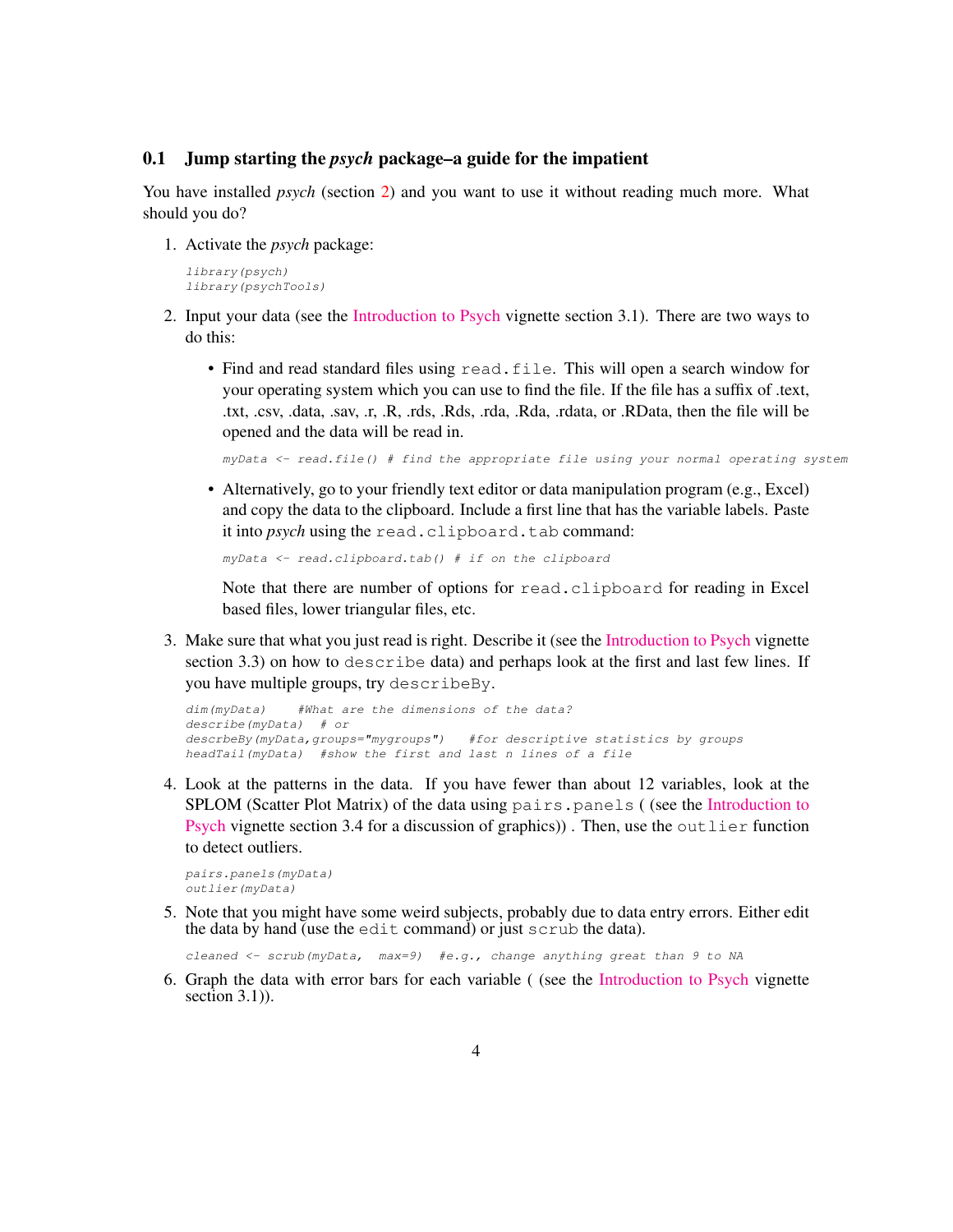*error.bars(myData)*

- 7. Find the correlations of all of your data. lowerCor will by default find the pairwise correlations, round them to 2 decimals, and display the lower off diagonal matrix.
	- Descriptively (just the values) (section ??)

```
r <- lowerCor(myData) #The correlation matrix, rounded to 2 decimals
```
• Graphically (section ??). Another way is to show a heat map of the correlations with the correlation values included.

```
corPlot(r) #examine the many options for this function.
```
- Inferentially (the values, the ns, and the p values) (section ??) *corr.test(myData)*
- 8. Apply various regression models.

Several functions are meant to do multiple regressions, either from the raw data or from a variance/covariance matrix, or a correlation matrix.

• setCor will take raw data or a correlation matrix and find (and graph the path diagram) for multiple y variables depending upon multiple x variables.

```
myData <- sat.act
colnames(myData) <- c("mod1","med1","x1","x2","y1","y2")
setCor(y1 + y2 ~ x1 + x2 , data = myData)
```
• mediate will take raw data or a correlation matrix and find (and graph the path diagram) for multiple y variables depending upon multiple x variables mediated through a mediation variable. It then tests the mediation effect using a boot strap.

*mediate(y1 + y2 ~ x1 + x2 + (med1) , data = myData)*

• mediate will take raw data and find (and graph the path diagram) a moderated multiple regression model for multiple y variables depending upon multiple x variables mediated through a mediation variable. It then tests the mediation effect using a boot strap.

*mediate(y1 + y2 ~ x1 + x2\* mod1 +(med1), data = myData)*

#### 0.2 Psychometric functions are summarized in this vignette

Many additional functions, particularly designed for basic and advanced psychometrics are discussed more fully in this Vignette. A brief review of the functions available is included here. For basic data entry and descriptive statistics, see the Vignette Intro to Psych [https:](https://personality-project.org/r) [//personality-project.org/r](https://personality-project.org/r). In addition, there are helpful tutorials for *Finding omega*, *How to score scales and find reliability*, and for *Using psych for factor analysis* at <https://personality-project.org/r>.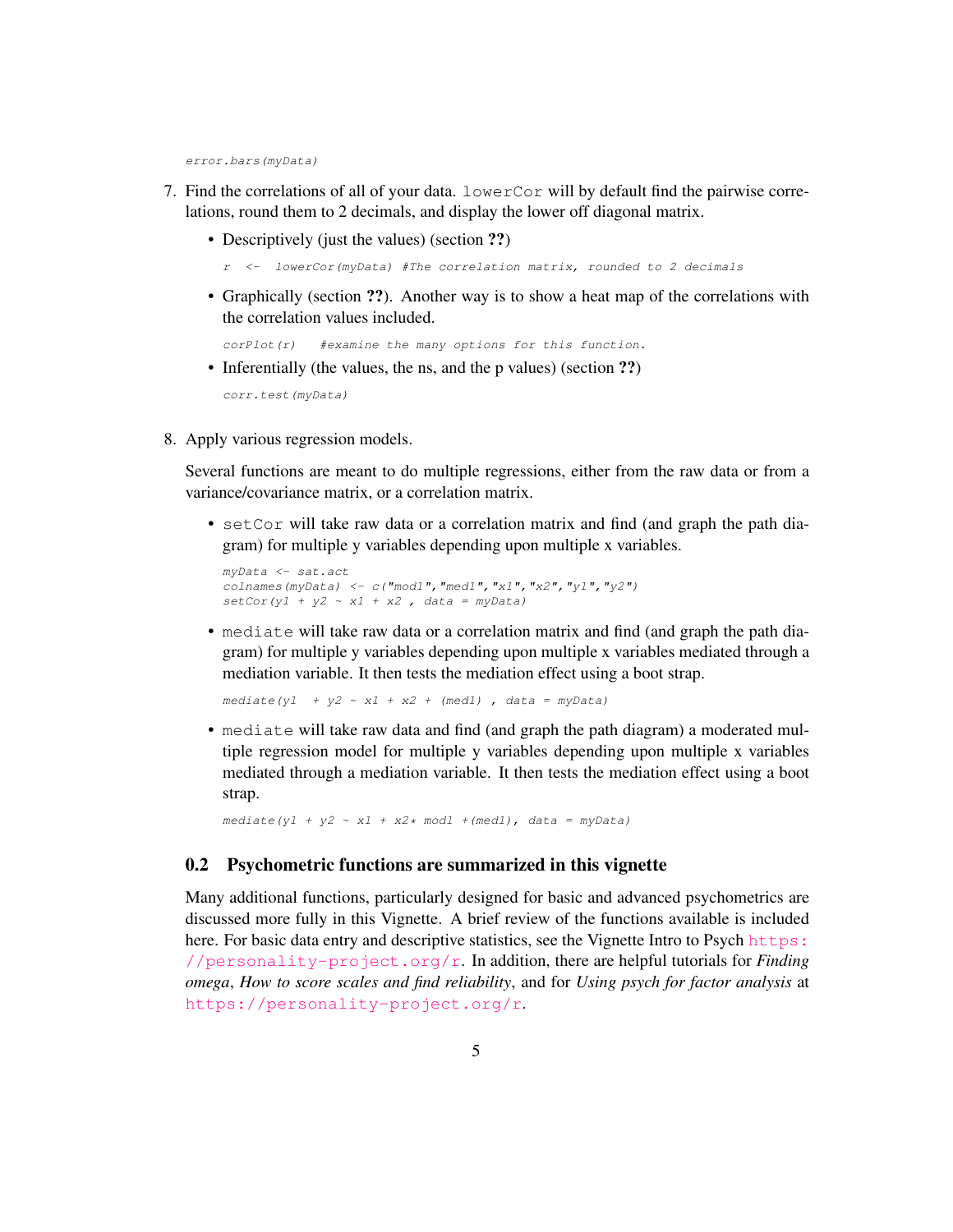• Test for the number of factors in your data using parallel analysis ( $fa$ ,  $parallel$ , section 4.5.2) or Very Simple Structure  $(\forall s\ s, 4.5.1)$ .

```
fa.parallel(myData)
vss(myData)
```
• Factor analyze (see section 4.1) the data with a specified number of factors (the default is 1), the default method is minimum residual, the default rotation for more than one factor is oblimin. There are many more possibilities (see sections 4.1.1-4.1.4). Compare the solution to a hierarchical cluster analysis using the ICLUST algorithm (Revelle, 1979) (see section 4.1.7). Also consider a hierarchical factor solution to find coefficient  $\omega$  (see 4.1.6).

*fa(myData) iclust(myData) omega(myData)*

If you prefer to do a principal components analysis you may use the principal function. The default is one component.

*principal(myData)*

• Some people like to find coefficient  $\alpha$  as an estimate of reliability. This may be done for a single scale using the  $a1pha$  function (see 5.1). Perhaps more useful is the ability to create several scales as unweighted averages of specified items using the scoreItems function (see 5.4) and to find various estimates of internal consistency for these scales, find their intercorrelations, and find scores for all the subjects.

```
alpha(myData) #score all of the items as part of one scale.
myKeys <- make.keys(nvar=20,list(first = c(1,-3,5,-7,8:10),second=c(2,4,-6,11:15,-16)))
my.scores <- scoreItems(myKeys,myData) #form several scales
my.scores #show the highlights of the results
```
At this point you have had a chance to see the highlights of the *psych* package and to do some basic (and advanced) data analysis. You might find reading this entire vignette as well as the Overview Vignette to be helpful to get a broader understanding of what can be done in R using the *psych*. Remember that the help command (?) is available for every function. Try running the examples for each help page.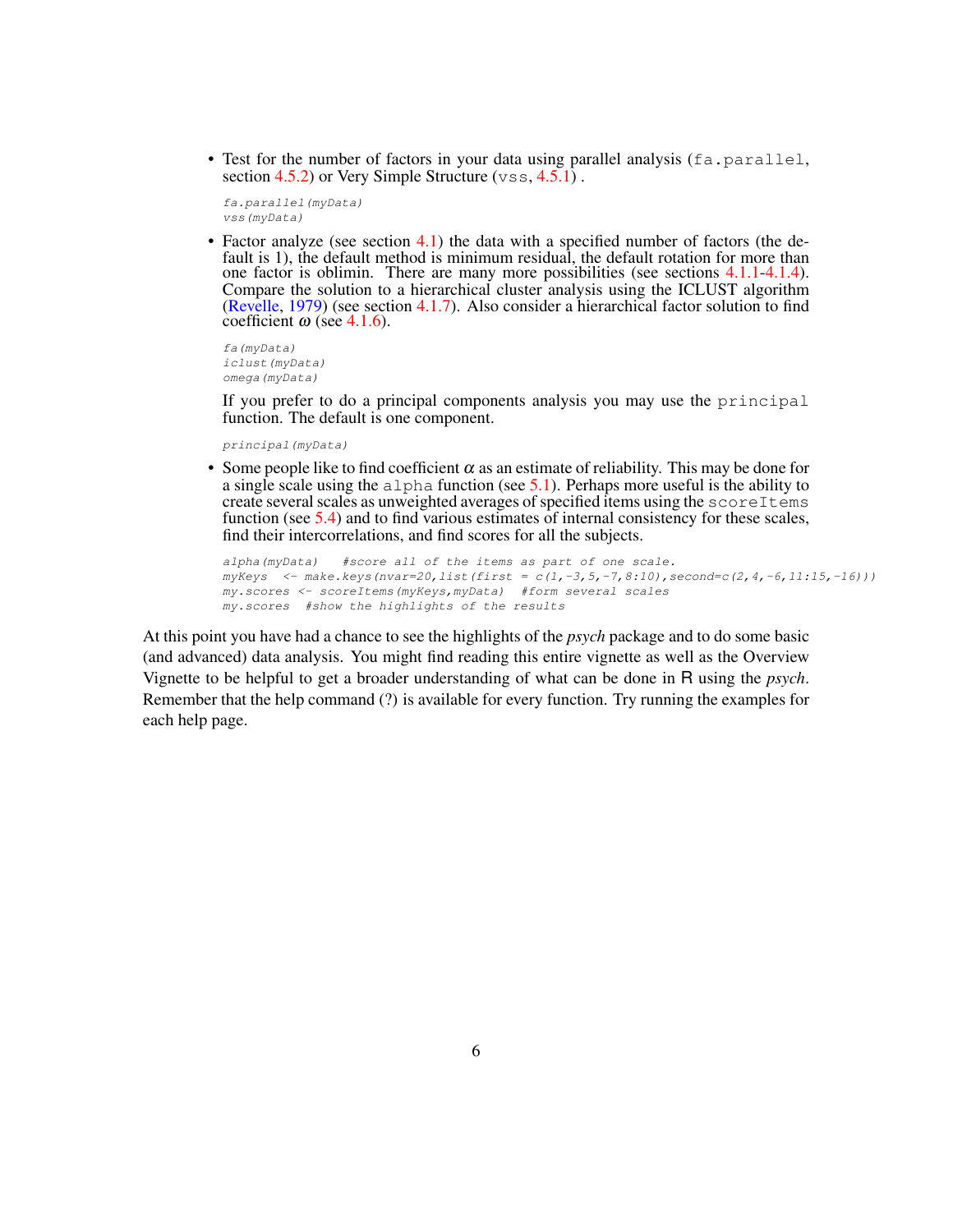# 1 Overview of this and related documents

The *psych* package (Revelle, 2018) has been developed at Northwestern University since 2005 to include functions most useful for personality, psychometric, and psychological research. The package is also meant to supplement a text on psychometric theory (Revelle, prep), a draft of which is available at <https://personality-project.org/r/book/>.

Some of the functions (e.g., read.file, read.clipboard, describe, pairs.panels, scatter.hist, error.bars, multi.hist, bi.bars) are useful for basic data entry and descriptive analyses.

Psychometric applications emphasize techniques for dimension reduction including factor analysis, cluster analysis, and principal components analysis. The fa function includes five methods of *factor analysis* (*minimum residual*, *principal axis*, *weighted least squares*, *generalized least squares* and *maximum likelihood* factor analysis). Principal Components Analysis (PCA) is also available through the use of the principal or pca functions. Determining the number of factors or components to extract may be done by using the Very Simple Structure (Revelle and Rocklin, 1979) (vss), Minimum Average Partial correlation (Velicer, 1976) (MAP) or parallel analysis (fa.parallel) criteria. These and several other criteria are included in the nfactors function. Two parameter Item Response Theory (IRT) models for dichotomous or polytomous items may be found by factoring tetrachoric or polychoric correlation matrices and expressing the resulting parameters in terms of location and discrimination using  $\text{int.fa}$ .

Bifactor and hierarchical factor structures may be estimated by using Schmid Leiman transformations (Schmid and Leiman, 1957) (schmid) to transform a hierarchical factor structure into a *bifactor* solution (Holzinger and Swineford, 1937). Higher order models can also be found using fa.multi.

Scale construction can be done using the Item Cluster Analysis (Revelle, 1979) (iclust) function to determine the structure and to calculate reliability coefficients  $\alpha$  (Cronbach, 1951)(alpha, scoreItems, score.multiple.choice),  $\beta$  (Revelle, 1979; Revelle and Zinbarg, 2009) (iclust) and McDonald's  $\omega_h$  and  $\omega_t$  (McDonald, 1999) (omega). Guttman's six estimates of internal consistency reliability (Guttman (1945), as well as additional estimates (Revelle and Zinbarg, 2009) are in the guttman function. The six measures of Intraclass correlation coefficients (ICC) discussed by Shrout and Fleiss (1979) are also available.

For data with a a multilevel structure (e.g., items within subjects across time, or items within subjects across groups), the describeBy, statsBy functions will give basic descriptives by group. StatsBy also will find within group (or subject) correlations as well as the between group correlation.

multilevel.reliability mlr will find various generalizability statistics for subjects over time and items. mlPlot will graph items over for each subject, mlArrange converts wide data frames to long data frames suitable for multilevel modeling.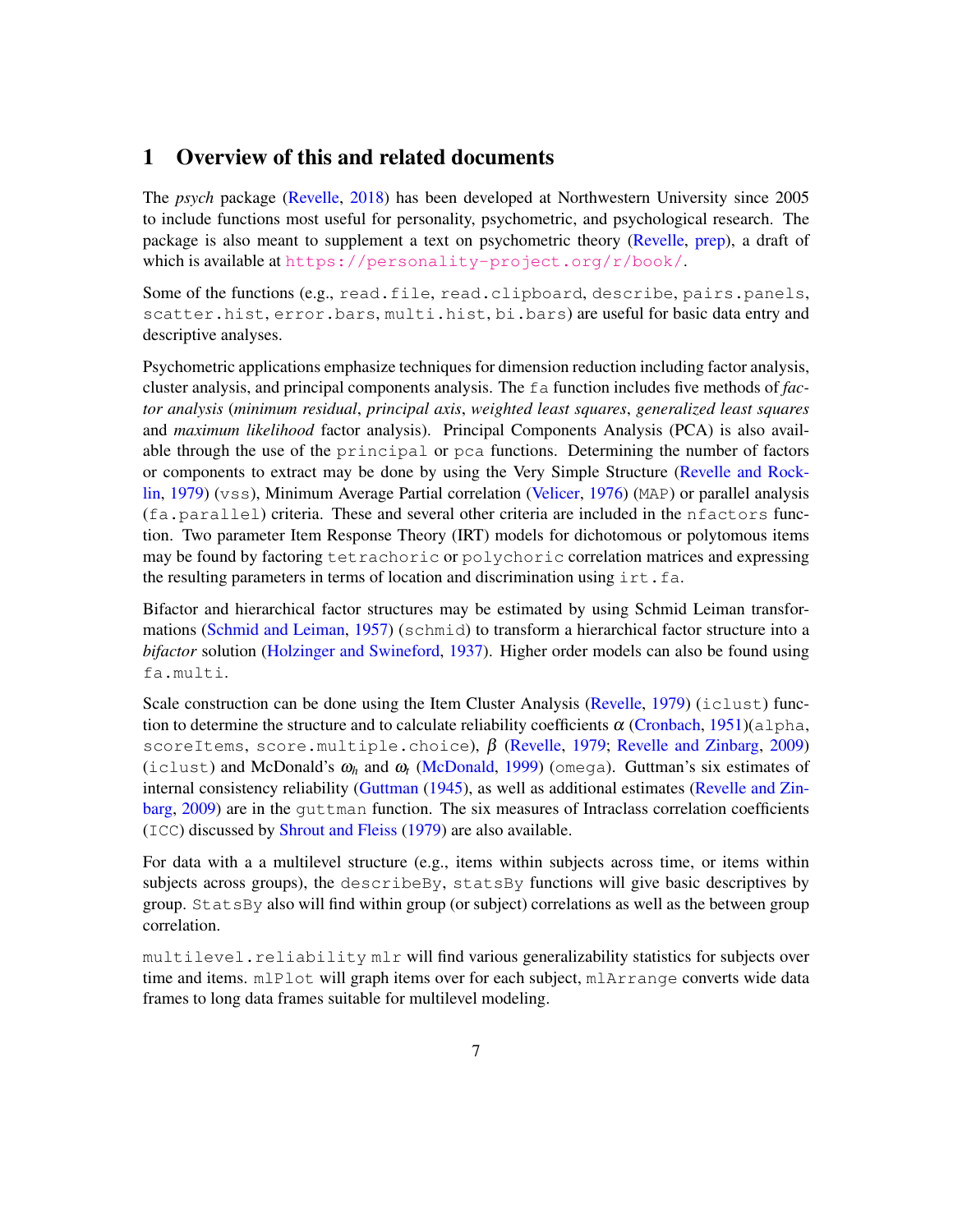Graphical displays include Scatter Plot Matrix (SPLOM) plots using pairs, panels, correlation "heat maps" (corPlot) factor, cluster, and structural diagrams using fa.diagram, iclust.diagram, structure.diagram and het.diagram, as well as item response characteristics and item and test information characteristic curves plot.irt and plot.poly.

This vignette is meant to give an overview of the *psych* package. That is, it is meant to give a summary of the main functions in the *psych* package with examples of how they are used for data description, dimension reduction, and scale construction. The extended user manual at  $p<sub>svch</sub>$ [manual.pdf](psych_manual.pdf) includes examples of graphic output and more extensive demonstrations than are found in the help menus. (Also available at [https://personality-project.org/r/](https://personality-project.org/r/psych_manual.pdf) [psych\\_manual.pdf](https://personality-project.org/r/psych_manual.pdf)). The vignette, psych for sem, at [psych\\_for\\_sem.pdf](psych_for_sem.pdf), discusses how to use psych as a front end to the *sem* package of John Fox (Fox et al., 2013). (The vignette is also available at [https://personality-project.org/r/book/psych\\_for\\_sem.]("https://personality-project.org/r/book/psych_for_sem.pdf") [pdf]("https://personality-project.org/r/book/psych_for_sem.pdf")).

In addition, there are a growing number of "HowTo"s at the personality project. Currently these include:

- 1. An [introduction](https://personality-project.org/r/psych/intro.pdf) (vignette) of the *psych* package
- 2. An [overview](https://personality-project.org/r/psych/overview.pdf) (vignette) of the *psych* package
- 3. [Installing](https://personality-project.org/r/psych/HowTo/getting_started.pdf) R and some useful packages
- 4. Using R and the *psych* package to find  $omega_h$  $omega_h$  and  $\omega_t$ .
- 5. Using R and the *psych* for [factor analysis](https://personality-project.org/r/psych/HowTo/factor.pdf) and principal components analysis.
- 6. Using the scoreItems function to find [scale scores and scale statistics.](https://personality-project.org/r/psych/HowTo/scoring.pdf)
- 7. Using mediate and setCor to do [mediation, moderation and regression analysis.](https://personality-project.org/r/psych/HowTo/mediation.pdf)

For a step by step tutorial in the use of the psych package and the base functions in R for basic personality research, see the guide for using R for personality research at [https://personalityt](https://personalitytheory.org/r/r.short.html)heory. [org/r/r.short.html](https://personalitytheory.org/r/r.short.html). For an *introduction to psychometric theory with applications in R*, see the draft chapters at <https://personality-project.org/r/book>).

# 2 Getting started

Some of the functions described in this overview require other packages. Particularly useful for rotating the results of factor analyses (from e.g., fa, factor.minres, factor.pa, factor.wls, or principal) or hierarchical factor models using omega or schmid, is the *GPArotation* package. These and other useful packages may be installed by first installing and then using the task views (*ctv*) package to install the "Psychometrics" task view, but doing it this way is not necessary.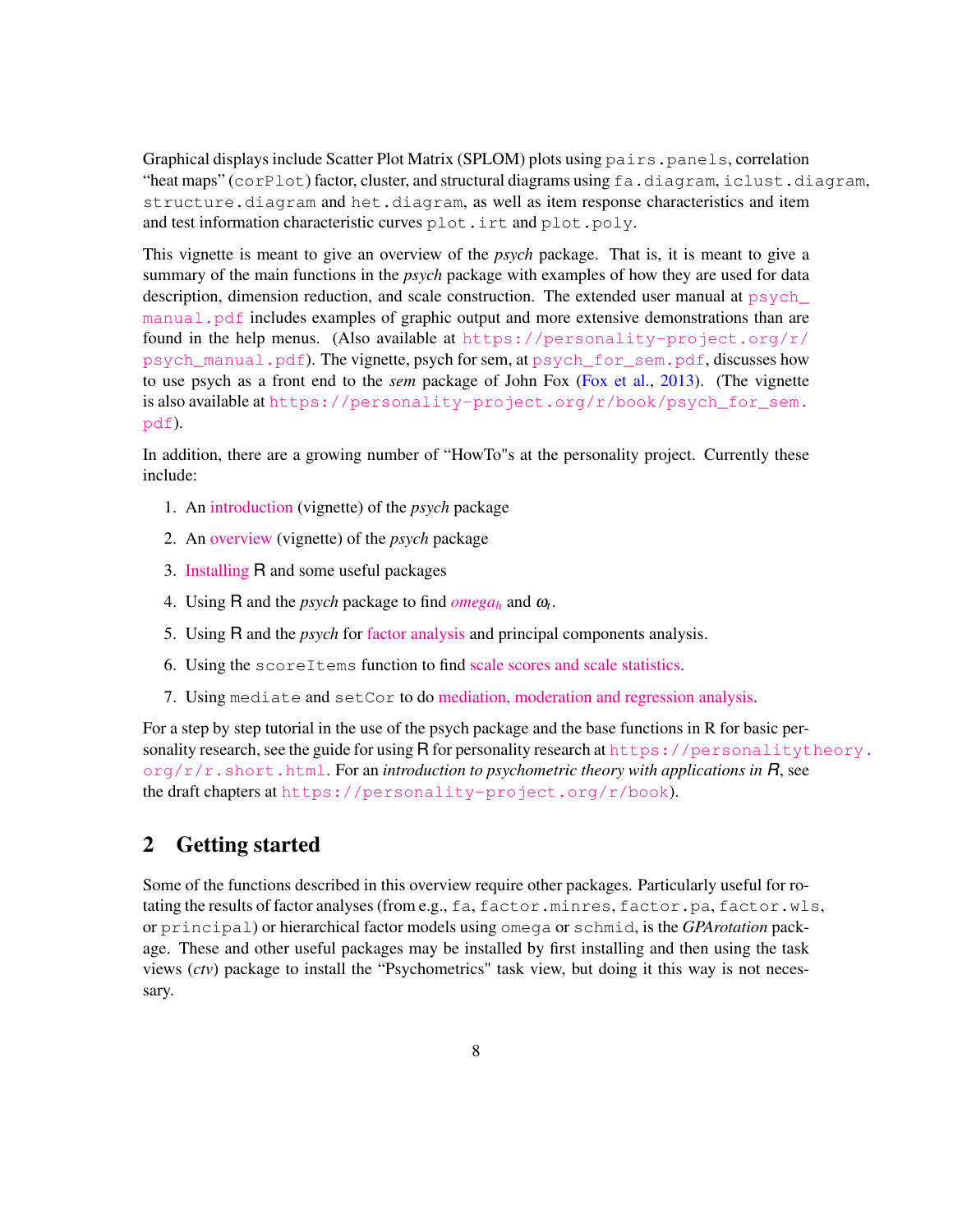```
install.packages("ctv")
library(ctv)
task.views("Psychometrics")
```
The "Psychometrics" task view will install a large number of useful packages. To install the bare minimum for the examples in this vignette, it is necessary to install just 3 packages:

*install.packages(list(c("GPArotation","mnormt","psychTools")*

Because of the difficulty of installing the package *Rgraphviz*, alternative graphics have been developed and are available as *diagram* functions. If *Rgraphviz* is available, some functions will take advantage of it. An alternative is to use "dot" output of commands for any external graphics package that uses the dot language.

### 3 Basic data analysis

A number of *psych* functions facilitate the entry of data and finding basic descriptive statistics. These are described in more detail in the companion vignette: An introduction to the psych package: Part I which is also available from the personality-project site. [https://personality-pr](https://personality-project.org/r/psych/vignettes/intro.pdf)oject.  $\frac{\sigma}{q}$ r/psych/vignettes/intro.pdf. Please consult that vignette first for information on how to read data (particularly using the read.file and read.clipboard commands), Also, the describe and describeBy functions are described in more detail in the introductory vignette. For even though you probably want to jump immediately to factor analyze your data, this is a mistake. It is very important to first describe them and look for weird responses. It is also useful to scrub your data when removing outliers, to graphically display them using pairs.panesl and corPlot. Basic multiple regression and moderated or mediated regressions may be done from either the raw data or from correlation matrices using setCor, or mediation.

Remember, to run any of the *psych* functions, it is necessary to make the package active by using the library command:

*library(psych)*

The other packages, once installed, will be called automatically by *psych*.

It is possible to automatically load *psych* and other functions by creating and then saving a ".First" function: e.g.,

*.First <- function(x) {library(psych)}*

# 4 Item and scale analysis

The main functions in the *psych* package are for analyzing the structure of items and of scales and for finding various estimates of scale reliability. These may be considered as problems of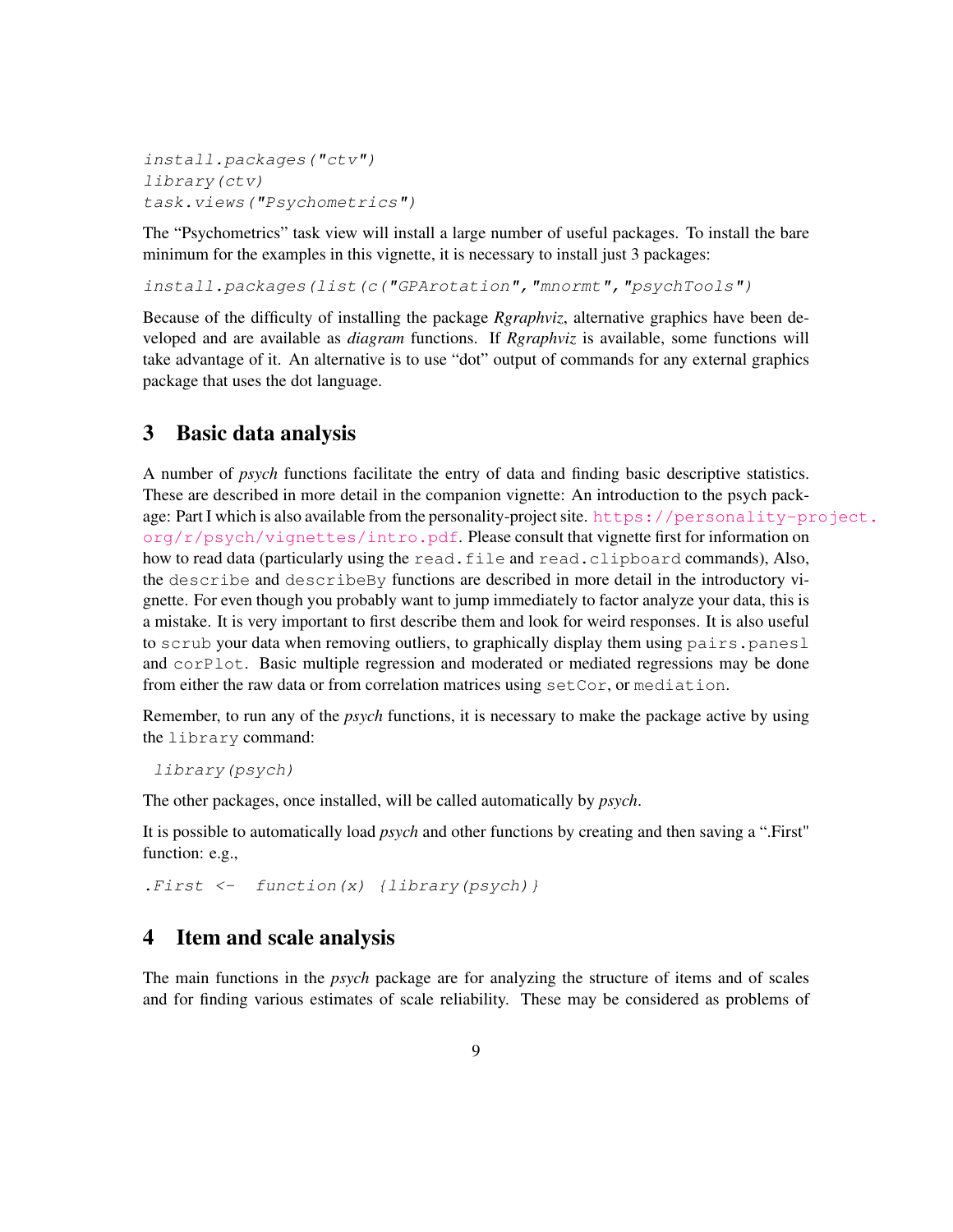dimension reduction (e.g., factor analysis, cluster analysis, principal components analysis) and of forming and estimating the reliability of the resulting composite scales.

#### 4.1 Dimension reduction through factor analysis and cluster analysis

Parsimony of description has been a goal of science since at least the famous dictum commonly attributed to William of Ockham to not multiply entities beyond necessity<sup>1</sup>. The goal for parsimony is seen in psychometrics as an attempt either to describe (components) or to explain (factors) the relationships between many observed variables in terms of a more limited set of components or latent factors.

The typical data matrix represents multiple items or scales usually thought to reflect fewer underlying constructs<sup>2</sup>. At the most simple, a set of items can be be thought to represent a random sample from one underlying domain or perhaps a small set of domains. The question for the psychometrician is how many domains are represented and how well does each item represent the domains. Solutions to this problem are examples of *factor analysis* (*FA*), *principal components analysis* (*PCA*), and *cluster analysis* (*CA*). All of these procedures aim to reduce the complexity of the observed data. In the case of FA, the goal is to identify fewer underlying constructs to explain the observed data. In the case of PCA, the goal can be mere data reduction, but the interpretation of components is frequently done in terms similar to those used when describing the latent variables estimated by FA. Cluster analytic techniques, although usually used to partition the subject space rather than the variable space, can also be used to group variables to reduce the complexity of the data by forming fewer and more homogeneous sets of tests or items.

At the data level the data reduction problem may be solved as a *Singular Value Decomposition* of the original matrix, although the more typical solution is to find either the *principal components* or *factors* of the covariance or correlation matrices. Given the pattern of regression weights from the variables to the components or from the factors to the variables, it is then possible to find (for components) individual *component* or *cluster scores* or estimate (for factors) *factor scores*.

Several of the functions in *psych* address the problem of data reduction.

**fa** incorporates six alternative algorithms: *minres factor analysis*, *principal axis factor analysis*, *alpha factor analysis*, *weighted least squares factor analysis*, *generalized least squares factor analysis* and *maximum likelihood factor analysis*. That is, it includes the functionality of three other functions that are deprecated and will be eventually phased out.

fa.poly (deprecated) is useful when finding the factor structure of categorical items. fa.poly first finds the tetrachoric or polychoric correlations between the categorical variables and then proceeds to do a normal factor analysis. By setting the n.iter option to be greater than 1, it will also find confidence intervals for the factor solution.<br>Warning. Finding polychoric correlations is ver the cor parameter to 'tet' or 'poly'.

<sup>&</sup>lt;sup>1</sup>Although probably neither original with Ockham nor directly stated by him (Thorburn, 1918), Ockham's razor remains a fundamental principal of science.

<sup>&</sup>lt;sup>2</sup>Cattell (1978) as well as MacCallum et al. (2007) argue that the data are the result of many more factors than observed variables, but are willing to estimate the major underlying factors.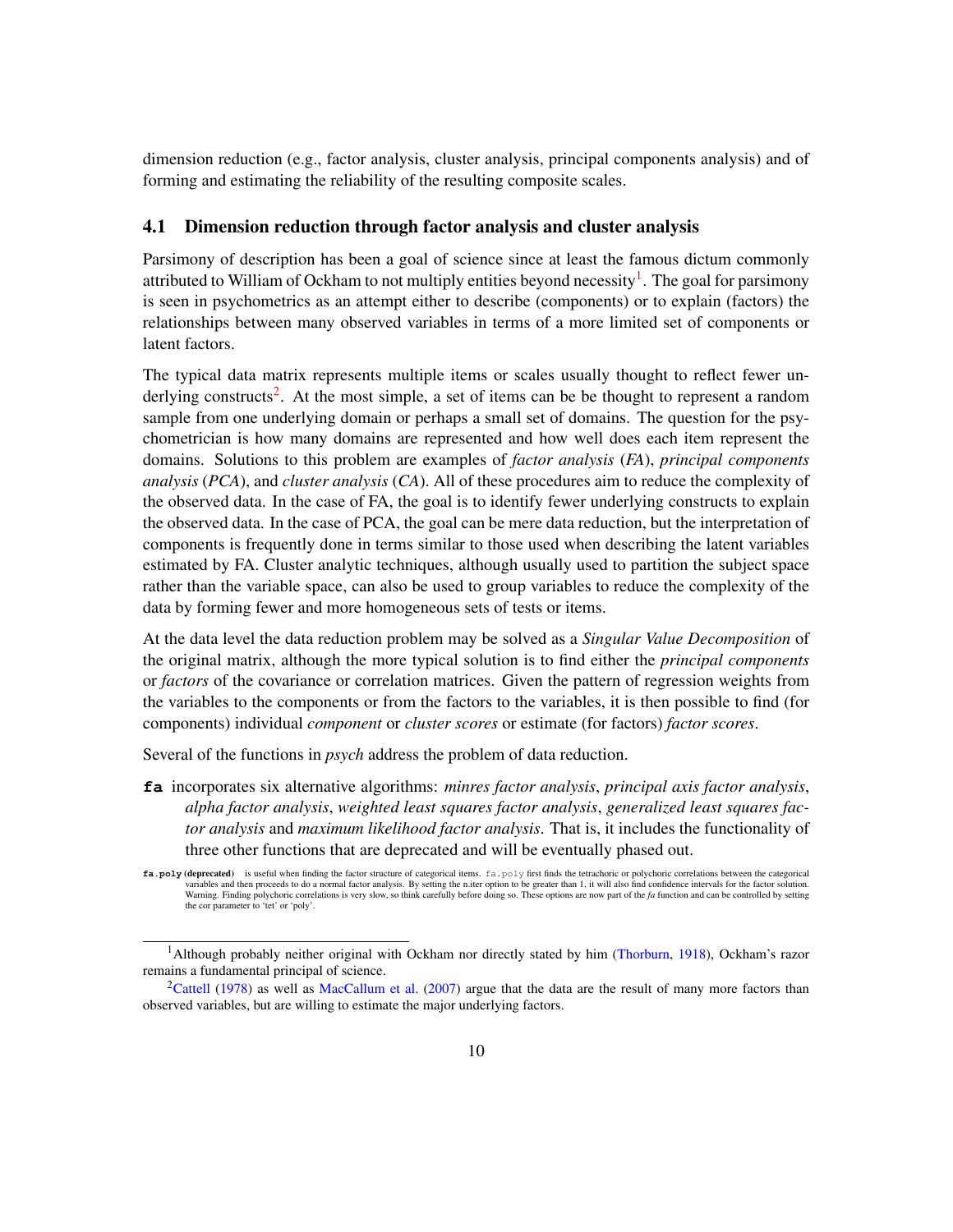**factor.minres (deprecated)** Minimum residual factor analysis is a least squares, iterative solution to the factor problem, minres attempts to minimize the residual (offdiagonal) correlation matrix. It produces solutions similar to maximum likelihood solutions, but will work even if the matrix is singular.

factor.pa (deprecated) Principal Axis factor analysis is a least squares, iterative solution to the factor problem. PA will work for cases where maximum likelihood techniques (factanal) will not work. The original communality estimates are either the squared multiple correlations (smc) for each item or 1.

factor.wls (deprecated) Weighted least squares factor analysis is a least squares, iterative solution to the factor problem. It minimizes the (weighted) squared residual matrix. The weights are based upon the independent contribution of each variable.

- **principal** Principal Components Analysis reports the largest n eigen vectors rescaled by the square root of their eigen values. Note that PCA is not the same as factor analysis and the two should not be confused.
- **factor.congruence** The congruence between two factors is the cosine of the angle between them. This is just the cross products of the loadings divided by the sum of the squared loadings. This differs from the correlation coefficient in that the mean loading is not subtracted before taking the products. factor.congruence will find the cosines between two (or more) sets of factor loadings.
- **vss** Very Simple Structure Revelle and Rocklin (1979) applies a goodness of fit test to determine the optimal number of factors to extract. It can be thought of as a quasi-confirmatory model, in that it fits the very simple structure (all except the biggest c loadings per item are set to zero where c is the level of complexity of the item) of a factor pattern matrix to the original correlation matrix. For items where the model is usually of complexity one, this is equivalent to making all except the largest loading for each item 0. This is typically the solution that the user wants to interpret. The analysis includes the MAP criterion of Velicer (1976) and a  $\chi^2$  estimate.
- **nfactors** combines VSS, MAP, and a number of other fit statistics. The depressing reality is that frequently these conventional fit estimates of the number of factors do not agree.
- **fa.parallel** The parallel factors technique compares the observed eigen values of a correlation matrix with those from random data.
- **fa.plot** will plot the loadings from a factor, principal components, or cluster analysis (just a call to plot will suffice). If there are more than two factors, then a SPLOM of the loadings is generated.
- **fa.diagram** replaces fa.graph and will draw a path diagram representing the factor structure. It does not require Rgraphviz and thus is probably preferred.
- **fa.graph** requires Rgraphviz and will draw a graphic representation of the factor structure. If factors are correlated, this will be represented as well.
- **iclust** is meant to do item cluster analysis using a hierarchical clustering algorithm specifically asking questions about the reliability of the clusters (Revelle, 1979). Clusters are formed until either coefficient  $\alpha$  Cronbach (1951) or  $\beta$  Revelle (1979) fail to increase.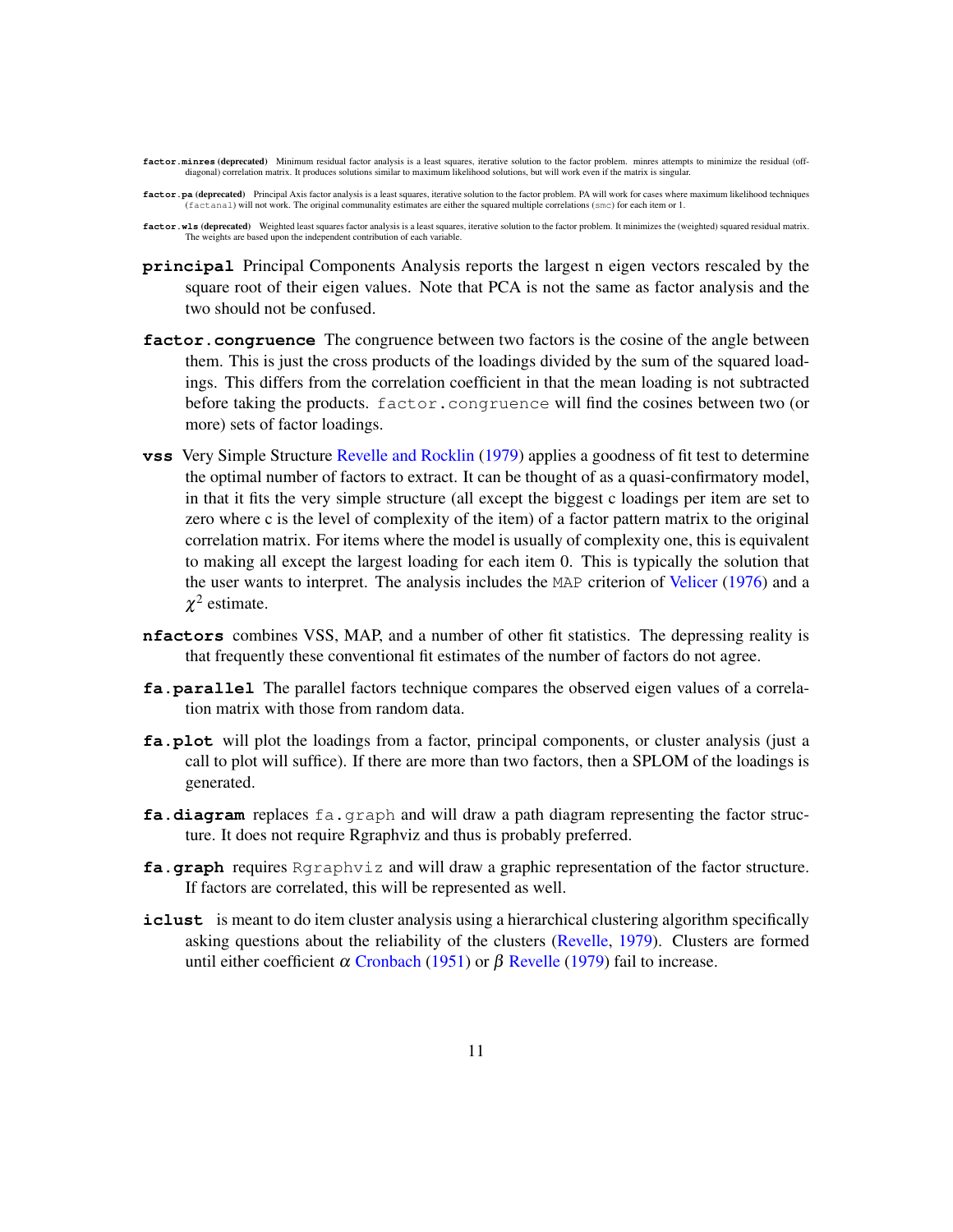#### 4.1.1 Minimum Residual Factor Analysis

The factor model is an approximation of a correlation matrix by a matrix of lower rank. That is, can the correlation matrix,  $_{n}\vec{R}_{n}$  be approximated by the product of a factor matrix,  $_{n}\vec{F}_{k}$  and its transpose plus a diagonal matrix of uniqueness.

$$
R = FF' + U^2 \tag{1}
$$

The maximum likelihood solution to this equation is found by factanal in the *stats* package as well as the fa function in *psych*. Seven alternatives are provided in *psych*, all of them are included in the fa function and are called by specifying the factor method (e.g., fm="minres", fm="pa", fm="alpha" fm='wls", fm="gls", fm = "min.rank", and fm="ml"). In the discussion of the other algorithms, the calls shown are to the  $f$  a function specifying the appropriate method.

factor.minres attempts to minimize the off diagonal residual correlation matrix by adjusting the eigen values of the original correlation matrix. This is similar to what is done in factanal, but uses an ordinary least squares instead of a maximum likelihood fit function. The solutions tend to be more similar to the MLE solutions than are the factor.pa solutions. *min.res* is the default for the fa function.

A classic data set, collected by Thurstone and Thurstone (1941) and then reanalyzed by Bechtoldt (1961) and discussed by McDonald (1999), is a set of 9 cognitive variables with a clear bi-factor structure (Holzinger and Swineford, 1937). The minimum residual solution was transformed into an oblique solution using the default option on rotate which uses an oblimin transformation (Table 1). Alternative rotations and transformations include "none", "varimax", "quartimax", "bentlerT", "varimin" and "geominT" (all of which are orthogonal rotations). as well as "promax", "oblimin", "simplimax", "bentlerQ, and "geominQ" and "cluster" which are possible oblique transformations of the solution. The default is to do a oblimin transformation. The measures of factor adequacy reflect the multiple correlations of the factors with the best fitting linear regression estimates of the factor scores (Grice, 2001).

Note that if extracting more than one factor, and doing any oblique rotation, it is necessary to have the *GPArotation* installed. This is checked for in the appropriate functions.

#### 4.1.2 Principal Axis Factor Analysis

An alternative, least squares algorithm (included in  $fa$  with the fm=pa option or as a standalone function (factor.pa), does a Principal Axis factor analysis by iteratively doing an eigen value decomposition of the correlation matrix with the diagonal replaced by the values estimated by the factors of the previous iteration. This OLS solution is not as sensitive to improper matrices as is the maximum likelihood method, and will sometimes produce more interpretable results. It seems as if the SAS example for PA uses only one iteration. Setting the max.iter parameter to 1 produces the SAS solution.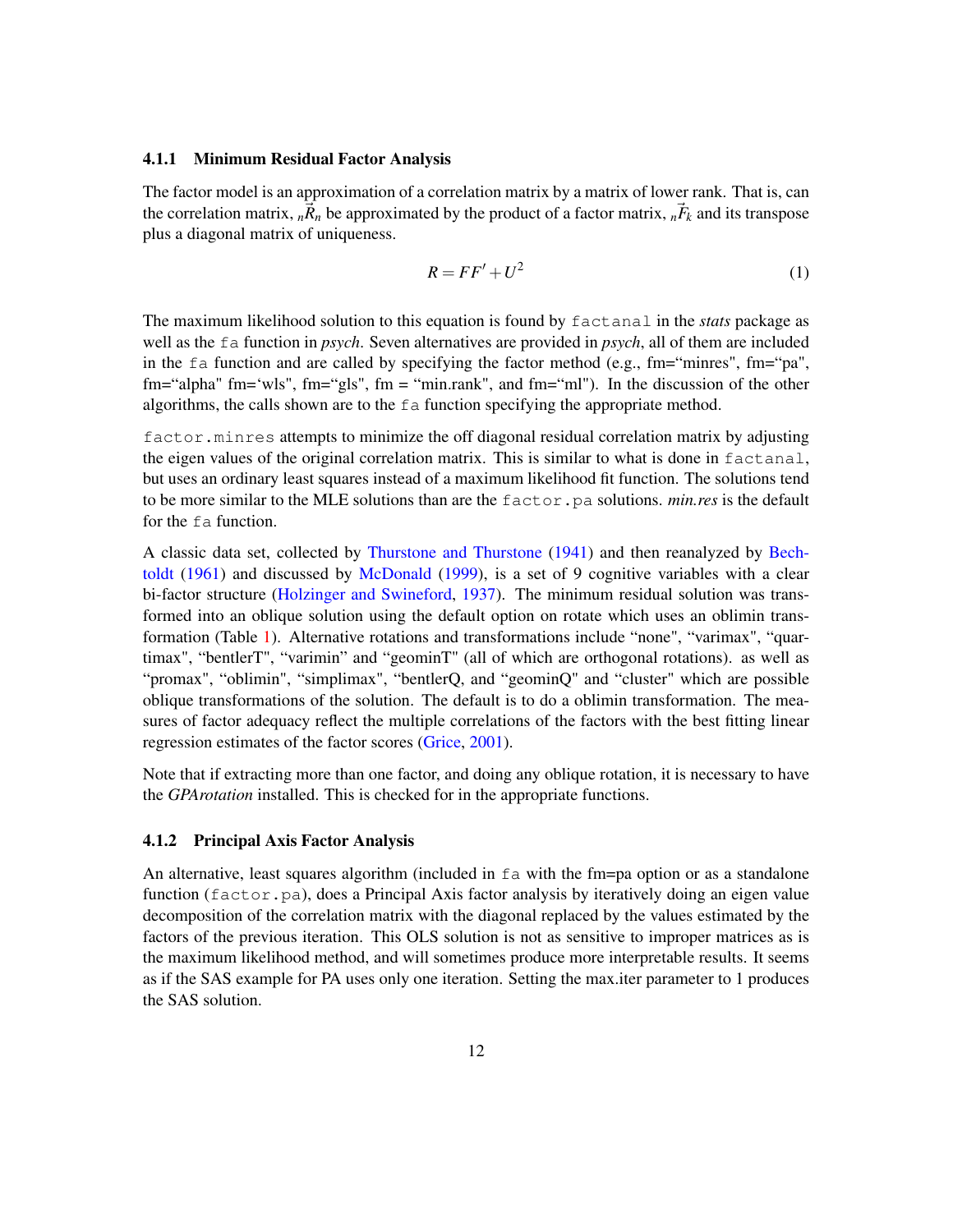Table 1: Three correlated factors from the Thurstone 9 variable problem. By default, the solution is transformed obliquely using oblimin. The extraction method is (by default) minimum residual.

```
> if(!require('GPArotation')) {stop('GPArotation must be installed to do rotations')} else {
+ library(psych)
+ library(psychTools)
+ f3t <- fa(Thurstone,3,n.obs=213)
+ f3t }
Factor Analysis using method = minres
Call: fa(r = Thurstone, nfactors = 3, n.obs = 213)Standardized loadings (pattern matrix) based upon correlation matrix
                 MR1 MR2 MR3 h2 u2 com
Sentences 0.90 -0.03 0.04 0.82 0.18 1.0
Vocabulary 0.89 0.06 -0.03 0.84 0.16 1.0
Sent.Completion 0.84 0.03 0.00 0.74 0.26 1.0
First.Letters 0.00 0.85 0.00 0.73 0.27 1.0
Four.Letter.Words -0.02 0.75 0.10 0.63 0.37 1.0
Suffixes 0.18 0.63 -0.08 0.50 0.50 1.2
Letter.Series 0.03 -0.01 0.84 0.73 0.27 1.0
Pedigrees 0.38 -0.05 0.46 0.51 0.49 2.0
Letter.Group -0.06 0.21 0.63 0.52 0.48 1.2
                     MR1 MR2 MR3
SS loadings 2.65 1.87 1.49
Proportion Var 0.29 0.21 0.17
Cumulative Var 0.29 0.50 0.67
Proportion Explained 0.44 0.31 0.25
Cumulative Proportion 0.44 0.75 1.00
With factor correlations of
    MR1 MR2 MR3
MR1 1.00 0.59 0.53
MR2 0.59 1.00 0.52
MR3 0.53 0.52 1.00
Mean item complexity = 1.2
Test of the hypothesis that 3 factors are sufficient.
The degrees of freedom for the null model are 36 and the objective function was 5.2 with Chi Square of 10
The degrees of freedom for the model are 12 and the objective function was 0.01
The root mean square of the residuals (RMSR) is 0.01
The df corrected root mean square of the residuals is 0.01
The harmonic number of observations is 213 with the empirical chi square 0.52 with prob < 1
The total number of observations was 213 with Likelihood Chi Square = 2.98 with prob < 1
Tucker Lewis Index of factoring reliability = 1.026
RMSEA index = 0 and the 90 % confidence intervals are 0 0
BIC = -61.36Fit based upon off diagonal values = 1Measures of factor score adequacy
                                               MR1 MR2 MR3
Correlation of (regression) scores with factors 0.96 0.92 0.90
Multiple R square of scores with factors 0.93 0.85 0.82
Minimum correlation of possible factor scores 0.86 0.71 0.63
```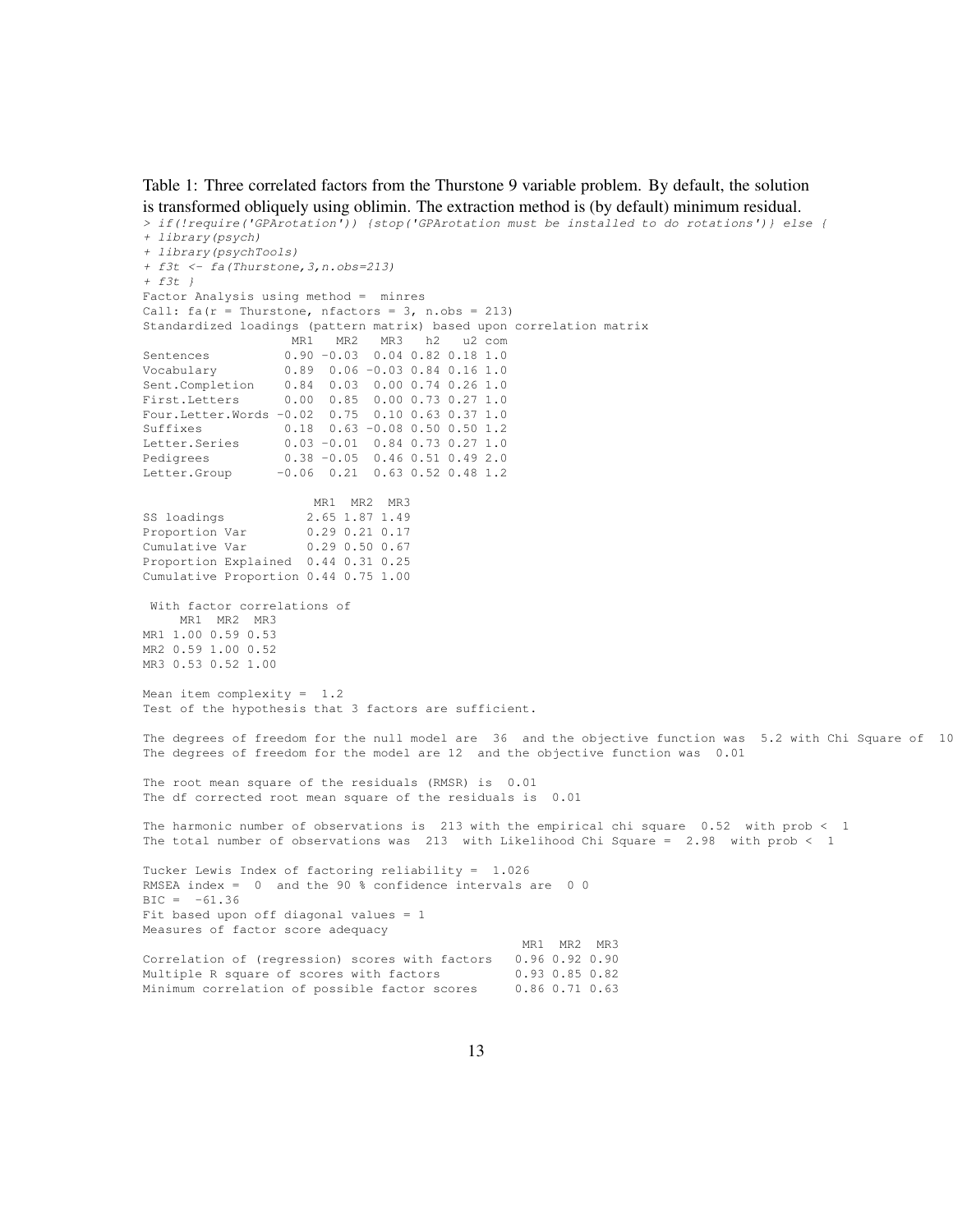The solutions from the fa, the factor.minres and factor.pa as well as the principal functions can be rotated or transformed with a number of options. Some of these call the *GPArotation* package. Orthogonal rotations include varimax, quartimax, varimin, bifactor . Oblique transformations include oblimin, quartimin, biquartimin and then two targeted rotation functions Promax and target.rot. The latter of these will transform a loadings matrix towards an arbitrary target matrix. The default is to transform towards an independent cluster solution.

Using the Thurstone data set, three factors were requested and then transformed into an independent clusters solution using target.rot (Table 2).

Table 2: The 9 variable problem from Thurstone is a classic example of factoring where there is a higher order factor, g, that accounts for the correlation between the factors. The extraction method was principal axis. The transformation was a targeted transformation to a simple cluster solution.

```
> if(!require('GPArotation')) {stop('GPArotation must be installed to do rotations')} else {
+ f3 <- fa(Thurstone,3,n.obs = 213,fm="pa")
+ f3o <- target.rot(f3)
+ f3o}
Call: NULL
Standardized loadings (pattern matrix) based upon correlation matrix
                  PA1 PA2 PA3 h2 u2
Sentences 0.89 -0.03 0.07 0.81 0.19
Vocabulary 0.89 0.07 0.00 0.80 0.20
Sent.Completion 0.83 0.04 0.03 0.70 0.30
First.Letters -0.02 0.85 -0.01 0.73 0.27
Four.Letter.Words -0.05 0.74 0.09 0.57 0.43
Suffixes 0.17 0.63 -0.09 0.43 0.57
Letter.Series -0.06 -0.08 0.84 0.69 0.31
Pedigrees 0.33 -0.09 0.48 0.37 0.63
Letter.Group -0.14 0.16 0.64 0.45 0.55
                    PA1 PA2 PA3
SS loadings 2.45 1.72 1.37
Proportion Var 0.27 0.19 0.15
Cumulative Var 0.27 0.46 0.62
Proportion Explained 0.44 0.31 0.25
Cumulative Proportion 0.44 0.75 1.00
   PA1 PA2 PA3
PA1 1.00 0.02 0.08
PA2 0.02 1.00 0.09
PA3 0.08 0.09 1.00
```
#### 4.1.3 Alpha Factor Analysis

Introduced by Kaiser and Caffrey (1965) and discussed by Loehlin and Beaujean (2017), *alpha factor analysis* factors the correlation matrix of correlations or covariances corrected for their communalities. This has the effect of making all correlations corrected for reliabiity to reflect their true, latent correlations. *alpha factor analysis* was added in August, 2017 to increase the range of EFA options available. This is added more completeness rather than an endorsement of the procedure.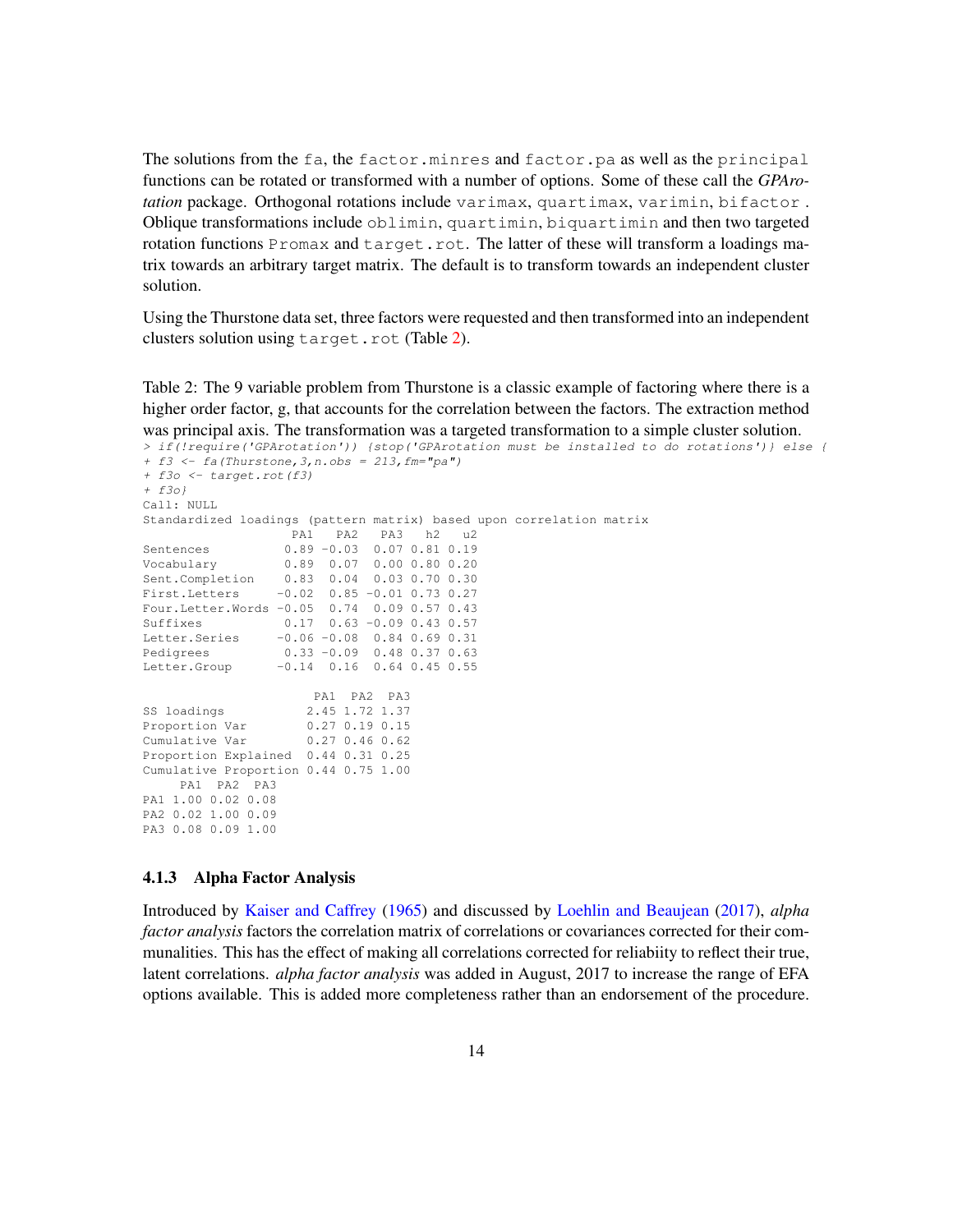It is worth comparing solutions from minres, alpha, and MLE, for they are not the same.

#### 4.1.4 Weighted Least Squares Factor Analysis

Similar to the minres approach of minimizing the squared residuals, factor method "wls" weights the squared residuals by their uniquenesses. This tends to produce slightly smaller overall residuals. In the example of weighted least squares, the output is shown by using the print function with the cut option set to 0. That is, all loadings are shown (Table 3).

subsectionDisplaying factor solutions The unweighted least squares solution may be shown graphically using the  $fa$ ,  $p$  lot function which is called by the generic  $p$  lot function (Figure 1). Factors were transformed obliquely using a oblimin. These solutions may be shown as item by factor plots (Figure 1) or by a structure diagram (Figure 2).

A comparison of these three approaches suggests that the minres solution is more similar to a maximum likelihood solution and fits slightly better than the pa or wls solutions. Comparisons with SPSS suggest that the pa solution matches the SPSS OLS solution, but that the minres solution is slightly better. At least in one test data set, the weighted least squares solutions, although fitting equally well, had slightly different structure loadings. Note that the rotations used by SPSS will sometimes use the "Kaiser Normalization". By default, the rotations used in psych do not normalize, but this can be specified as an option in fa.

#### 4.1.5 Principal Components analysis (PCA)

An alternative to factor analysis, which is unfortunately frequently confused with *factor analysis*, is *principal components analysis*. Although the goals of *PCA* and *FA* are similar, PCA is a descriptive model of the data, while FA is a structural model. Some psychologists use PCA in a manner similar to factor analysis and thus the principal function produces output that is perhaps more understandable than that produced by princomp in the *stats* package. Table 4 shows a PCA of the Thurstone 9 variable problem rotated using the Promax function. Note how the loadings from the factor model are similar but smaller than the principal component loadings. This is because the PCA model attempts to account for the entire variance of the correlation matrix, while FA accounts for just the *common variance*. This distinction becomes most important for small correlation matrices. Also note how the goodness of fit statistics, based upon the residual off diagonal elements, is much worse than the fa solution.

#### 4.1.6 Hierarchical and bi-factor solutions

For a long time structural analysis of the ability domain have considered the problem of factors that are themselves correlated. These correlations may themselves be factored to produce a higher order, general factor. An alternative (Holzinger and Swineford, 1937; Jensen and Weng, 1994) is to consider the general factor affecting each item, and then to have group factors account for the residual variance. Exploratory factor solutions to produce a hierarchical or a bifactor solution are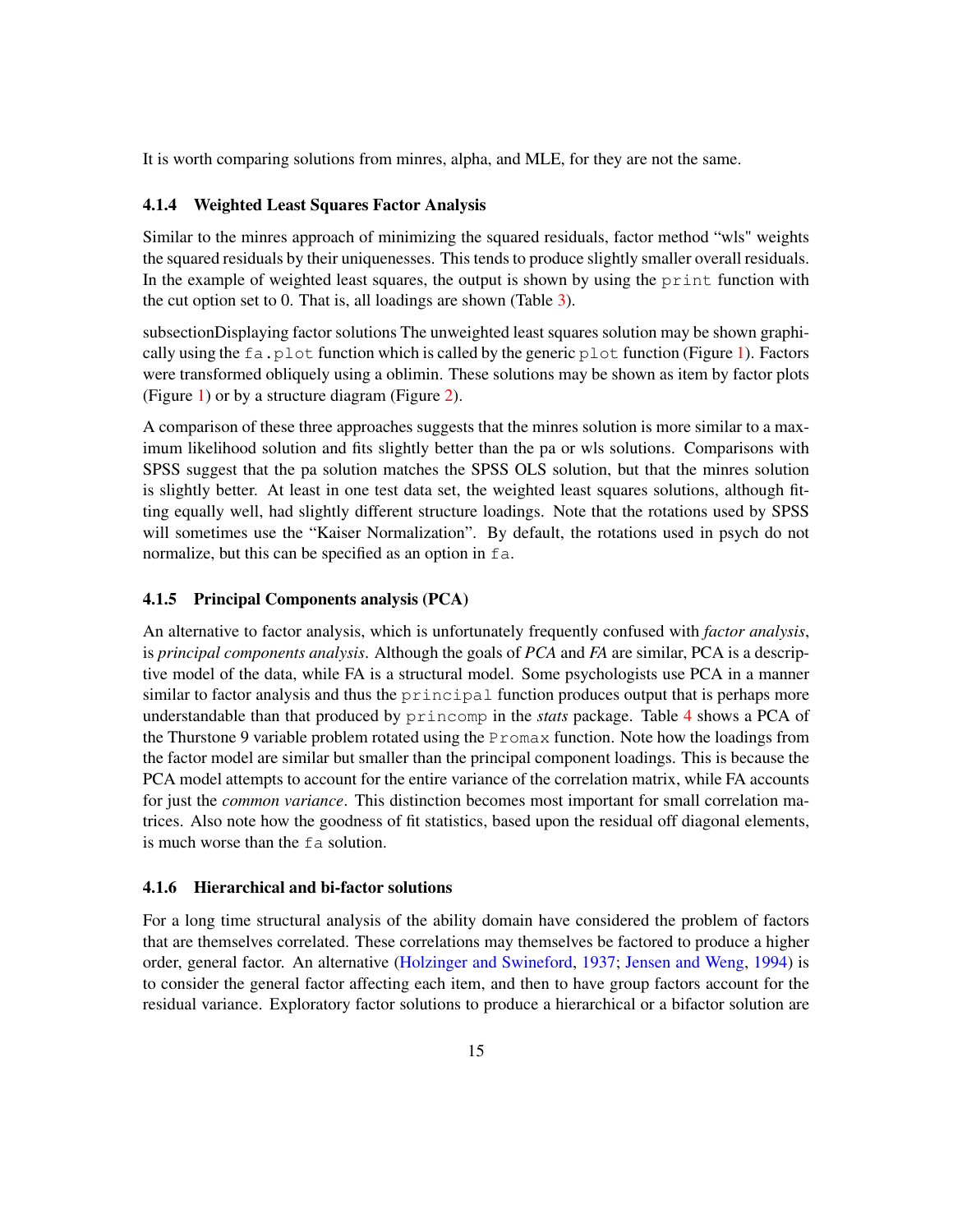Table 3: The 9 variable problem from Thurstone is a classic example of factoring where there is a higher order factor, g, that accounts for the correlation between the factors. The factors were extracted using a weighted least squares algorithm. All loadings are shown by using the cut=0 option in the print.psych function.

```
> f3w <- fa(Thurstone,3,n.obs = 213,fm="wls")
> print(f3w,cut=0,digits=3)
Factor Analysis using method = wls
Call: fa(r = Thurstone, nfactors = 3, n.obs = 213, fm = "wls")Standardized loadings (pattern matrix) based upon correlation matrix
                  WLS1 WLS2 WLS3 h2 u2 com
Sentences 0.905 -0.034 0.040 0.822 0.178 1.01
Vocabulary 0.890 0.066 -0.031 0.835 0.165 1.01
Sent.Completion 0.833 0.034 0.007 0.735 0.265 1.00
First.Letters -0.002 0.855 0.003 0.731 0.269 1.00
Four.Letter.Words -0.016 0.743 0.106 0.629 0.371 1.04
Suffixes 0.180 0.626 -0.082 0.496 0.504 1.20
Letter.Series 0.033 -0.015 0.838 0.719 0.281 1.00
Pedigrees 0.381 -0.051 0.464 0.505 0.495 1.95
Letter.Group -0.062 0.209 0.632 0.527 0.473 1.24
                     WLS1 WLS2 WLS3
SS loadings 2.647 1.864 1.489<br>Proportion Var 0.294 0.207 0.165
                    0.294 0.207 0.165Cumulative Var 0.294 0.501 0.667
Proportion Explained 0.441 0.311 0.248
Cumulative Proportion 0.441 0.752 1.000
With factor correlations of
     WLS1 WLS2 WLS3
WLS1 1.000 0.591 0.535
WLS2 0.591 1.000 0.516
WLS3 0.535 0.516 1.000
Mean item complexity = 1.2
Test of the hypothesis that 3 factors are sufficient.
The degrees of freedom for the null model are 36 and the objective function was 5.198 with Chi Square of
The degrees of freedom for the model are 12 and the objective function was 0.014
The root mean square of the residuals (RMSR) is 0.006
The df corrected root mean square of the residuals is 0.01
The harmonic number of observations is 213 with the empirical chi square 0.531 with prob < 1
The total number of observations was 213 with Likelihood Chi Square = 2.885 with prob < 0.996
Tucker Lewis Index of factoring reliability = 1.0264
RMSEA index = 0 and the 90 % confidence intervals are 0 0
BIC = -61.45Fit based upon off diagonal values = 1
Measures of factor score adequacy
                                                WLS1 WLS2 WLS3
Correlation of (regression) scores with factors 0.964 0.923 0.902
Multiple R square of scores with factors 0.929 0.853 0.814
Minimum correlation of possible factor scores 0.858 0.706 0.627
```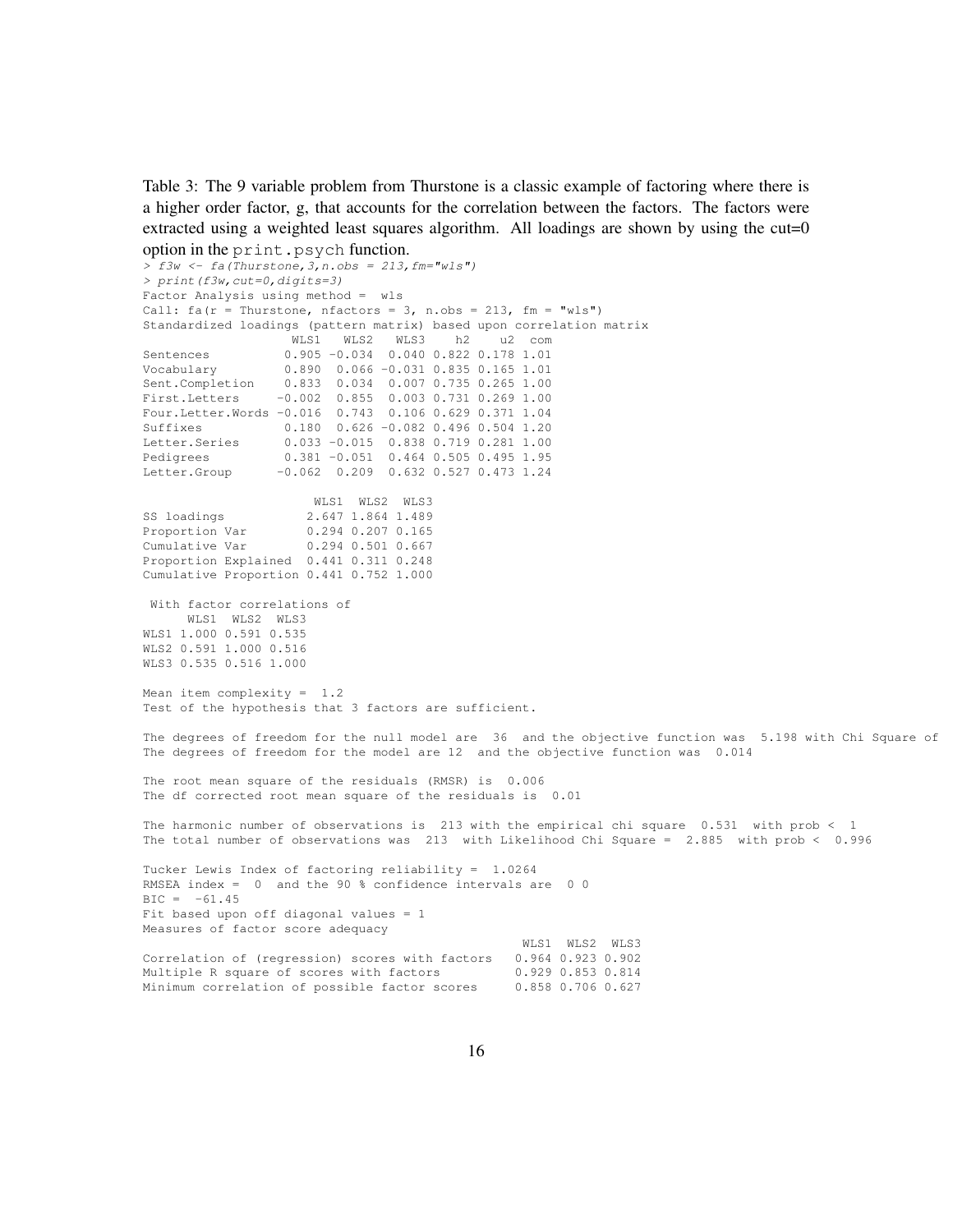*> plot(f3t)*



**Factor Analysis**

Figure 1: A graphic representation of the 3 oblique factors from the Thurstone data using plot. Factors were transformed to an oblique solution using the oblimin function from the GPArotation package.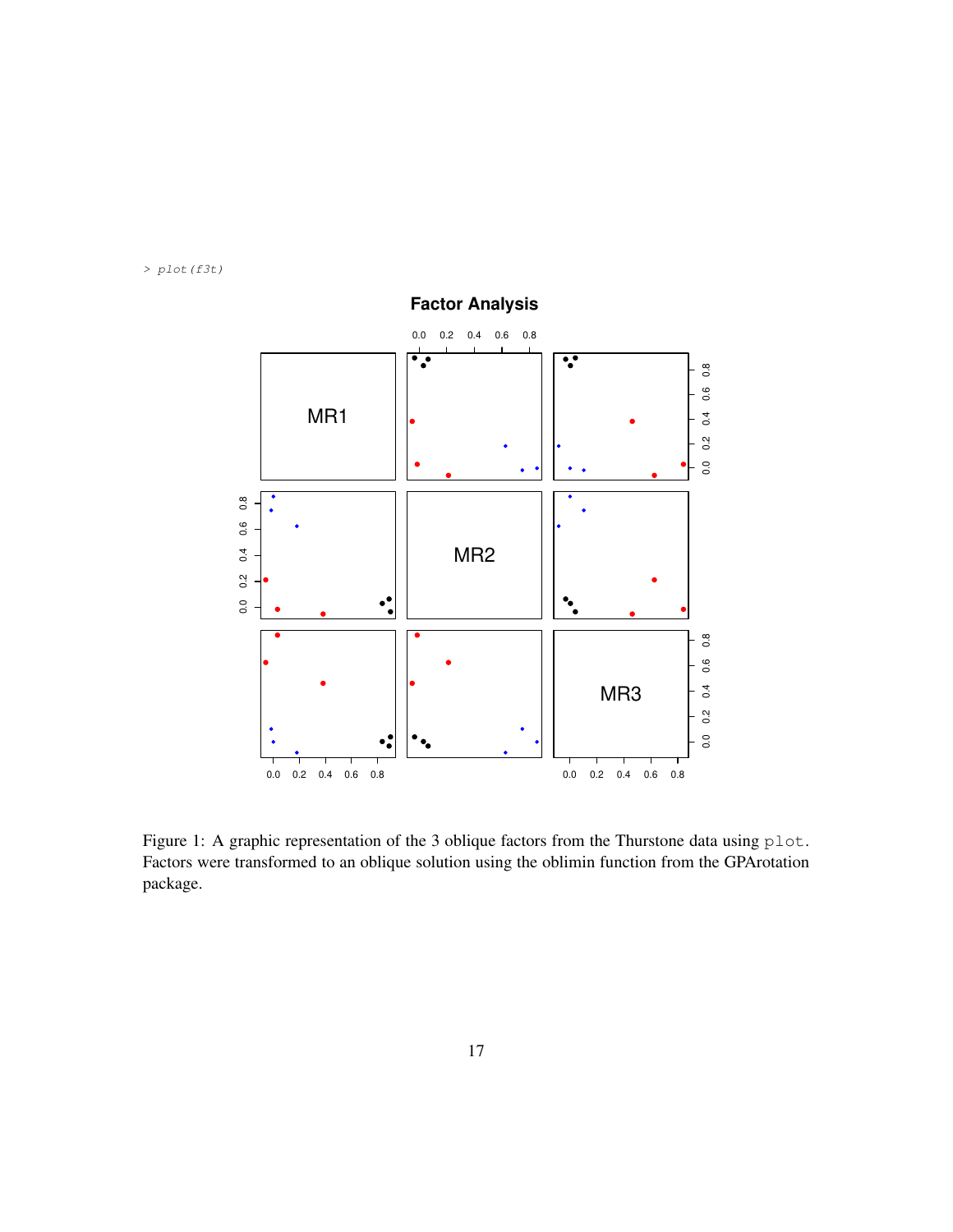*> fa.diagram(f3t)*





Figure 2: A graphic representation of the 3 oblique factors from the Thurstone data using fa.diagram. Factors were transformed to an oblique solution using oblimin.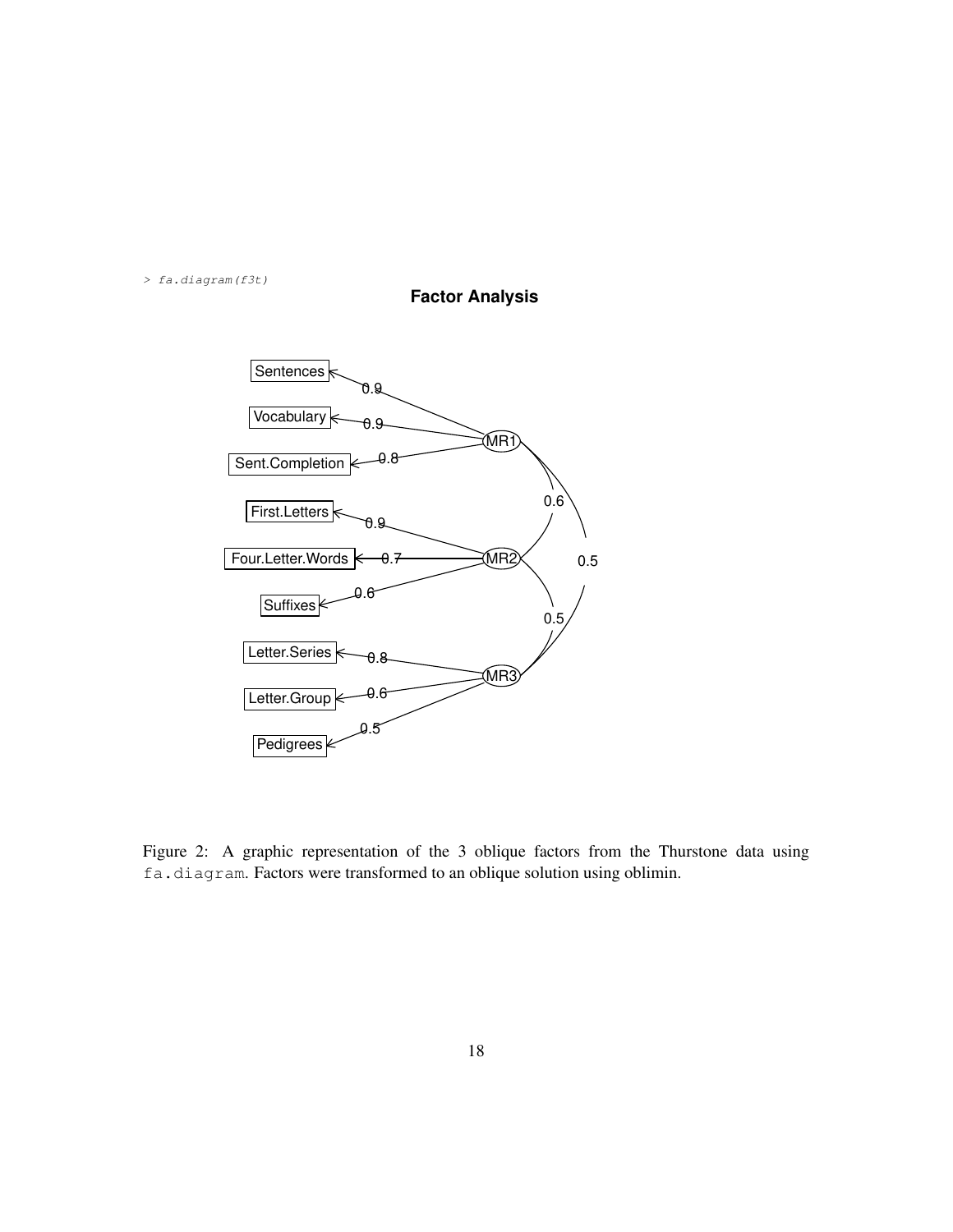Table 4: The Thurstone problem can also be analyzed using Principal Components Analysis. Compare this to Table 2. The loadings are higher for the PCA because the model accounts for the unique as well as the common variance.The fit of the off diagonal elements, however, is much worse than the fa results.

```
> p3p <-principal(Thurstone,3,n.obs = 213,rotate="Promax")
> p3p
Principal Components Analysis
Call: principal(r = Thurstone, nfactors = 3, rotate = "Promax", n.obs = 213)
Standardized loadings (pattern matrix) based upon correlation matrix
                   RC1 RC2 RC3 h2 u2 com
Sentences 0.92 0.01 0.01 0.86 0.14 1.0
Vocabulary 0.90 0.10 -0.05 0.86 0.14 1.0
Sent.Completion 0.91 0.04 -0.04 0.83 0.17 1.0
First.Letters 0.01 0.84 0.07 0.78 0.22 1.0
Four.Letter.Words -0.05 0.81 0.17 0.75 0.25 1.1
Suffixes 0.18 0.79 -0.15 0.70 0.30 1.2
Letter.Series 0.03 -0.03 0.88 0.78 0.22 1.0
Pedigrees 0.45 -0.16 0.57 0.67 0.33 2.1
Letter.Group -0.19 0.19 0.86 0.75 0.25 1.2
                      RC1 RC2 RC3
SS loadings 2.83 2.19 1.96<br>Proportion Var 0.31 0.24 0.22
                     0.31 0.24 0.22<br>0.31 0.56 0.78Cumulative Var
Proportion Explained 0.41 0.31 0.28
Cumulative Proportion 0.41 0.72 1.00
With component correlations of
    RC1 RC2 RC3
RC1 1.00 0.51 0.53
RC2 0.51 1.00 0.44
RC3 0.53 0.44 1.00
Mean item complexity = 1.2
Test of the hypothesis that 3 components are sufficient.
The root mean square of the residuals (RMSR) is 0.06
 with the empirical chi square 56.17 with prob < 1.1e-07
Fit based upon off diagonal values = 0.98
```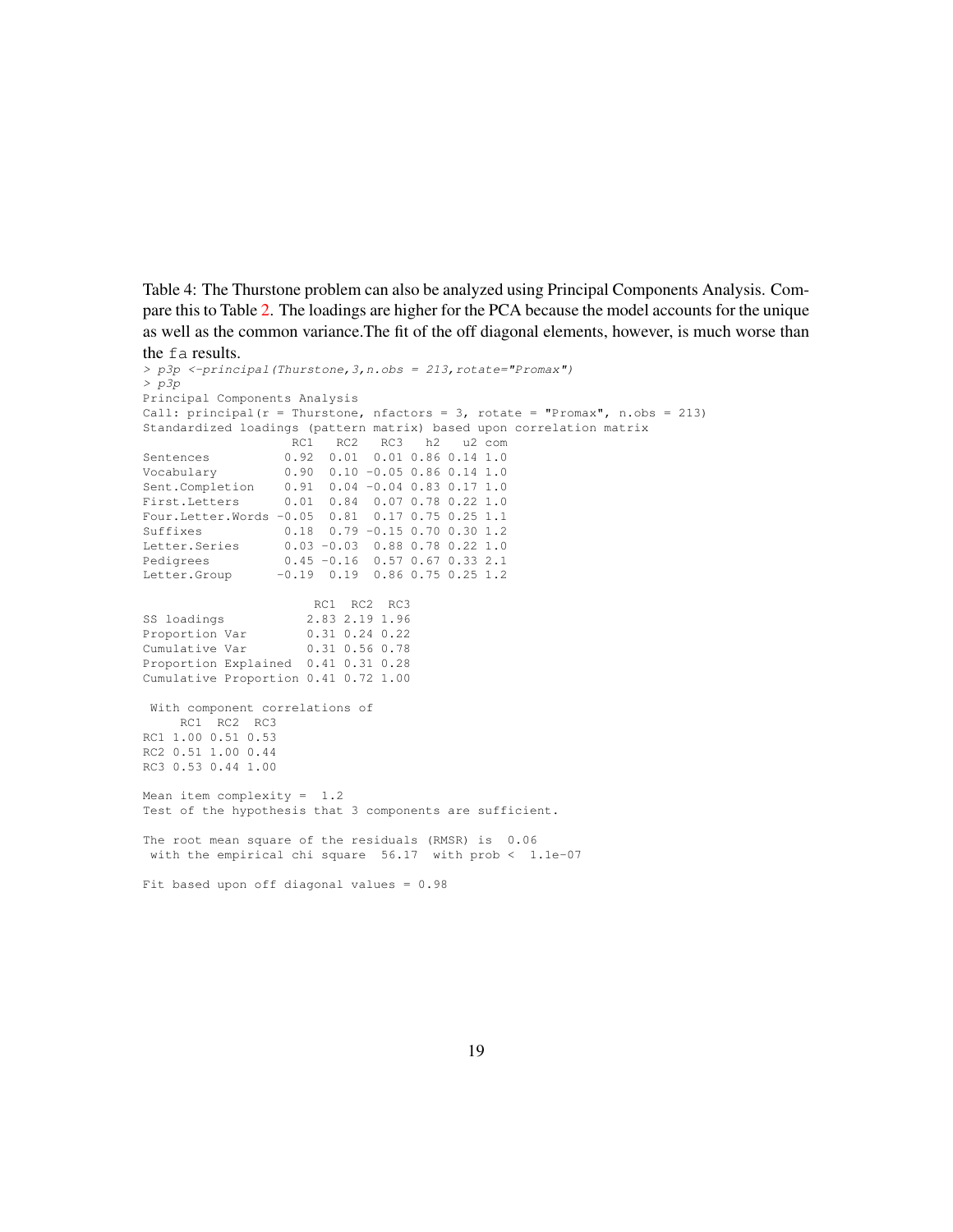found using the omega function. This technique has more recently been applied to the personality domain to consider such things as the structure of neuroticism (treated as a general factor, with lower order factors of anxiety, depression, and aggression).

Consider the 9 Thurstone variables analyzed in the prior factor analyses. The correlations between the factors (as shown in Figure 2 can themselves be factored. This results in a higher order factor model (Figure 3). An an alternative solution is to take this higher order model and then solve for the general factor loadings as well as the loadings on the residualized lower order factors using the *Schmid-Leiman* procedure. (Figure 4). Yet another solution is to use structural equation modeling to directly solve for the general and group factors.

*> om.h <- omega(Thurstone,n.obs=213,sl=FALSE)*

*> op <- par(mfrow=c(1,1))*



**Omega**

Figure 3: A higher order factor solution to the Thurstone 9 variable problem

Yet another approach to the bifactor structure is do use the bifactor rotation function in either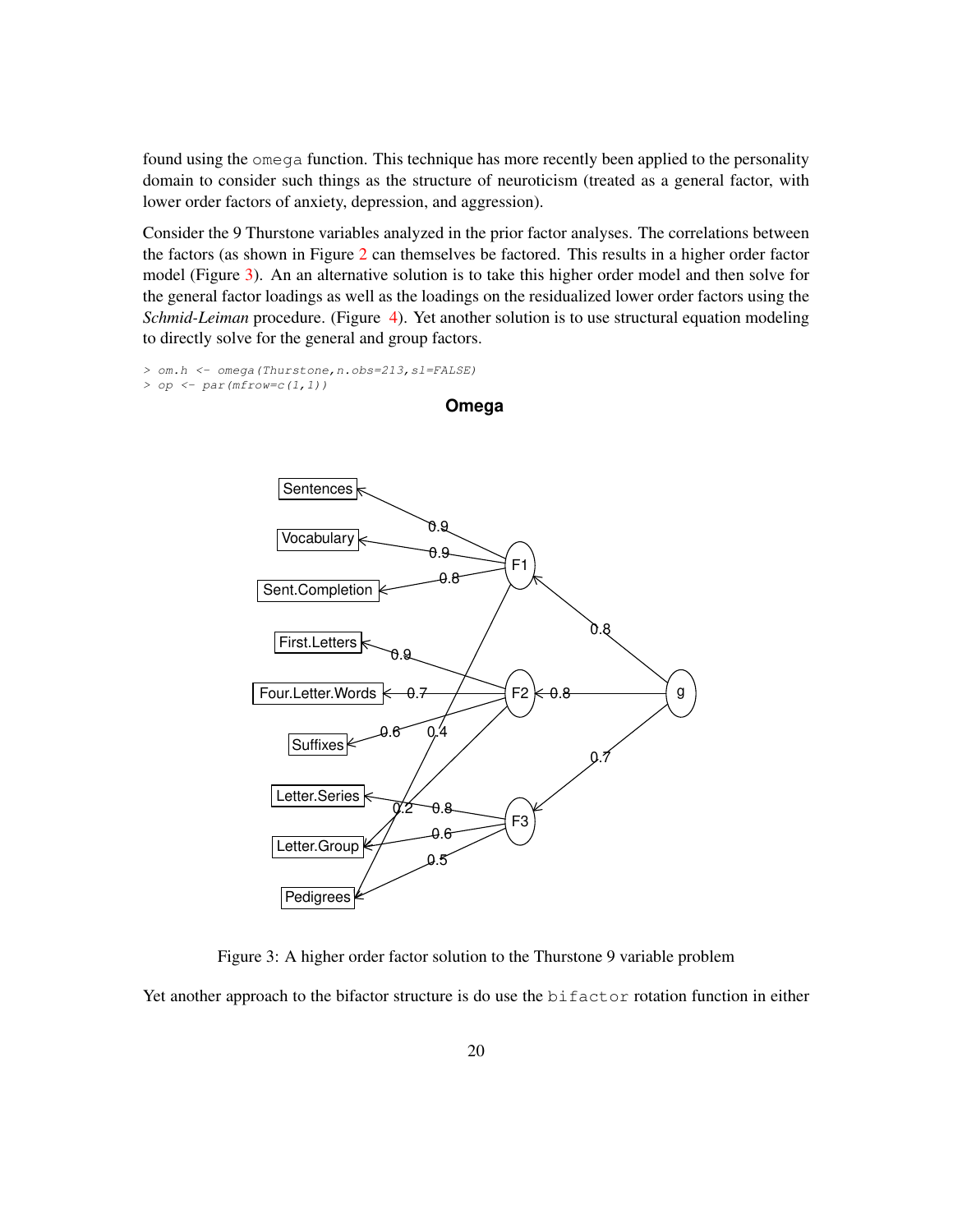*> om <- omega(Thurstone,n.obs=213)*



**Omega**

Figure 4: A bifactor factor solution to the Thurstone 9 variable problem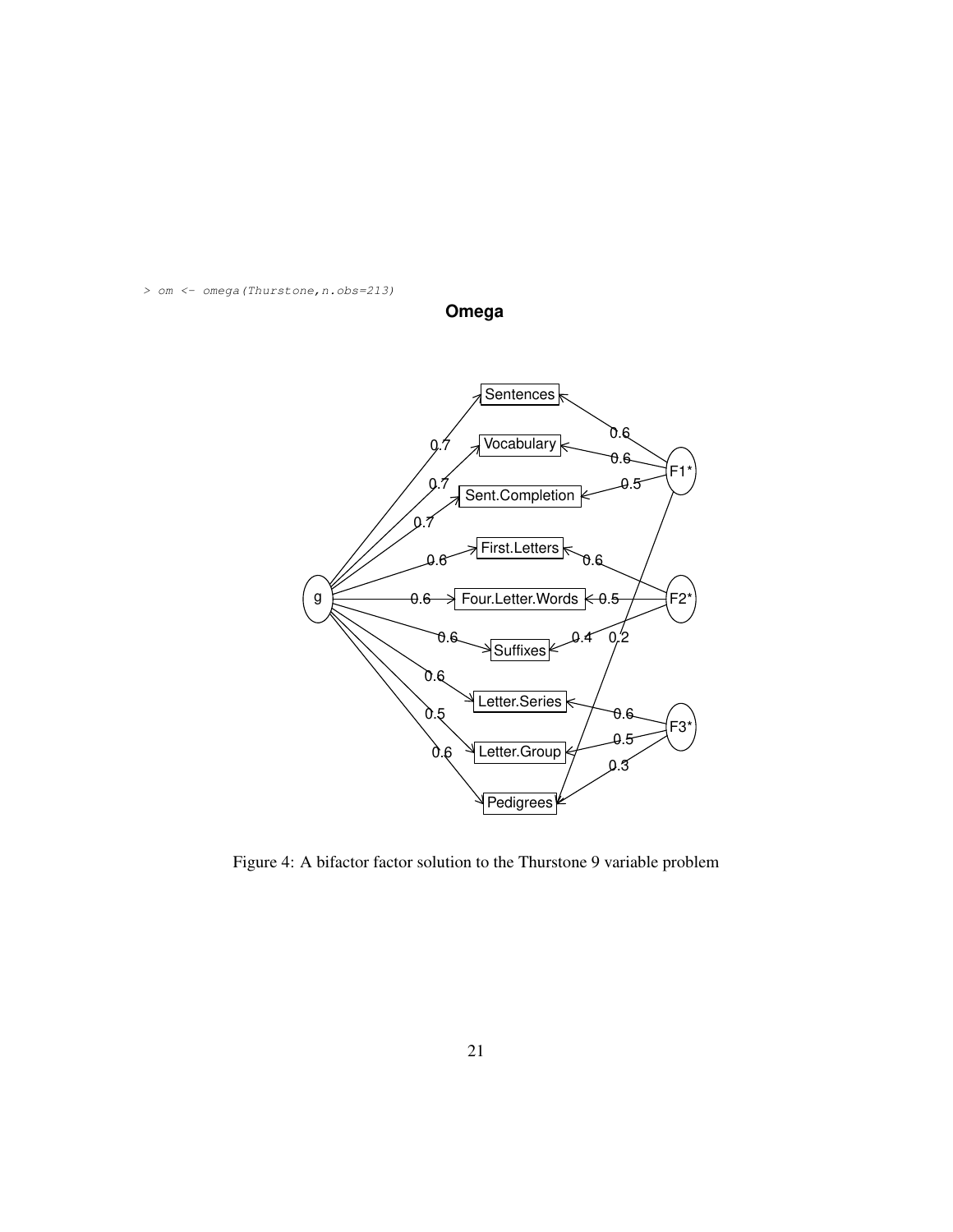*psych* or in *GPArotation*. This does the rotation discussed in Jennrich and Bentler (2011).

#### 4.1.7 Item Cluster Analysis: iclust

An alternative to factor or components analysis is *cluster analysis*. The goal of cluster analysis is the same as factor or components analysis (reduce the complexity of the data and attempt to identify homogeneous subgroupings). Mainly used for clustering people or objects (e.g., projectile points if an anthropologist, DNA if a biologist, galaxies if an astronomer), clustering may be used for clustering items or tests as well. Introduced to psychologists by Tryon (1939) in the 1930's, the cluster analytic literature exploded in the 1970s and 1980s (Blashfield, 1980; Blashfield and Aldenderfer, 1988; Everitt, 1974; Hartigan, 1975). Much of the research is in taxonmetric applications in biology (Sneath and Sokal, 1973; Sokal and Sneath, 1963) and marketing (Cooksey and Soutar, 2006) where clustering remains very popular. It is also used for taxonomic work in forming clusters of people in family (Henry et al., 2005) and clinical psychology (Martinent and Ferrand, 2007; Mun et al., 2008). Interestingly enough it has has had limited applications to psychometrics. This is unfortunate, for as has been pointed out by e.g. (Tryon, 1935; Loevinger et al., 1953), the theory of factors, while mathematically compelling, offers little that the geneticist or behaviorist or perhaps even non-specialist finds compelling. Cooksey and Soutar (2006) reviews why the iclust algorithm is particularly appropriate for scale construction in marketing.

*Hierarchical cluster analysis* forms clusters that are nested within clusters. The resulting *tree diagram* (also known somewhat pretentiously as a *rooted dendritic structure*) shows the nesting structure. Although there are many hierarchical clustering algorithms in R (e.g., agnes, hclust, and iclust), the one most applicable to the problems of scale construction is iclust (Revelle, 1979).

- 1. Find the proximity (e.g. correlation) matrix,
- 2. Identify the most similar pair of items
- 3. Combine this most similar pair of items to form a new variable (cluster),
- 4. Find the similarity of this cluster to all other items and clusters,
- 5. Repeat steps 2 and 3 until some criterion is reached (e.g., typicallly, if only one cluster remains or in iclust if there is a failure to increase reliability coefficients  $\alpha$  or  $\beta$ ).
- 6. Purify the solution by reassigning items to the most similar cluster center.

iclust forms clusters of items using a hierarchical clustering algorithm until one of two measures of internal consistency fails to increase (Revelle, 1979). The number of clusters may be specified a priori, or found empirically. The resulting statistics include the average split half reliability,  $\alpha$ (Cronbach, 1951), as well as the worst split half reliability,  $\beta$  (Revelle, 1979), which is an estimate of the general factor saturation of the resulting scale (Figure 5). Cluster loadings (corresponding to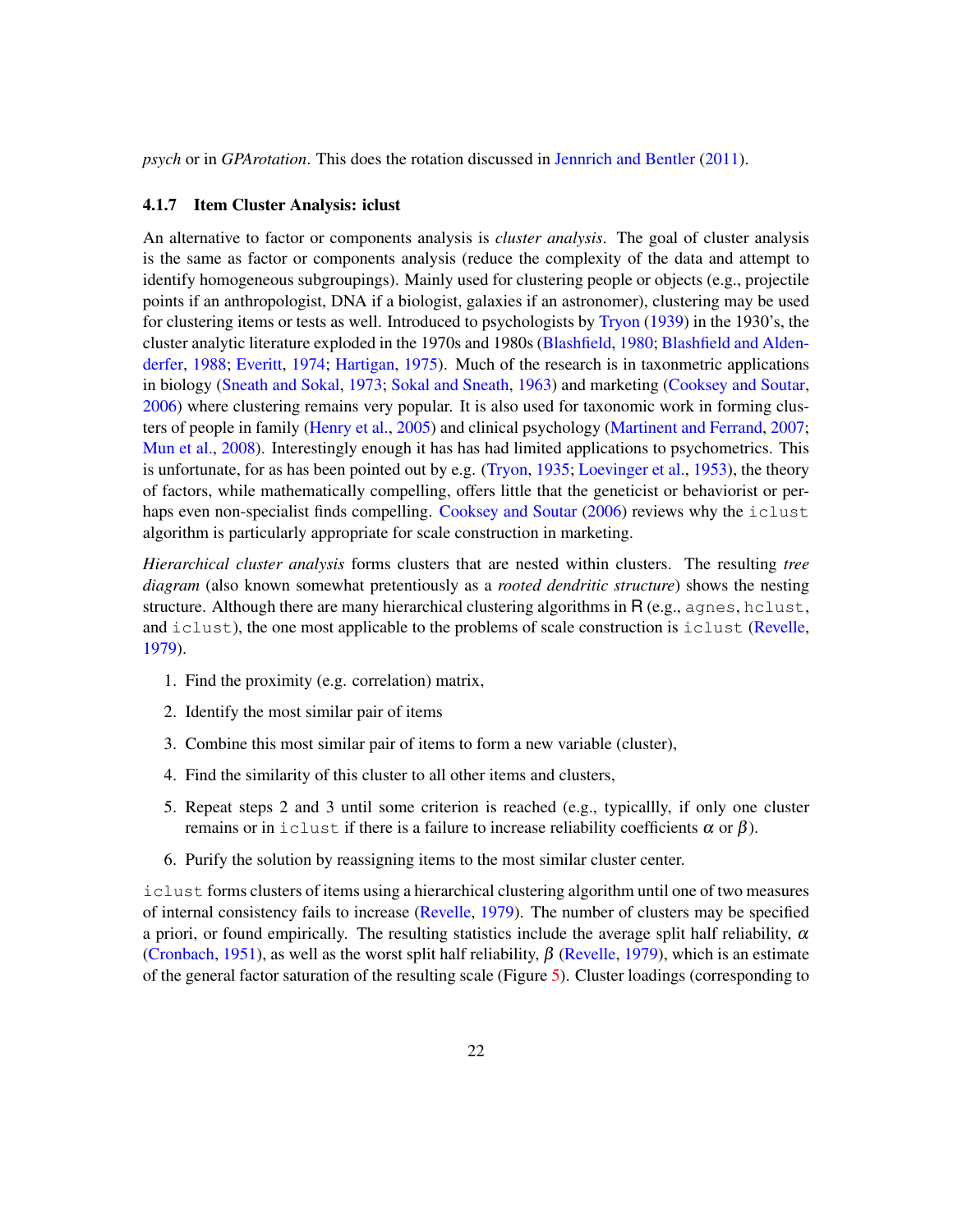the structure matrix of factor analysis) are reported when printing (Table 7). The pattern matrix is available as an object in the results.

#### *> data(bfi) > ic <- iclust(bfi[1:25])*



**ICLUST**

Figure 5: Using the iclust function to find the cluster structure of 25 personality items (the three demographic variables were excluded from this analysis). When analyzing many variables, the tree structure may be seen more clearly if the graphic output is saved as a pdf and then enlarged using a pdf viewer.

The previous analysis (Figure  $5$ ) was done using the Pearson correlation. A somewhat cleaner structure is obtained when using the polychoric function to find polychoric correlations (Figure 6). Note that the first time finding the polychoric correlations some time, but the next three analyses were done using that correlation matrix (r.poly\$rho). When using the console for input, polychoric will report on its progress while working using progressBar.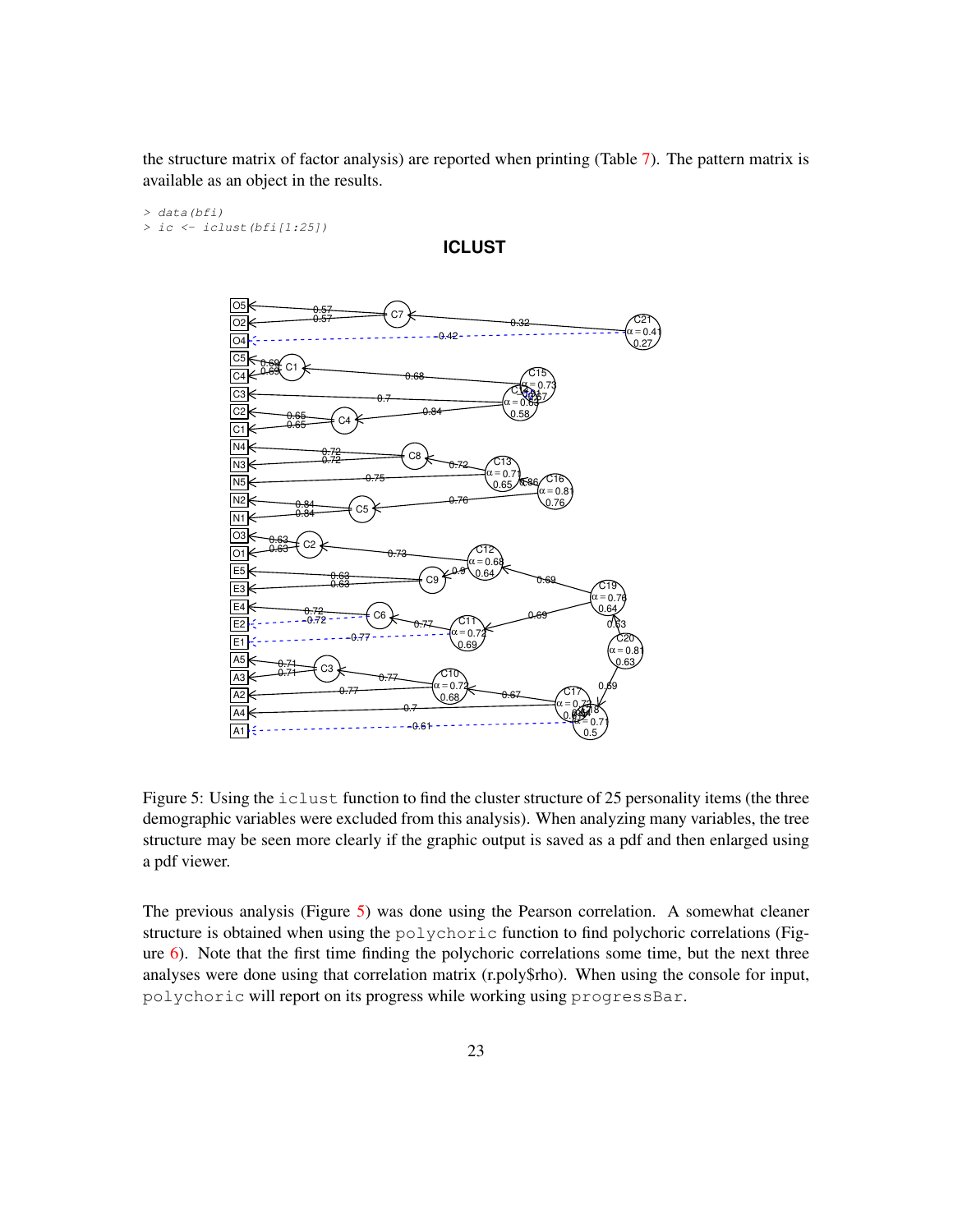Table 5: The summary statistics from an iclust analysis shows three large clusters and smaller cluster.

```
> summary(ic) #show the results
ICLUST (Item Cluster Analysis)Call: iclust(r.mat = bfi[1:25])
ICLUST
Purified Alpha:
C20 C16 C15 C21
0.80 0.81 0.73 0.61
 Guttman Lambda6*
C20 C16 C15 C21
0.82 0.81 0.72 0.61
Original Beta:
C20 C16 C15 C21
0.63 0.76 0.67 0.27
Cluster size:
C20 C16 C15 C21
10 5 5 5
Purified scale intercorrelations
reliabilities on diagonal
correlations corrected for attenuation above diagonal:
     C20 C16 C15 C21
C20 0.80 -0.291 -0.40 -0.33C16 -0.24 0.815 0.29 0.11
C15 -0.30 0.221 0.73 0.30
C21 -0.23 0.074 0.20 0.61
```
Table 6: The polychoric and the tetrachoric functions can take a long time to finish and report their progress by a series of dots as they work. The dots are suppressed when creating a Sweave document.

*> data(bfi) > r.poly <- polychoric(bfi[1:25],correct=0) #the ... indicate the progress of the function* 1.7.1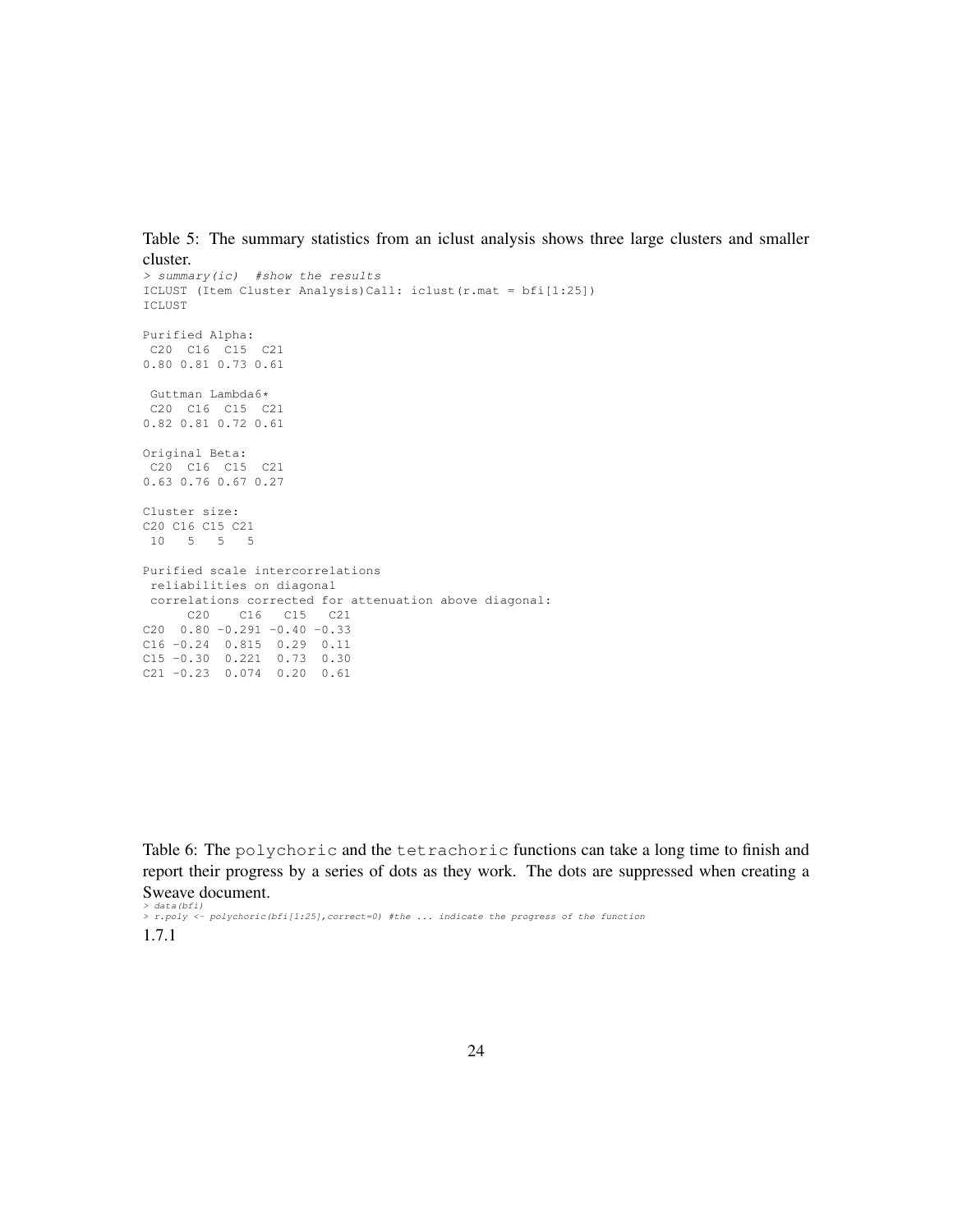*> ic.poly <- iclust(r.poly\$rho,title="ICLUST using polychoric correlations")*

*> iclust.diagram(ic.poly)*



## **ICLUST using polychoric correlations**

Figure 6: ICLUST of the BFI data set using polychoric correlations. Compare this solution to the previous one (Figure 5) which was done using Pearson correlations.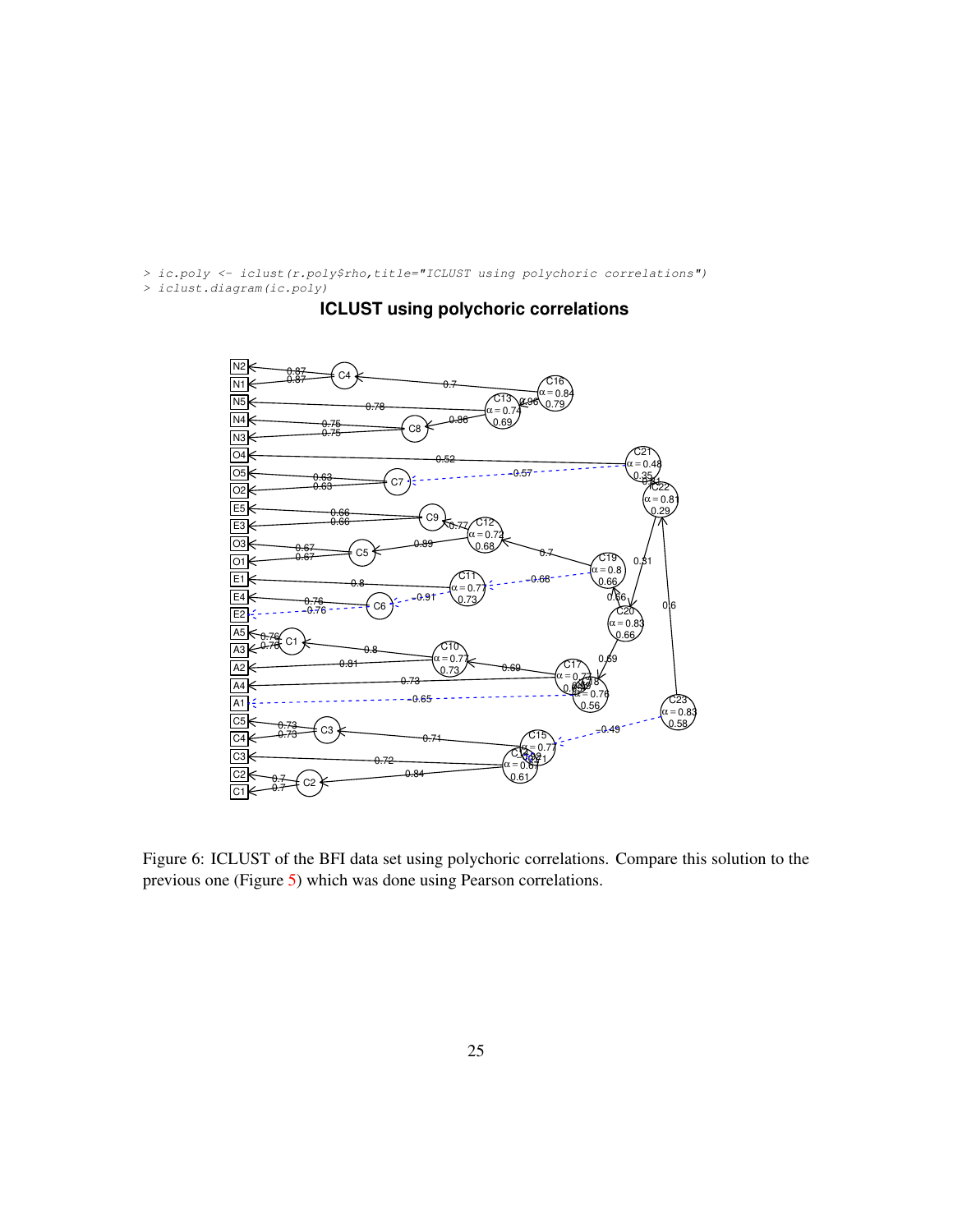*> ic.poly <- iclust(r.poly\$rho,5,title="ICLUST using polychoric correlations for nclusters=5") > iclust.diagram(ic.poly)*



#### **ICLUST using polychoric correlations for nclusters=5**

Figure 7: ICLUST of the BFI data set using polychoric correlations with the solution set to 5 clusters. Compare this solution to the previous one (Figure 6) which was done without specifying the number of clusters and to the next one (Figure 8) which was done by changing the beta criterion.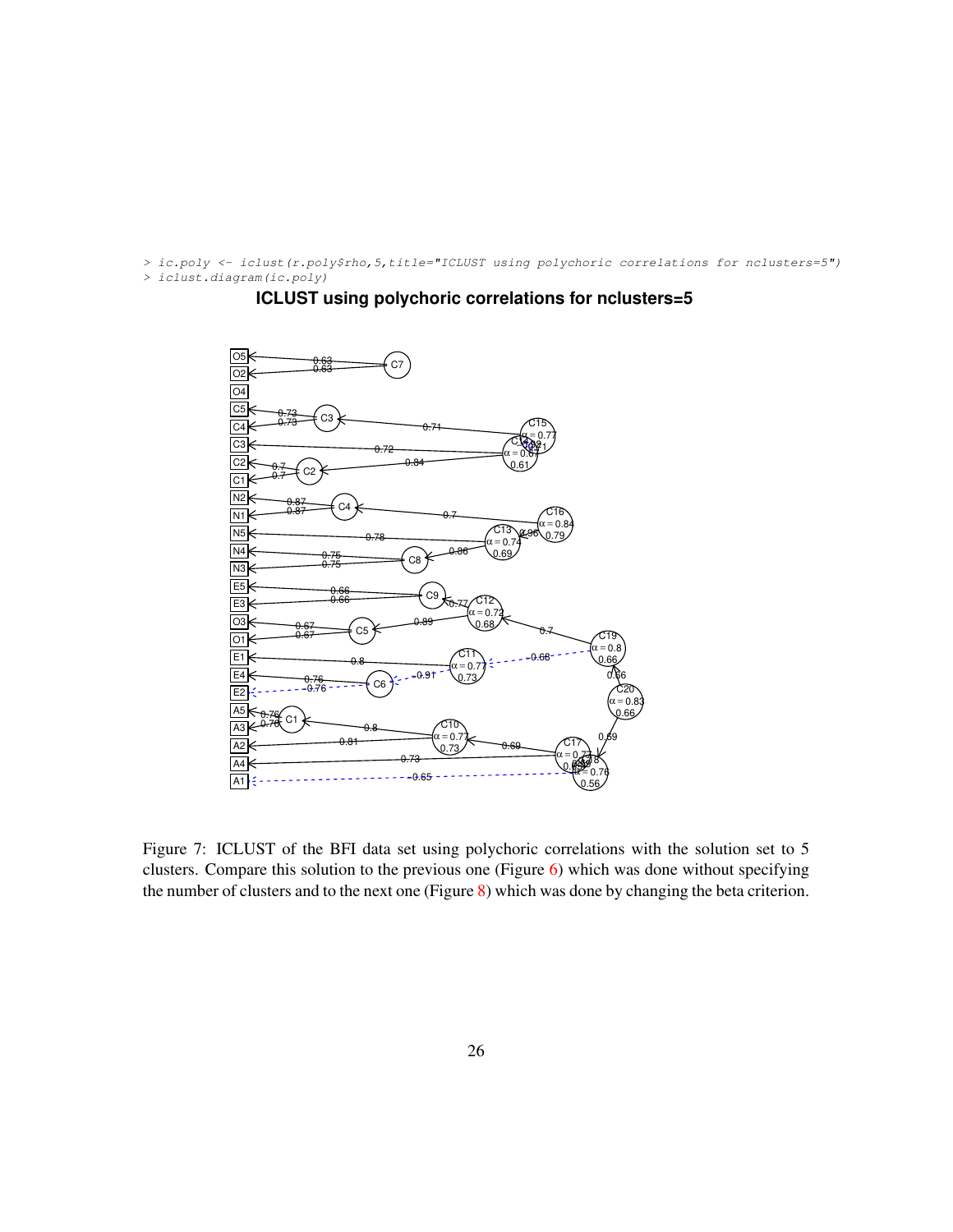

*> ic.poly <- iclust(r.poly\$rho,beta.size=3,title="ICLUST beta.size=3")*

**ICLUST beta.size=3**

Figure 8: ICLUST of the BFI data set using polychoric correlations with the beta criterion set to 3. Compare this solution to the previous three (Figure 5, 6, 7).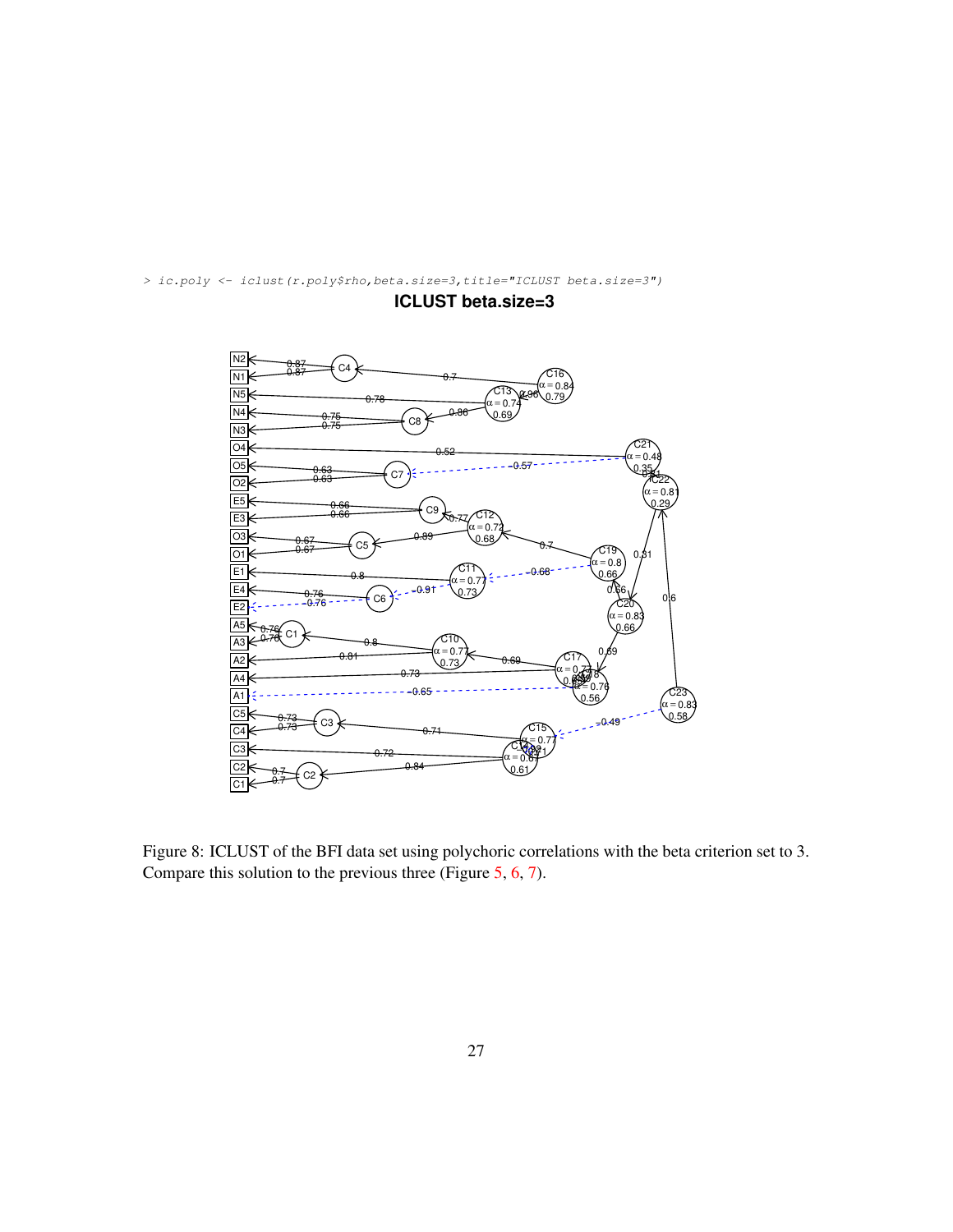Table 7: The output from iclust includes the loadings of each item on each cluster. These are equivalent to factor structure loadings. By specifying the value of cut, small loadings are suppressed. The default is for cut=0.su

*> print(ic,cut=.3)* ICLUST (Item Cluster Analysis) Call: iclust(r.mat = bfi[1:25]) Purified Alpha: C20 C16 C15 C21 0.80 0.81 0.73 0.61 G6\* reliability: C20 C16 C15 C21 0.83 1.00 0.50 0.38 Original Beta: C20 C16 C15 C21 0.63 0.76 0.67 0.27 Cluster size: C20 C16 C15 C21 10 5 5 5 Item by Cluster Structure matrix: O P C20 C16 C15 C21 A1 C20 C20 A2 C20 C20 0.59 A3 C20 C20 0.65 A4 C20 C20 0.43 A5 C20 C20 0.65  $C1 \, C15 \, C15$   $-0.54$ C2 C15 C15  $-0.62$ <br>C3 C15 C15  $-0.54$ C3 C15  $-0.54$ C4 C15 C15 0.31 0.66 C5 C15 C15 -0.30 0.36 0.59 E1 C20 C20 -0.50 E2 C20 C20 -0.61 0.34 E3 C20 C20 0.59 -0.39 E4 C20 C20 0.66 E5 C20 C20 0.50  $-0.40$   $-0.32$ N1 C16 C16 0.76<br>N2 C16 C16 0.75 N2 C16 C16 0.75 N3 C16 C16 0.74 N4 C16 C16 -0.34 0.62 N5 C16 C16 0.55 01 C20 C21 -0.53 O2 C21 C21 0.44 O3 C20 C21 0.39 -0.62 04 C21 C21 -0.33 O5 C21 C21 0.53 With eigenvalues of: C20 C16 C15 C21 3.2 2.6 1.9 1.5 Purified scale intercorrelations reliabilities on diagonal correlations corrected for attenuation above diagonal: C20 C16 C15 C21  $C20$   $0.80$   $-0.29$   $-0.40$   $-0.33$ C16 -0.24 0.81 0.29 0.11 C15 -0.30 0.22 0.73 0.30 C21 -0.23 0.07 0.20 0.61 Cluster fit =  $0.68$  Pattern fit =  $0.96$  RMSR =  $0.05$ NULL 28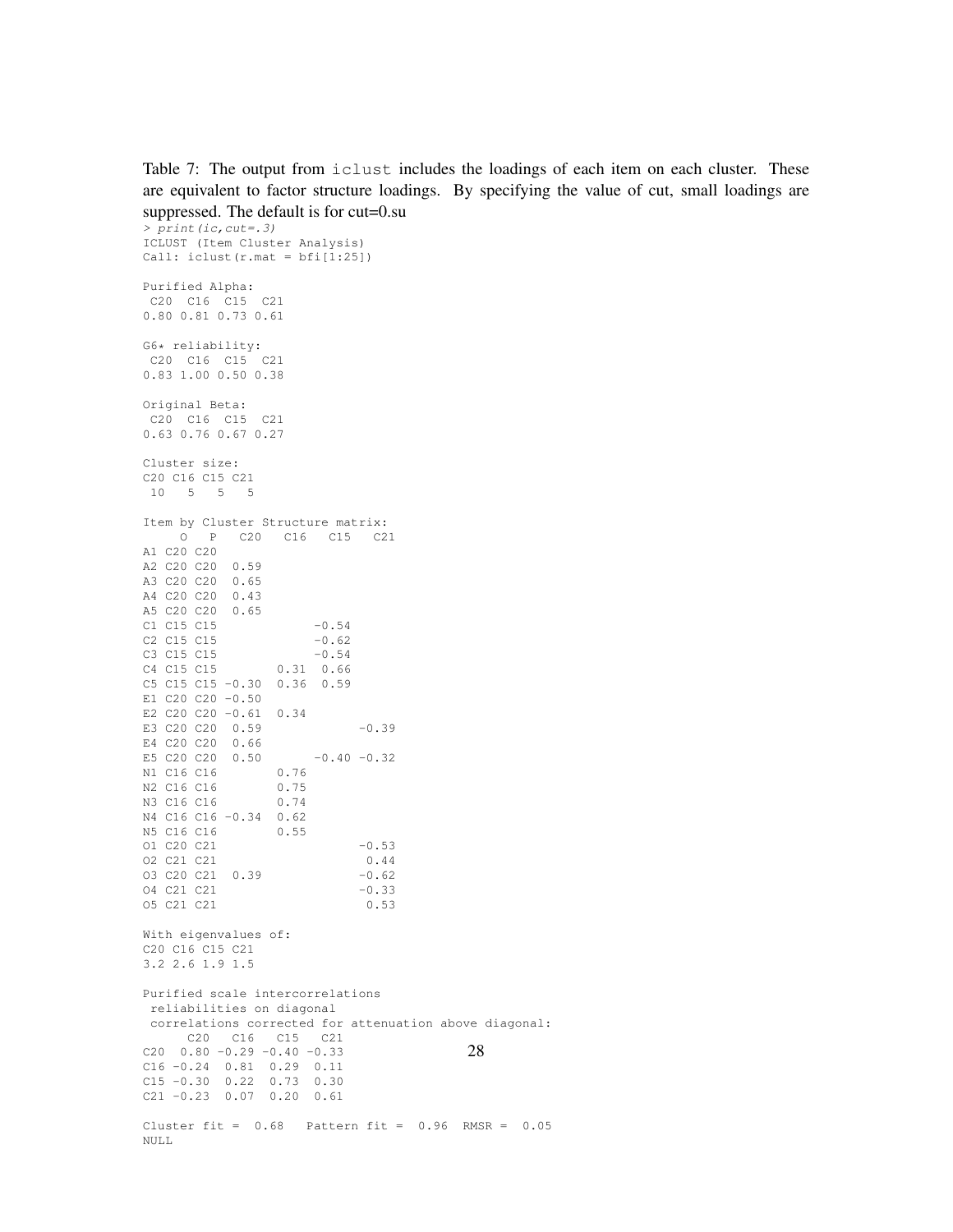A comparison of these four cluster solutions suggests both a problem and an advantage of clustering techniques. The problem is that the solutions differ. The advantage is that the structure of the items may be seen more clearly when examining the clusters rather than a simple factor solution.

#### 4.2 Estimates of fit

Exploratory factoring techniques are sometimes criticized because of the lack of statistical information on the solutions. There are perhaps as many fit statistics as there are psychometricians. When using Maximum Likelihood extraction, many of these various fit statistics are based upon the  $\chi^2$  which is minimized using ML. If not using ML, these same statistics can be found, but they are no longer maximum likelihood estimates. They are, however, still useful. Overall estimates of goodness of fit including  $\chi^2$  and RMSEA are found in the fa and omega functions.

#### 4.3 Confidence intervals using bootstrapping techniques

Confidence intervals for the factor loadings may be found by doing multiple bootstrapped iterations of the original analysis. This is done by setting the n.iter parameter to the desired number of iterations. This can be done for factoring of Pearson correlation matrices as well as polychoric/tetrachoric matrices (See Table  $8$ ). Although the example value for the number of iterations is set to 20, more conventional analyses might use 1000 bootstraps. This will take much longer.

Bootstrapped confidence intervals can also be found for the loadings of a factoring of a polychoric matrix.  $fa.poly will find the polychoric correlation matrix and if the n.iter option is greater than$ 1, will then randomly resample the data (case wise) to give bootstrapped samples. This will take a long time for large number of items or interations.

#### 4.4 Comparing factor/component/cluster solutions

Cluster analysis, factor analysis, and principal components analysis all produce structure matrices (matrices of correlations between the dimensions and the variables) that can in turn be compared in terms of Burt's *congruence coefficient* (also known as Tucker's coefficient) which is just the cosine of the angle between the dimensions

$$
c_{f_i f_j} = \frac{\sum_{k=1}^n f_{ik} f_{jk}}{\sum f_{ik}^2 \sum f_{jk}^2}.
$$

Consider the case of a four factor solution and four cluster solution to the Big Five problem.

```
> f4 <- fa(bfi[1:25],4,fm="pa")
> factor.congruence(f4,ic)
     C20 C16 C15 C21
PA1 0.92 -0.32 -0.44 -0.40
PA2 -0.26 0.95 0.33 0.12
```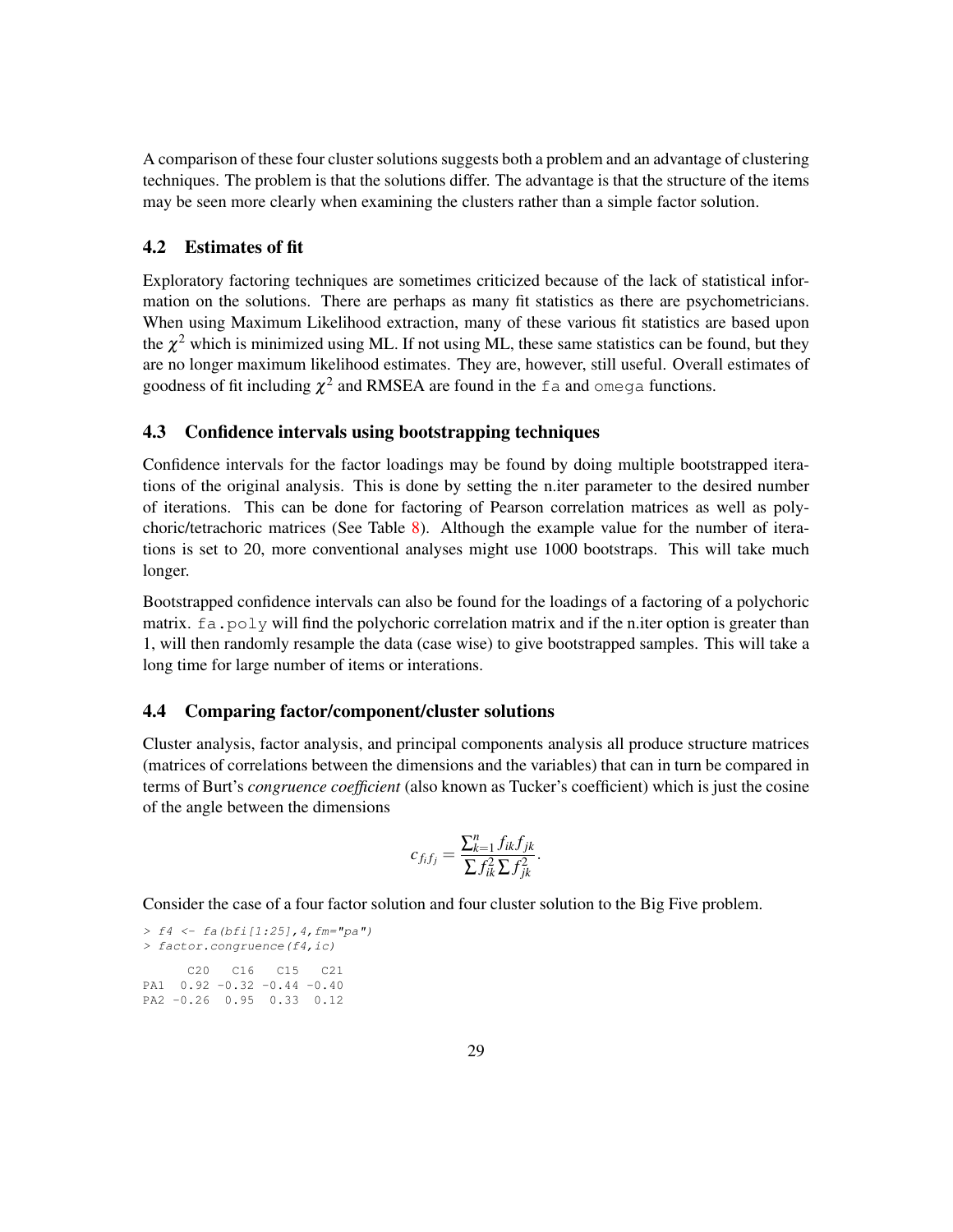Table 8: An example of bootstrapped confidence intervals on 10 items from the Big 5 inventory. The number of bootstrapped samples was set to 20. More conventional bootstrapping would use 100 or 1000 replications.

*> fa(bfi[1:10],2,n.iter=20)* Factor Analysis with confidence intervals using method = fa(r = bfi[1:10], nfactors = 2, n.iter = 20) Factor Analysis using method = minres  $\text{Call: } \text{fa}(r = \text{bf}[1:10], \text{nfactors} = 2, \text{ n.iter} = 20)$ Standardized loadings (pattern matrix) based upon correlation matrix MR1 MR2 h2 u2 com A1 0.08 -0.41 0.15 0.85 1.1 A2 0.01 0.68 0.46 0.54 1.0 A3 -0.03 0.76 0.56 0.44 1.0 A4 0.14 0.44 0.25 0.75 1.2 A5 0.03 0.60 0.37 0.63 1.0 C1 0.57 -0.06 0.31 0.69 1.0 C2 0.64 -0.01 0.40 0.60 1.0 C3 0.54 0.03 0.31 0.69 1.0 C4 -0.65 0.00 0.42 0.58 1.0 C5 -0.56 -0.06 0.34 0.66 1.0 MR1 MR2<br>1.80 1.78 SS loadings 1.80 1.78<br>Proportion Var 0.18 0.18 Proportion Var Cumulative Var 0.18 0.36 Proportion Explained 0.50 0.50 Cumulative Proportion 0.50 1.00 With factor correlations of MR1 MR2<br>MR1 1.00 0.32 MR2 0.32 1.00 Mean item complexity  $=$ Test of the hypothesis that 2 factors are sufficient. The degrees of freedom for the null model are 45 and the objective function was 2.03 with Chi Square of 5664.89 The degrees of freedom for the model are 26 and the objective function was 0.17 The root mean square of the residuals (RMSR) is 0.04 The df corrected root mean square of the residuals is 0.05 The harmonic number of observations is 2762 with the empirical chi square 397.07 with prob < 5e-68 The total number of observations was 2800 with Likelihood Chi Square = 468.37 with prob < 1.2e-82 Tucker Lewis Index of factoring reliability = 0.864 RMSEA index = 0.078 and the 90 % confidence intervals are 0.072 0.084 BIC = 261.99 Fit based upon off diagonal values = 0.98 Measures of factor score adequacy MR1 MR2 Correlation of (regression) scores with factors 0.86 0.88<br>Multiple R square of scores with factors 0.74 0.77 Multiple R square of scores with factors 0.74 0.77<br>Minimum correlation of possible factor scores 0.49 0.54 Minimum correlation of possible factor scores Coefficients and bootstrapped confidence intervals low MR1 upper low MR2 upper A1 0.02 0.08 0.13 -0.46 -0.41 -0.35 A2 -0.02 0.01 0.02 0.65 0.68 0.72 A3 -0.06 -0.03 0.01 0.72 0.76 0.80 A4 0.10 0.14 0.19 0.38 0.44 0.50 A5 0.00 0.03 0.05 0.57  $C1 \quad 0.52 \quad 0.57 \quad 0.61 -0.10 -0.06 -0.02$ C2  $0.58$   $0.64$   $0.68$   $-0.05$   $-0.01$   $0.03$ <br>C3  $0.51$   $0.54$   $0.57$   $-0.02$   $0.03$   $0.07$  $0.51$   $0.54$   $0.57$   $-0.02$   $0.03$   $0.07$  $C4 -0.70 -0.65 -0.61 -0.04 0.00 0.04$  $C5 -0.60 -0.56 -0.52 -0.10 -0.06 -0.02$ Interfactor correlations and bootstrapped confidence intervals lower estimate upper MR1-MR2 0.27 0.32 0.36

*>*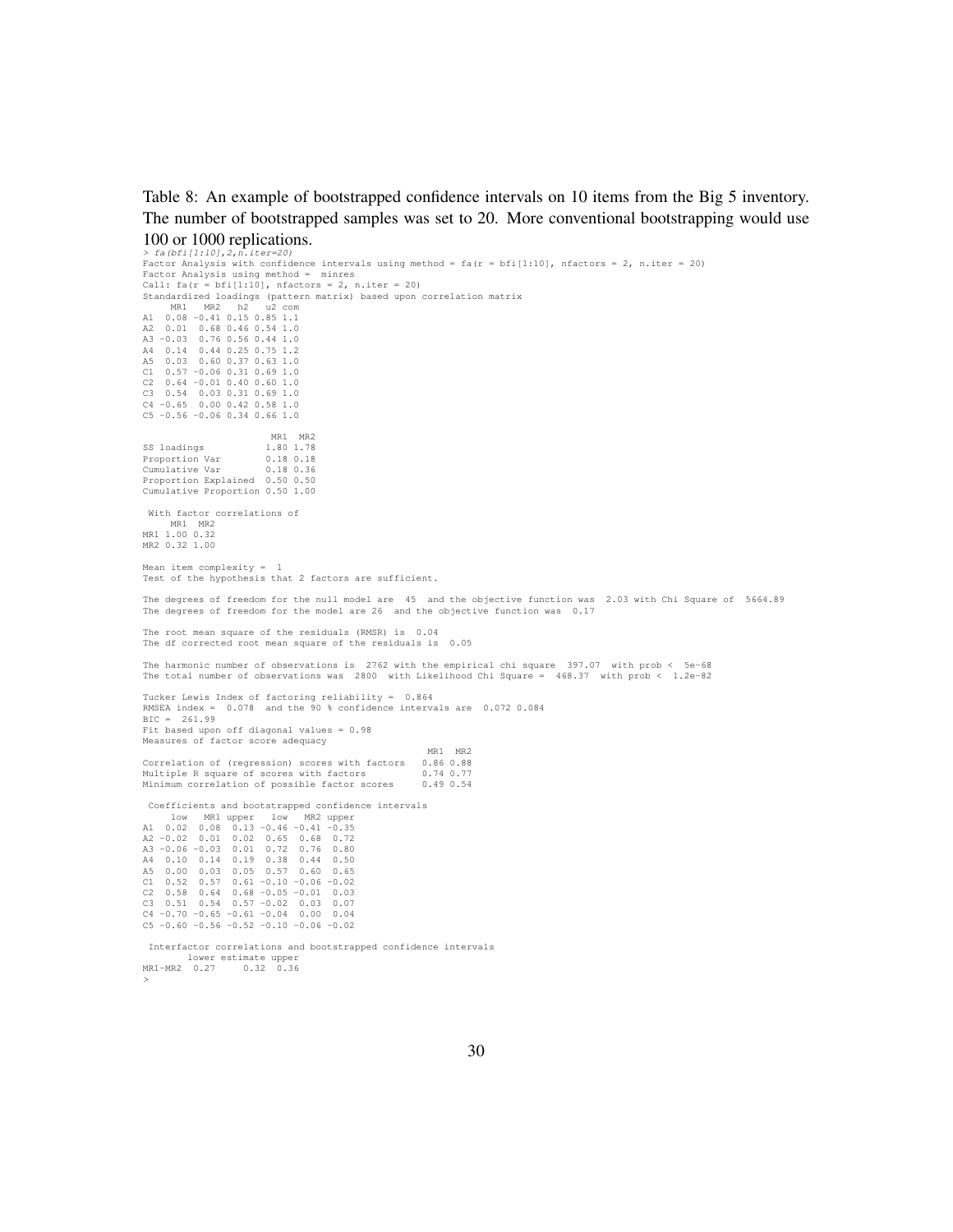PA3 0.35 -0.24 -0.88 -0.37 PA4 0.29 -0.12 -0.27 -0.90

A more complete comparison of oblique factor solutions (both minres and principal axis), bifactor and component solutions to the Thurstone data set is done using the factor.congruence function. (See table 9).

Table 9: Congruence coefficients for oblique factor, bifactor and component solutions for the Thurstone problem.

```
> factor.congruence(list(f3t,f3o,om,p3p))
     MR1 MR2 MR3 PA1 PA2 PA3 g F1* F2* F3* h2 RC1 RC2 RC3
MR1 1.00 0.06 0.09 1.00 0.06 0.13 0.72 1.00 0.06 0.09 0.73 1.00 0.08
MR2 0.06 1.00 0.08 0.03 1.00 0.07 0.60 0.06 1.00 0.08 0.57 0.04 0.99 0.12
MR3 0.09 0.08 1.00 0.01 0.01 1.00 0.52 0.09 0.08 1.00 0.51 0.06 0.02 0.99
PA1 1.00 0.03 0.01 1.00 0.04 0.05 0.67 1.00 0.03 0.01 0.68 1.00 0.06 -0.04
PA2 0.06 1.00 0.01 0.04 1.00 0.00 0.57 0.06 1.00 0.01 0.54 0.04 0.99 0.05
PA3 0.13 0.07 1.00 0.05 0.00 1.00 0.54 0.13 0.07 1.00 0.54 0.10 0.01 0.99
g 0.72 0.60 0.52 0.67 0.57 0.54 1.00 0.72 0.60 0.52 0.99 0.69 0.58 0.50
F1* 1.00 0.06 0.09 1.00 0.06 0.13 0.72 1.00 0.06 0.09 0.73 1.00 0.08 0.04 0.28 0.06 1.00 0.08 0.03 1.00 0.07 0.60 0.06 1.00 0.08 0.57 0.04 0.99 0.12F2* 0.06 1.00 0.08 0.03 1.00 0.07 0.60 0.06 1.00 0.08 0.57 0.04 0.99 0.12<br>F3* 0.09 0.08 1.00 0.01 0.01 1.00 0.52 0.09 0.08 1.00 0.51 0.06 0.02 0.99F3* 0.09 0.08 1.00 0.01 0.01 1.00 0.52 0.09 0.08 1.00 0.51 0.06 0.02 0.99<br>b2 0.73 0.57 0.51 0.68 0.54 0.54 0.99 0.73 0.57 0.51 1.00 0.71 0.56 0.50
h2 0.73 0.57 0.51 0.68 0.54 0.54 0.99 0.73 0.57 0.51 1.00 0.71 0.56 0.50
RC1 1.00 0.04 0.06 1.00 0.04 0.10 0.69 1.00 0.04 0.06 0.71 1.00 0.06 0.00
RC2 0.08 0.99 0.02 0.06 0.99 0.01 0.58 0.08 0.99 0.02 0.56 0.06 1.00 0.05
RC3 0.04 0.12 0.99 -0.04 0.05 0.99 0.50 0.04 0.12 0.99 0.50 0.00 0.05 1.00
```
#### 4.5 Determining the number of dimensions to extract.

How many dimensions to use to represent a correlation matrix is an unsolved problem in psychometrics. There are many solutions to this problem, none of which is uniformly the best. Henry Kaiser once said that "a solution to the number-of factors problem in factor analysis is easy, that he used to make up one every morning before breakfast. But the problem, of course is to find *the* solution, or at least a solution that others will regard quite highly not as the best" Horn and Engstrom (1979).

Techniques most commonly used include

1) Extracting factors until the chi square of the residual matrix is not significant.

2) Extracting factors until the change in chi square from factor n to factor n+1 is not significant.

3) Extracting factors until the eigen values of the real data are less than the corresponding eigen values of a random data set of the same size (parallel analysis) fa.parallel (Horn, 1965).

4) Plotting the magnitude of the successive eigen values and applying the scree test (a sudden drop in eigen values analogous to the change in slope seen when scrambling up the talus slope of a mountain and approaching the rock face (Cattell, 1966).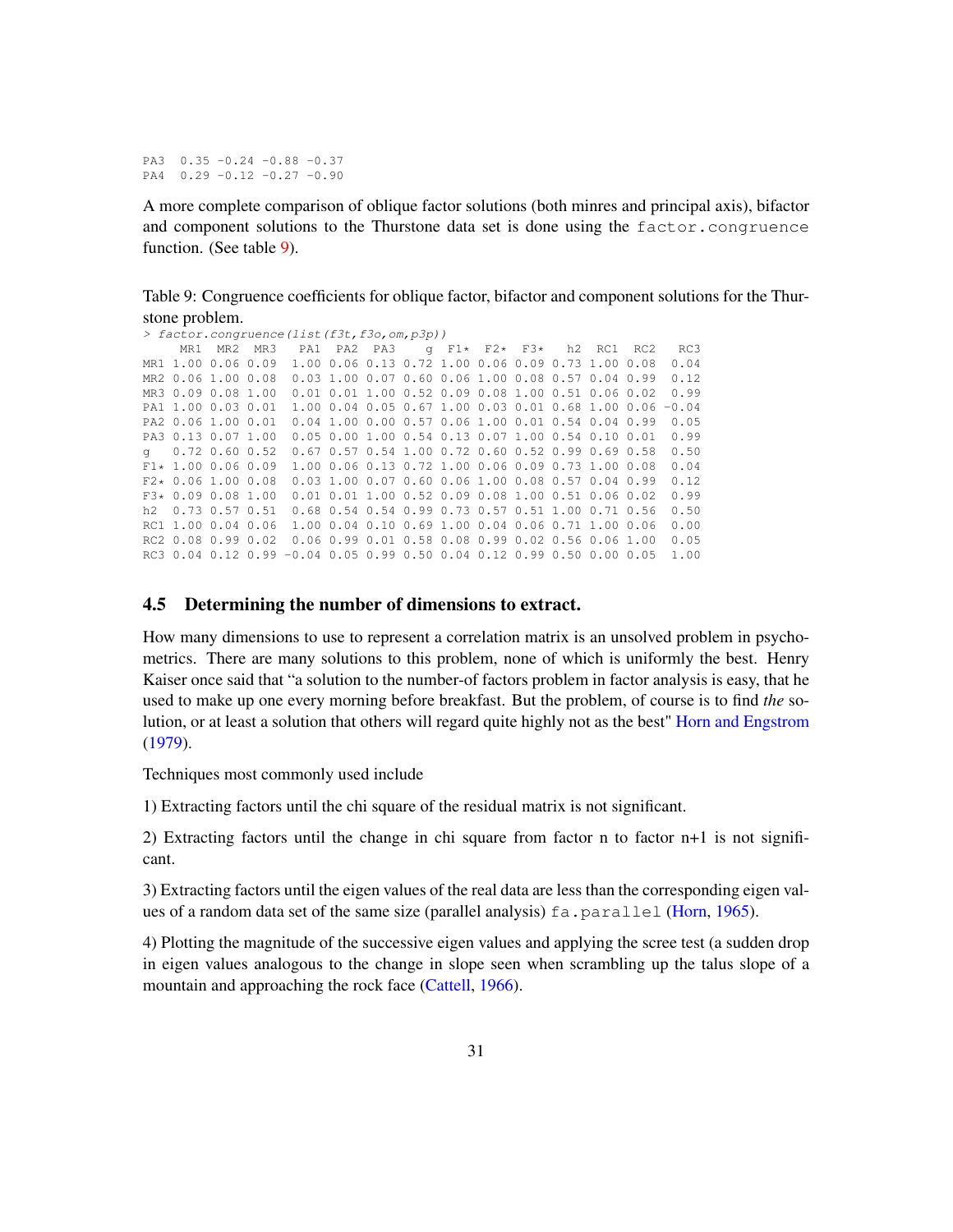5) Extracting factors as long as they are interpretable.

6) Using the Very Structure Criterion (vss) (Revelle and Rocklin, 1979).

7) Using Wayne Velicer's Minimum Average Partial (MAP) criterion (Velicer, 1976).

8) Extracting principal components until the eigen value < 1.

Each of the procedures has its advantages and disadvantages. Using either the chi square test or the change in square test is, of course, sensitive to the number of subjects and leads to the nonsensical condition that if one wants to find many factors, one simply runs more subjects. Parallel analysis is partially sensitive to sample size in that for large samples the eigen values of random factors will all tend towards 1. The scree test is quite appealing but can lead to differences of interpretation as to when the scree "breaks". Extracting interpretable factors means that the number of factors reflects the investigators creativity more than the data. vss, while very simple to understand, will not work very well if the data are very factorially complex. (Simulations suggests it will work fine if the complexities of some of the items are no more than 2). The eigen value of 1 rule, although the default for many programs, seems to be a rough way of dividing the number of variables by 3 and is probably the worst of all criteria.

An additional problem in determining the number of factors is what is considered a factor. Many treatments of factor analysis assume that the residual correlation matrix after the factors of interest are extracted is composed of just random error. An alternative concept is that the matrix is formed from major factors of interest but that there are also numerous minor factors of no substantive interest but that account for some of the shared covariance between variables. The presence of such minor factors can lead one to extract too many factors and to reject solutions on statistical grounds of misfit that are actually very good fits to the data. This problem is partially addressed later in the discussion of simulating complex structures using sim.structure and of small extraneous factors using the sim.minor function.

#### 4.5.1 Very Simple Structure

The vss function compares the fit of a number of factor analyses with the loading matrix "simplified" by deleting all except the c greatest loadings per item, where c is a measure of factor complexity Revelle and Rocklin (1979). Included in vss is the MAP criterion (Minimum Absolute Partial correlation) of Velicer (1976).

Using the Very Simple Structure criterion for the bfi data suggests that 4 factors are optimal (Figure 9). However, the MAP criterion suggests that 5 is optimal.

*> vss* Very Simple Structure of Very Simple Structure of a Big 5 inventory Call: vss(x = bfi[1:25], title = "Very Simple Structure of a Big 5 inventory") VSS complexity 1 achieves a maximimum of 0.58 with 4 factors VSS complexity 2 achieves a maximimum of 0.74 with 5 factors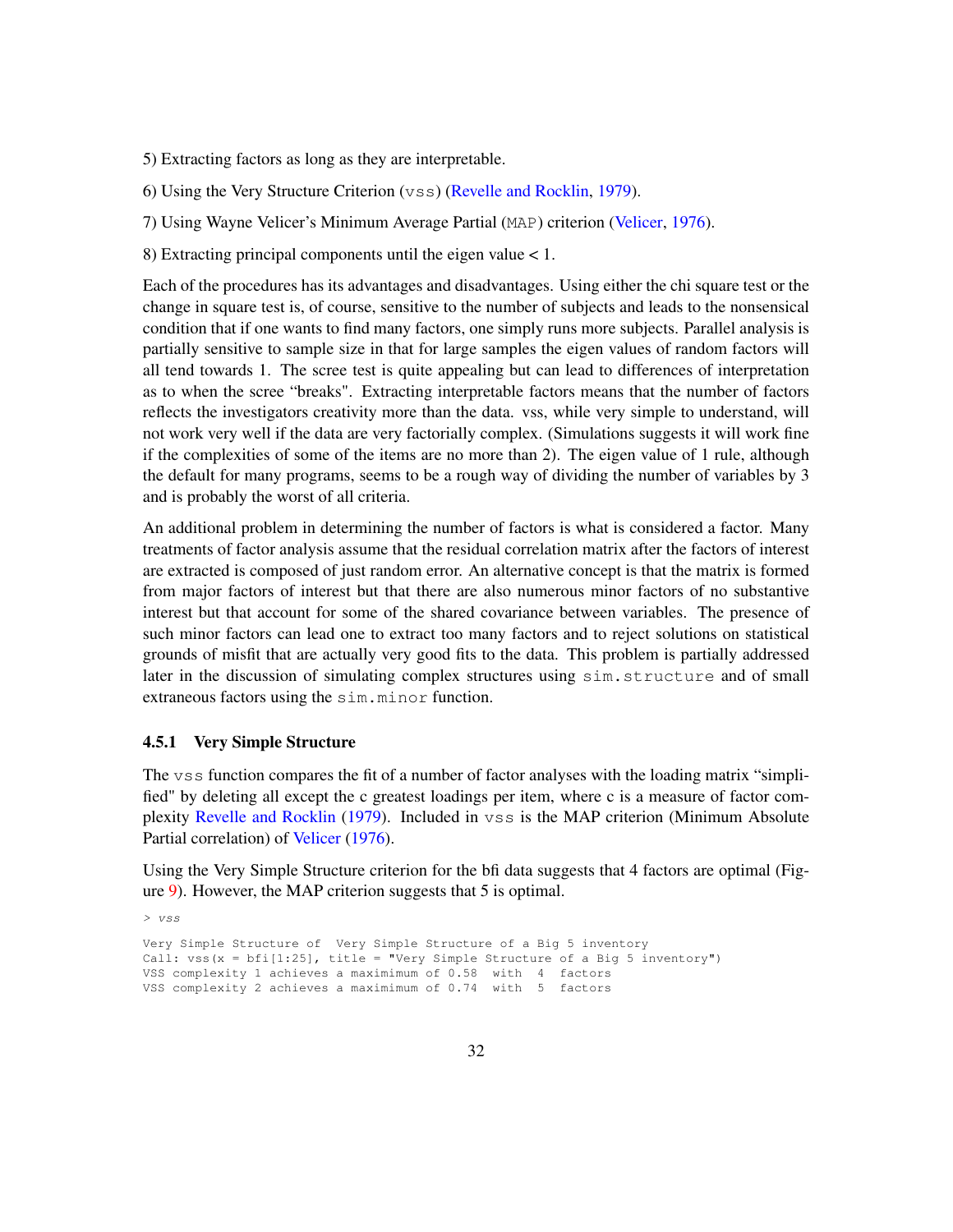*> vss <- vss(bfi[1:25],title="Very Simple Structure of a Big 5 inventory")*



## **Very Simple Structure of a Big 5 inventory**

Figure 9: The Very Simple Structure criterion for the number of factors compares solutions for various levels of item complexity and various numbers of factors. For the Big 5 Inventory, the complexity 1 and 2 solutions both achieve their maxima at four factors. This is in contrast to parallel analysis which suggests 6 and the MAP criterion which suggests 5.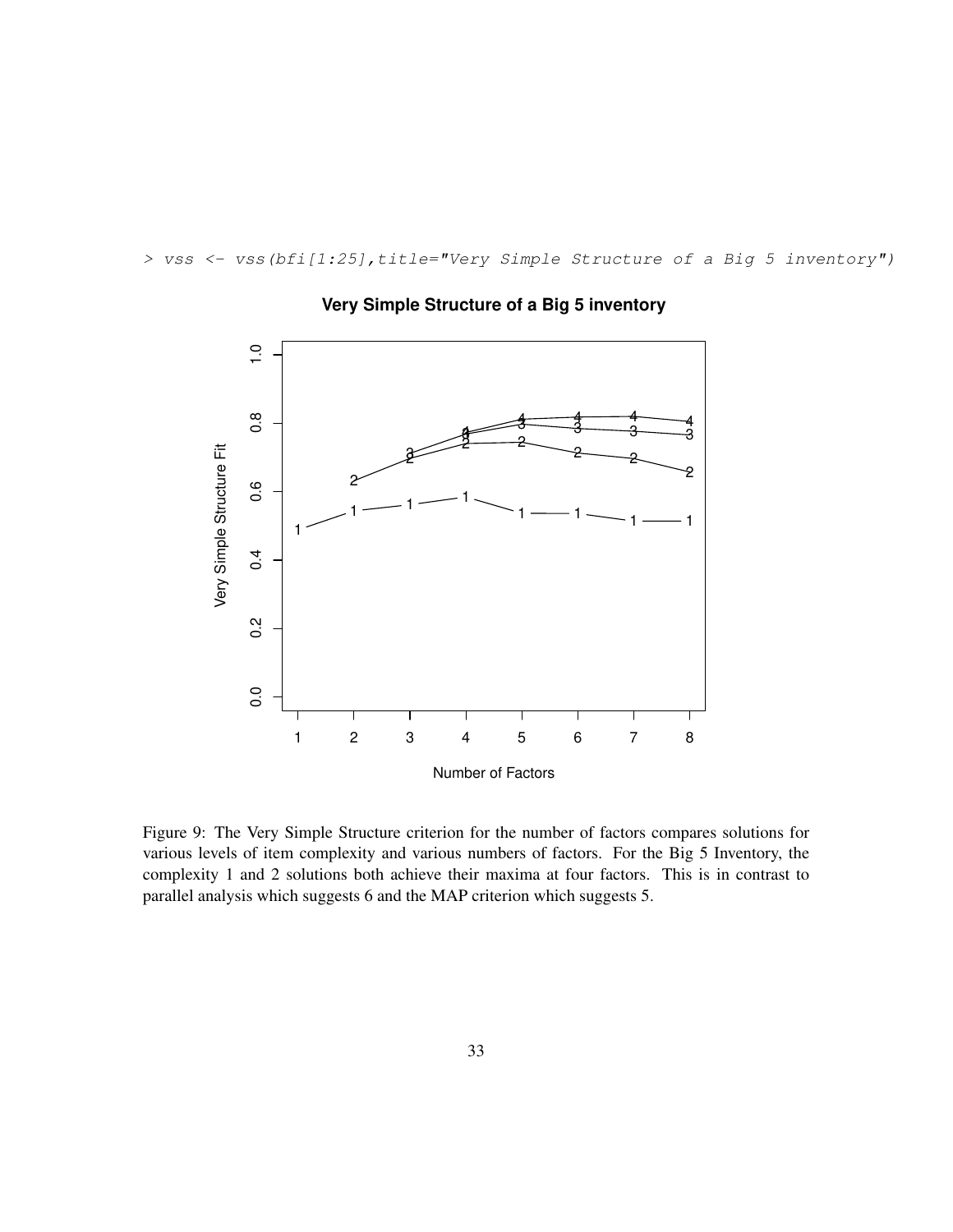```
The Velicer MAP achieves a minimum of 0.01 with 5 factors
BIC achieves a minimum of -513.09 with 8 factors
Sample Size adjusted BIC achieves a minimum of -106.39 with 8 factors
Statistics by number of factors
 vss1 vss2 map dof chisq prob sqresid fit RMSEA BIC SABIC complex eChisq SRMR eCRMS eBIC
1 0.49 0.00 0.024 275 11863 0.0e+00 25.9 0.49 0.123 9680 10554 1.0 23725 0.119 0.124 21542
2 0.54 0.63 0.018 251 7362 0.0e+00 18.6 0.63 0.101 5370 6168 1.2 12173 0.085 0.093 10180
3 0.56 0.70 0.017 228 5096 0.0e+00 14.6 0.71 0.087 3286 4010 1.3 7019 0.065 0.074 5209
4 0.58 0.74 0.015 206 3422 0.0e+00 11.5 0.77 0.075 1787 2441 1.4 3606 0.046 0.056 1971
5 0.54 0.74 0.015 185 1809 4.3e-264 9.4 0.81 0.056 341 928 1.5 1412 0.029 0.037 -57
\begin{array}{cccccccccccc} 6& 0.54 & 0.71 & 0.016 & 165 & 1032 & 1.8e-125 & 8.3 & 0.84 & 0.043 & -277 & 247 & 1.8 & 649 & 0.020 & 0.027 & -661 & 0.70 & 0.019 & 146 & 708 & 1.2e-74 & 7.9 & 0.85 & 0.037 & -451 & 13 & 1.9 & 435 & 0.016 & 0.023 & -724 & 0.85 & 0.037 & -451 & 0.367 0.51 0.70 0.019 146 708 1.2e-74 7.9 0.85 0.037 -451 13 1.9 435 0.016 0.023 -724
8 0.51 0.66 0.022 128 503 7.1e-46 7.4 0.85 0.032 -513 -106 2.0 278 0.013 0.020 -738
```
#### 4.5.2 Parallel Analysis

An alternative way to determine the number of factors is to compare the solution to random data with the same properties as the real data set. If the input is a data matrix, the comparison includes random samples from the real data, as well as normally distributed random data with the same number of subjects and variables. For the BFI data, parallel analysis suggests that 6 factors might be most appropriate (Figure 10). It is interesting to compare  $fa$ , parallel with the paran from the *paran* package. This latter uses smcs to estimate communalities. Simulations of known structures with a particular number of major factors but with the presence of trivial, minor (but not zero) factors, show that using smcs will tend to lead to too many factors.

Experience with problems of various sizes suggests that parallel analysis is useful for less than about 1,000 subjects, and that using the number of components greater than a random solution is more robust than using the number of factors greater than random factors.

A more tedious problem in terms of computation is to do parallel analysis of *polychoric* correlation matrices. This is done by  $fa$ , parallel, poly. By default the number of replications is 20. This is appropriate when choosing the number of factors from dicthotomous or polytomous data matrices.

#### 4.6 Factor extension

Sometimes we are interested in the relationship of the factors in one space with the variables in a different space. One solution is to find factors in both spaces separately and then find the structural relationships between them. This is the technique of structural equation modeling in packages such as *sem* or *lavaan*. An alternative is to use the concept of *factor extension* developed by (Dwyer, 1937). Consider the case of 16 variables created to represent one two dimensional space. If factors are found from eight of these variables, they may then be extended to the additional eight variables (See Figure 11).

Another way to examine the overlap between two sets is the use of *set correlation* found by setCor (discussed later).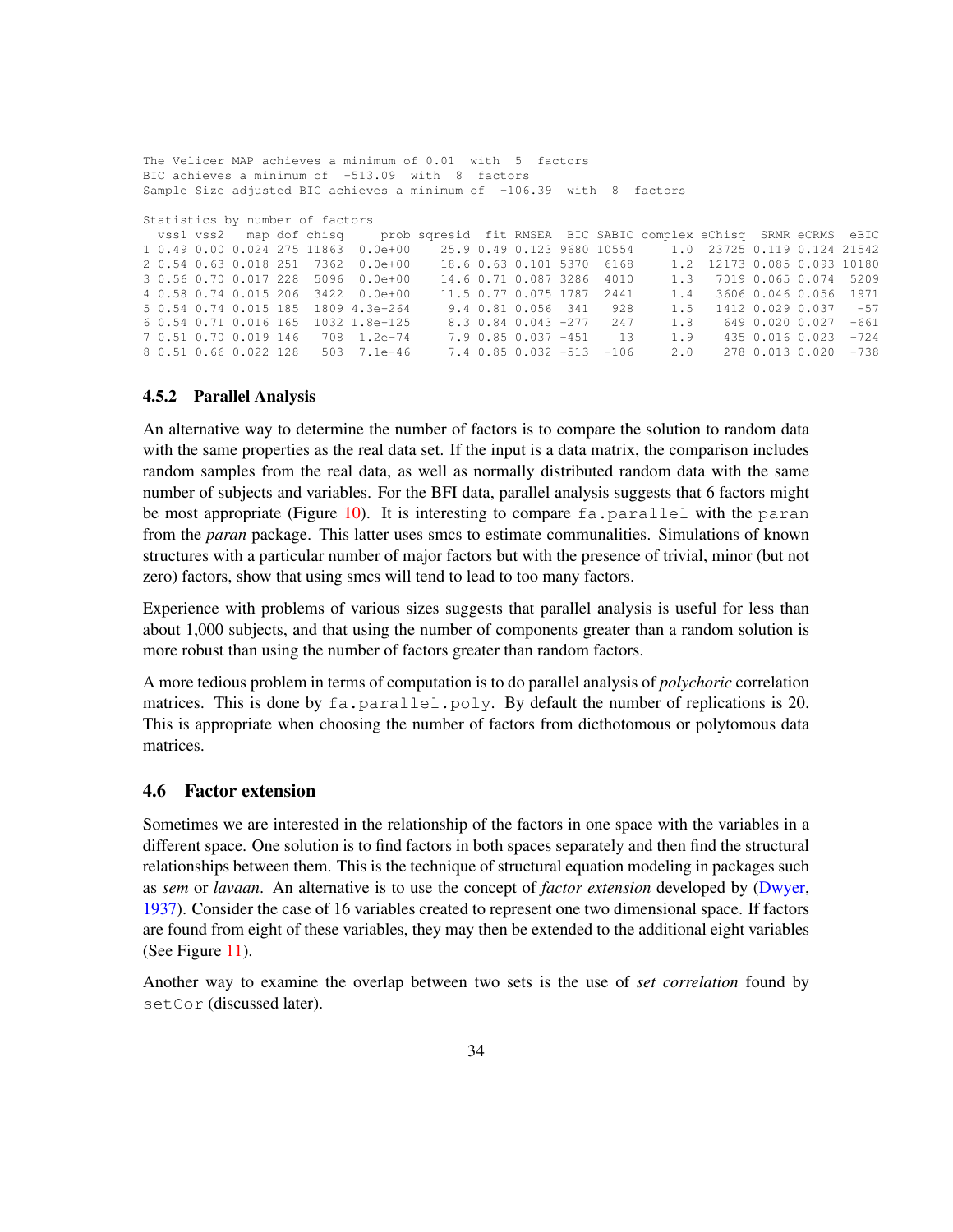```
> fa.parallel(bfi[1:25],main="Parallel Analysis of a Big 5 inventory")
Parallel analysis suggests that the number of factors = 6 and the number of components = 6
```


## **Parallel Analysis of a Big 5 inventory**

Figure 10: Parallel analysis compares factor and principal components solutions to the real data as well as resampled data. Although vss suggests 4 factors, MAP 5, parallel analysis suggests 6. One more demonstration of Kaiser's dictum.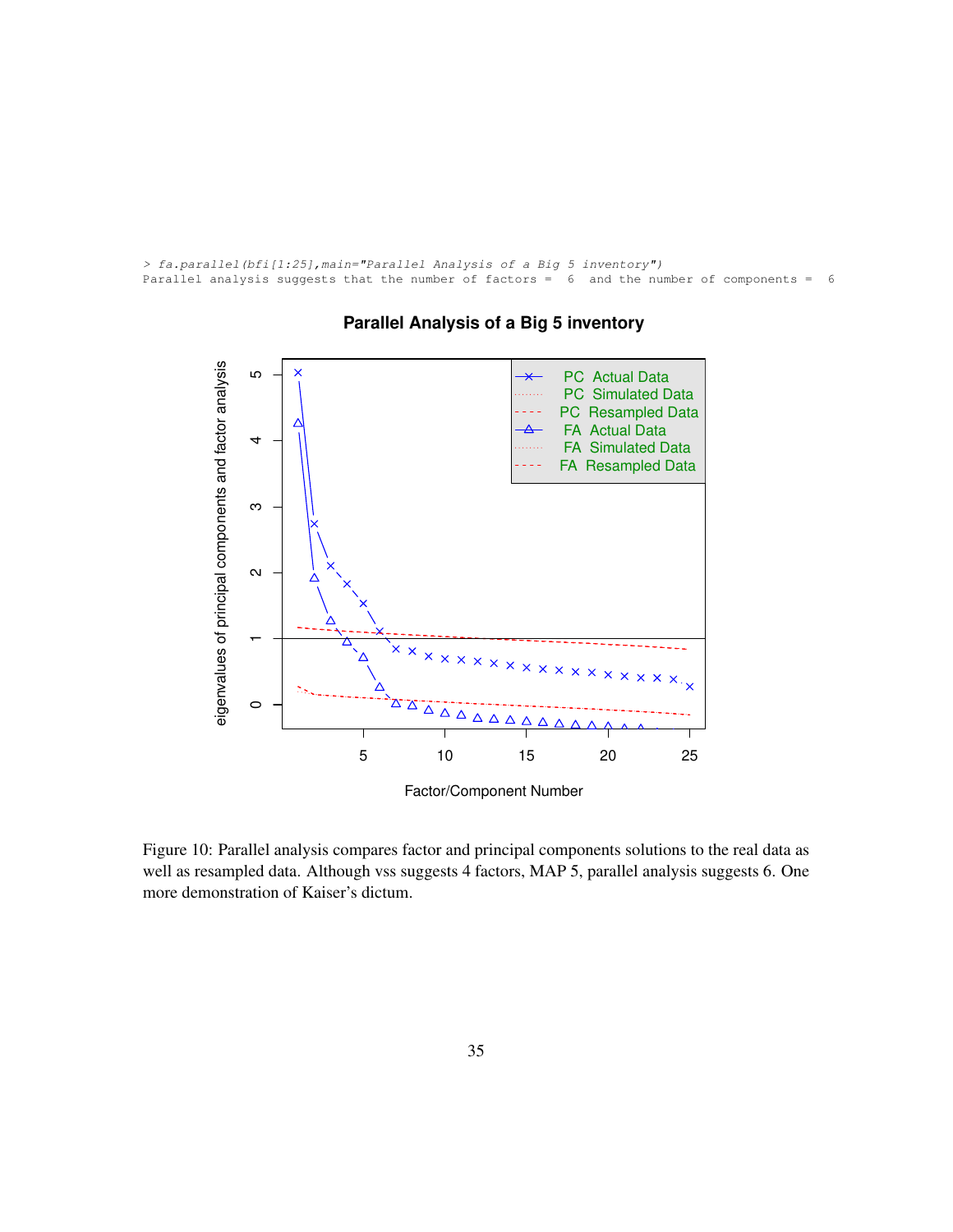```
> v16 <- sim.item(16)
> s <- c(1,3,5,7,9,11,13,15)
> f2 <- fa(v16[,s],2)
> fe <- fa.extension(cor(v16)[s,-s],f2)
> fa.diagram(f2,fe=fe)
```
## **Factor analysis and extension**



Figure 11: Factor extension applies factors from one set (those on the left) to another set of variables (those on the right). fa.extension is particularly useful when one wants to define the factors with one set of variables and then apply those factors to another set. fa.diagram is used to show the structure.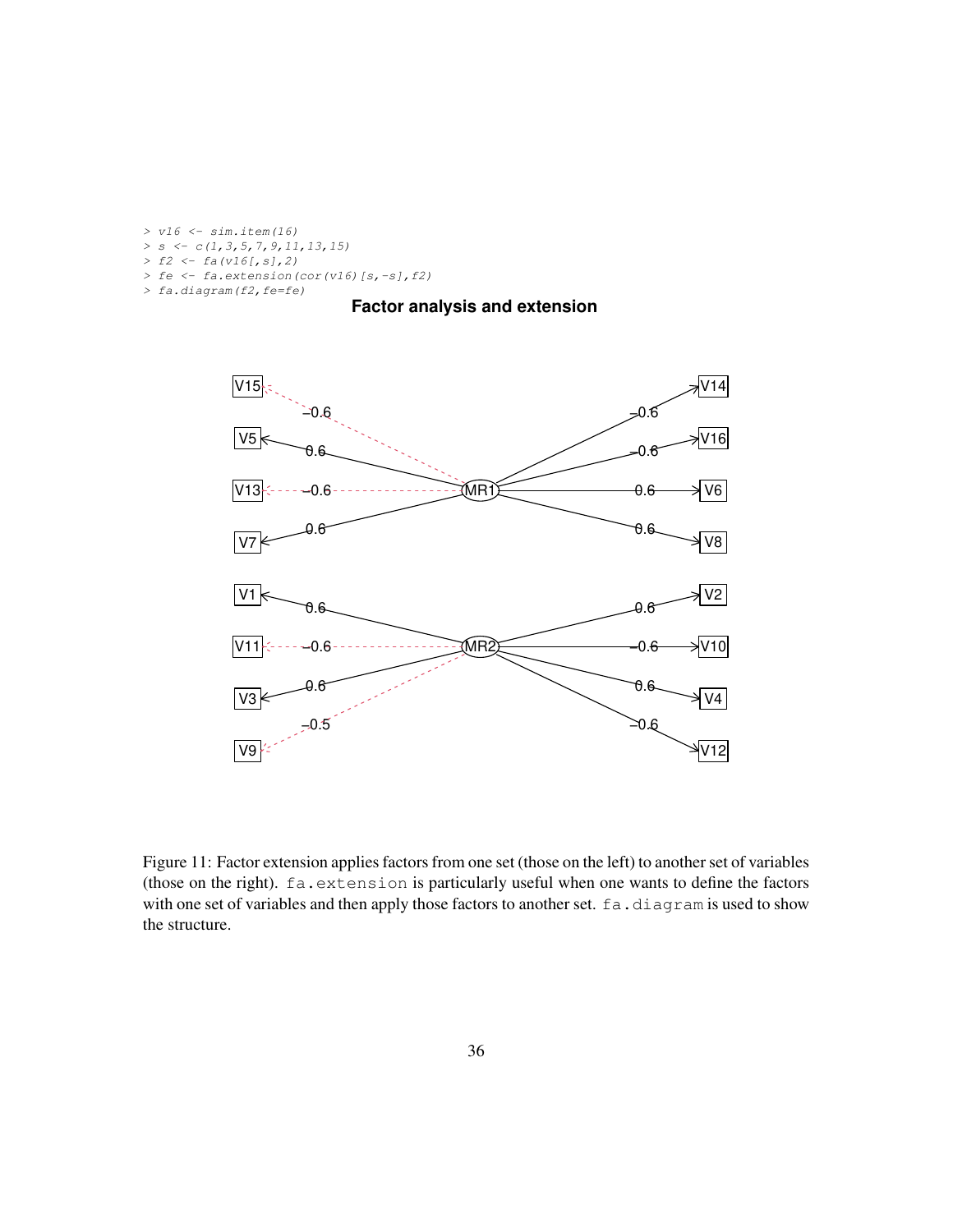#### 4.7 Exploratory Structural Equation Modeling (ESEM)

Generaizing the procedures of factor extension, we can do Exploratory Structural Equation Modeling (ESEM). Traditional Exploratory Factor Analysis (EFA) examines how latent variables can account for the correlations within a data set. All loadings and cross loadings are found and rotation is done to some approximation of simple structure. Traditional Confirmatory Factor Analysis (CFA) tests such models by fitting just a limited number of loadings and typically does not allow any (or many) cross loadings. Structural Equation Modeling then applies two such measurement models, one to a set of X variables, another to a set of Y variables, and then tries to estimate the correlation between these two sets of latent variables. (Some SEM procedures estimate all the parameters from the same model, thus making the loadings in set Y affect those in set X.) It is possible to do a similar, exploratory modeling (ESEM) by conducting two Exploratory Factor Analyses, one in set X, one in set Y, and then finding the correlations of the X factors with the Y factors, as well as the correlations of the Y variables with the X factors and the X variables with the Y factors.

Consider the simulated data set of three ability variables, two motivational variables, and three outcome variables:

```
Call: sim.startuctural(fx = fx, Phi = Phi, fy = fy)
```

```
$model (Population correlation matrix)
```

|         |  | V Q A nach Anx gpa Pre MA                                        |  |  |
|---------|--|------------------------------------------------------------------|--|--|
| V —     |  | $1.00$ 0.72 0.54 0.00 0.00 0.38 0.32 0.25                        |  |  |
| $\circ$ |  | $0.72$ 1.00 0.48 0.00 0.00 0.34 0.28 0.22                        |  |  |
|         |  | A 0.54 0.48 1.00 0.48 -0.42 0.50 0.42 0.34                       |  |  |
|         |  | nach 0.00 0.00 0.48 1.00 -0.56 0.34 0.28 0.22                    |  |  |
|         |  | Anx $0.00$ $0.00$ $-0.42$ $-0.56$ $1.00$ $-0.29$ $-0.24$ $-0.20$ |  |  |
|         |  | qpa $0.38$ 0.34 0.50 0.34 -0.29 1.00 0.30 0.24                   |  |  |
|         |  | Pre $0.32$ 0.28 $0.42$ 0.28 $-0.24$ 0.30 1.00 0.20               |  |  |
|         |  | MA 0.25 0.22 0.34 0.22 -0.20 0.24 0.20 1.00                      |  |  |
|         |  |                                                                  |  |  |

```
$reliability (population reliability)
  V Q A nach Anx gpa Pre MA
0.81 0.64 0.72 0.64 0.49 0.36 0.25 0.16
```
We can fit this by using the esem function and then draw the solution (see Figure 12) using the esem.diagram function (which is normally called automatically by esem.

```
Exploratory Structural Equation Modeling Analysis using method = minres
Call: esem(r = gre.gpa$model, varsX = 1:5, varsY = 6:8, nfX = 2, nfY = 1,n.obs = 1000, plot = FALSE)
```
For the 'X' set: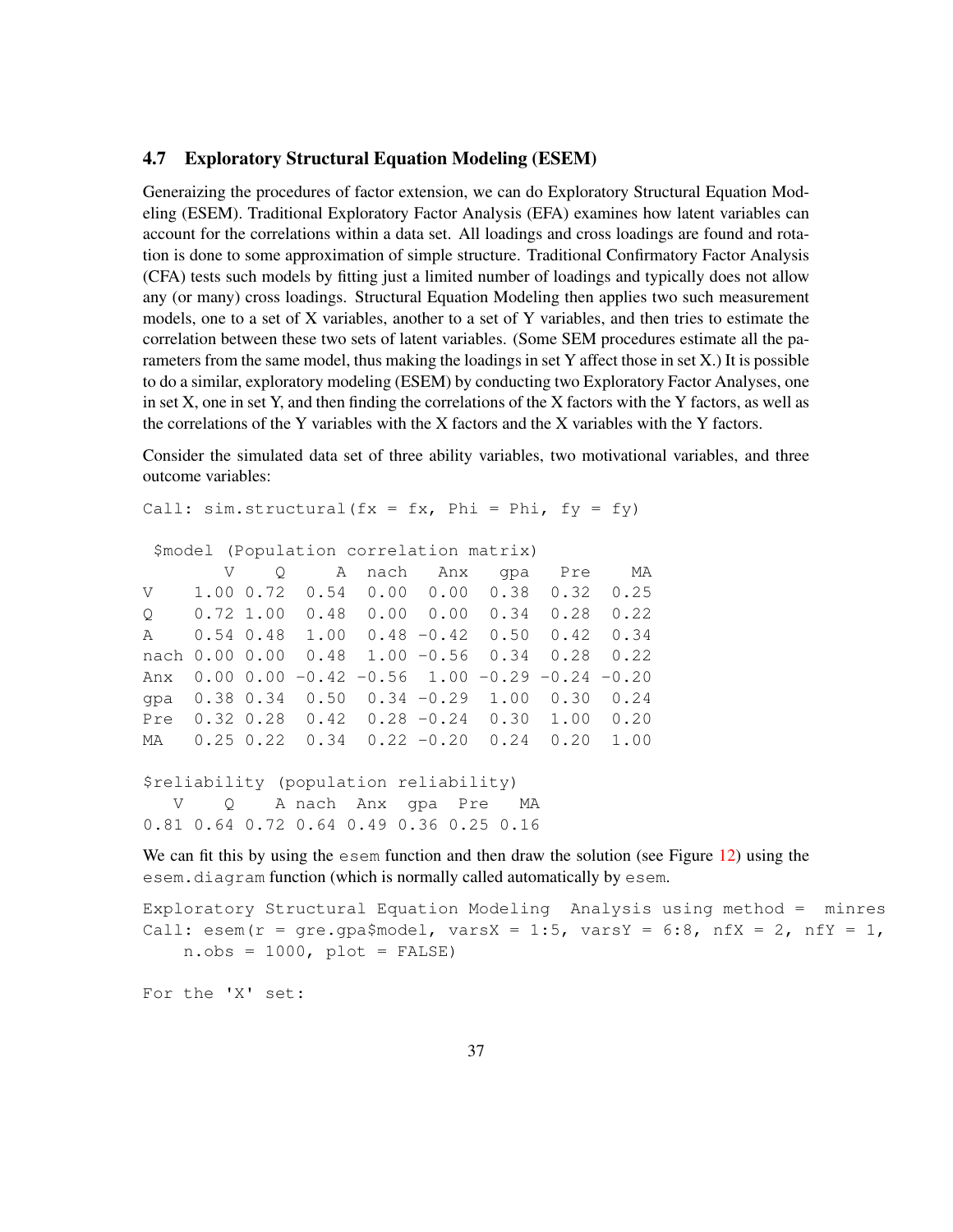```
X1 X2
V = 0.91 - 0.060.81 - 0.05A 0.53 0.57
nach -0.10 0.81
Anx 0.08 -0.71
For the 'Y' set:
     Y1
gpa 0.6
Pre 0.5
MA 0.4
Correlations between the X and Y sets.
     X1 X2 Y1
X1 1.00 0.19 0.68
X2 0.19 1.00 0.67
Y1 0.68 0.67 1.00
The degrees of freedom for the null model are 56 and the empirical chi square
The degrees of freedom for the model are 7 and the empirical chi square function
  with prob < 0.0027
The root mean square of the residuals (RMSR) is 0.02
The df corrected root mean square of the residuals is 0.04
with the empirical chi square 21.83 with prob < 0.0027
The total number of observations was 1000 with fitted Chi Square = 2175.06 w
Empirical BIC = -26.53ESABIC = -4.29Fit based upon off diagonal values = 1To see the item loadings for the X and Y sets combined, and the associated fa ou
```
## 5 Classical Test Theory and Reliability

Surprisingly, 113 years after Spearman (1904) introduced the concept of reliability to psychologists, there are still multiple approaches for measuring it. Although very popular, Cronbach's  $\alpha$ (Cronbach, 1951) underestimates the reliability of a test and over estimates the first factor saturation (Revelle and Zinbarg, 2009).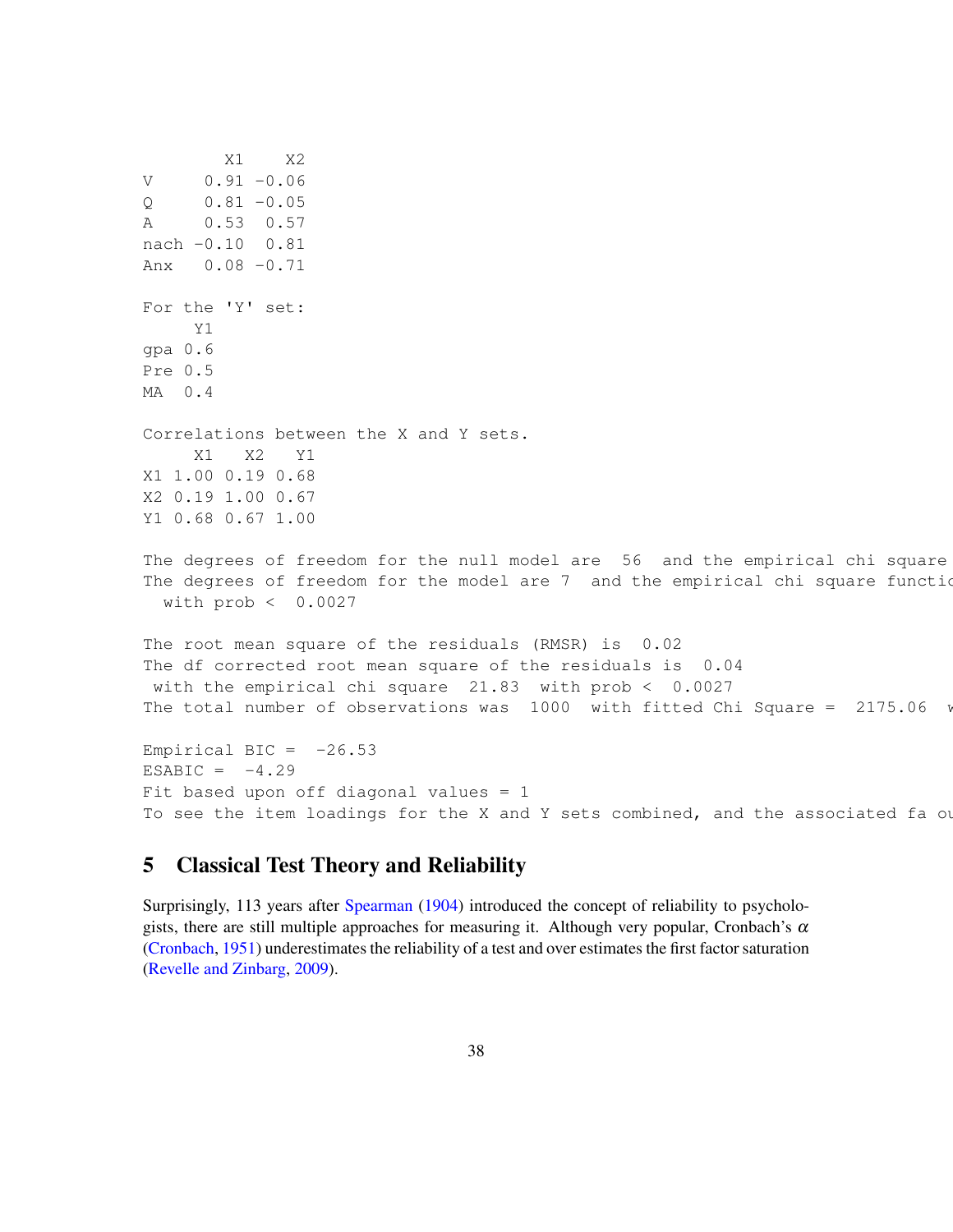# **Exploratory Structural Model**



Figure 12: An example of a Exploratory Structure Equation Model.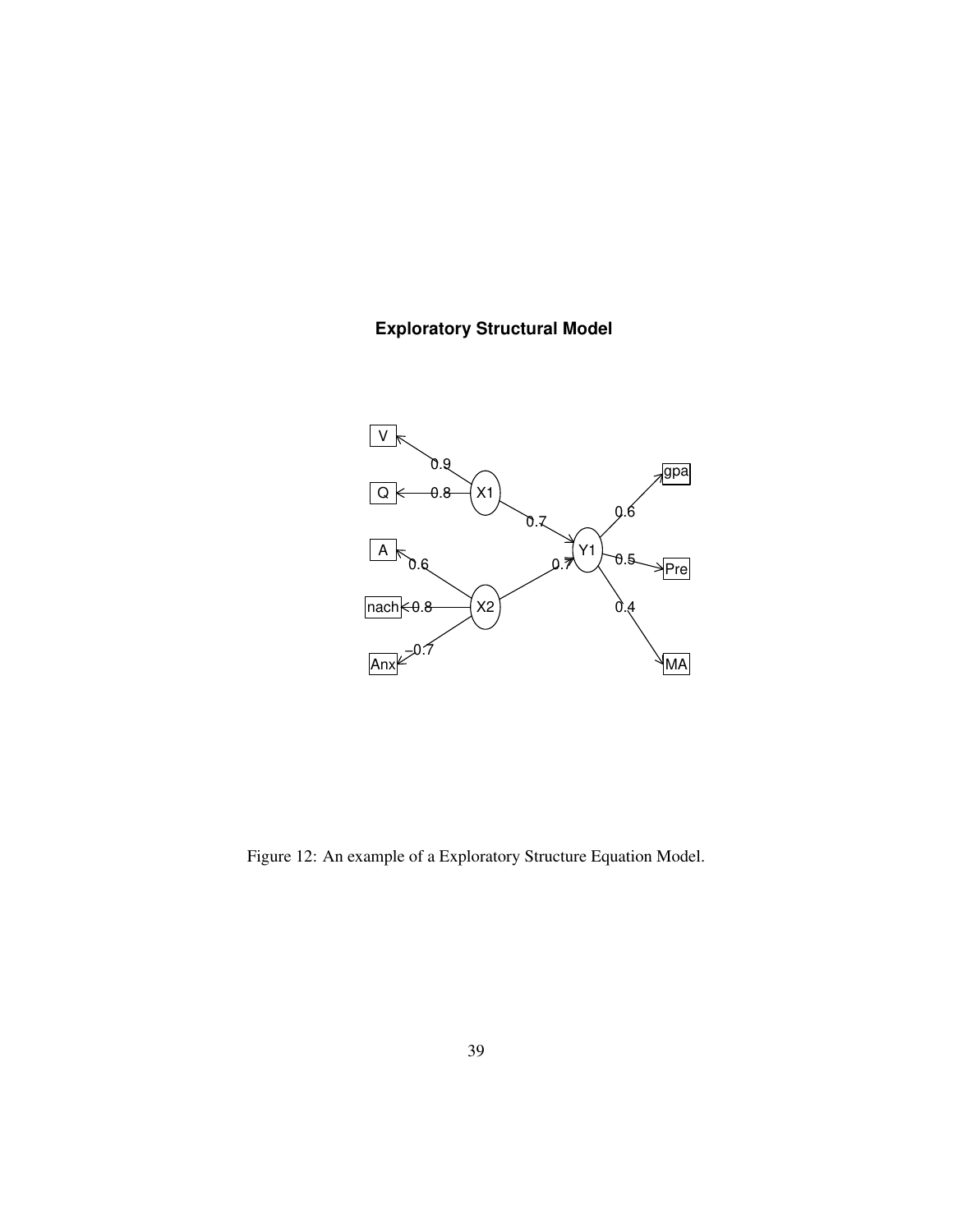$\alpha$  (Cronbach, 1951) is the same as Guttman's  $\lambda$ 3 (Guttman, 1945) and may be found by

$$
\lambda_3 = \frac{n}{n-1} \left( 1 - \frac{tr(\vec{V})_x}{V_x} \right) = \frac{n}{n-1} \frac{V_x - tr(\vec{V}_x)}{V_x} = \alpha
$$

Perhaps because it is so easy to calculate and is available in most commercial programs, alpha is without doubt the most frequently reported measure of internal consistency reliability. Alpha is the mean of all possible spit half reliabilities (corrected for test length). For a unifactorial test, it is a reasonable estimate of the first factor saturation, although if the test has any microstructure (i.e., if it is "lumpy") coefficients β (Revelle, 1979) (see iclust) and <sup>ω</sup>*<sup>h</sup>* (see omega) are more appropriate estimates of the general factor saturation.  $\omega_t$  is a better estimate of the reliability of the total test.

Guttman's  $\lambda_6$  (G6) considers the amount of variance in each item that can be accounted for the linear regression of all of the other items (the squared multiple correlation or smc), or more precisely, the variance of the errors,  $e_j^2$ , and is

$$
\lambda_6 = 1 - \frac{\sum e_j^2}{V_x} = 1 - \frac{\sum (1 - r_{smc}^2)}{V_x}.
$$

The squared multiple correlation is a lower bound for the item communality and as the number of items increases, becomes a better estimate.

G6 is also sensitive to lumpiness in the test and should not be taken as a measure of unifactorial structure. For lumpy tests, it will be greater than alpha. For tests with equal item loadings, alpha > G6, but if the loadings are unequal or if there is a general factor, G6 > alpha. G6 estimates item reliability by the squared multiple correlation of the other items in a scale. A modification of G6, G6\*, takes as an estimate of an item reliability the smc with all the items in an inventory, including those not keyed for a particular scale. This will lead to a better estimate of the reliable variance of a particular item.

Alpha, G6 and G6\* are positive functions of the number of items in a test as well as the average intercorrelation of the items in the test. When calculated from the item variances and total test variance, as is done here, raw alpha is sensitive to differences in the item variances. Standardized alpha is based upon the correlations rather than the covariances.

More complete reliability analyses of a single scale can be done using the omega function which finds  $\omega_h$  and  $\omega_t$  based upon a hierarchical factor analysis.

Alternative functions scoreItems and cluster.cor will also score multiple scales and report more useful statistics. "Standardized" alpha is calculated from the inter-item correlations and will differ from raw alpha.

Functions for examining the reliability of a single scale or a set of scales include: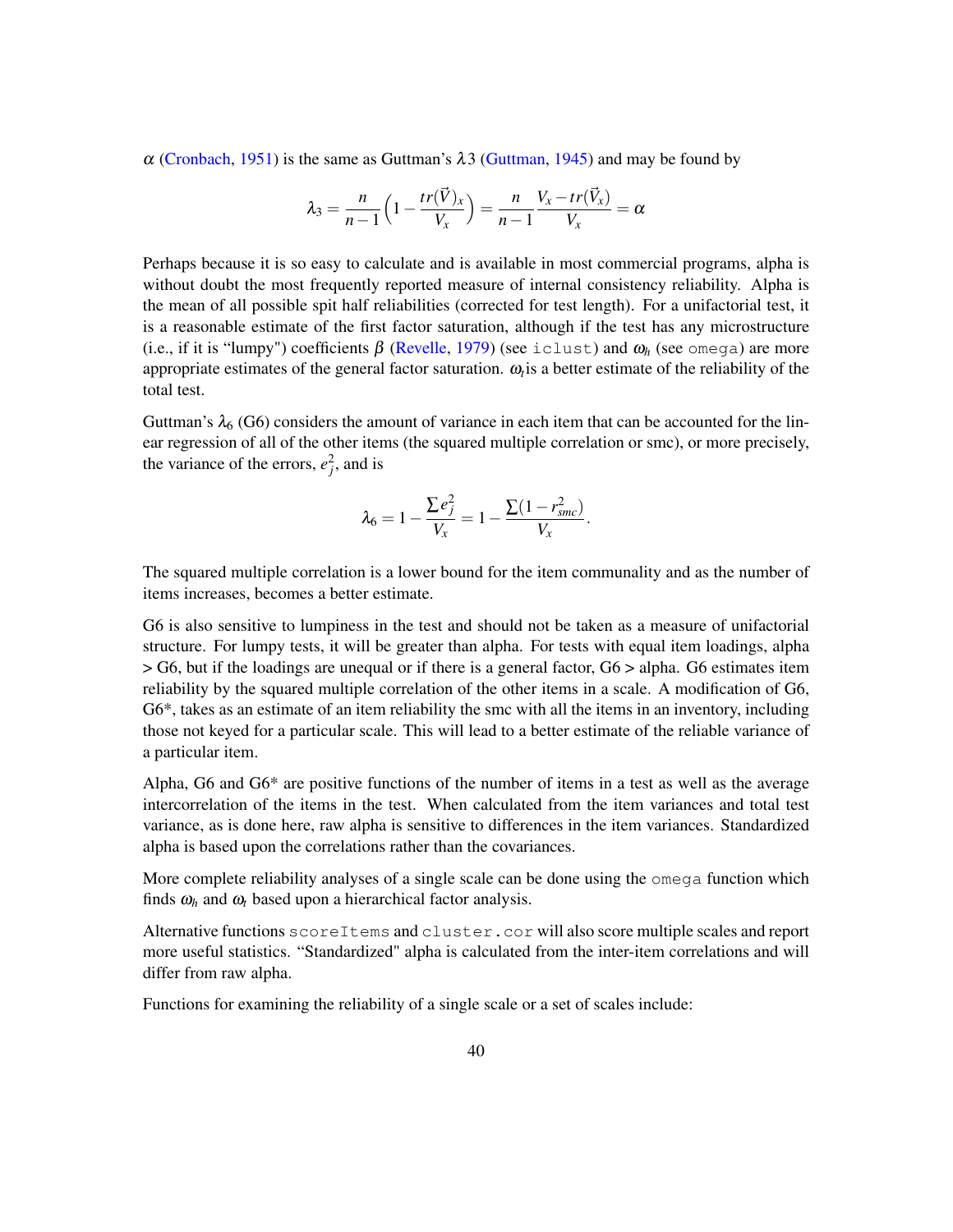- alpha Internal consistency measures of reliability range from  $\omega_h$  to  $\alpha$  to  $\omega_t$ . The alpha function reports two estimates: Cronbach's coefficient α and Guttman's  $\lambda_6$ . Also reported are item whole correlations,  $\alpha$  if an item is omitted, and item means and standard deviations.
- guttman Eight alternative estimates of test reliability include the six discussed by Guttman (1945), four discussed by ten Berge and Zergers (1978) ( $\mu_0 \dots \mu_3$ ) as well as β (the worst split half, Revelle, 1979), the glb (greatest lowest bound) discussed by Bentler and Woodward (1980), and  $\omega_h$  and  $\omega_t$  ((McDonald, 1999; Zinbarg et al., 2005).
- omega Calculate McDonald's omega estimates of general and total factor saturation. (Revelle and Zinbarg (2009) compare these coefficients with real and artificial data sets.)
- cluster.cor Given a n x c cluster definition matrix of -1s, 0s, and 1s (the keys) , and a n x n correlation matrix, find the correlations of the composite clusters.
- scoreItems Given a matrix or data.frame of k keys for m items  $(-1, 0, 1)$ , and a matrix or data.frame of items scores for m items and n people, find the sum scores or average scores for each person and each scale. If the input is a square matrix, then it is assumed that correlations or covariances were used, and the raw scores are not available. In addition, report Cronbach's alpha, coefficient G6\*, the average r, the scale intercorrelations, and the item by scale correlations (both raw and corrected for item overlap and scale reliability). Replace missing values with the item median or mean if desired. Will adjust scores for reverse scored items.
- score.multiple.choice Ability tests are typically multiple choice with one right answer. score.multiple.choice takes a scoring key and a data matrix (or data.frame) and finds total or average number right for each participant. Basic test statistics (alpha, average r, item means, item-whole correlations) are also reported.
- splitHalf Given a set of items, consider all (if n.items  $< 17$ ) or 10,000 random splits of the item into two sets. The correlation between these two split halfs is then adjusted by the Spearman-Brown prophecy formula to show the range of split half reliablities.

### 5.1 Reliability of a single scale

A conventional (but non-optimal) estimate of the internal consistency reliability of a test is coefficient α (Cronbach, 1951). Alternative estimates are Guttman's  $\lambda_6$ , Revelle's β, McDonald's  $ω_h$ and  $\omega_t$ . Consider a simulated data set, representing 9 items with a hierarchical structure and the following correlation matrix. Then using the alpha function, the  $\alpha$  and  $\lambda_6$  estimates of reliability may be found for all 9 items, as well as the if one item is dropped at a time.

```
> set.seed(17)
> r9 <- sim.hierarchical(n=500,raw=TRUE)$observed
> round(cor(r9),2)
    V1 V2 V3 V4 V5 V6 V7 V8 V9
V1 1.00 0.58 0.47 0.44 0.36 0.31 0.30 0.17 0.13
V2 0.58 1.00 0.36 0.39 0.26 0.26 0.30 0.24 0.15
```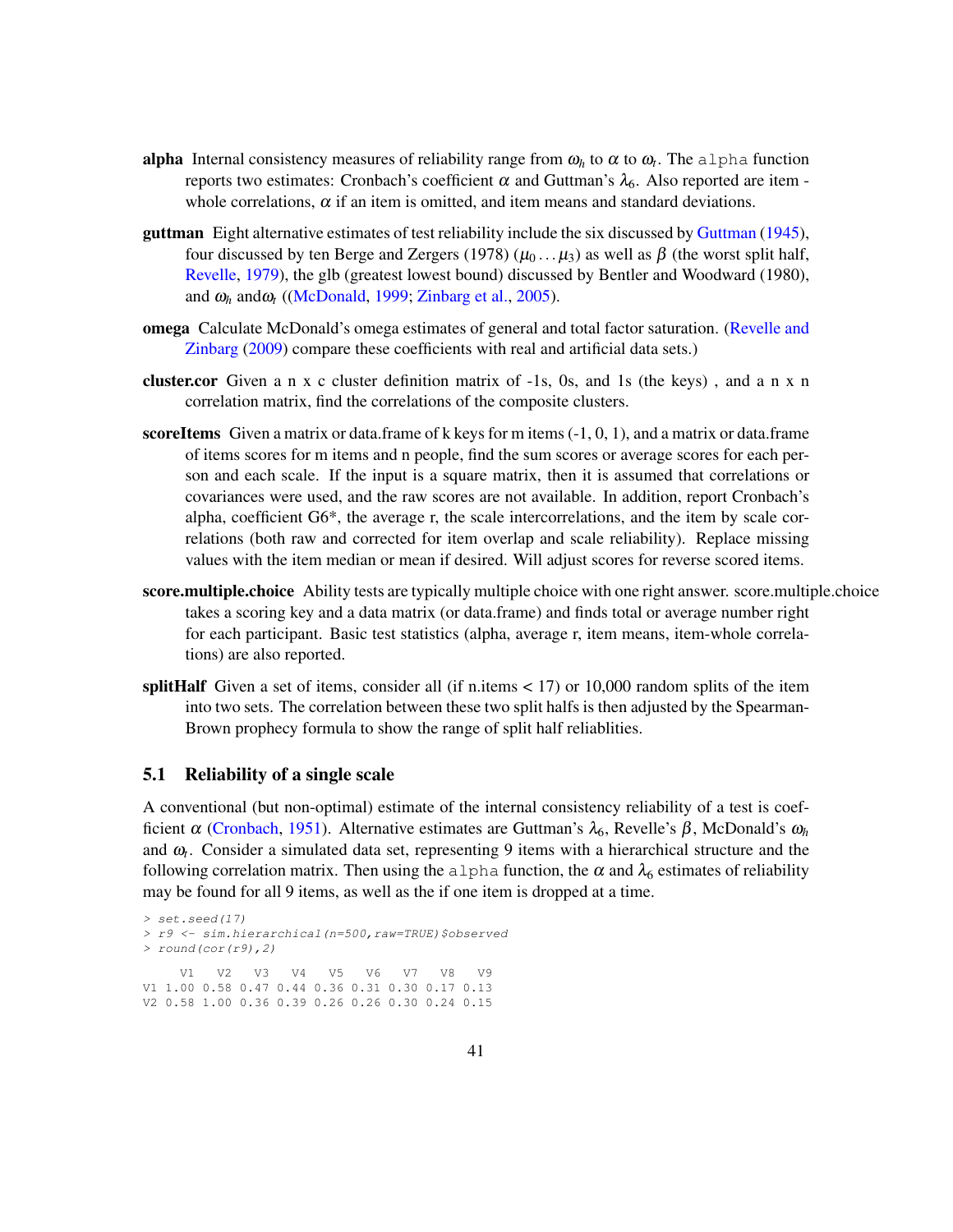V3 0.47 0.36 1.00 0.32 0.34 0.26 0.28 0.17 0.15 V4 0.44 0.39 0.32 1.00 0.45 0.41 0.31 0.17 0.16 V5 0.36 0.26 0.34 0.45 1.00 0.34 0.22 0.13 0.21 V6 0.31 0.26 0.26 0.41 0.34 1.00 0.17 0.10 0.12 V7 0.30 0.30 0.28 0.31 0.22 0.17 1.00 0.39 0.30 V8 0.17 0.24 0.17 0.17 0.13 0.10 0.39 1.00 0.22 V9 0.13 0.15 0.15 0.16 0.21 0.12 0.30 0.22 1.00 *> alpha(r9)* Reliability analysis Call: alpha(x = r9) raw\_alpha std.alpha G6(smc) average\_r S/N ase mean sd median\_r 0.77 0.77 0.78 0.28 3.4 0.015 -0.013 0.59 0.27 95% confidence boundaries lower alpha upper Feldt 0.74 0.77 0.8 Duhachek 0.75 0.77 0.8 Reliability if an item is dropped: raw\_alpha std.alpha G6(smc) average\_r S/N alpha se var.r med.r V1 0.73 0.73 0.73 0.26 2.8 0.018 0.0094 0.26 V2 0.74 0.74 0.74 0.26 2.9 0.017 0.0121 0.27 V3 0.75 0.75 0.75 0.27 3.0 0.017 0.0142 0.26 V4 0.74 0.74 0.74 0.26 2.8 0.018 0.0124 0.26 V5 0.75 0.75 0.75 0.27 3.0 0.017 0.0143 0.27 V6 0.76 0.76 0.76 0.28 3.2 0.016 0.0137 0.29 V7 0.75 0.75 0.75 0.27 3.0 0.017 0.0160 0.26 V8 0.77 0.77 0.77 0.30 3.4 0.015 0.0128 0.30  $0.015$   $0.0127$  0.30 Item statistics n raw.r std.r r.cor r.drop mean sd V1 500 0.70 0.70 0.68 0.58 0.0247 0.98 V2 500 0.66 0.66 0.62 0.53 -0.0022 0.98 V3 500 0.62 0.62 0.55 0.49 -0.1027 0.93 V4 500 0.69 0.68 0.64 0.56 -0.0661 1.05 V5 500 0.61 0.62 0.55 0.48 -0.0622 0.98 V6 500 0.55 0.55 0.46 0.40 -0.0163 0.99 V7 500 0.61 0.61 0.54 0.47 0.0706 1.01 V8 500 0.49 0.48 0.37 0.32 0.0134 1.02  $V9 500 0.45 0.45 0.33$ 

Some scales have items that need to be reversed before being scored. Rather than reversing the items in the raw data, it is more convenient to just specify which items need to be reversed scored. This may be done in alpha by specifying a *keys* vector of 1s and -1s. (This concept of keys vector is more useful when scoring multiple scale inventories, see below.) As an example, consider scoring the 7 attitude items in the attitude data set. Assume a conceptual mistake in that items 2 and 6 (complaints and critical) are to be scored (incorrectly) negatively.

```
> alpha(attitude,keys=c("complaints","critical"))
Reliability analysis
Call: alpha(x = attitude, keys = c("complaints", "critical"))
```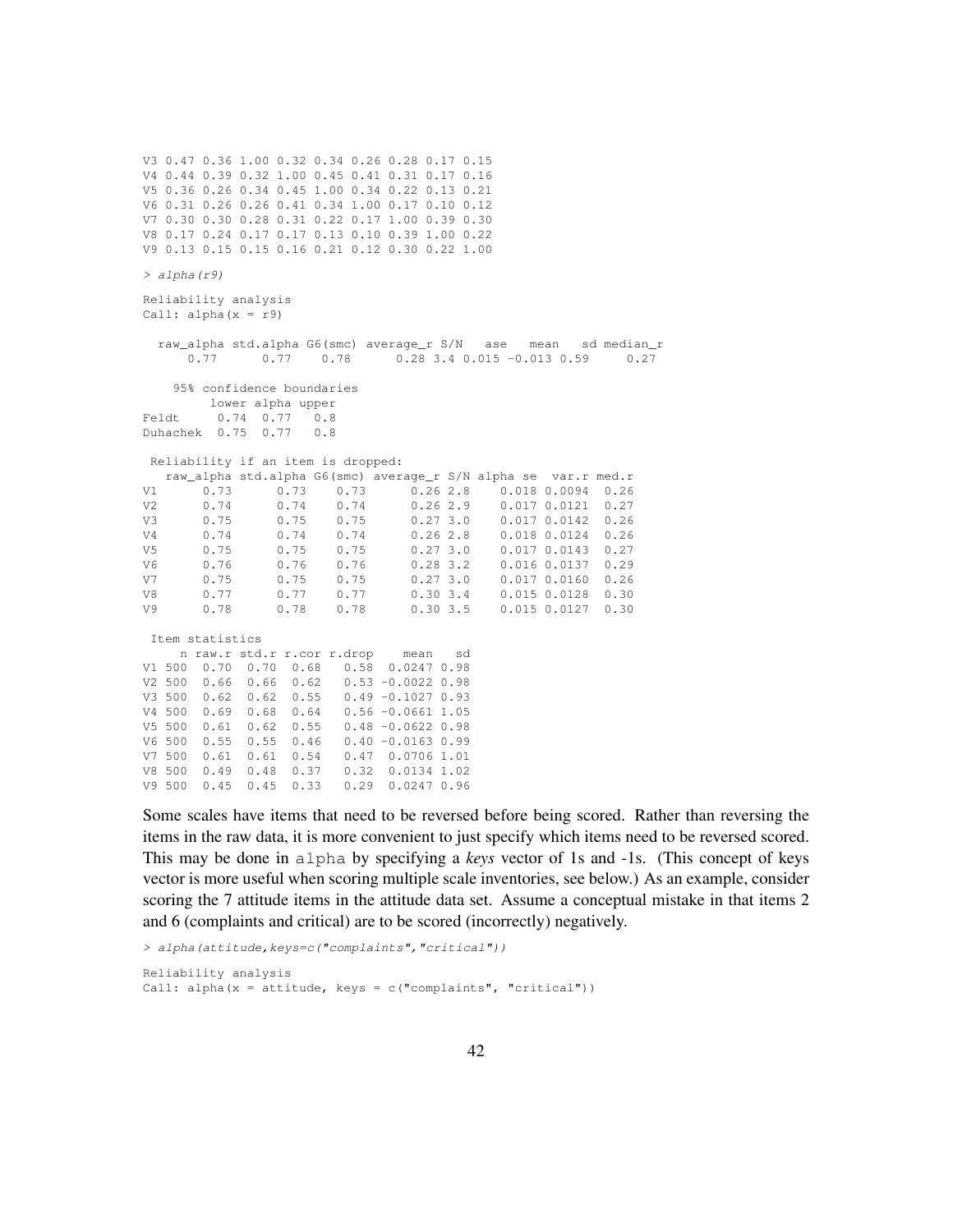```
raw alpha std.alpha G6(smc) average r S/N ase mean sd median r
      0.18 0.27 0.66 0.05 0.37 0.19 53 4.7 0.16
    95% confidence boundaries
        lower alpha upper
Feldt -0.36 0.18 0.56
Duhachek -0.18 0.18 0.55
Reliability if an item is dropped:
          raw_alpha std.alpha G6(smc) average_r S/N alpha se var.r med.r
rating -0.023 0.090 0.52 0.0162 0.099 0.265 0.22 -0.12
complaints- 0.689 0.666 0.76 0.2496 1.995 0.078 0.13 0.43<br>privileges -0.133 0.021 0.58 0.0036 0.022 0.282 0.26 -0.12<br>learning -0.459 -0.251 0.41 -0.0346 -0.201 0.363 0.21 -0.15
privileges -0.133 0.021 0.58 0.0036 0.022 0.282 0.26 -0.12
learning -0.459 -0.251 0.41 -0.0346 -0.201 0.363 0.21 -0.15
raises -0.178 -0.062 0.47 -0.0098 -0.058 0.295 0.20 -0.12
critical- 0.364 0.473 0.76 0.1299 0.896 0.139 0.29 0.43
advance -0.137 -0.016 0.52 -0.0026 -0.016 0.258 0.27 -0.12
Item statistics
           n raw.r std.r r.cor r.drop mean sd
rating 30 0.600 0.601 0.63 0.28 65 12.2<br>complaints- 30 -0.542 -0.559 -0.78 -0.75 50 13.3
complaints- 30 -0.542 -0.559 -0.78 -0.75privileges 30 0.679 0.663 0.57 0.39 53 12.2
           1.122 0.90<br>30 0.857 0.853 0.90
raises 30 0.719 0.730 0.77 0.50 65 10.4
critical- 30 0.015 0.036 -0.29 -0.27 42 9.9
advance 30 0.688 0.694 0.66 0.46 43 10.3
```
*>*

Note how the reliability of the 7 item scales with an incorrectly reversed item is very poor, but if items 2 and 6 is dropped then the reliability is improved substantially. This suggests that items 2 and 6 were incorrectly scored. Doing the analysis again with the items positively scored produces much more favorable results.

```
> alpha(attitude)
Reliability analysis
Call: alpha(x = attitude)
  raw_alpha std.alpha G6(smc) average_r S/N ase mean sd median_r
       0.84 0.84 0.88 0.43 5.2 0.042 60 8.2 0.45
    95% confidence boundaries
        lower alpha upper
Feldt 0.74 0.84 0.92
Duhachek 0.76 0.84 0.93
Reliability if an item is dropped:
           raw_alpha std.alpha G6(smc) average_r S/N alpha se var.r med.r
rating 0.81 0.81 0.83 0.41 4.2 0.052 0.035 0.45<br>complaints 0.80 0.80 0.82 0.39 3.9 0.057 0.035 0.43<br>privileges 0.83 0.82 0.87 0.44 4.7 0.048 0.054 0.53
complaints 0.80 0.80 0.82 0.39 3.9 0.057 0.035 0.43<br>privileges 0.83 0.82 0.87 0.44 4.7 0.048 0.054 0.53
privileges 0.83 0.82 0.87 0.44 4.7 0.048 0.054 0.53
                                                            0.054 0.045 0.38
raises 0.80 0.78 0.83 0.38 3.6 0.056 0.048 0.34<br>critical 0.86 0.86 0.89 0.51 6.3 0.038 0.030 0.56<br>advance 0.84 0.83 0.86 0.46 5.0 0.043 0.048 0.49
critical 0.86 0.86 0.89 0.51 6.3 0.038 0.030 0.56
advance 0.84 0.83 0.86 0.46 5.0 0.043 0.048 0.49
```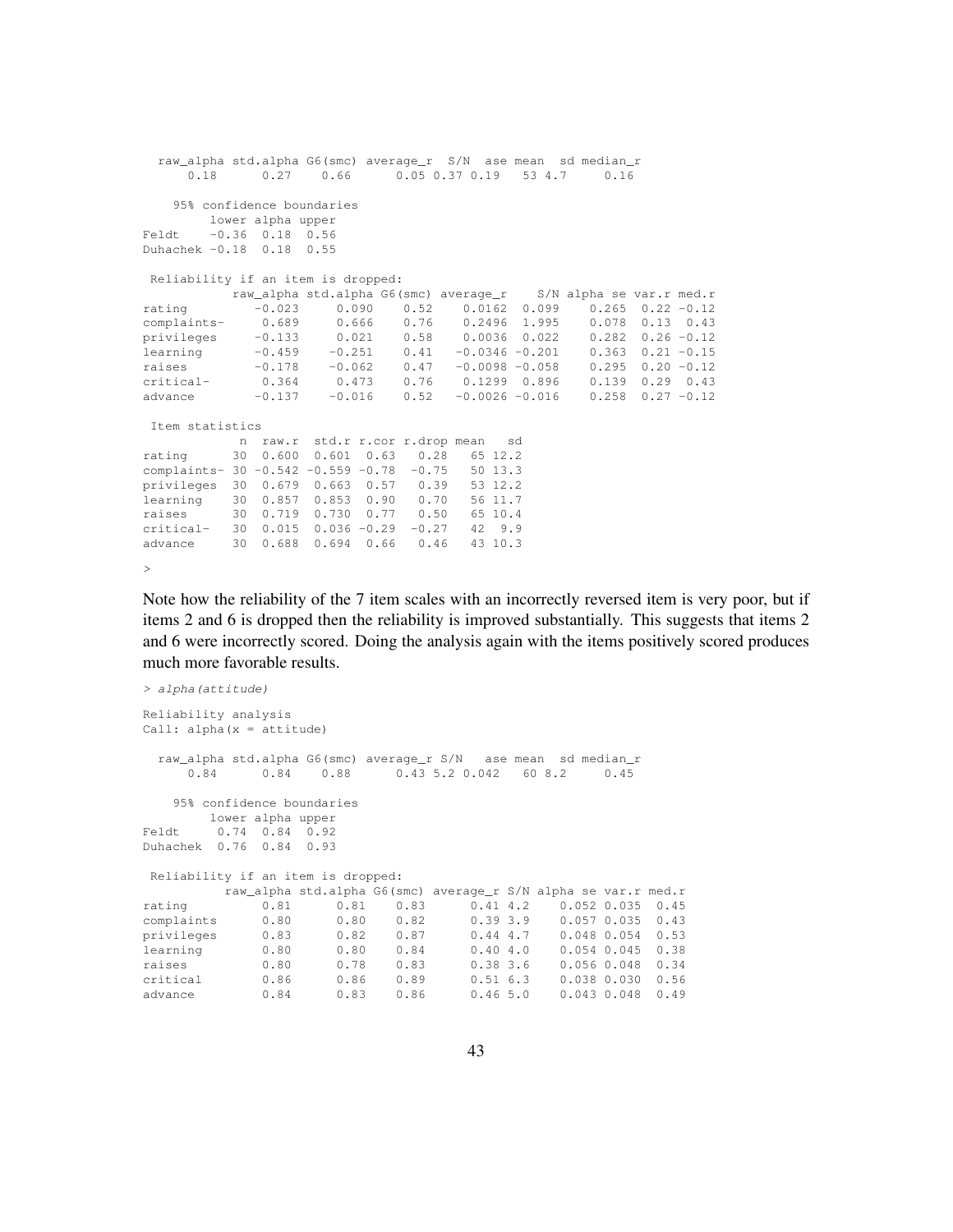|  |  | Item statistics |
|--|--|-----------------|
|--|--|-----------------|

|                                           |  |  | n raw.r std.r r.cor r.drop mean sd |         |
|-------------------------------------------|--|--|------------------------------------|---------|
| rating 30 0.78 0.76 0.75 0.67 65 12.2     |  |  |                                    |         |
| complaints 30 0.84 0.81 0.82 0.74 67 13.3 |  |  |                                    |         |
| privileges 30 0.70 0.68 0.60 0.56 53 12.2 |  |  |                                    |         |
| learning 30 0.81 0.80 0.78 0.71 56 11.7   |  |  |                                    |         |
| raises 30 0.85 0.86 0.85                  |  |  | 0.79                               | 65 10.4 |
| critical                                  |  |  | 30 0.42 0.45 0.31 0.27             | 75 9.9  |
| advance                                   |  |  | 30 0.60 0.62 0.56 0.46 43 10.3     |         |

## It is useful when considering items for a potential scale to examine the item distribution. This is done in scoreItems as well as in alpha.

*> items <- sim.congeneric(N=500,short=FALSE,low=-2,high=2,categorical=TRUE) #500 responses to 4 discrete items > alpha(items\$observed) #item response analysis of congeneric measures* Reliability analysis Call: alpha(x = items\$observed) raw\_alpha std.alpha G6(smc) average\_r S/N ase mean sd median\_r  $0.7$   $0.66$   $0.37$   $2.4$   $0.02$   $0.079$   $0.74$   $0.38$ 0.7 0.7 0.66 0.37 2.4 0.022 0.079 0.74 0.38 95% confidence boundaries lower alpha upper Feldt 0.66 0.7 0.74 Duhachek 0.66 0.7 0.75 Reliability if an item is dropped: raw\_alpha std.alpha G6(smc) average\_r S/N alpha se var.r med.r  $V1 \hspace{1.5mm} 0.57 \hspace{1.5mm} 0.57 \hspace{1.5mm} 0.48 \hspace{1.5mm} 0.31 \hspace{1.5mm} 1.3 \hspace{1.5mm} 0.033 \hspace{1.5mm} 0.067 \hspace{1.5mm} 0.30 \\ V2 \hspace{1.5mm} 0.60 \hspace{1.5mm} 0.60 \hspace{1.5mm} 0.51 \hspace{1.5mm} 0.33 \hspace{1.5mm} 1.5 \hspace{1.5mm} 0.031 \hspace{1.5mm} 0.0075 \hs$ V2 0.60 0.60 0.51 0.33 1.5 0.031 0.0075 0.36 V3 0.67 0.67 0.60 0.40 2.0 0.026 0.0167 0.36 V4 0.71 0.71 0.63 0.45 2.4 0.023 0.0077 0.40 Item statistics n raw.r std.r r.cor r.drop mean sd V1 500 0.79 0.79 0.71 0.59 0.066 1.02 V2 500 0.77 0.77 0.68 0.56 0.098 1.01 V3 500 0.69 0.70 0.52 0.44 0.022 0.98 V4 500 0.66 0.65 0.44 0.38 0.130 1.06 Non missing response frequency for each item  $-2$   $-1$  0 1 2 miss V1 0.07 0.22 0.36 0.28 0.07 0 V2 0.06 0.21 0.39 0.27 0.08 0 V3 0.06 0.23 0.40 0.25 0.06 0 V4 0.07 0.21 0.33 0.29 0.09 0

## 5.2 Using **omega** to find the reliability of a single scale

Two alternative estimates of reliability that take into account the hierarchical structure of the inventory are McDonald's  $\omega_h$  and  $\omega_t$ . These may be found using the omega function for an exploratory analysis (See Figure 13) or omegaSem for a confirmatory analysis using the *lavaan* package based upon the exploratory solution from omega.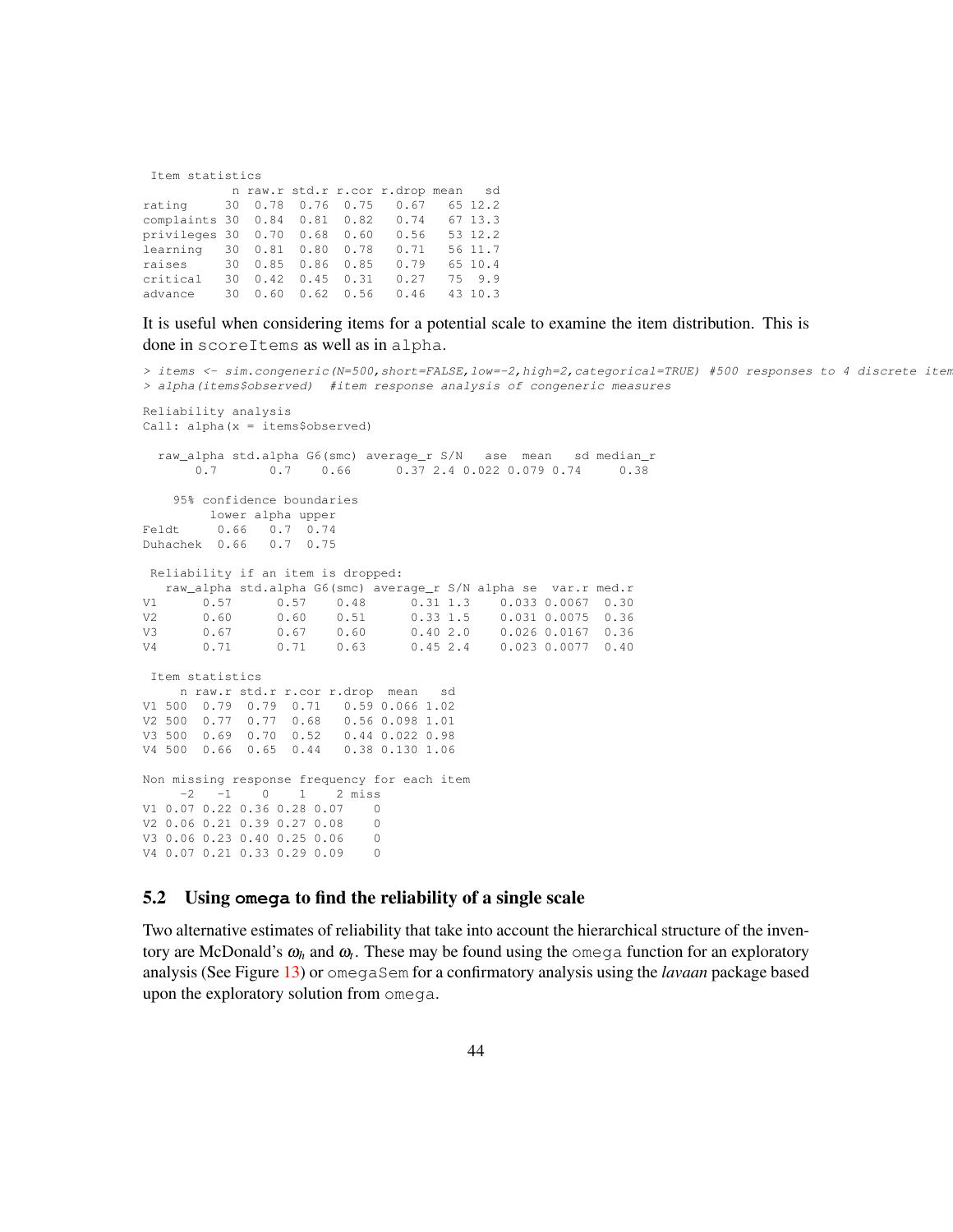McDonald has proposed coefficient omega (hierarchical)  $(\omega_h)$  as an estimate of the general factor saturation of a test. Zinbarg et al. (2005) [https://personality-project.org/revelle](https://personality-project.org/revelle/publications/zinbarg.revelle.pmet.05.pdf)/ [publications/zinbarg.revelle.pmet.05.pdf](https://personality-project.org/revelle/publications/zinbarg.revelle.pmet.05.pdf) compare McDonald's <sup>ω</sup>*<sup>h</sup>* to Cronbach's <sup>α</sup> and Revelle's β. They conclude that <sup>ω</sup>*<sup>h</sup>* is the best estimate. (See also Zinbarg et al. (2006) and Revelle and Zinbarg (2009) [https://personality-project.org/revelle/publicat](https://personality-project.org/revelle/publications/revelle.zinbarg.08.pdf)ions/ [revelle.zinbarg.08.pdf](https://personality-project.org/revelle/publications/revelle.zinbarg.08.pdf) ).

One way to find  $\omega_h$  is to do a factor analysis of the original data set, rotate the factors obliquely, factor that correlation matrix, do a Schmid-Leiman (schmid) transformation to find general factor loadings, and then find <sup>ω</sup>*h*.

 $\omega_h$  differs slightly as a function of how the factors are estimated. Four options are available, the default will do a minimum residual factor analysis, fm="pa" does a principal axes factor analysis  $(factor.pa)$ , fm="mle" uses the factanal function, and fm="pc" does a principal components analysis (principal).

For ability items, it is typically the case that all items will have positive loadings on the general factor. However, for non-cognitive items it is frequently the case that some items are to be scored positively, and some negatively. Although probably better to specify which directions the items are to be scored by specifying a key vector, if flip =TRUE (the default), items will be reversed so that they have positive loadings on the general factor. The keys are reported so that scores can be found using the scoreItems function. Arbitrarily reversing items this way can overestimate the general factor. (See the example with a simulated circumplex).

 $β$ , an alternative to  $ω$ , is defined as the worst split half reliability. It can be estimated by using iclust (Item Cluster analysis: a hierarchical clustering algorithm). For a very complimentary review of why the iclust algorithm is useful in scale construction, see Cooksey and Soutar (2006).

The omega function uses exploratory factor analysis to estimate the  $\omega_h$  coefficient. It is important to remember that "A recommendation that should be heeded, regardless of the method chosen to estimate  $\omega_h$ , is to always examine the pattern of the estimated general factor loadings prior to estimating  $\omega_h$ . Such an examination constitutes an informal test of the assumption that there is a latent variable common to all of the scale's indicators that can be conducted even in the context of EFA. If the loadings were salient for only a relatively small subset of the indicators, this would suggest that there is no true general factor underlying the covariance matrix. Just such an informal assumption test would have afforded a great deal of protection against the possibility of misinterpreting the misleading  $\omega_h$  estimates occasionally produced in the simulations reported here." (Zinbarg et al., 2006, p 137).

Although  $\omega_h$  is uniquely defined only for cases where 3 or more subfactors are extracted, it is sometimes desired to have a two factor solution. By default this is done by forcing the schmid extraction to treat the two subfactors as having equal loadings.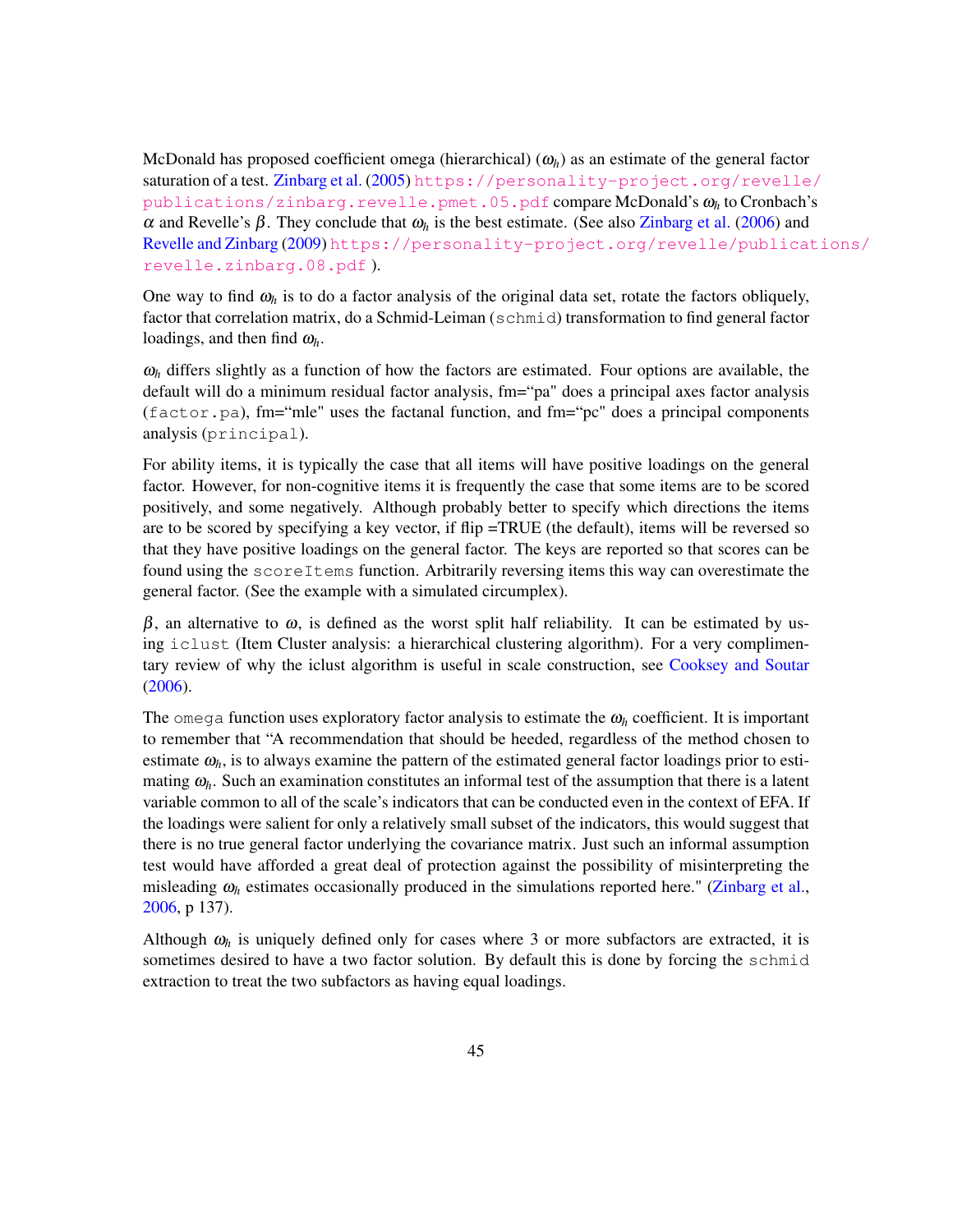There are three possible options for this condition: setting the general factor loadings between the two lower order factors to be "equal" which will be the  $\sqrt{r_{ab}}$  where  $r_{ab}$  is the oblique correlation between the factors) or to "first" or "second" in which case the general factor is equated with either the first or second group factor. A message is issued suggesting that the model is not really well defined. This solution discussed in Zinbarg et al., 2007. To do this in omega, add the option="first" or option="second" to the call.

Although obviously not meaningful for a 1 factor solution, it is of course possible to find the sum of the loadings on the first (and only) factor, square them, and compare them to the overall matrix variance. This is done, with appropriate complaints.

In addition to  $\omega_h$ , another of McDonald's coefficients is  $\omega_t$ . This is an estimate of the total reliability of a test.

McDonald's  $\omega_t$ , which is similar to Guttman's  $\lambda_6$ , (see  $\texttt{guttman}$ ) uses the estimates of uniqueness  $u^2$  from factor analysis to find  $e_j^2$ . This is based on a decomposition of the variance of a test score,  $V_x$  into four parts: that due to a general factor,  $\vec{g}$ , that due to a set of group factors,  $\vec{f}$ , (factors common to some but not all of the items), specific factors,  $\vec{s}$  unique to each item, and  $\vec{e}$ , random error. (Because specific variance can not be distinguished from random error unless the test is given at least twice, some combine these both into error).

Letting  $\vec{x} = \vec{c} + \vec{A} + \vec{D} + \vec{e}$  then the communality of item<sub>j</sub>, based upon general as well as group factors,  $h_j^2 = c_j^2 + \sum f_{ij}^2$  and the unique variance for the item  $u_j^2 = \sigma_j^2 (1 - h_j^2)$  may be used to estimate the test reliability. That is, if  $h_j^2$  is the communality of item<sub>j</sub>, based upon general as well as group factors, then for standardized items,  $e_j^2 = 1 - h_j^2$  and

$$
\omega_t = \frac{\vec{1}c\vec{c'}\vec{1} + \vec{1}A\vec{A'}\vec{1'}}{V_x} = 1 - \frac{\Sigma(1 - h_j^2)}{V_x} = 1 - \frac{\Sigma u^2}{V_x}
$$

Because  $h_j^2 \ge r_{smc}^2$ ,  $\omega_t \ge \lambda_6$ .

It is important to distinguish here between the two  $\omega$  coefficients of McDonald, 1978 and Equation 6.20a of McDonald, 1999,  $\omega_t$  and  $\omega_h$ . While the former is based upon the sum of squared loadings on all the factors, the latter is based upon the sum of the squared loadings on the general factor.

$$
\omega_h = \frac{\vec{1}c\vec{c'}\vec{1}}{V_x}
$$

Another estimate reported is the omega for an infinite length test with a structure similar to the observed test. This is found by

$$
\omega_{\text{inf}} = \frac{\vec{1} \vec{cc'} \vec{1}}{\vec{1} \vec{cc'} \vec{1} + \vec{1} \vec{A} \vec{A'} \vec{1'}}
$$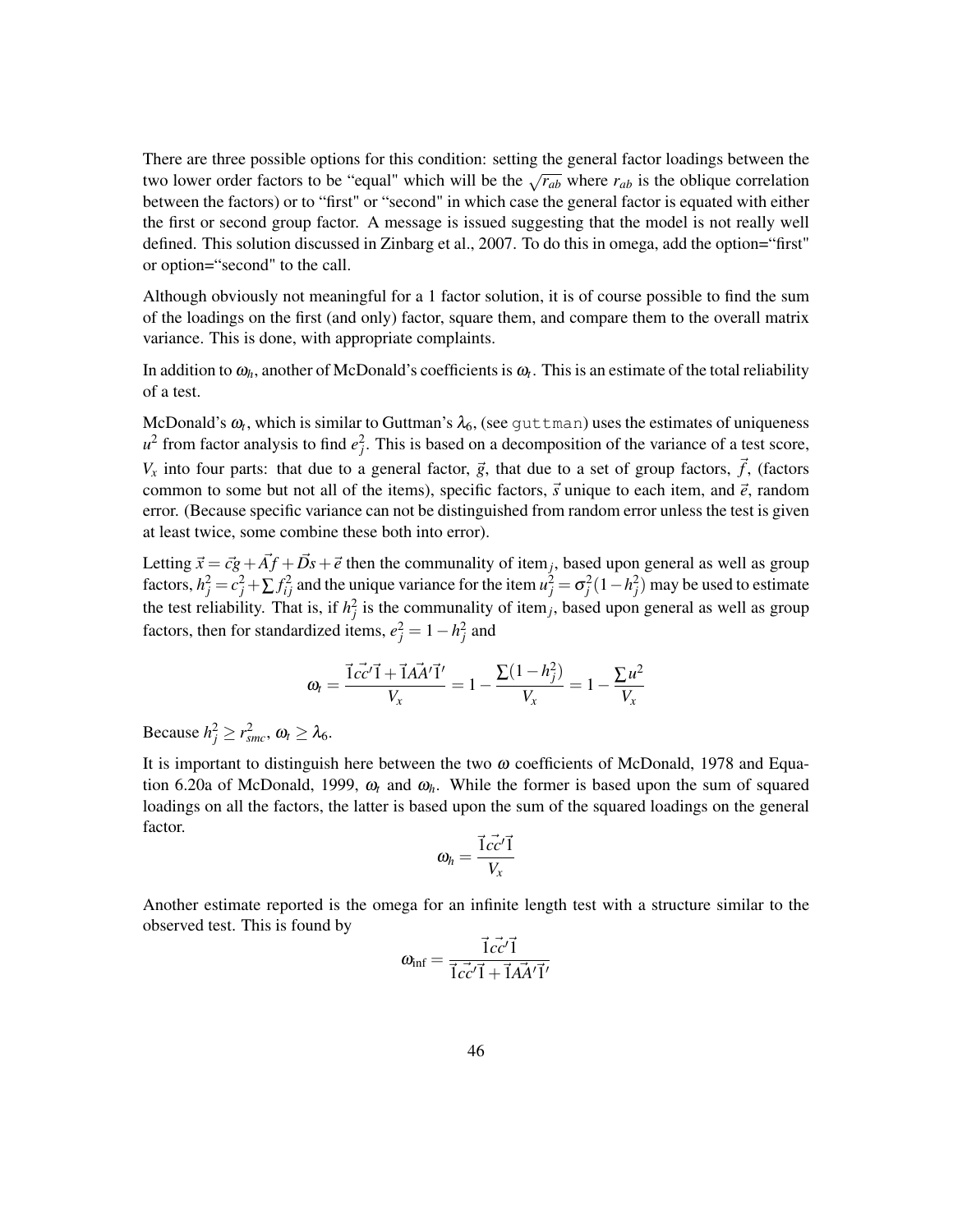



Figure 13: A bifactor solution for 9 simulated variables with a hierarchical structure.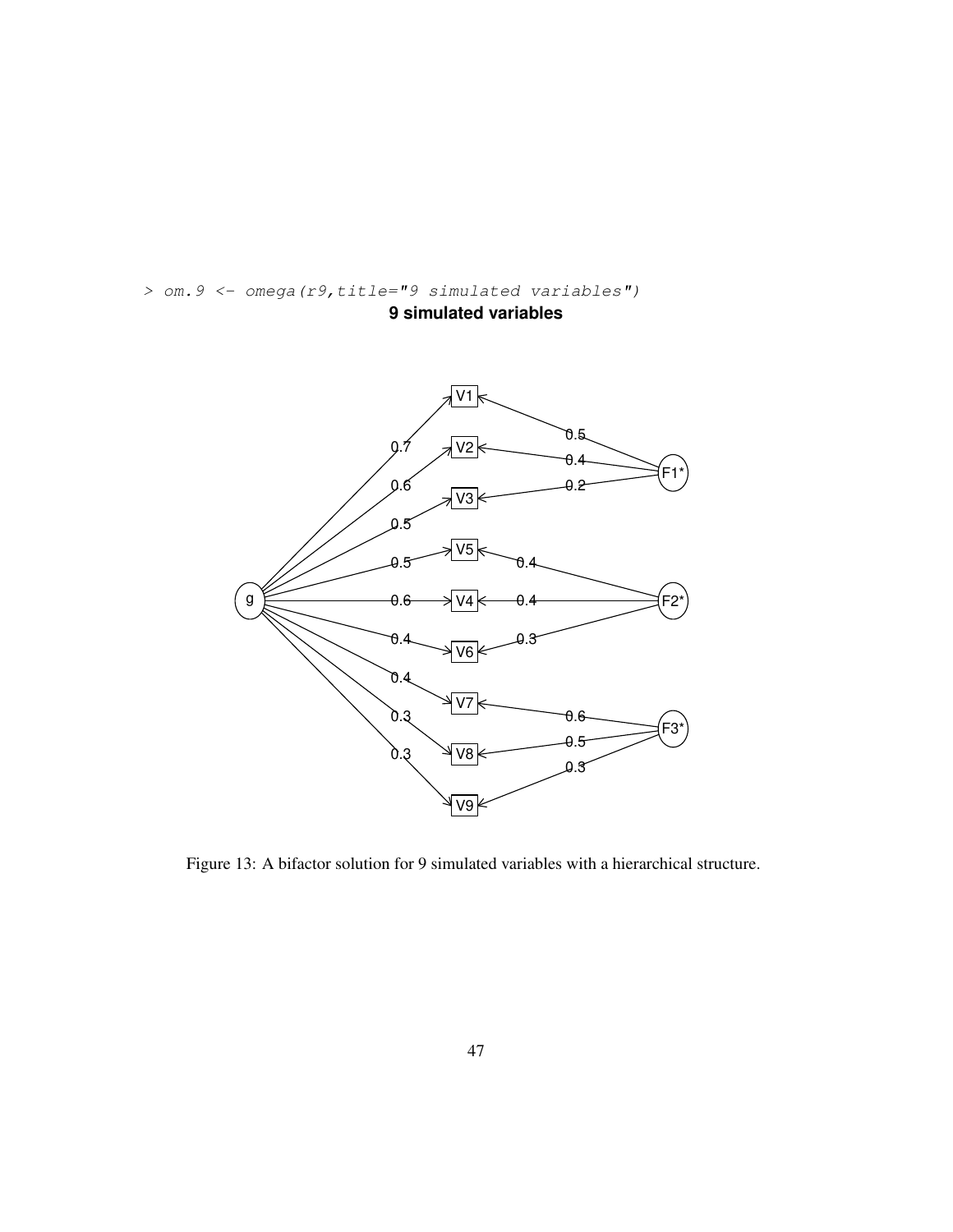In the case of these simulated 9 variables, the amount of variance attributable to a general factor  $(\omega_h)$  is quite large, and the reliability of the set of 9 items is somewhat greater than that estimated by α or  $λ_6$ .

```
> om.9
9 simulated variables
Call: omegah(m = m, nfactors = nfactors, fm = fm, key = key, flip = flip,
    digits = digits, title = title, sl = sl, labels = labels,
    plot = plot, n.obs = n.obs, rotate = rotate, Phi = Phi, option = option,
    covar = covar)
Alpha: 0.77<br>
G.6: 0.78
                       G.6: 0.78
Omega Hierarchical: 0.64
Omega H asymptotic: 0.78
Omega Total 0.82
Schmid Leiman Factor loadings greater than 0.2
g = F1* F2* F3* h2 u2 p2<br>V1 0.69 0.54 0.78 0.22 0.62
V1 0.69 0.54 0.78 0.22 0.62<br>V2 0.56 0.37 0.46 0.54 0.68
V2 0.56 0.37 0.46 0.54 0.68
         0.21 0.32 0.68 0.79<br>0.36 0.50 0.50 0.73
V4 0.60 0.36 0.50 0.50 0.73
\begin{array}{cccccc} \tt V5 & 0.52 & 0.39 & 0.43 & 0.57 & 0.64 \\ \tt V6 & 0.45 & 0.32 & 0.31 & 0.69 & 0.65 \end{array}V6 0.45 0.32 0.31 0.69 0.65
V7 0.44 0.56 0.51 0.49 0.37<br>V8 0.28 0.48 0.31 0.69 0.26
                     V8 0.28 0.48 0.31 0.69 0.26
V9 0.25 0.33 0.19 0.81 0.35
With eigenvalues of:
  g F1* F2* F3*
2.21 0.49 0.42 0.68
qeneral/max 3.26 max/min = 1.63mean percent general = 0.57 with sd = 0.19 and cv of 0.33Explained Common Variance of the general factor = 0.58
The degrees of freedom are 12 and the fit is 0.03
The number of observations was 500 with Chi Square = 16.31 with prob < 0.18
The root mean square of the residuals is 0.02
The df corrected root mean square of the residuals is 0.03
RMSEA index = 0.027 and the 10 % confidence intervals are 0 0.056
BIC = -58.26Compare this with the adequacy of just a general factor and no group factors
The degrees of freedom for just the general factor are 27 and the fit is 0.37
The number of observations was 500 with Chi Square = 184.27 with prob < 2.3e-25
The root mean square of the residuals is 0.09
The df corrected root mean square of the residuals is 0.1
RMSEA index = 0.108 and the 10 % confidence intervals are 0.094 0.123
BIC = 16.48
Measures of factor score adequacy
                                               9 F1* F2* F3*<br>0.83 0.64 0.55 0.70
Correlation of scores with factors
Multiple R square of scores with factors 0.69 0.41 0.30 0.49
Minimum correlation of factor score estimates 0.38 -0.18 -0.40 -0.02
```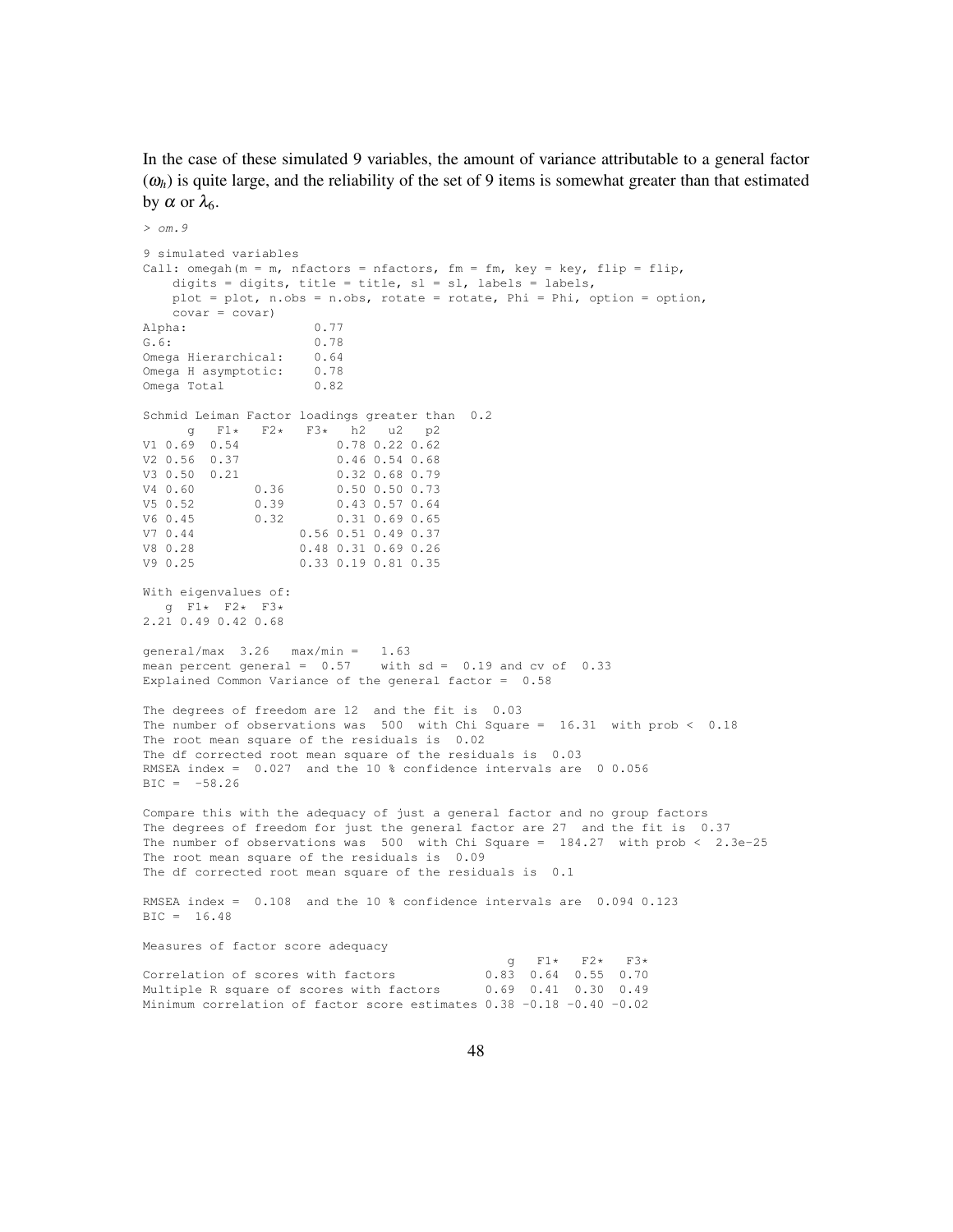Total, General and Subset omega for each subset

g  $F1*$   $F2*$   $F3*$ <br>0.82 0.74 0.67 0.59 Omega total for total scores and subscales Omega general for total scores and subscales 0.64 0.53 0.46 0.20 Omega group for total scores and subscales 0.15 0.22 0.22 0.39

### 5.3 Estimating <sup>ω</sup>*<sup>h</sup>* using Confirmatory Factor Analysis

The omegaSem function will do an exploratory analysis and then take the highest loading items on each factor and do a confirmatory factor analysis using the *sem* package. These results can produce slightly different estimates of <sup>ω</sup>*h*, primarily because cross loadings are modeled as part of the general factor.

```
> omegaSem(r9,n.obs=500,lavaan=TRUE)
Call: omegaSem(m = r9, n.obs = 500, lavaan = TRUE)
Omega
Call: omegah(m = m, nfactors = nfactors, fm = fm, key = key, flip = flip,
    digits = digits, title = title, sl = sl, labels = labels,
    plot = plot, n.obs = n.obs, rotate = rotate, Phi = Phi, option = option,
    covar = covar)
Alpha: 0.77
G.6: 0.78
Omega Hierarchical: 0.64
Omega H asymptotic: 0.78
Omega Total 0.82
Schmid Leiman Factor loadings greater than 0.2
g F1* F2* F3* h2 u2 p2<br>V1 0.69 0.54 0.78 0.22 0.62
                          0.78 0.22 0.62V2 0.56 0.37 0.46 0.54 0.68
V3 0.50 0.21 0.32 0.68 0.79
\begin{array}{cccc} \tt V4 & 0.60 & 0.36 & 0.50 & 0.50 & 0.73 \\ \tt V5 & 0.52 & 0.39 & 0.43 & 0.57 & 0.64 \end{array}0.43 0.57 0.64
V6 0.45 0.32 0.31 0.69 0.65
V7 0.44 0.56 0.51 0.49 0.37<br>V8 0.28 0.48 0.31 0.69 0.26
V8 0.28 0.48 0.31 0.69 0.26<br>
V9 0.25 0.33 0.19 0.81 0.35
                    V9 0.25 0.33 0.19 0.81 0.35
With eigenvalues of:
   g F1* F2* F3*
2.21 0.49 0.42 0.68
general/max 3.26 max/min = 1.63
mean percent general = 0.57 with sd = 0.19 and cv of 0.33Explained Common Variance of the general factor = 0.58
The degrees of freedom are 12 and the fit is 0.03
The number of observations was 500 with Chi Square = 16.31 with prob < 0.18
The root mean square of the residuals is 0.02
The df corrected root mean square of the residuals is 0.03
RMSEA index = 0.027 and the 10 % confidence intervals are 0 0.056
BIC = -58.26
```
Compare this with the adequacy of just a general factor and no group factors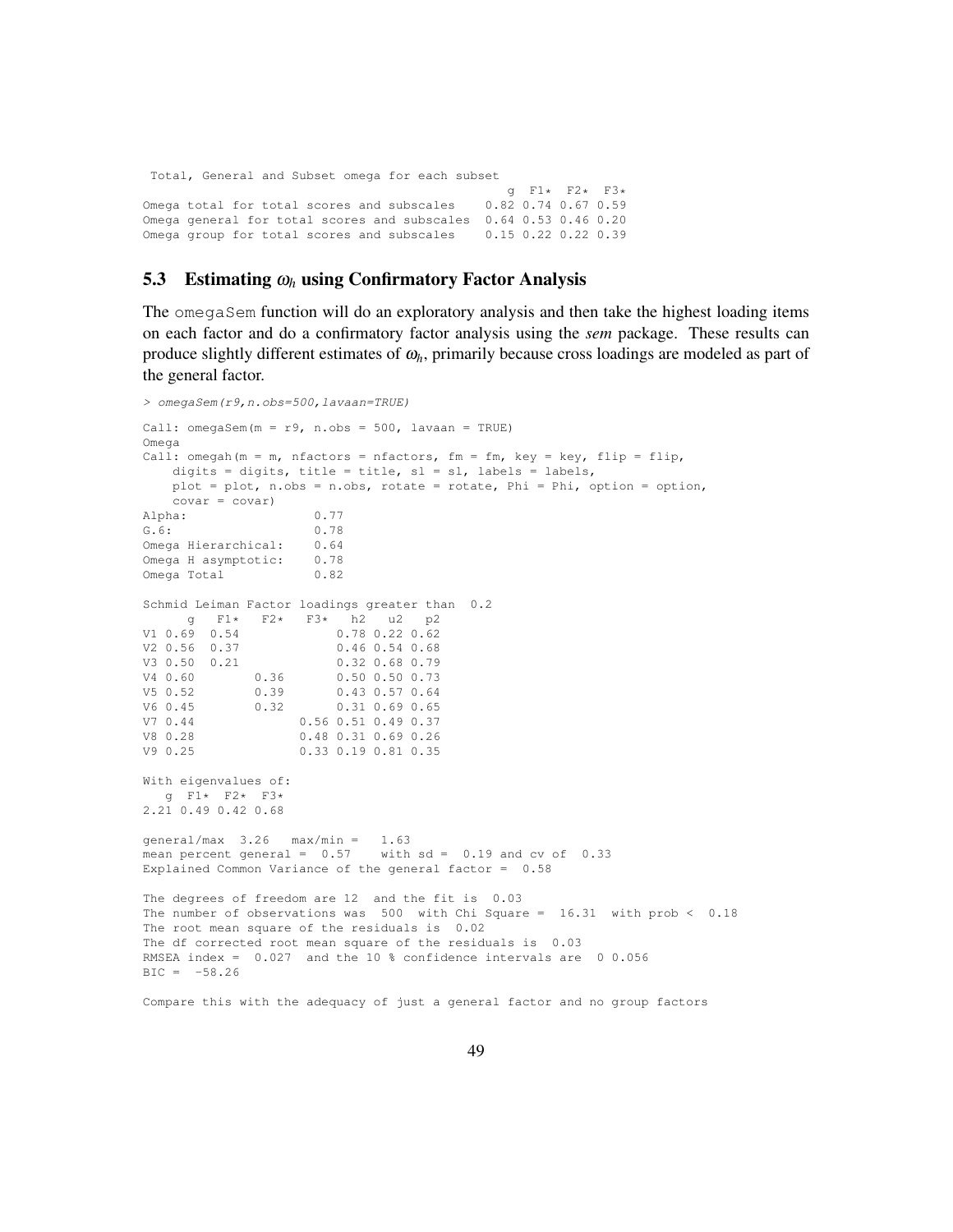The degrees of freedom for just the general factor are 27 and the fit is 0.37 The number of observations was 500 with Chi Square =  $184.27$  with prob <  $2.3e-25$ The root mean square of the residuals is 0.09 The df corrected root mean square of the residuals is 0.1 RMSEA index = 0.108 and the 10 % confidence intervals are 0.094 0.123 BIC = 16.48 Measures of factor score adequacy  $g = F1*$  F2\* F3\*<br>0.83 0.64 0.55 0.70 Correlation of scores with factors Multiple R square of scores with factors 0.69 0.41 0.30 0.49 Minimum correlation of factor score estimates 0.38 -0.18 -0.40 -0.02 Total, General and Subset omega for each subset g  $F1*$   $F2*$   $F3*$ <br>0.82 0.74 0.67 0.59 Omega total for total scores and subscales Omega general for total scores and subscales 0.64 0.53 0.46 0.20<br>Omega group for total scores and subscales 0.15 0.22 0.22 0.39 Omega group for total scores and subscales The following analyses were done using the lavaan package Omega Hierarchical from a confirmatory model using sem = 0.68 Omega Total from a confirmatory model using sem = 0.86 With loadings of  $g$  F1\* F2\* F3\* h2 u2 p2<br>V1 0.68 1.23 1.98 -0.98 0.23  $1.98 -0.98 0.23$ V2 0.61 0.39 0.61 0.95 V3 0.57 0.33 0.67 0.98 V4 0.62 0.40 0.55 0.45 0.70 V5 0.51 0.33 0.37 0.63 0.70 V6 0.43 0.35 0.31 0.69 0.60 V7 0.46 0.56 0.53 0.47 0.40 V8 0.29 0.45 0.29 0.71 0.29 V9 0.25 0.32 0.17 0.83 0.37 With sum of squared loadings of: g F1\* F2\* F3\* 2.37 1.53 0.40 0.63 The degrees of freedom of the confirmatory model are 18 and the fit is 25.42543 with p = 0.1136393 general/max 1.55 max/min = 3.86 mean percent general = 0.58 with sd = 0.28 and cv of 0.48 Explained Common Variance of the general factor = 0.48 Measures of factor score adequacy  $9$  F1\* F2\* F3\*<br>0.86 1.59 0.57 0.70 Correlation of scores with factors 0.86 1.59 0.57 0.70<br>Multiple R square of scores with factors 0.73 2.52 0.32 0.48 Multiple R square of scores with factors Minimum correlation of factor score estimates 0.46 4.04 -0.36 -0.03 Total, General and Subset omega for each subset  $9$  F1\* F2\* F3\*<br>0.86 0.95 0.67 0.58 Omega total for total scores and subscales Omega general for total scores and subscales 0.68 0.60 0.45 0.21 Omega group for total scores and subscales 0.17 0.35 0.22 0.37 To get the standard sem fit statistics, ask for summary on the fitted object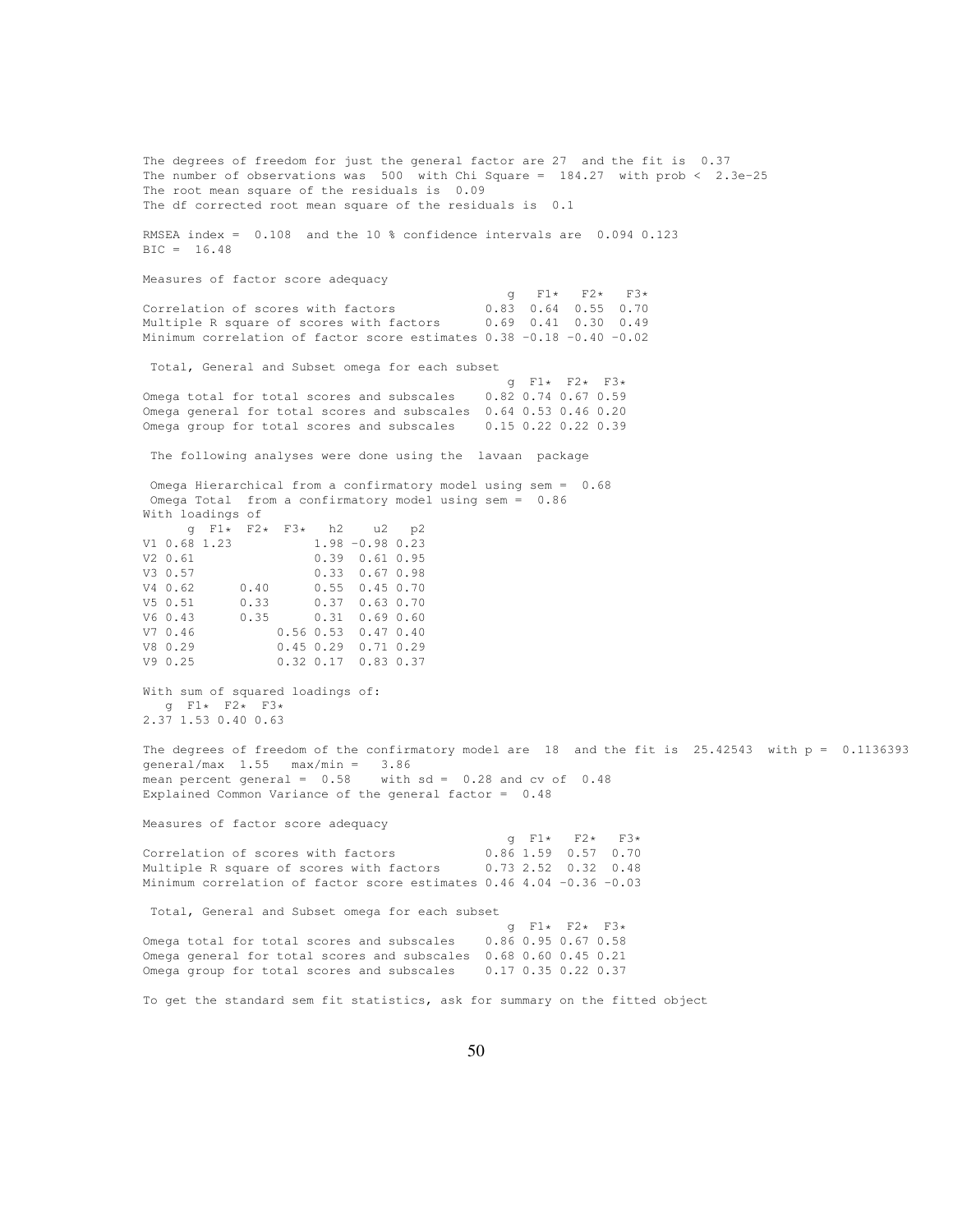#### 5.3.1 Other estimates of reliability

Other estimates of reliability are found by the splitHalf and guttman functions. These are described in more detail in Revelle and Zinbarg (2009) and in Revelle and Condon (2018). They include the 6 estimates from Guttman, four from TenBerge, and an estimate of the greatest lower bound.

```
> splitHalf(r9)
Split half reliabilities
Call: splitHalf(r = r9)Maximum split half reliability (lambda 4) = 0.82
Guttman lambda 6 = 0.78Average split half reliability = 0.77<br>Guttman lambda 3 (alpha) = 0.77Guttman lambda 3 (alpha)
Guttman lambda 2 = 0.78Minimum split half reliability (beta) = 0.7
Average interitem r = 0.28 with median = 0.27
```
### 5.4 Reliability and correlations of multiple scales within an inventory

A typical research question in personality involves an inventory of multiple items purporting to measure multiple constructs. For example, the data set bfi includes 25 items thought to measure five dimensions of personality (Extraversion, Emotional Stability, Conscientiousness, Agreeableness, and Openness). The data may either be the raw data or a correlation matrix (scoreItems) or just a correlation matrix of the items ( cluster.cor and cluster.loadings). When finding reliabilities for multiple scales, item reliabilities can be estimated using the squared multiple correlation of an item with all other items, not just those that are keyed for a particular scale. This leads to an estimate of G6\*.

### 5.4.1 Scoring from raw data

To score these five scales from the 25 items, use the scoreItems function and a list of items to be scored on each scale (a keys.list). Items may be listed by location (convenient but dangerous), or name (probably safer).

Make a keys.list by by specifying the items for each scale, preceding items to be negatively keyed with a - sign:

```
> #the newer way is probably preferred
>
> keys.list <- list(agree=c("-A1","A2","A3","A4","A5"),
      + conscientious=c("C1","C2","C2","-C4","-C5"),
       + extraversion=c("-E1","-E2","E3","E4","E5"),
       + neuroticism=c("N1","N2","N3","N4","N5"),
       + openness = c("O1","-O2","O3","O4","-O5"))
> #this can also be done by location--
> keys.list <- list(Agree=c(-1,2:5),Conscientious=c(6:8,-9,-10),
+ Extraversion=c(-11,-12,13:15),Neuroticism=c(16:20),
+ Openness = c(21,-22,23,24,-25))
```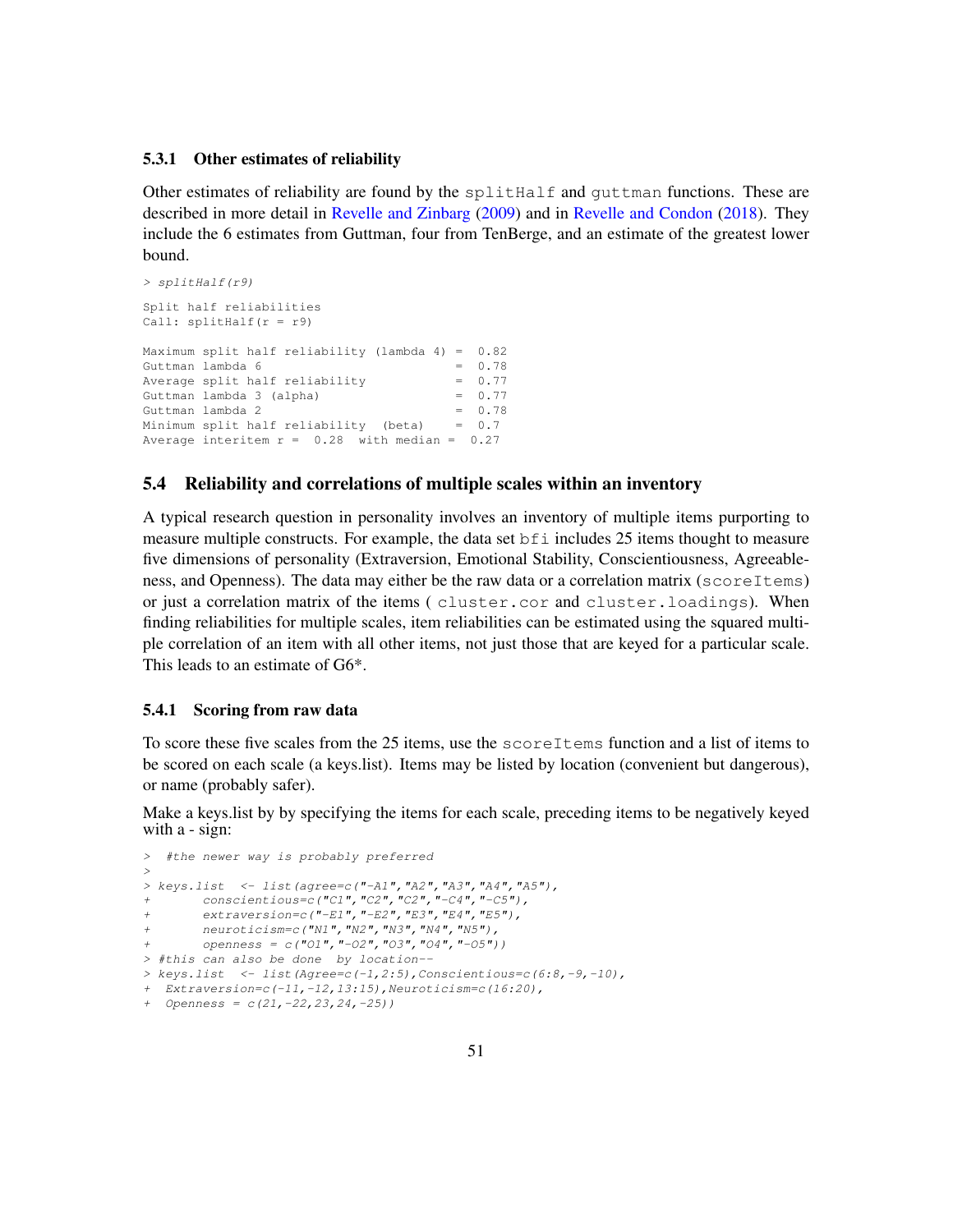```
> #These two approaches can be mixed if desired
> keys.list <- list(agree=c("-A1","A2","A3","A4","A5"),conscientious=c("C1","C2","C3","-C4","-C5"),
            + extraversion=c("-E1","-E2","E3","E4","E5"),
             + neuroticism=c(16:20),openness = c(21,-22,23,24,-25))
> keys.list
$agree
[1] "-A1" "A2" "A3" "A4" "A5"
$conscientious
[1] "C1" "C2" "C3" "-C4" "-C5"
$extraversion
[1] "-E1" "-E2" "E3" "E4" "E5"
$neuroticism
[1] 16 17 18 19 20
$openness
[1] 21 -22 23 24 -25
```
In the past (prior to version 1.6.9, the keys.list was then converted a keys matrix using the helper function make. keys. This is no longer necessary. Logically, scales are merely the weighted composites of a set of items. -1 a negative weight (subtract the item from the total score, i.e., reverse score the item). Reverse scoring an item is equivalent to subtracting the item from the maximum + minimum possible value for that item. The minima and maxima can be estimated from all the items, or can be specified by the user.

There are two different ways that scale scores tend to be reported. Social psychologists and educational psychologists tend to report the scale score as the *average item score* while many personality psychologists tend to report the *total item score*. The default option for scoreItems is to report item averages (which thus allows interpretation in the same metric as the items) but totals can be found as well. Personality researchers should be encouraged to report scores based upon item means and avoid using the total score although metric as the items) but totals can be foun some reviewers are adamant about the following the tradition of total scores.

The printed output includes coefficients  $\alpha$  and G6\*, the average correlation of the items within the scale (corrected for item ovelap and scale relliability), as well as the correlations between the scales (below the diagonal, the correlations above the diagonal are corrected for attenuation. As is the case for most of the *psych* functions, additional information is returned as part of the object.

First, create keys matrix using the make.keys function. (The keys matrix could also be prepared externally using a spreadsheet and then copying it into R). Although not normally necessary, show the keys to understand what is happening. There are two ways to make up the keys. You can specify the items by *location* (the old way) or by *name* (the newer and probably preferred way). To use the newer way you must specify the file on which you will use the keys. The example below shows how to construct keys either way.

Note that the number of items to specify in the make.keys function is the total number of items in the inventory. This is done automatically in the new way of forming keys, but if using the older way, the number must be specified. That is, if scoring just 5 items from a 25 item inventory, make.keys should be told that there are 25 items. make.keys just changes a list of items on each scale to make up a scoring matrix. Because the bfi data set has 25 items as well as 3 demographic items, the number of variables is specified as 28.

#### Then, use this keys list to score the items.

```
> scores <- scoreItems(keys.list,bfi)
> scores
Call: scoreItems(keys = keys.list, items = bfi)
(Unstandardized) Alpha:
     agree conscientious extraversion neuroticism openness
alpha 0.7 0.72 0.76 0.81 0.6
Standard errors of unstandardized Alpha:
     agree conscientious extraversion neuroticism openness
ASE  0.014  0.014  0.013  0.011  0.017
Average item correlation:
        agree conscientious extraversion neuroticism openness
average.r 0.32 0.34 0.39 0.46 0.23
Median item correlation:
      agree conscientious extraversion neuroticism openness
```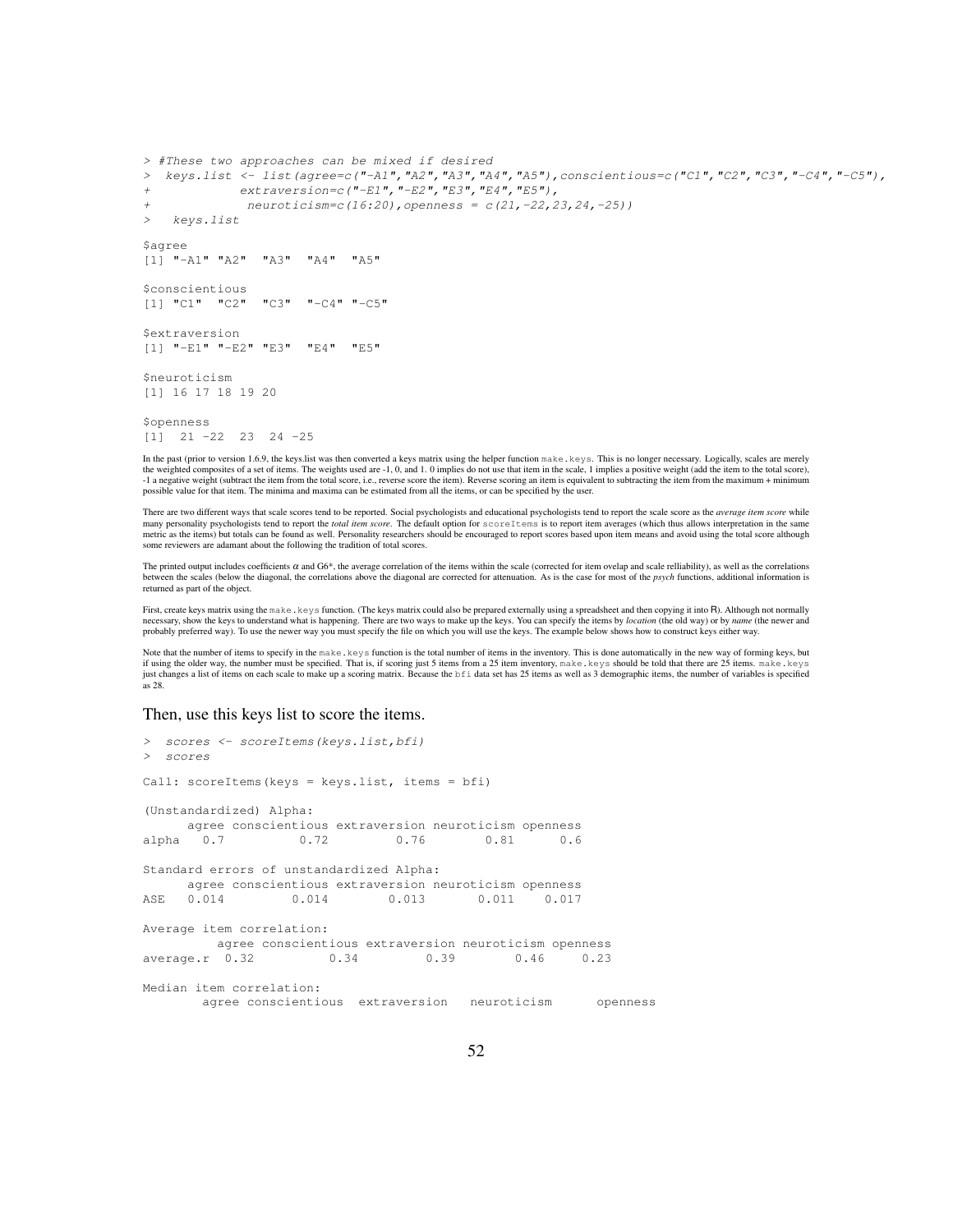0.34 0.34 0.38 0.41 0.22 Guttman 6\* reliability: agree conscientious extraversion neuroticism openness Lambda.6 0.7 0.72 0.76 0.81 0.6 Signal/Noise based upon av.r : agree conscientious extraversion neuroticism openness Signal/Noise 2.3 2.6 3.2 4.3 1.5 Scale intercorrelations corrected for attenuation raw correlations below the diagonal, alpha on the diagonal corrected correlations above the diagonal: agree conscientious extraversion neuroticism openness agree 0.70 0.36 0.63 -0.245 0.23 conscientious 0.26 0.72 0.35 -0.305 0.30 extraversion 0.46 0.26 0.76 -0.284<br>neuroticism -0.18 -0.23 -0.22 0.812 neuroticism -0.18 -0.23 -0.22 0.812 -0.12 agree<br>
conscientious 0.26 0.76 -0.284 0.00<br>
extraversion 0.46 0.26 0.76 -0.284 0.00<br>
neuroticism -0.18 -0.23 -0.22 0.812 -0.12<br>
openness 0.15 0.19 0.22 -0.086 0.60 In order to see the item by scale loadings and frequency counts of the data print with the short option = FALSE

To see the additional information (the raw correlations, the individual scores, etc.), they may be specified by name. Then, to visualize the correlations between the raw scores, use the pairs.panels function on the scores values of scores. (See figure 14

#### 5.4.2 Forming scales from a correlation matrix

There are some situations when the raw data are not available, but the correlation matrix between the items is available. In this case, it is not possible to find individual scores, but it is possible to find the reliability and intercorrelations of the scales. This may be done using the cluster.cor function or the scoreItems function. The use of a keys matrix is the same as in the raw data case.

Consider the same bfi data set, but first find the correlations, and then use scoreItems.

```
> r.bfi <- cor(bfi,use="pairwise")
> scales <- scoreItems(keys.list,r.bfi)
> summary(scales)
Call: scoreItems(keys = keys.list, items = r.bfi)
Scale intercorrelations corrected for attenuation
raw correlations below the diagonal, (standardized) alpha on the diagonal
corrected correlations above the diagonal:
             agree conscientious extraversion neuroticism openness<br>0.71 0.35 0.64 -0.242 0.25
agree 0.71 0.35 0.64 -0.242 0.25<br>conscientious 0.25 0.73 0.36 -0.287 0.30
conscientious 0.25 0.73 0.36 -0.287 0.30
extraversion 0.47 0.27 0.76 -0.278 0.35<br>
neuroticism -0.18 -0.22 -0.22 0.815 -0.11<br>
openness 0.16 0.20 0.24 -0.074 0.61
neuroticism -0.18 -0.22 -0.22 0.815 -0.11
openness 0.16 0.20 0.24 -0.074 0.61
```
To find the correlations of the items with each of the scales (the "structure" matrix) or the correla-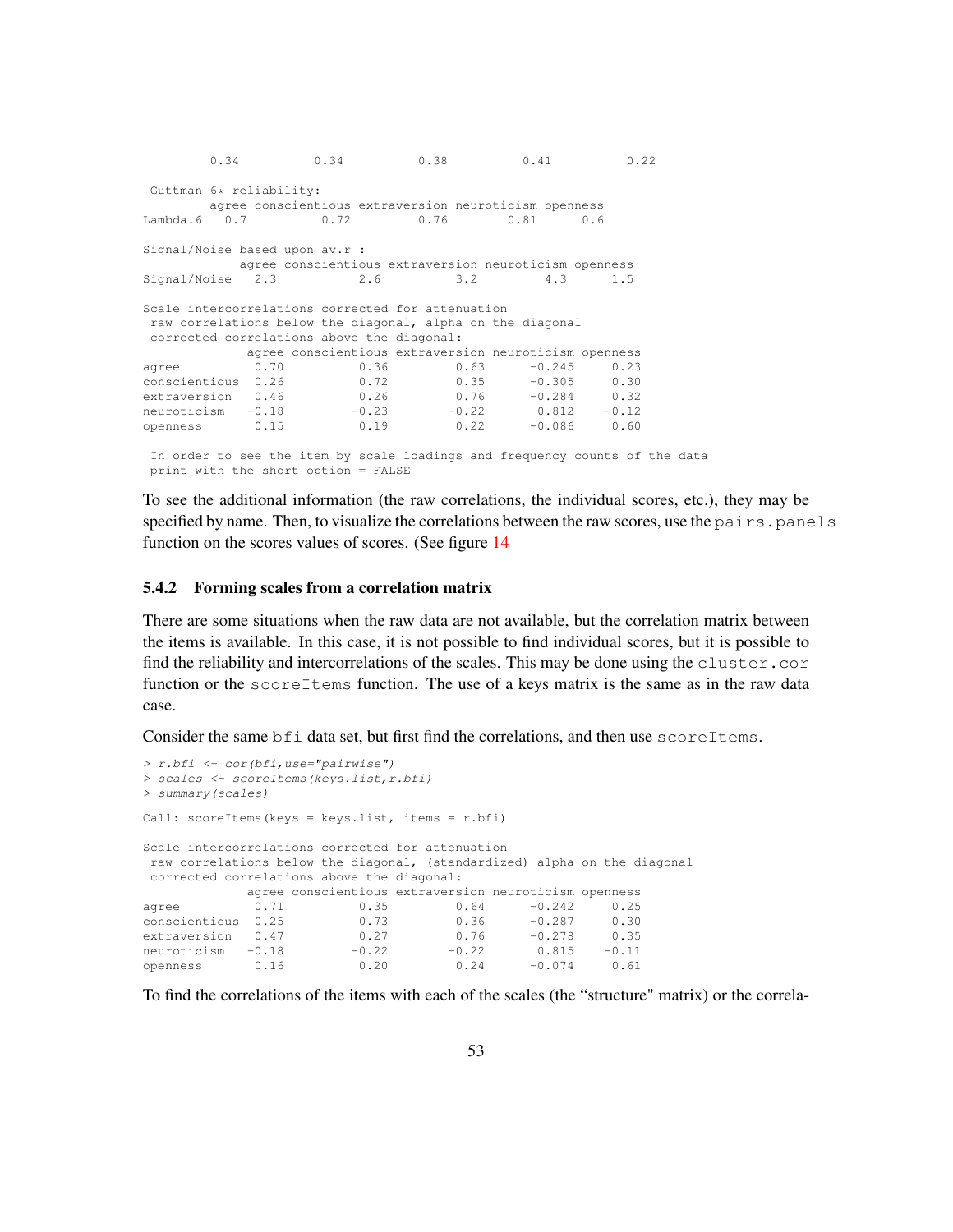*> png('scores.png')*

- *> pairs.panels(scores\$scores,pch='.',jiggle=TRUE)*
- *> dev.off()*

pdf

2



Figure 14: A graphic analysis of the Big Five scales found by using the scoreItems function. The pair.wise plot allows us to see that some participants have reached the ceiling of the scale for these 5 items scales. Using the pch='.' option in pairs.panels is recommended when plotting many cases. The data points were "jittered" by setting jiggle=TRUE. Jiggling this way shows the density more clearly. To save space, the figure was done as a png. For a clearer figure, save as a pdf.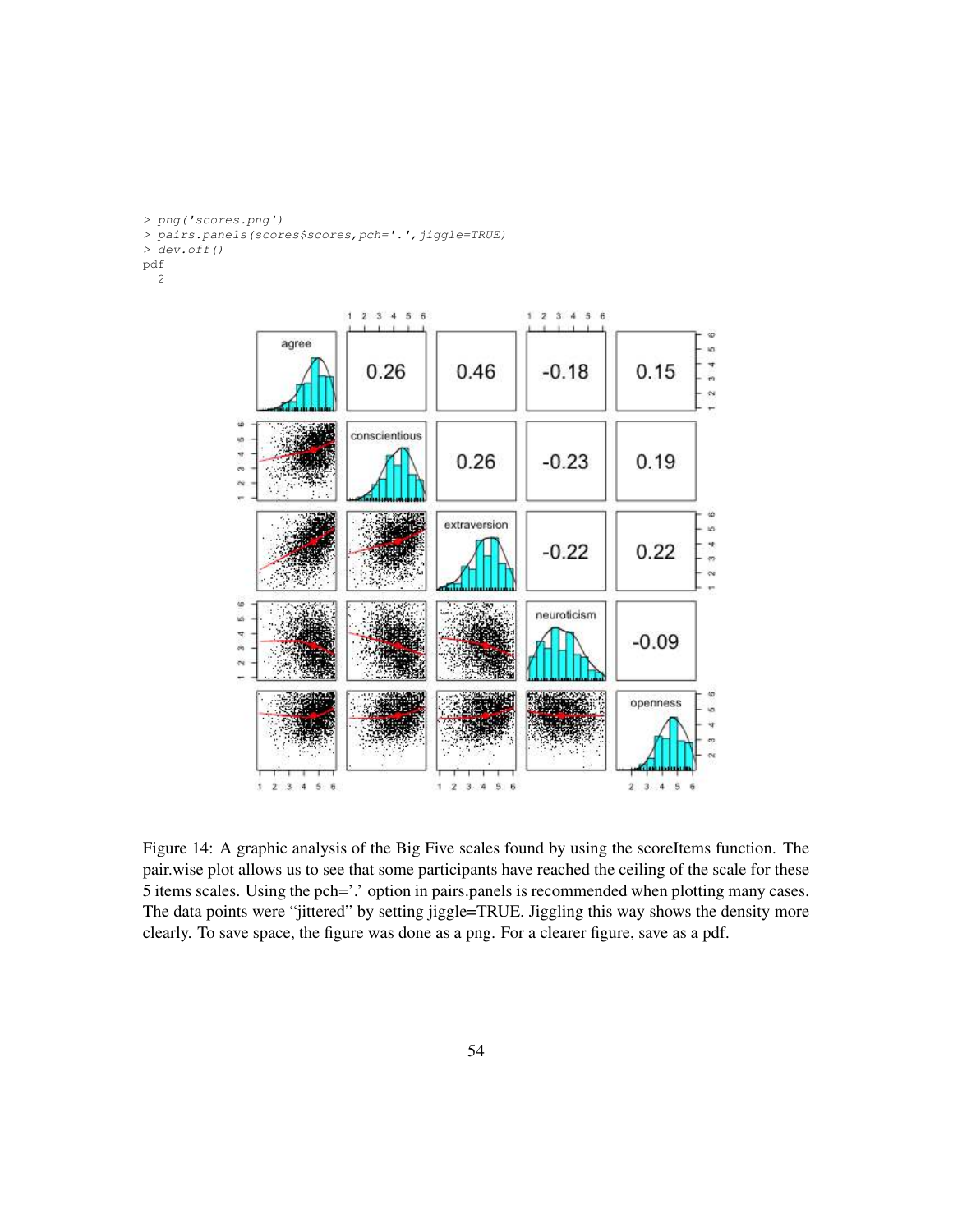tions of the items controlling for the other scales (the "pattern" matrix), use the cluster.loadings function. To do both at once (e.g., the correlations of the scales as well as the item by scale correlations), it is also possible to just use scoreItems.

## 5.5 Scoring Multiple Choice Items

Some items (typically associated with ability tests) are not themselves mini-scales ranging from low to high levels of expression of the item of interest, but are rather multiple choice where one response is the correct response. Two analyses are useful for this kind of item: examining the response patterns to all the alternatives (looking for good or bad distractors) and scoring the items as correct or incorrect. Both of these operations may be done using the score.multiple.choice function. Consider the 16 example items taken from an online ability test at the Personality Project: <https://www.sapa-project.org/>. This is part of the Synthetic Aperture Personality Assessment (*SAPA*) study discussed in Revelle et al. (2011, 2010).

```
> data(iqitems)
> iq.keys <- c(4,4,4, 6,6,3,4,4, 5,2,2,4, 3,2,6,7)
> score.multiple.choice(iq.keys,iqitems)
Call: score.multiple.choice(key = iq.keys, data = iqitems)
(Unstandardized) Alpha:
[1] 0.84
Average item correlation:
[1] 0.25
item statistics
        key 0 1 2 3 4 5 6 7 8 miss r n mean sd
reason.4 4 0.05 0.05 0.11 0.10 0.64 0.03 0.02 0.00 0.00 0 0.59 1523 0.64 0.48
reason.16 4 0.04 0.06 0.08 0.10 0.70 0.01 0.00 0.00 0.00 0 0.53 1524 0.70 0.46
reason.17 4 0.05 0.03 0.05 0.03 0.70 0.03 0.11 0.00 0.00 0 0.59 1523 0.70 0.46
reason.19 6 0.04 0.02 0.13 0.03 0.06 0.10 0.62 0.00 0.00 0 0.56 1523 0.62 0.49
letter.7 6 0.05 0.01 0.05 0.03 0.11 0.14 0.60 0.00 0.00 0 0.58 1524 0.60 0.49
letter.33 3 0.06 0.10 0.13 0.57 0.04 0.09 0.02 0.00 0.00 0 0.56 1523 0.57 0.50
letter.34 4 0.04 0.09 0.07 0.11 0.61 0.05 0.02 0.00 0.00 0 0.59 1523 0.61 0.49
letter.58 4 0.06 0.14 0.09 0.09 0.44 0.16 0.01 0.00 0.00 0 0.58 1525 0.44 0.50
matrix.45 5 0.04 0.01 0.06 0.14 0.18 0.53 0.04 0.00 0.00 0 0.51 1523 0.53 0.50
matrix.46 2 0.04 0.12 0.55 0.07 0.11 0.06 0.05 0.00 0.00 0 0.52 1524 0.55 0.50
matrix.47 2 0.04 0.05 0.61 0.07 0.11 0.06 0.06 0.00 0.00 0 0.55 1523 0.61 0.49
matrix.55 4 0.04 0.02 0.18 0.14 0.37 0.07 0.18 0.00 0.00 0 0.45 1524 0.37 0.48
rotate.3 3 0.04 0.03 0.04 0.19 0.22 0.15 0.05 0.12 0.15 0 0.51 1523 0.19 0.40
rotate.4 2 0.04 0.03 0.21 0.05 0.18 0.04 0.04 0.25 0.15 0 0.56 1523 0.21 0.41
rotate.6 6 0.04 0.22 0.02 0.05 0.14 0.05 0.30 0.04 0.14 0 0.55 1523 0.30 0.46
rotate.8 7 0.04 0.03 0.21 0.07 0.16 0.05 0.13 0.19 0.13 0 0.48 1524 0.19 0.39
> #just convert the items to true or false
> iq.tf <- score.multiple.choice(iq.keys,iqitems,score=FALSE)
> describe(iq.tf) #compare to previous results
```

|                              |  |  |  |  |  | vars in mean isd median trimmed mad min max range skew kurtosis se |  |
|------------------------------|--|--|--|--|--|--------------------------------------------------------------------|--|
|                              |  |  |  |  |  |                                                                    |  |
|                              |  |  |  |  |  | $1$ 0.75 0 0 1 1 -0.86 -1.26 0.01                                  |  |
| reason.17   3 1523 0.70 0.46 |  |  |  |  |  | $1$ 0.75 0 0 1 1 -0.86 -1.26 0.01                                  |  |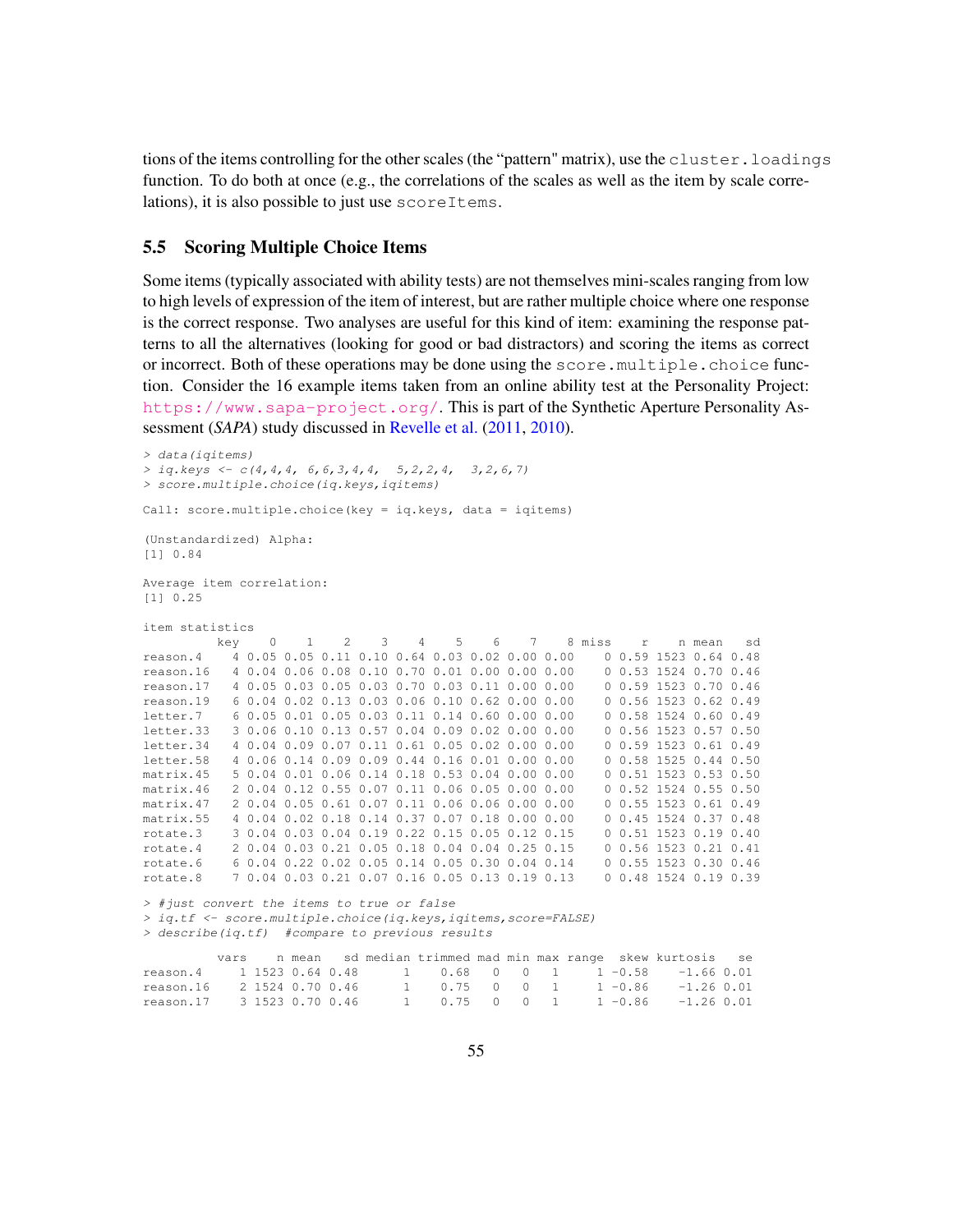| reason.19 | 4 1523 0.62 0.49  |  |   | 0.64 | $\left( \right)$ | 0        |    | $1 - 0.47$ | $-1.78$ 0.01   |  |
|-----------|-------------------|--|---|------|------------------|----------|----|------------|----------------|--|
| letter.7  | 5 1524 0.60 0.49  |  |   | 0.62 | 0                | $\Omega$ |    | $1 - 0.41$ | $-1.84$ 0.01   |  |
| letter.33 | 6 1523 0.57 0.50  |  |   | 0.59 | 0                | $\Omega$ |    | $1 - 0.29$ | $-1.92$ 0.01   |  |
| letter.34 | 7 1523 0.61 0.49  |  |   | 0.64 | 0                | $\Omega$ |    | $1 - 0.46$ | $-1.79$ 0.01   |  |
| letter.58 | 8 1525 0.44 0.50  |  | 0 | 0.43 | 0                | $\Omega$ |    | 0.23       | $-1.95$ 0.01   |  |
| matrix.45 | 9 1523 0.53 0.50  |  |   | 0.53 | 0                | 0        |    | $1 - 0.10$ | $-1.99$ $0.01$ |  |
| matrix.46 | 10 1524 0.55 0.50 |  |   | 0.56 | 0                | $\Omega$ |    | $1 - 0.20$ | $-1.96$ 0.01   |  |
| matrix.47 | 11 1523 0.61 0.49 |  |   | 0.64 | 0                | $\Omega$ |    | $1 - 0.47$ | $-1.78$ 0.01   |  |
| matrix.55 | 12 1524 0.37 0.48 |  | 0 | 0.34 | <sup>0</sup>     | O        |    | 0.52       | $-1.73$ 0.01   |  |
| rotate.3  | 13 1523 0.19 0.40 |  | Ω | 0.12 | 0                | $\Omega$ | -1 | 1.55       | 0.400.01       |  |
| rotate.4  | 14 1523 0.21 0.41 |  | Ω | 0.14 | 0                | $\Omega$ |    | 1.40       | $-0.03$ $0.01$ |  |
| rotate.6  | 15 1523 0.30 0.46 |  | Ω | 0.25 | 0                | 0        |    | 0.88       | $-1.24$ 0.01   |  |
| rotate.8  | 16 1524 0.19 0.39 |  | 0 | 0.11 |                  | 0        |    | 1.62       | $0.63$ $0.01$  |  |
|           |                   |  |   |      |                  |          |    |            |                |  |

Once the items have been scored as true or false (assigned scores of 1 or 0), they made then be scored into multiple scales using the normal scoreItems function.

### 5.6 Item analysis

Basic item analysis starts with describing the data (describe, finding the number of dimensions using factor analysis (fa) and cluster analysis iclust perhaps using the Very Simple Structure criterion (vss), or perhaps parallel analysis  $fa$ , parallel. Item whole correlations may then be found for scales scored on one dimension (alpha or many scales simultaneously (scoreItems). Scales can be modified by changing the keys matrix (i.e., dropping particular items, changing the scale on which an item is to be scored). This analysis can be done on the normal Pearson correlation matrix or by using polychoric correlations. Validities of the scales can be found using multiple correlation of the raw data or based upon correlation matrices using the setCor function. However, more powerful item analysis tools are now available by using Item Response Theory approaches.

Although the response.frequencies output from score.multiple.choice is useful to examine in terms of the probability of various alternatives being endorsed, it is even better to examine the pattern of these responses as a function of the underlying latent trait or just the total score. This may be done by using irt.responses (Figure 15).

### 5.6.1 Exploring the item structure of scales

The Big Five scales found above can be understood in terms of the item - whole correlations, but it is also useful to think of the endorsement frequency of the items. The item.lookup function will sort items by their factor loading/item-whole correlation, and then resort those above a certain threshold in terms of the item means. Item content is shown by using the dictionary developed for those items. This allows one to see the structure of each scale in terms of its endorsement range. This is a simple way of thinking of items that is also possible to do using the various IRT approaches discussed later.

*<sup>&</sup>gt; m <- colMeans(bfi,na.rm=TRUE) > item.lookup(scales\$item.corrected[,1:3],m,dictionary=bfi.dictionary[1:2])*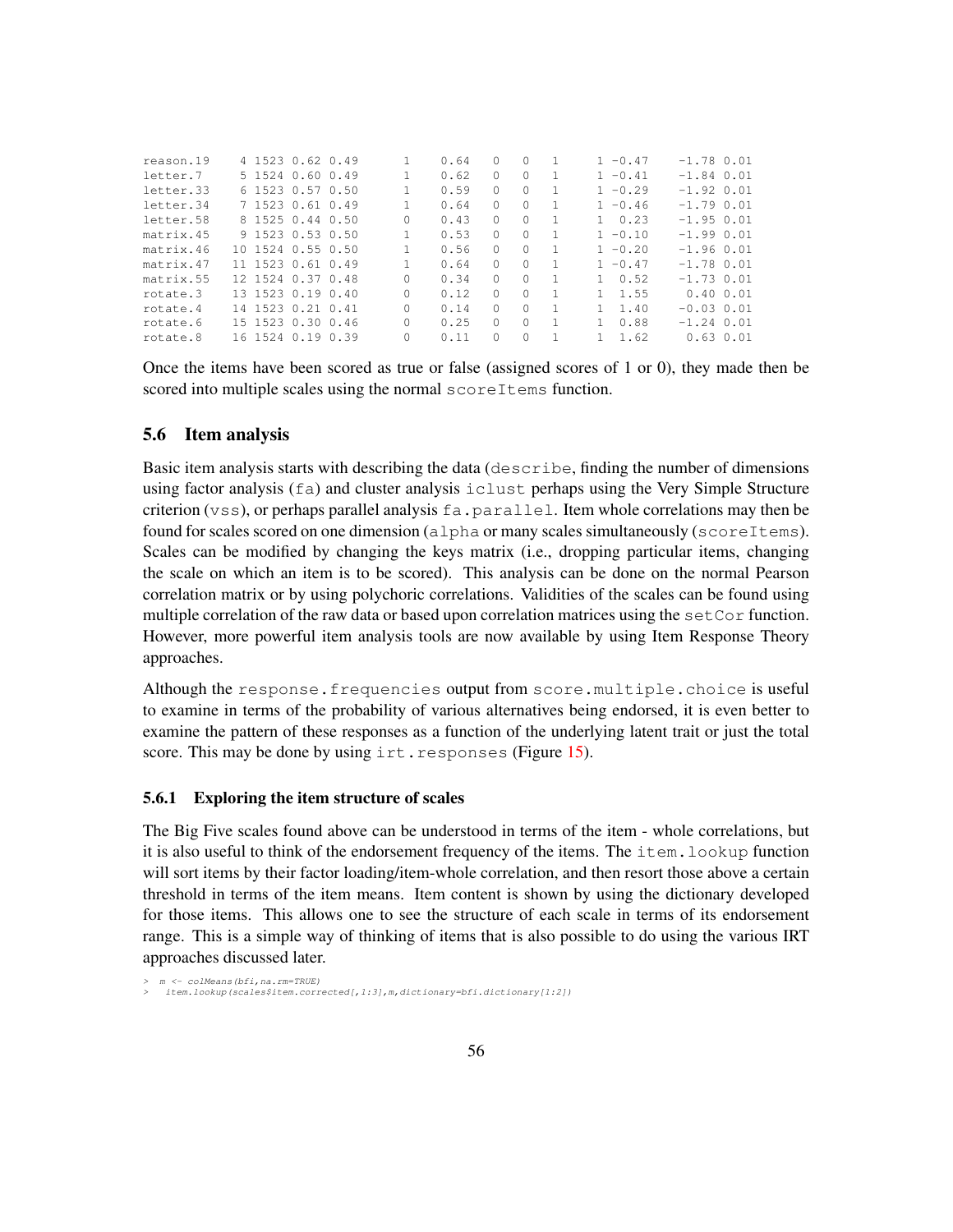- *> data(iqitems)*
- *> iq.keys <- c(4,4,4, 6,6,3,4,4, 5,2,2,4, 3,2,6,7)*
- *> scores <- score.multiple.choice(iq.keys,iqitems,score=TRUE,short=FALSE)*
- *> #note that for speed we can just do this on simple item counts rather than IRT based scores.*
- *> op <- par(mfrow=c(2,2)) #set this to see the output for multiple items*
- *> irt.responses(scores\$scores,iqitems[1:4],breaks=11)*





Figure 15: The pattern of responses to multiple choice ability items can show that some items have poor distractors. This may be done by using the the irt.responses function. A good distractor is one that is negatively related to ability.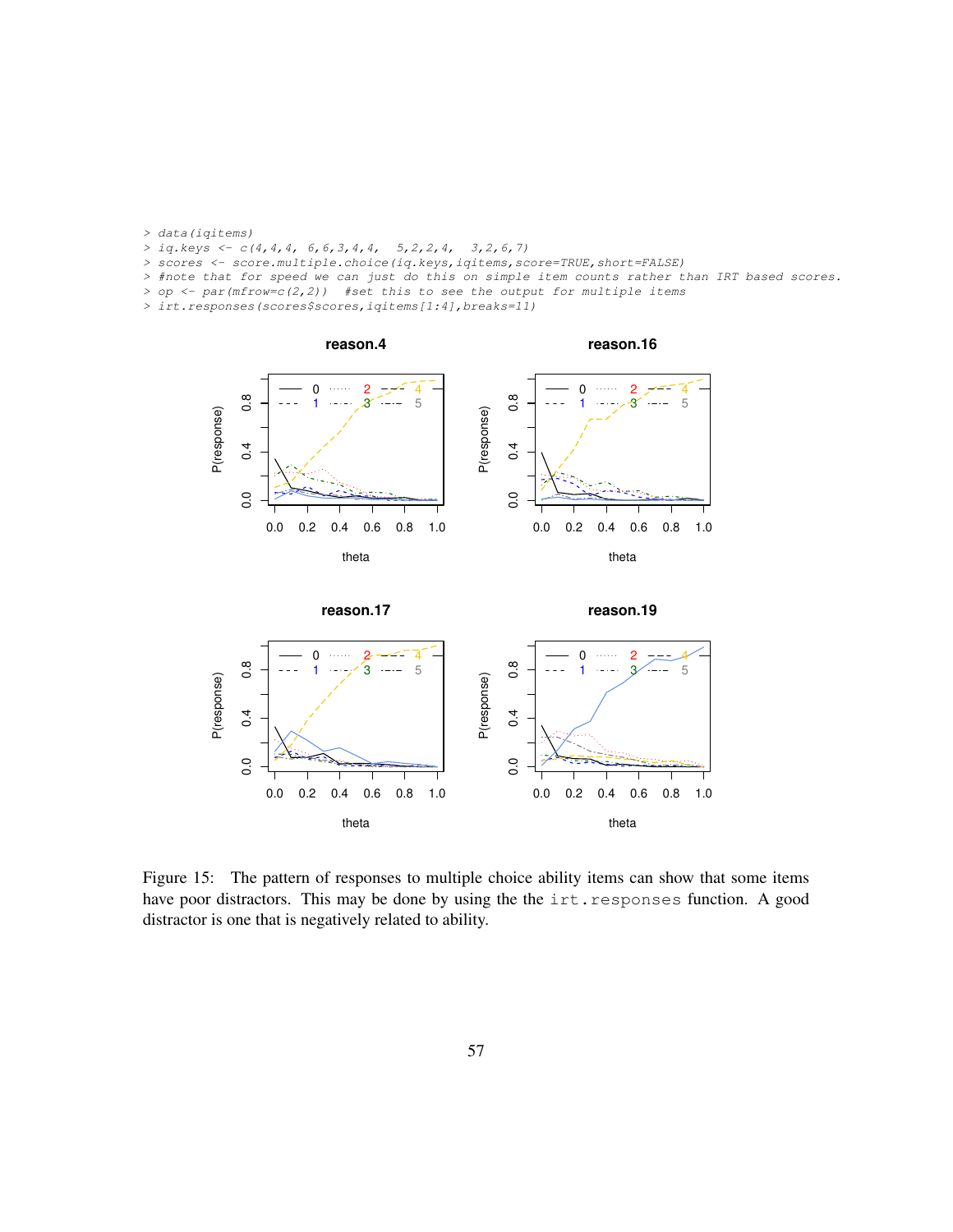| Item                                            |            |      |         | agree conscientious extraversion means ItemLabel |                 |                |
|-------------------------------------------------|------------|------|---------|--------------------------------------------------|-----------------|----------------|
| Know how to comfort others.                     | q 1206     | 4.60 | 0.49    | 0.22                                             | 0.71            | A3             |
| Inquire about others' well-being.               | $q$ 1162   | 4.80 | 0.40    | 0.23                                             | 0.67            | A2             |
| Make people feel at ease.                       | q 1419     | 4.56 | 0.55    | 0.23                                             | 0.62            | A.5            |
| Love children.                                  | q 1364     | 4.70 | 0.30    | 0.29                                             | 0.49            | A4             |
| q 146 Am indifferent to the feelings of others. |            | 2.41 | $-0.10$ | $-0.05$                                          | $A1 - 0.39$     |                |
| Get angry easily.                               | q_952      | 2.93 | $-0.11$ | $-0.20$                                          | $N1 - 0.22$     |                |
| Get irritated easily.                           | q 974      | 3.51 | $-0.12$ | $-0.18$                                          | $N2 - 0.21$     |                |
| Do things in a half-way manner.                 | q_626      | 2.55 | $-0.23$ | $-0.66$                                          | $C4 - 0.23$     |                |
| Continue until everything is perfect.           | q 530      | 4.37 | 0.18    | 0.62                                             | $C2 \t 0.21$    |                |
| Waste my time.                                  | q 1949     | 3.30 | $-0.29$ | $-0.59$                                          | $C_5 - 0.26$    |                |
| Am exacting in my work.                         | $q$ 124    | 4.50 | 0.20    | 0.54                                             | 0.13            | C.1            |
| Do things according to a plan.                  | q 619      | 4.30 | 0.15    | 0.54                                             | 0.21            | C.3            |
| Have frequent mood swings.                      | q_1099     | 3.22 | $-0.14$ | $-0.19$                                          | $N3 - 0.13$     |                |
| Avoid difficult reading material.               | q316       | 2.71 | $-0.07$ | $-0.18$                                          | $02 - 0.01$     |                |
| Will not probe deeply into a subject.           | q 1964     | 2.49 | $-0.11$ | $-0.15$                                          | $05 - 0.10$     |                |
| Find it difficult to approach others.           | q_901      | 3.14 | $-0.70$ | $-0.24$                                          | $E2 - 0.39$     |                |
| Make friends easily.                            | q1410      | 4.42 | 0.68    | 0.22                                             | E4 0.52         |                |
| Know how to captivate people.                   | $q_{1205}$ | 4.00 | 0.61    | 0.20                                             | 0.45            | E <sub>3</sub> |
| Don't talk a lot.                               | $q$ 712    | 2.97 | $-0.59$ | $-0.06$                                          | $E1 - 0.31$     |                |
| Take charge.                                    | q 1768     | 4.42 | 0.55    | 0.40                                             | 0.35            | E <sub>5</sub> |
| q_492 Carry the conversation to a higher level. |            | 4.44 | 0.43    | 0.20                                             | 0.26            | 03             |
| Often feel blue.                                | q 1479     | 3.19 | $-0.39$ | $-0.29$                                          | $N4 - 0.22$     |                |
| Am full of ideas.                               | $q_128$    | 4.82 | 0.33    | 0.20                                             | $01 \quad 0.17$ |                |
| Panic easily.                                   | q 1505     | 2.97 | $-0.19$ | $-0.13$                                          | $N5 - 0.04$     |                |
| Spend time reflecting on things.                | q 1738     | 4.89 | $-0.10$ | 0.00                                             | 040.06          |                |
|                                                 |            |      |         |                                                  |                 |                |

#### 5.6.2 Empirical scale construction

There are some situations where one wants to identify those items that most relate to a particular criterion. Although this will capitalize on chance and the results should interpreted cautiously, it does give a feel for what is being measured. Consider the following example from the bfi data set. The items that best predicted gender, education, and age may be found using the bestScales function. This also shows the use of a dictionary that has the item content.

```
> data(bfi)
> bestScales(bfi,criteria=c("gender","education","age"),cut=.1,dictionary=bfi.dictionary[,1:3])
Call = bestScales(x = bfi, criteria = c("gender", "education", "age"),
   cut = 0.1, dictionary = bfi.dictionary [, 1:3])
The items most correlated with the criteria yield r's of
          correlation n.items
gender 0.32 9
education 0.14 1
age 0.24 10
The best items, their correlations and content are
$gender
   gender ItemLabel Item Giant3
N5 0.21 q_1505 Panic easily. Stability<br>A2 0.18 q_1162 Inquire about others' well-being. Cohesion
A2 0.18 q_1162 Inquire about others' well-being. Cohesion<br>A1 -0.16 q 146 Am indifferent to the feelings of others. Cohesion
A1 -0.16 q_146 Am indifferent to the feelings of others. Cohesion<br>A3 0.14 q_1206 Know how to comfort others. Cohesion
A3 0.14 q_1206 Know how to comfort others. Cohesion<br>
A4 0.13 q_1364 Love children. Cohesion<br>
E1 -0.13 q_712 Don't talk a lot. Plasticity
               q_1364 Love children. Cohesion<br>q_712 Don't talk a lot. Plasticity
                                                      Don't talk a lot. Plasticity
N3 0.12 q_1099 Have frequent mood swings. Stability<br>01 -0.10 q_128 Am full of ideas. Plasticity
                                                  Am full of ideas. Plasticity
A5 0.10 q_1419 Make people feel at ease. Cohesion
$education
education ItemLabel Item Giant3<br>\frac{1}{2} -0.14 \frac{1}{2} \frac{1}{2} \frac{1}{2} \frac{1}{2} \frac{1}{2} \frac{1}{2} \frac{1}{2} \frac{1}{2} \frac{1}{2} \frac{1}{2} \frac{1}{2} \frac{1}{2} \frac{1}{2} \frac{1}{2} \frac{1}{2} \frac{1}{2} \frac{1}{2} \frac-0.14 q 146 Am indifferent to the feelings of others. Cohesion
```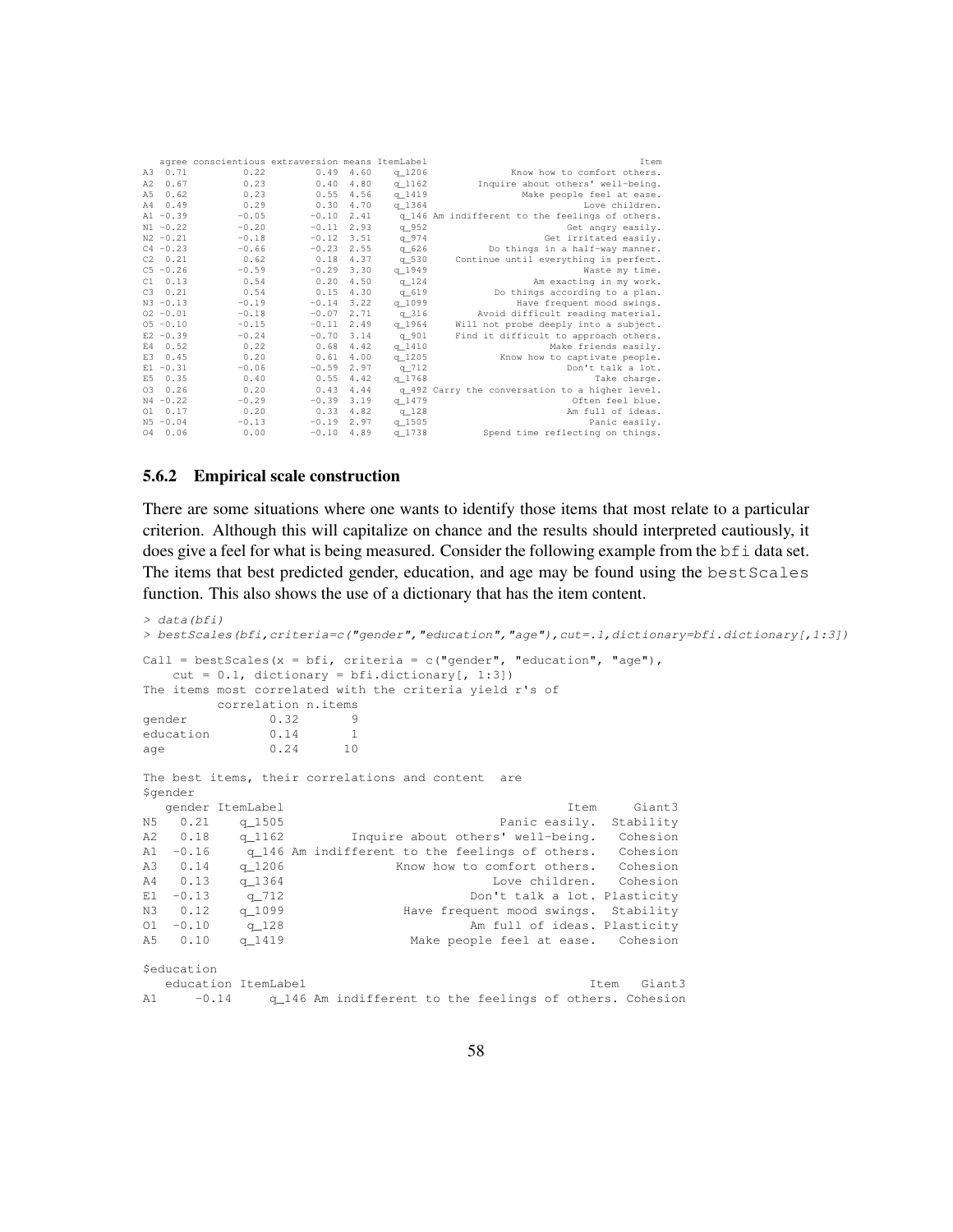|           |                                                  |               | \$age       |  |
|-----------|--------------------------------------------------|---------------|-------------|--|
| Giant3    | Item                                             | age ItemLabel |             |  |
| Cohesion  | q_146 Am indifferent to the feelings of others.  |               | $A1 - 0.16$ |  |
| Stability | Do things in a half-way manner.                  | q 626         | $C4 - 0.15$ |  |
| Cohesion  | Love children.                                   | q 1364        | A4 0.14     |  |
| Cohesion  | Make people feel at ease.                        | q 1419        | A5 0.13     |  |
|           | Take charge. Plasticity                          | q 1768        | E5 0.11     |  |
|           | Inquire about others' well-being. Cohesion       | q 1162        | A2 0.11     |  |
|           | Have frequent mood swings. Stability             | q 1099        | $N3 - 0.11$ |  |
|           | Find it difficult to approach others. Plasticity | q 901         | $E2 - 0.11$ |  |
|           | Panic easily. Stability                          | q 1505        | $N5 - 0.10$ |  |
|           | Get irritated easily. Stability                  | q 974         | $N2 - 0.10$ |  |

# 6 Item Response Theory analysis

The use of Item Response Theory has become is said to be the "new psychometrics". The emphasis is upon item properties, particularly those of item difficulty or location and item discrimination. These two parameters are easily found from classic techniques when using factor analyses of correlation matrices formed by  $polychoric$  or  $tetrachoric$  correlations. The  $irt.fa$  function does this and then graphically displays item discrimination and item location as well as item and test information (see Figure 16).

## 6.1 Factor analysis and Item Response Theory

If the correlations of all of the items reflect one underlying latent variable, then factor analysis of the matrix of tetrachoric correlations should allow for the identification of the regression slopes  $(\alpha)$  of the items on the latent variable. These regressions are, of course just the factor loadings. Item difficulty,  $\delta_i$  and item discrimination,  $\alpha_i$  may be found from factor analysis of the tetrachoric correlations where  $\lambda_j$  is just the factor loading on the first factor and  $\tau_j$  is the normal threshold reported by the tetrachoric function.

$$
\delta_j = \frac{D\tau}{\sqrt{1 - \lambda_j^2}}, \qquad \alpha_j = \frac{\lambda_j}{\sqrt{1 - \lambda_j^2}}
$$
 (2)

where D is a scaling factor used when converting to the parameterization of *logistic* model and is 1.702 in that case and 1 in the case of the normal ogive model. Thus, in the case of the normal model, factor loadings  $(\lambda_i)$  and item thresholds ( $\tau$ ) are just

$$
\lambda_j = \frac{\alpha_j}{\sqrt{1 + \alpha_j^2}}, \qquad \qquad \tau_j = \frac{\delta_j}{\sqrt{1 + \alpha_j^2}}.
$$

Consider 9 dichotomous items representing one factor but differing in their levels of difficulty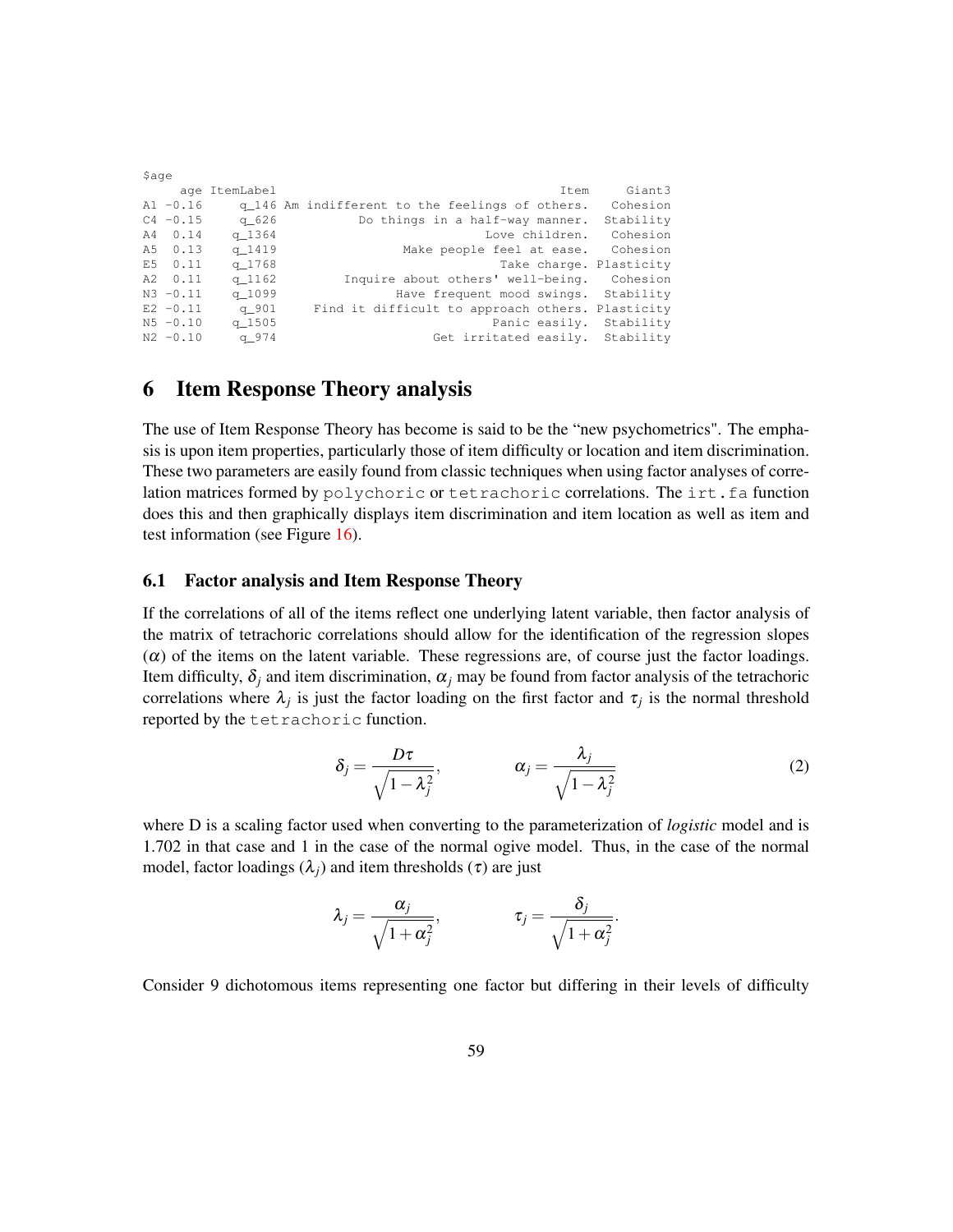*> set.seed(17) > d9 <- sim.irt(9,1000,-2.0,2.0,mod="normal") #dichotomous items > test <- irt.fa(d9\$items,correct=0) > test* Item Response Analysis using Factor Analysis Call:  $irt.fa(x = d9$items, correct = 0)$ Item Response Analysis using Factor Analysis Summary information by factor and item Factor = 1  $-3$   $-2$   $-1$  0 1 2 3 V1 1.02 1.17 0.16 0.01 0.00 0.00 0.00 V2 0.17 0.41 0.47 0.22 0.06 0.02 0.00 V3 0.09 0.36 0.65 0.37 0.10 0.02 0.00<br>V4 0.04 0.21 0.64 0.60 0.18 0.04 0.01 V4 0.04 0.21 0.64 0.60 0.18 0.04 0.01 V5 0.01 0.08 0.43 0.94 0.40 0.07 0.01 V6 0.01 0.04 0.19 0.61 0.62 0.20 0.04 V7 0.00 0.01 0.08 0.37 0.78 0.41 0.09 V8 0.00 0.01 0.04 0.19 0.58 0.59 0.20 V9 0.00 0.00 0.00 0.02 0.21 1.15 0.82 Test Info 1.34 2.28 2.66 3.33 2.93 2.49 1.18 SEM 0.86 0.66 0.61 0.55 0.58 0.63 0.92 Reliability 0.26 0.56 0.62 0.70 0.66 0.60 0.15 Factor analysis with Call:  $fa(r = r, nfactors = nfactors, n.obs = n.obs, rotate = rotate,$  $fm = fm$ ) Test of the hypothesis that 1 factor is sufficient. The degrees of freedom for the model is 27 and the objective function was 2.01 The number of observations was 1000 with Chi Square = 2001.9 with prob < 0 The root mean square of the residuals (RMSA) is 0.07 The df corrected root mean square of the residuals is 0.08 Tucker Lewis Index of factoring reliability = 0.596 RMSEA index = 0.27 and the 10 % confidence intervals are 0.261 0.281

BIC = 1815.39

Similar analyses can be done for polytomous items such as those of the bfi extraversion scale:

*> data(bfi) > e.irt <- irt.fa(bfi[11:15]) > e.irt* Item Response Analysis using Factor Analysis Call:  $irt.fa(x = bfi[11:15])$ Item Response Analysis using Factor Analysis Summary information by factor and item  $Factor = 1$  $-3$   $-2$   $-1$  0 1 2 3 E1 0.36 0.56 0.72 0.73 0.59 0.39 0.21 E2 0.47 0.87 1.16 1.22 0.98 0.58 0.25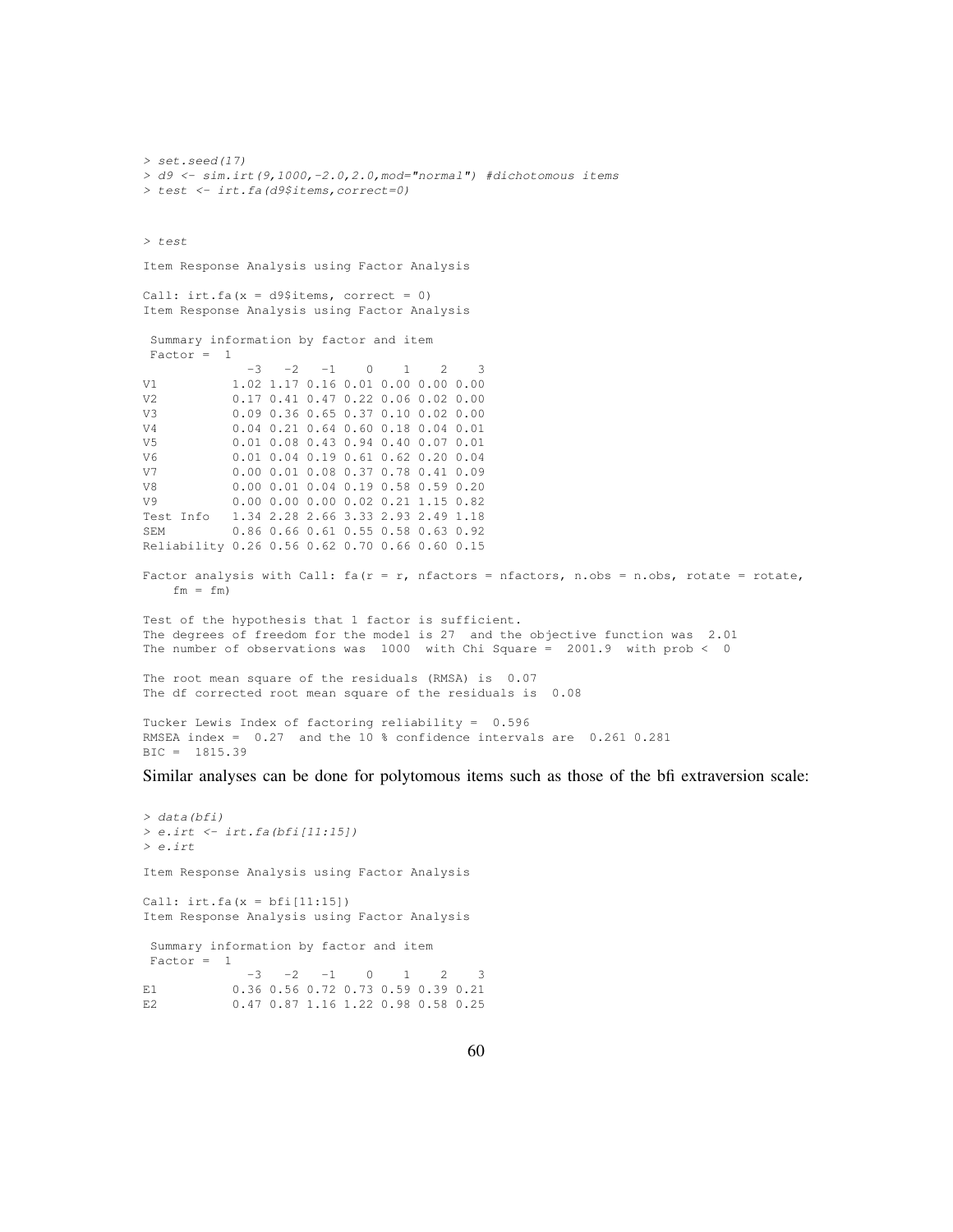*> op <- par(mfrow=c(3,1)) > plot(test,type="ICC") > plot(test,type="IIC") > plot(test,type="test") > op <- par(mfrow=c(1,1))*



**Item information from factor analysis**







Figure 16: A graphic analysis of 9 dichotomous (simulated) items. The top panel shows the probability of item endorsement as the value of the latent trait increases. Items differ in their location (difficulty) and discrimination (slope). The middle panel shows the information in each item as a function of latent trait level. An item is most informative when the probability of endorsement is 50%. The lower panel shows the total test information. These items form a test that is most informative (most accurate) at the middle range of the latent trait.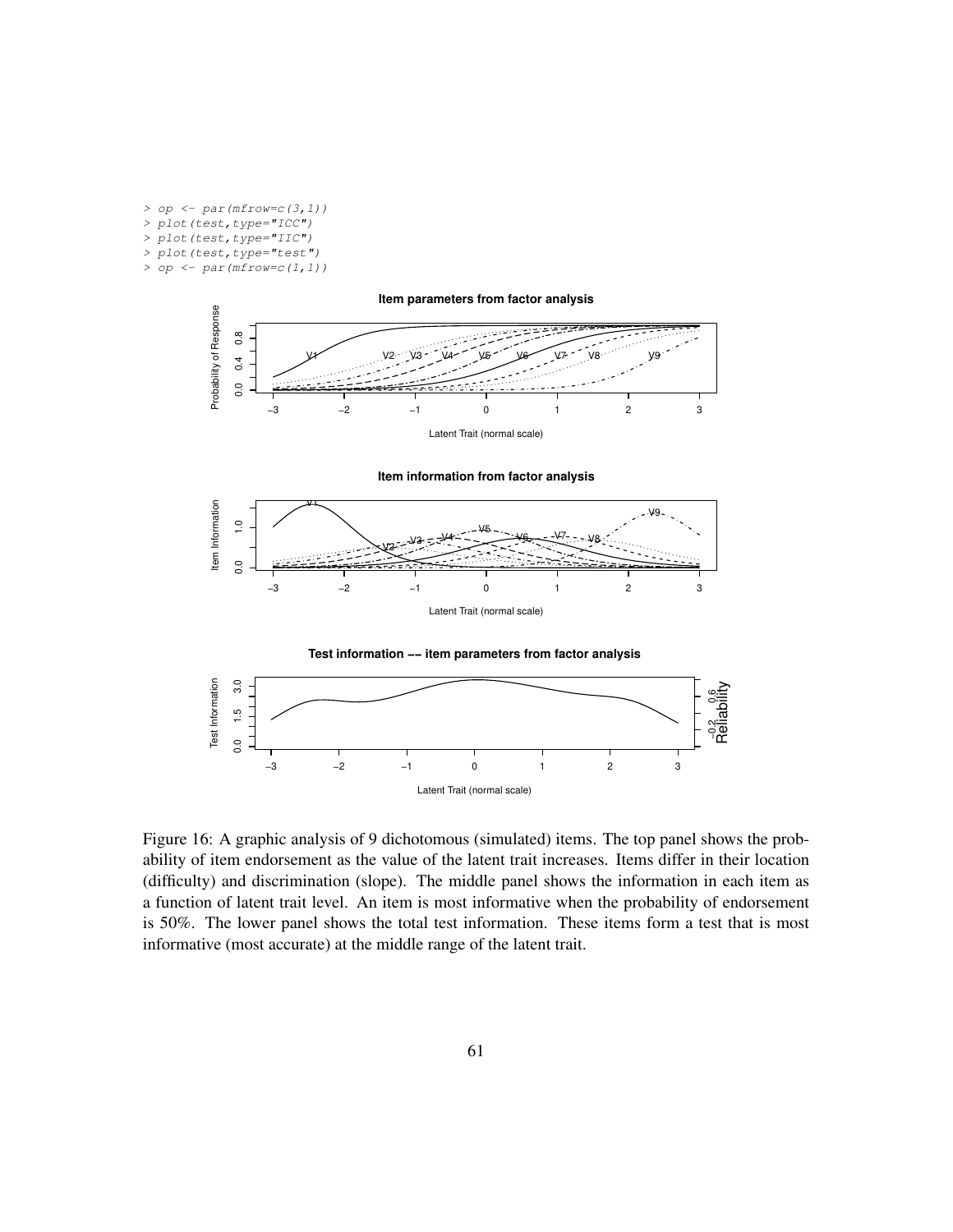E3 0.36 0.51 0.61 0.61 0.51 0.37 0.23 E4 0.61 0.95 1.09 0.94 0.66 0.37 0.16 E5 0.34 0.44 0.49 0.47 0.38 0.28 0.18 Test Info 2.14 3.34 4.07 3.96 3.12 1.98 1.03 SEM 0.68 0.55 0.50 0.50 0.57 0.71 0.99 Reliability 0.53 0.70 0.75 0.75 0.68 0.49 0.02 Factor analysis with Call:  $fa(r = r, nfactors = nfactors, n.obs = n.obs, rotate = rotate,$  $fm = fm$ Test of the hypothesis that 1 factor is sufficient. The degrees of freedom for the model is 5 and the objective function was 0.05 The number of observations was 2800 with Chi Square = 138.2 with prob < 4.3e-28 The root mean square of the residuals (RMSA) is 0.04 The df corrected root mean square of the residuals is 0.06 Tucker Lewis Index of factoring reliability = 0.931 RMSEA index = 0.098 and the 10 % confidence intervals are 0.084 0.112 BIC = 98.51

The item information functions show that not all of items are equally good (Figure 17):

These procedures can be generalized to more than one factor by specifying the number of factors in irt. fa. The plots can be limited to those items with discriminations greater than some value of cut. An invisible object is returned when plotting the output from irt.fa that includes the average information for each item that has loadings greater than cut.

```
> print(e.info,sort=TRUE)
Item Response Analysis using Factor Analysis
Summary information by factor and item
Factor = 1
            -3 -2 -1 0 1 2 3
E2 0.47 0.87 1.16 1.22 0.98 0.58 0.25
E4 0.61 0.95 1.09 0.94 0.66 0.37 0.16
E1 0.36 0.56 0.72 0.73 0.59 0.39 0.21
E3 0.36 0.51 0.61 0.61 0.51 0.37 0.23
E5 0.34 0.44 0.49 0.47 0.38 0.28 0.18
Test Info 2.14 3.34 4.07 3.96 3.12 1.98 1.03
SEM 0.68 0.55 0.50 0.50 0.57 0.71 0.99
Reliability 0.53 0.70 0.75 0.75 0.68 0.49 0.02
```
More extensive IRT packages include the *ltm* and *eRm* and should be used for serious Item Response Theory analysis.

### 6.2 Speeding up analyses

Finding tetrachoric or polychoric correlations is very time consuming. Thus, to speed up the process of analysis, the original correlation matrix is saved as part of the output of both irt. fa and omega. Subsequent analyses may be done by using this correlation matrix. This is done by doing the analysis not on the original data, but rather on the output of the previous analysis.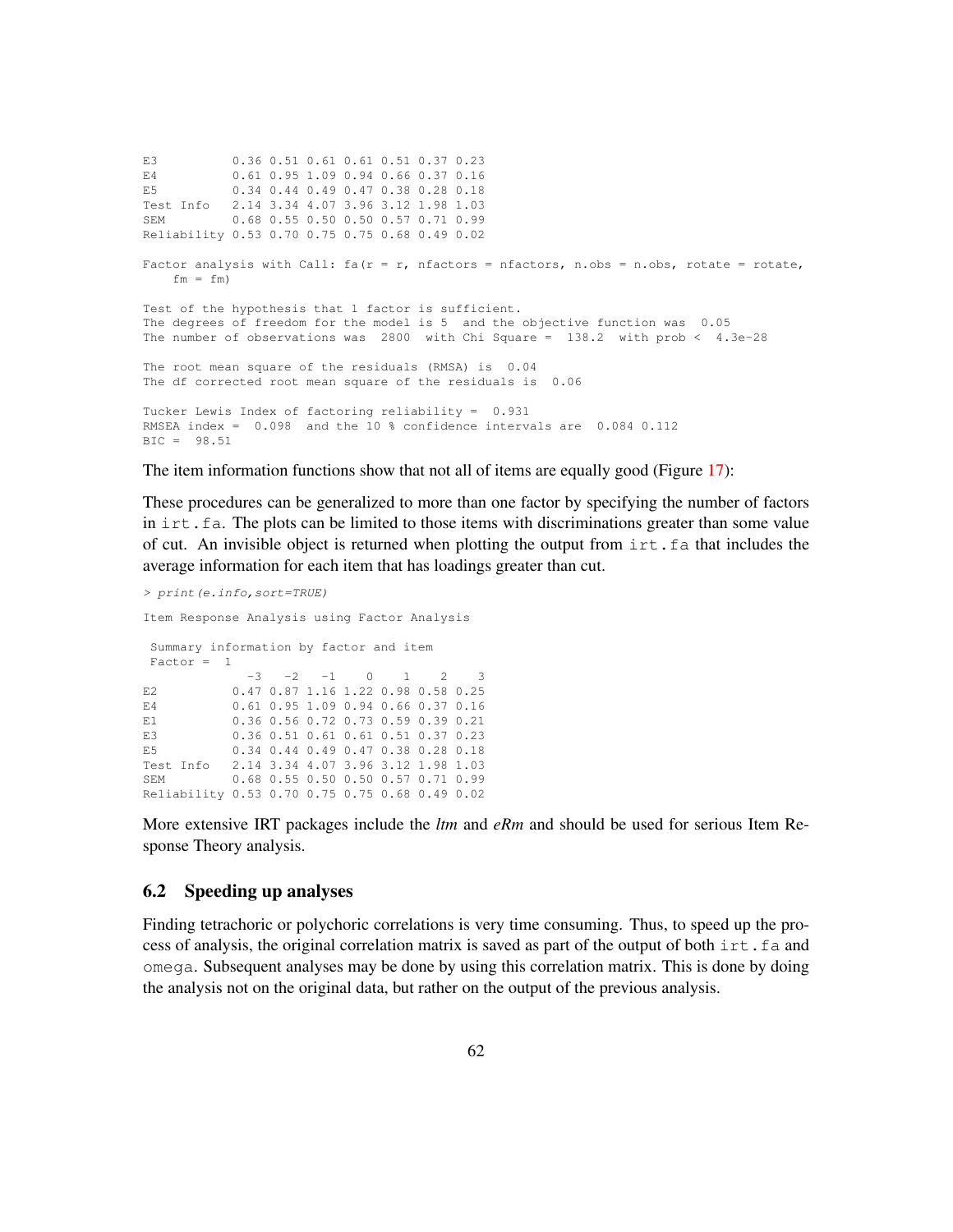*> e.info <- plot(e.irt,type="IIC")*



## **Item information from factor analysis**

Figure 17: A graphic analysis of 5 extraversion items from the bfi. The curves represent the amount of information in the item as a function of the latent score for an individual. That is, each item is maximally discriminating at a different part of the latent continuum. Print e.info to see the average information for each item.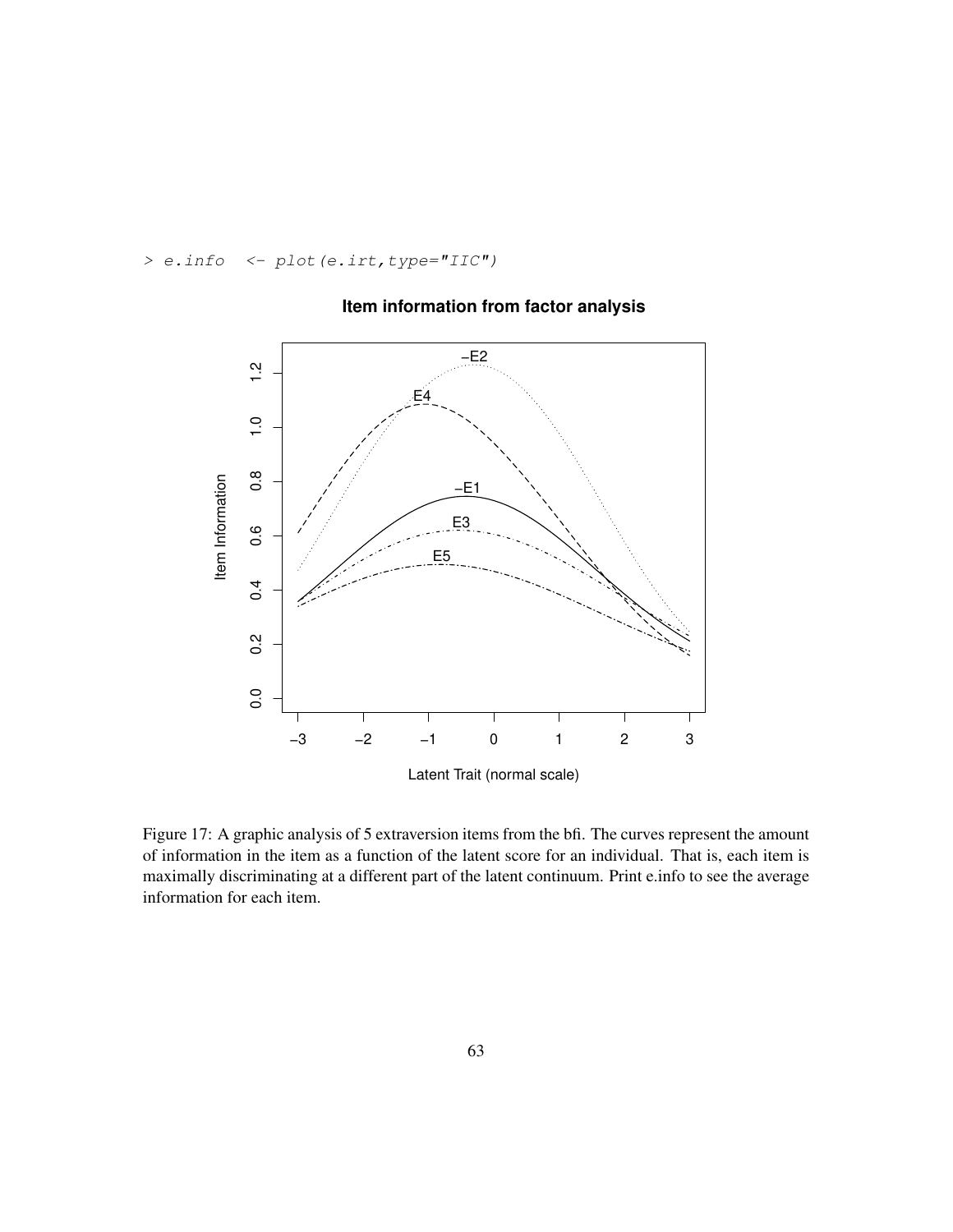In addition, recent releases of the *psych* take advantage of the *parallels* package and use multicores. The default for Macs and Unix machines is to use two cores, but this can be increased using the options command. The biggest step up in improvement is from 1 to 2 cores, but for large problems using polychoric correlations, the more cores available, the better.

For example of taking the output from the 16 ability items from the *SAPA* project when scored for True/False using score.multiple.choice we can first do a simple IRT analysis of one factor (Figure 20) and then use that correlation matrix to do an omega analysis to show the substructure of the ability items . We can also show the total test information (merely the sum of the item information. This shows that even with just 16 items, the test is very reliable for most of the range of ability. The  $fa$ , intertion saves the correlation matrix and item statistics so that they can be redrawn with other options.

```
detectCores() #how many are available
options("mc.cores") #how many have been set to be used
options("mc.cores"=4) #set to use 4 cores
> iq.irt
Item Response Analysis using Factor Analysis
Call: irt.fa(x = ability)Item Response Analysis using Factor Analysis
 Summary information by factor and item
 Factor = 1
               -3 -2 -1 0 1 2
reason.4 0.05 0.24 0.66 0.54 0.16 0.03 0.01
reason.16 0.08 0.23 0.39 0.32 0.14 0.05 0.01
reason.17 0.08 0.34 0.73 0.43 0.10 0.02 0.00
reason.19 0.06 0.18 0.36 0.37 0.19 0.07 0.02
letter.7 0.05 0.18 0.45 0.47 0.20 0.06 0.01
letter.7 0.05 0.18 0.45 0.47 0.20 0.06 0.01<br>letter.33 0.05 0.15 0.34 0.38 0.21 0.08 0.02
letter.34 0.05 0.19 0.49 0.50 0.20 0.05 0.01
letter.58 0.02 0.09 0.30 0.55 0.36 0.12 0.03
matrix.45 0.05 0.12 0.21 0.25 0.18 0.09 0.04
matrix.46   0.05   0.13   0.24   0.28   0.19   0.09   0.03
matrix.47 0.06 0.17 0.35 0.37 0.19 0.07 0.02
matrix.55 0.04 0.08 0.13 0.17 0.16 0.11 0.06
rotate.3 0.00 0.02 0.08 0.31 0.65 0.42 0.12
rotate.4 0.00 0.01 0.06 0.33 0.89 0.50 0.10
rotate.6 0.01 0.04 0.16 0.48 0.59 0.24 0.06
rotate.8 0.01 0.02 0.09 0.28 0.51 0.35 0.12
Test Info 0.66 2.17 5.03 6.03 4.93 2.35 0.68
SEM 1.23 0.68 0.45 0.41 0.45 0.65 1.22
Reliability -0.52 0.54 0.80 0.83 0.80 0.57 -0.48
Factor analysis with Call: fa(r = r, nfactors = nfactors, n.obs = n.obs, rotate = rotate,
    fm = fm)
```
Test of the hypothesis that 1 factor is sufficient. The degrees of freedom for the model is 104 and the objective function was 1.92 The number of observations was  $1525$  with Chi Square = 2906.16 with prob < 0

The root mean square of the residuals (RMSA) is 0.08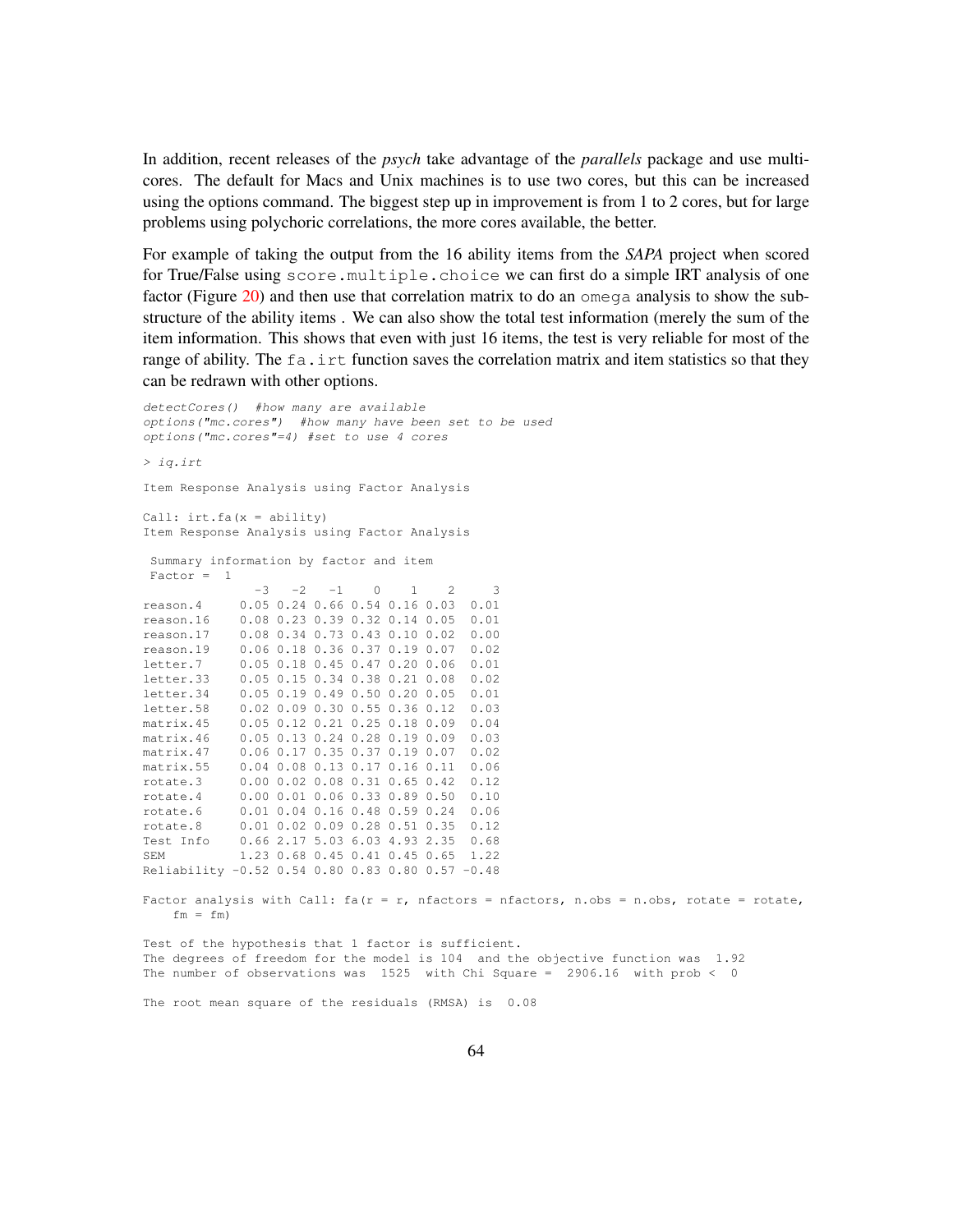*> iq.irt <- irt.fa(ability)*



## **Item information from factor analysis**

Figure 18: A graphic analysis of 16 ability items sampled from the *SAPA* project. The curves represent the amount of information in the item as a function of the latent score for an individual. That is, each item is maximally discriminating at a different part of the latent continuum. Print iq.irt to see the average information for each item. Partly because this is a power test (it is given on the web) and partly because the items have not been carefully chosen, the items are not very discriminating at the high end of the ability dimension.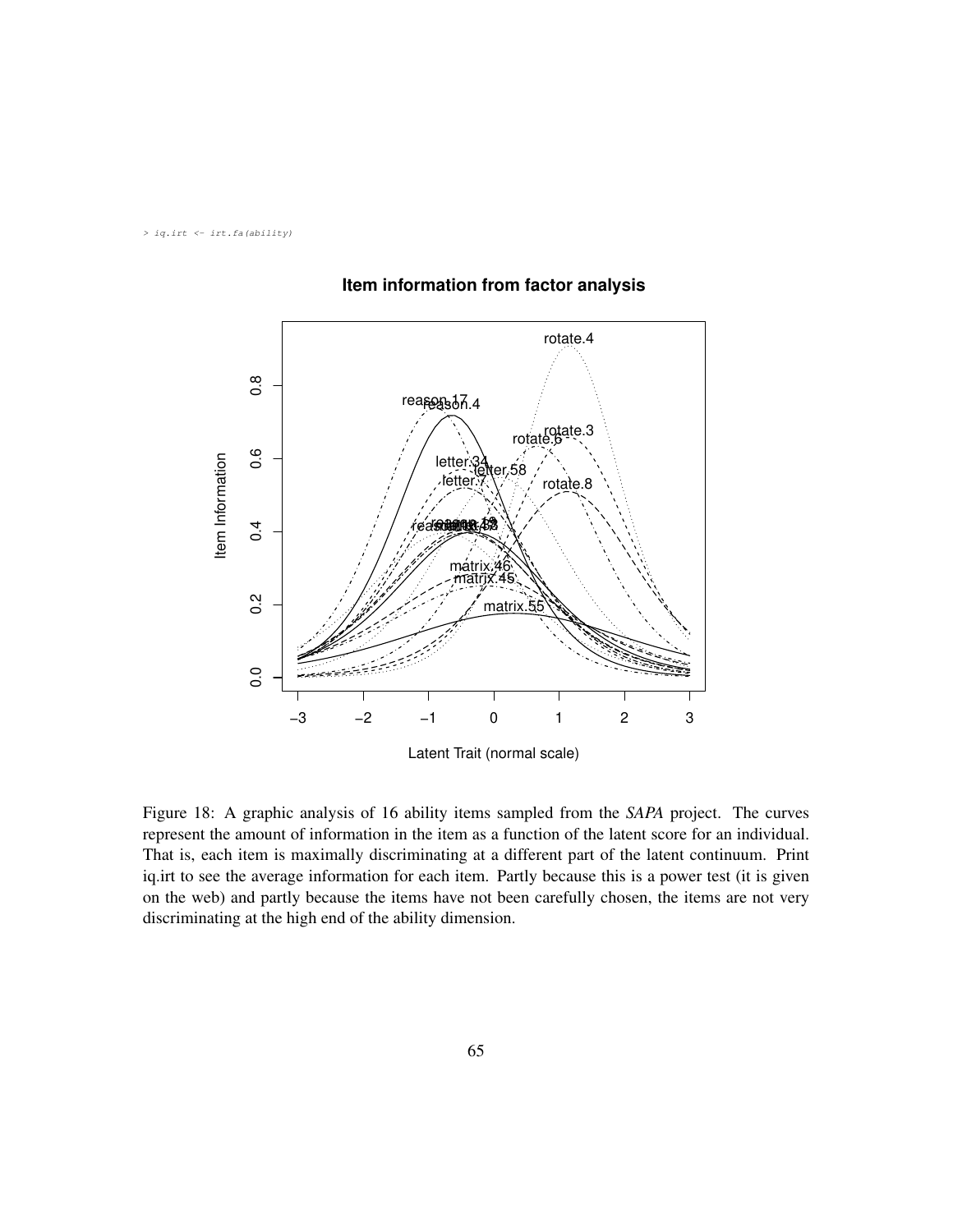*> plot(iq.irt,type='test')*



**Test information −− item parameters from factor analysis**

Figure 19: A graphic analysis of 16 ability items sampled from the *SAPA* project. The total test information at all levels of difficulty may be shown by specifying the type='test' option in the plot function.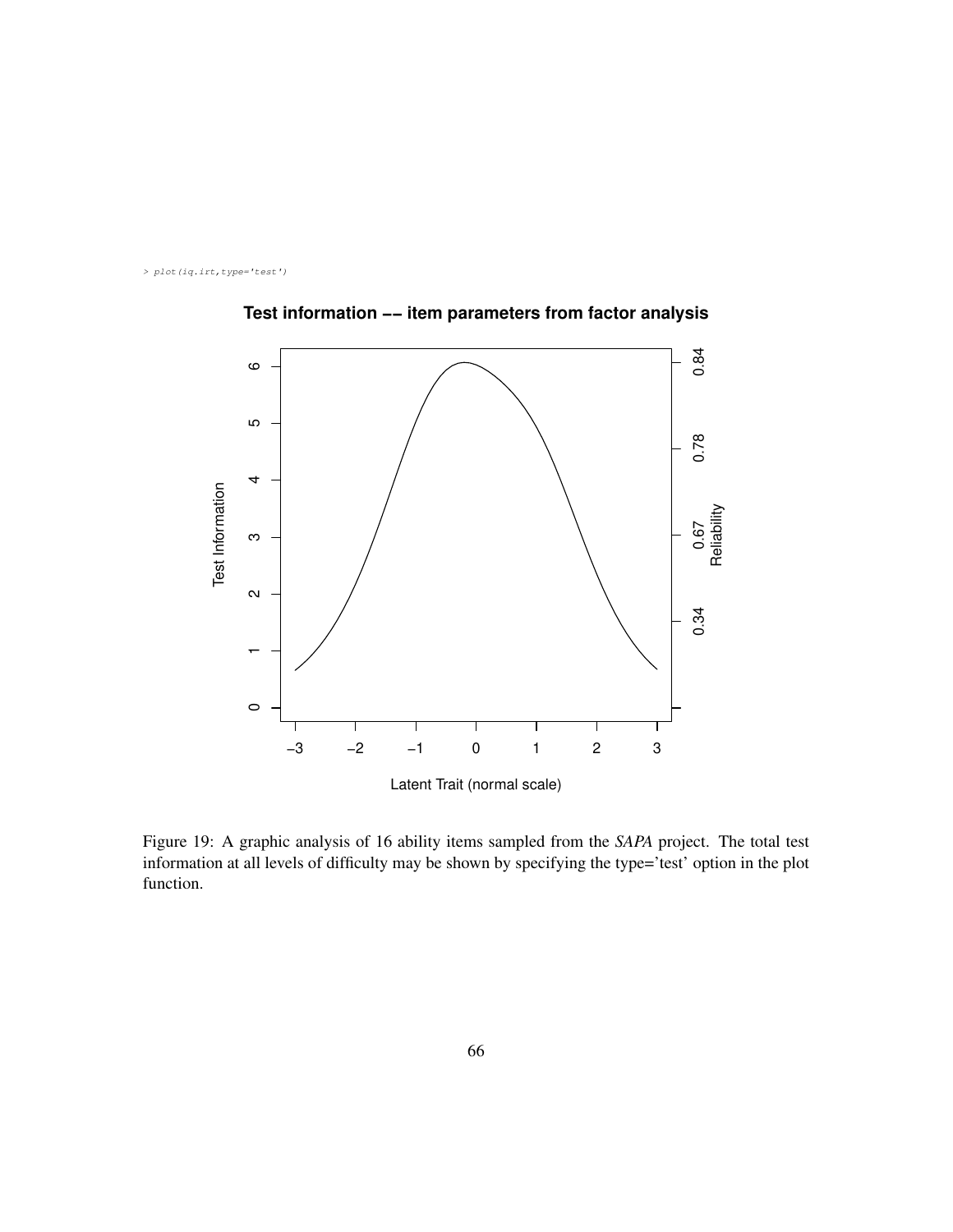The df corrected root mean square of the residuals is 0.09

Tucker Lewis Index of factoring reliability = 0.722 RMSEA index = 0.133 and the 10 % confidence intervals are 0.129 0.137 BIC = 2143.86

*> om <- omega(iq.irt\$rho,4)*

**Omega**



Figure 20: An Omega analysis of 16 ability items sampled from the SAPA project. The items represent a general factor as well as four lower level factors. The analysis is done using the tetrachoric correlations found in the previous irt.fa analysis. The four matrix items have some serious problems, which may be seen later when examine the item response functions.

## 6.3 IRT based scoring

The primary advantage of IRT analyses is examining the item properties (both difficulty and discrimination). With complete data, the scores based upon simple total scores and based upon IRT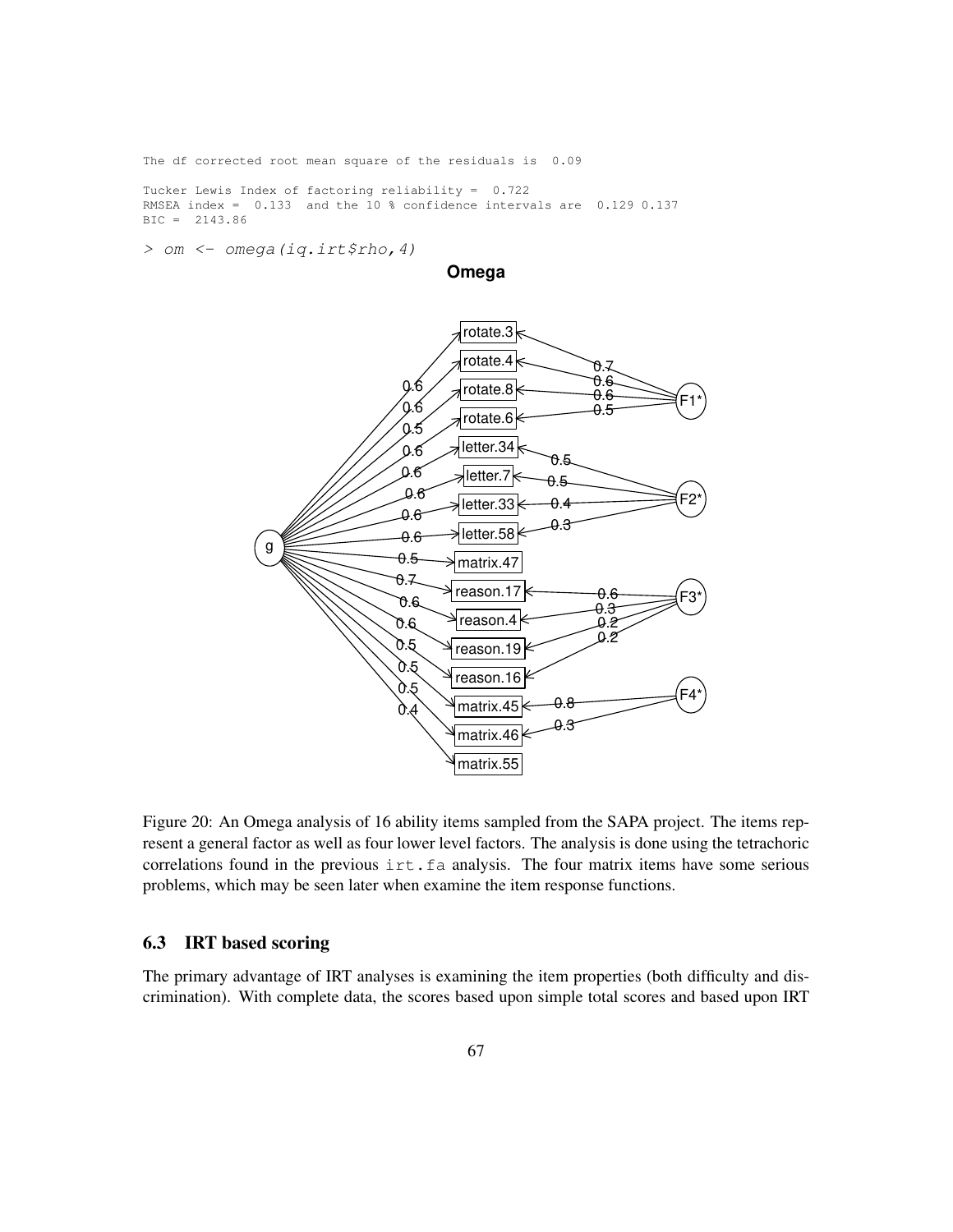are practically identical (this may be seen in the examples for  $\text{scoreInt}$ ). However, when working with data such as those found in the Synthetic Aperture Personality Assessment (*SAPA*) project, it is advantageous to use IRT based scoring. *SAPA* data might have 2-3 items/person sampled from scales with 10-20 items. Simply finding the average of the three (classical test theory) fails to consider that the items might differ in either discrimination or in difficulty. The  $scoreIrt$  function applies basic IRT to this problem.

Consider 1000 randomly generated subjects with scores on 9 true/false items differing in difficulty. Selectively drop the hardest items for the 1/3 lowest subjects, and the 4 easiest items for the 1/3 top subjects (this is a crude example of what tailored testing would do). Then score these subjects:

```
> v9 <- sim.irt(9,1000,-2.,2.,mod="normal") #dichotomous items
> items <- v9$items
> test <- irt.fa(items)
> total <- rowSums(items)
> ord <- order(total)
> items <- items[ord,]
> #now delete some of the data - note that they are ordered by score
> items[1:333,5:9] <- NA
> items[334:666,3:7] <- NA
> items[667:1000,1:4] <- NA
> scores <- scoreIrt(test,items)
> unitweighted <- scoreIrt(items=items,keys=rep(1,9))
> scores.df <- data.frame(true=v9$theta[ord],scores,unitweighted)
> colnames(scores.df) <- c("True theta","irt theta","total","fit","rasch","total","fit")
```
These results are seen in Figure 21.

#### 6.3.1 1 versus 2 parameter IRT scoring

In Item Response Theory, items can be assumed to be equally discriminating but to differ in their difficulty (the Rasch model) or to vary in their discriminability. Two functions (scoreIrt.1pl and  $score[It.2p1]$  are meant to find multiple IRT based scales using the Rasch model or the 2 parameter model. Both allow for negatively keyed as well as positively keyed items. Consider the bfi data set with scoring keys key.list and items listed as an item.list. (This is the same as the key.list, but with the negative signs removed.)

```
> keys.list <- list(agree=c("-A1","A2","A3","A4","A5"),
       + conscientious=c("C1","C2","C3","-C4","-C5"),
       + extraversion=c("-E1","-E2","E3","E4","E5"),
       + neuroticism=c("N1","N2","N3","N4","N5"),
       + openness = c("O1","-O2","O3","O4","-O5"))
    > item.list <- list(agree=c("A1","A2","A3","A4","A5"),
       + conscientious=c("C1","C2","C3","C4","C5"),
       + extraversion=c("E1","E2","E3","E4","E5"),
       + neuroticism=c("N1","N2","N3","N4","N5"),
       + openness = c("O1","O2","O3","O4","O5"))
> bfi.1pl <- scoreIrt.1pl(keys.list,bfi) #the one parameter solution
```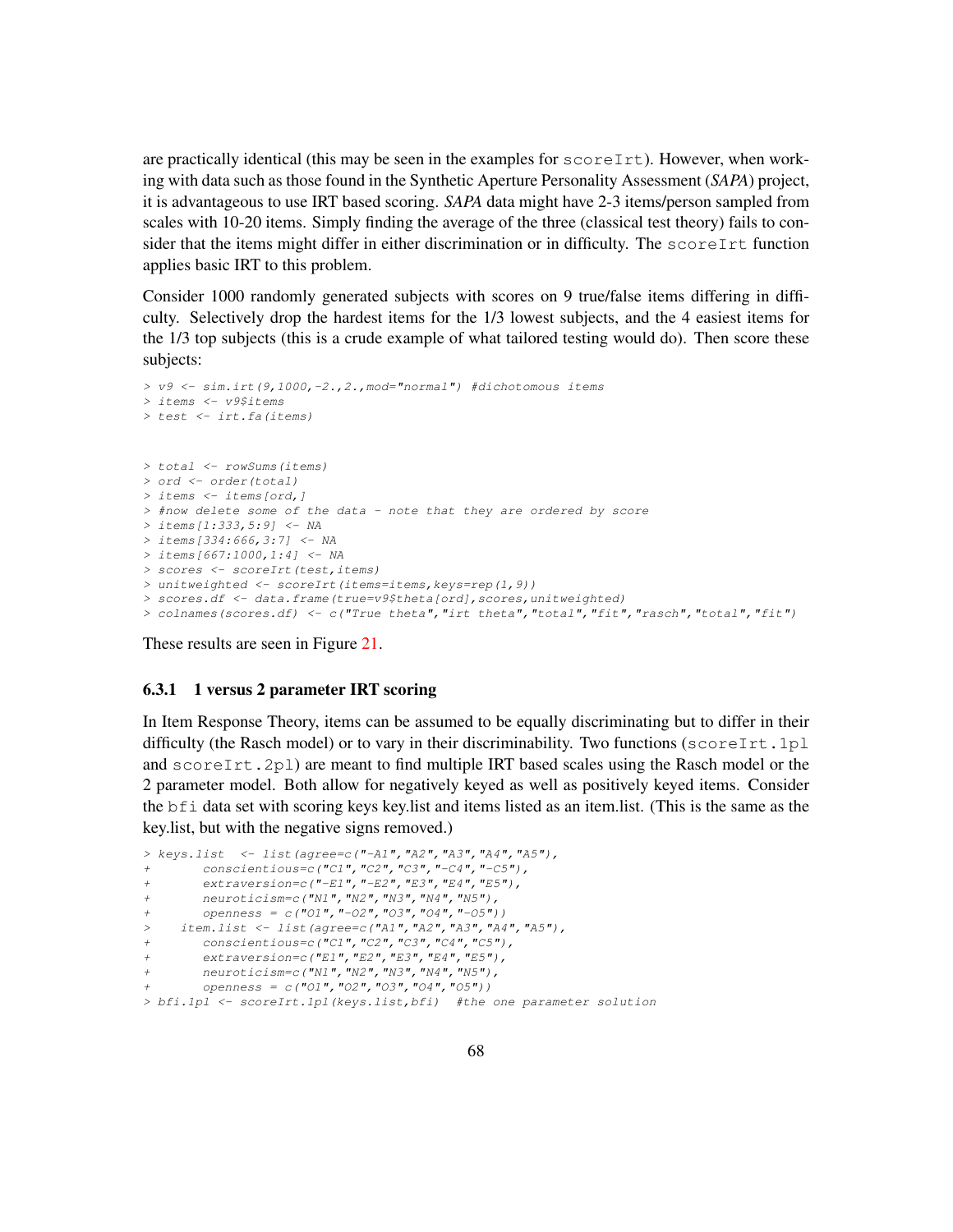Figure 21: IRT based scoring and total test scores for 1000 simulated subjects. True theta values are reported and then the IRT and total scoring systems.

- *> pairs.panels(scores.df,pch='.',gap=0)*
- *>* title('Comparing true theta for IRT, Rasch and classically based scoring', 1.

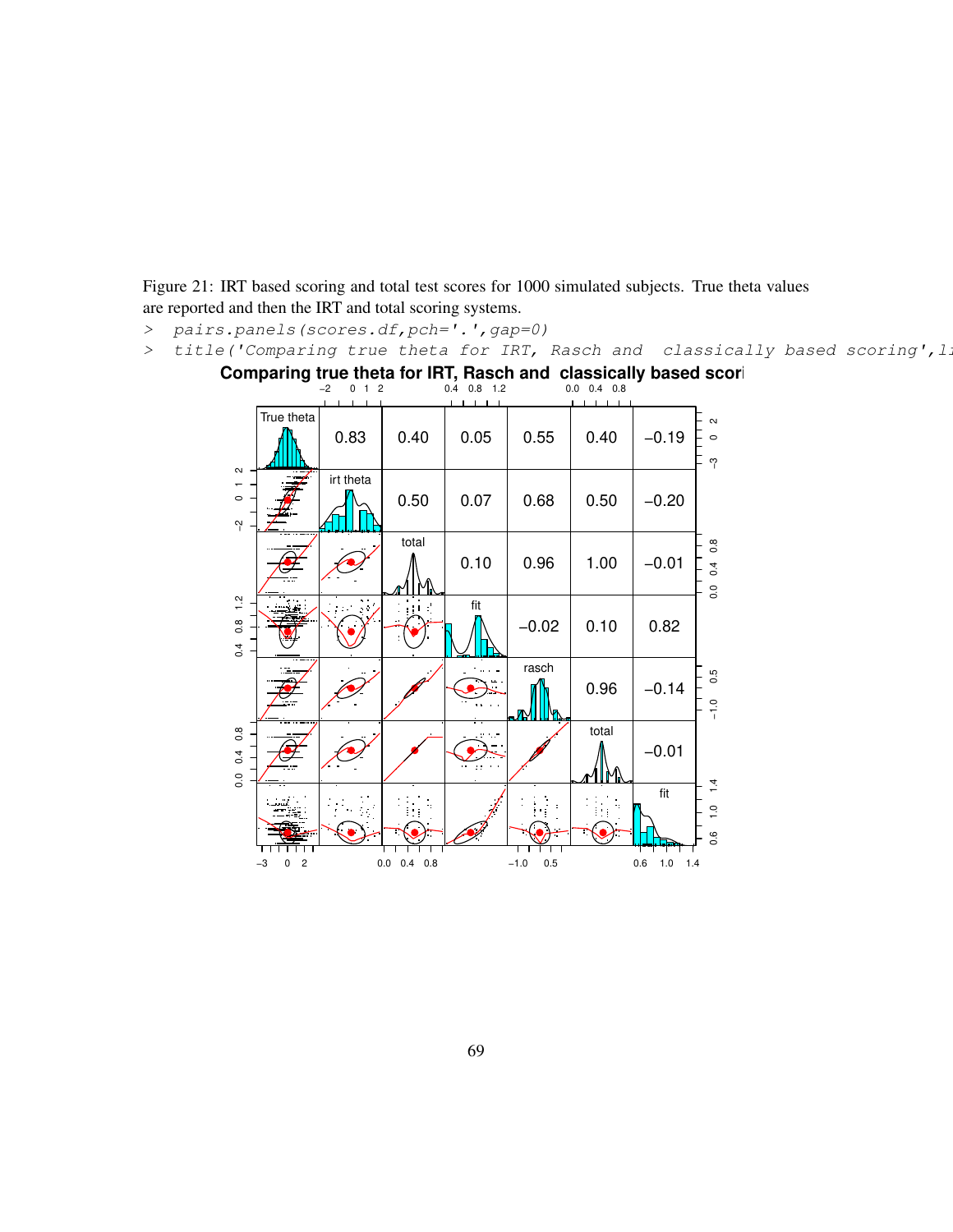```
> bfi.2pl <- scoreIrt.2pl(item.list,bfi) #the two parameter solution
> bfi.ctt <- scoreFast(keys.list,bfi) # fast scoring function
>
```
We can compare these three ways of doing the analysis using the cor2 function which correlates two separate data frames. All three models produce vey simillar results for the case of almost complete data. It is when we have massively missing completely at random data (MMCAR) that the results show the superiority of the irt scoring.

```
> #compare the solutions using the cor2 function
> cor2(bfi.1pl,bfi.ctt)
           agree-A conscientious-A extraversion-A neuroticism-A openness-A
agree 0.93 0.27 0.44 -0.20 0.19
conscientious 0.25 0.97 0.25 -0.22 0.17<br>extraversion 0.43 0.25 0.94 -0.23 0.23
extraversion
neuroticism -0.19 -0.23 -0.22 1.00 -0.09
openness 0.12 0.19 0.19 -0.07 0.95
> cor2(bfi.2pl,bfi.ctt)
           agree-A conscientious-A extraversion-A neuroticism-A openness-A
agree 0.98 0.25 0.49 -0.16 0.15
conscientious 0.25 0.97 0.25 −0.23 0.18<br>extraversion 0.43 0.25 0.94 −0.24 0.21
extraversion 0.43 0.25 0.94 -0.24
neuroticism -0.19 -0.22 -0.19 0.99 -0.08openness 0.17 0.21 0.27 -0.11 0.98
> cor2(bfi.2pl,bfi.1pl)
           agree conscientious extraversion neuroticism openness
agree 0.89 0.25 0.44 -0.17 0.12<br>
conscientious 0.26 1.00 0.23 -0.23 0.16<br>
extraversion 0.43 0.23 0.99 -0.24 0.20
conscientious 0.26 1.00 0.23 -0.23 0.16
extraversion 0.43 0.23 0.99 -0.24 0.20<br>neuroticism -0.21 -0.22 -0.20 0.99 -0.06
neuroticism -0.21openness 0.20 0.19 0.28 -0.21 0.20<br>
0.20 0.28 -0.11 0.92<br>
0.20 0.28 -0.11 0.92
```
# 7 Multilevel modeling

Correlations between individuals who belong to different natural groups (based upon e.g., ethnicity, age, gender, college major, or country) reflect an unknown mixture of the pooled correlation within each group as well as the correlation of the means of these groups. These two correlations are independent and do not allow inferences from one level (the group) to the other level (the individual). When examining data at two levels (e.g., the individual and by some grouping variable), it is useful to find basic descriptive statistics (means, sds, ns per group, within group correlations) as well as between group statistics (over all descriptive statistics, and overall between group correlations). Of particular use is the ability to decompose a matrix of correlations at the individual level into correlations within group and correlations between groups.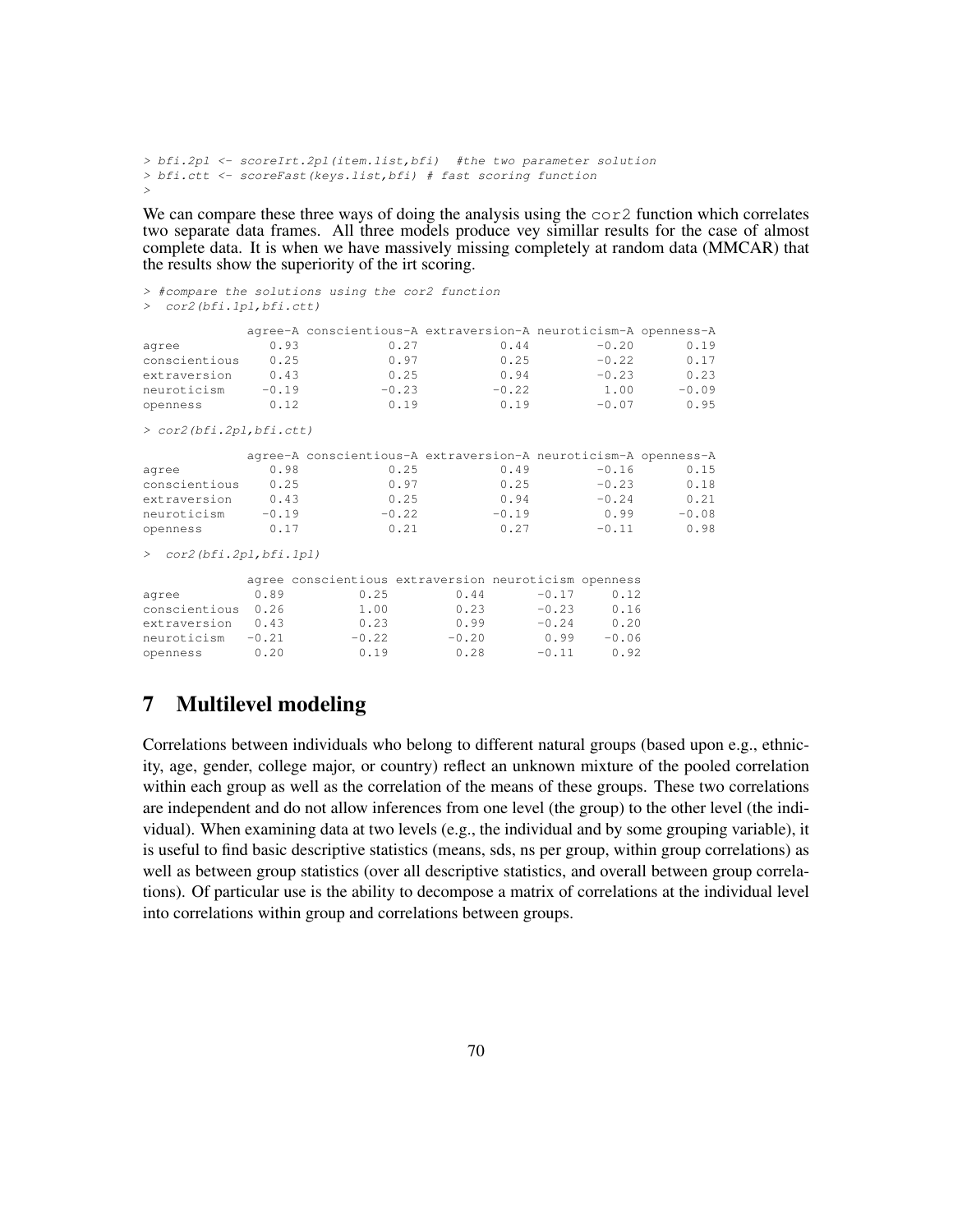## 7.1 Decomposing data into within and between level correlations using **statsBy**

There are at least two very powerful packages (*nlme* and *multilevel*) which allow for complex analysis of hierarchical (multilevel) data structures.  $\text{statsBy}$  is a much simpler function to give some of the basic descriptive statistics for two level models.

This follows the decomposition of an observed correlation into the pooled correlation within groups (rwg) and the weighted correlation of the means between groups which is discussed by Pedhazur (1997) and by Bliese (2009) in the multilevel package.

$$
r_{xy} = \eta_{x_{wg}} * \eta_{y_{wg}} * r_{xy_{wg}} + \eta_{x_{bg}} * \eta_{y_{bg}} * r_{xy_{bg}}
$$
(3)

where  $r_{xy}$  is the normal correlation which may be decomposed into a within group and between group correlations  $r_{xy_{wg}}$  and  $r_{xy_{bg}}$  and  $\eta$  (eta) is the correlation of the data with the within group values, or the group means.

## 7.2 Generating and displaying multilevel data

withinBetween is an example data set of the mixture of within and between group correlations. The within group correlations between 9 variables are set to be 1, 0, and -1 while those between groups are also set to be 1, 0, -1. These two sets of correlations are crossed such that V1, V4, and V7 have within group correlations of 1, as do V2, V5 and V8, and V3, V6 and V9. V1 has a within group correlation of 0 with V2, V5, and V8, and a -1 within group correlation with V3, V6 and V9. V1, V2, and V3 share a between group correlation of 1, as do V4, V5 and V6, and V7, V8 and V9. The first group has a 0 between group correlation with the second and a -1 with the third group. See the help file for withinBetween to display these data.

sim.multilevel will generate simulated data with a multilevel structure.

The statsBy.boot function will randomize the grouping variable ntrials times and find the statsBy output. This can take a long time and will produce a great deal of output. This output can then be summarized for relevant variables using the statsBy.boot.summary function specifying the variable of interest.

Consider the case of the relationship between various tests of ability when the data are grouped by level of education (statsBy(sat.act)) or when affect data are analyzed within and between an affect manipulation (statsBy(affect) ).

### 7.3 Factor analysis by groups

Confirmatory factor analysis comparing the structures in multiple groups can be done in the *lavaan* package. However, for exploratory analyses of the structure within each of multiple groups, the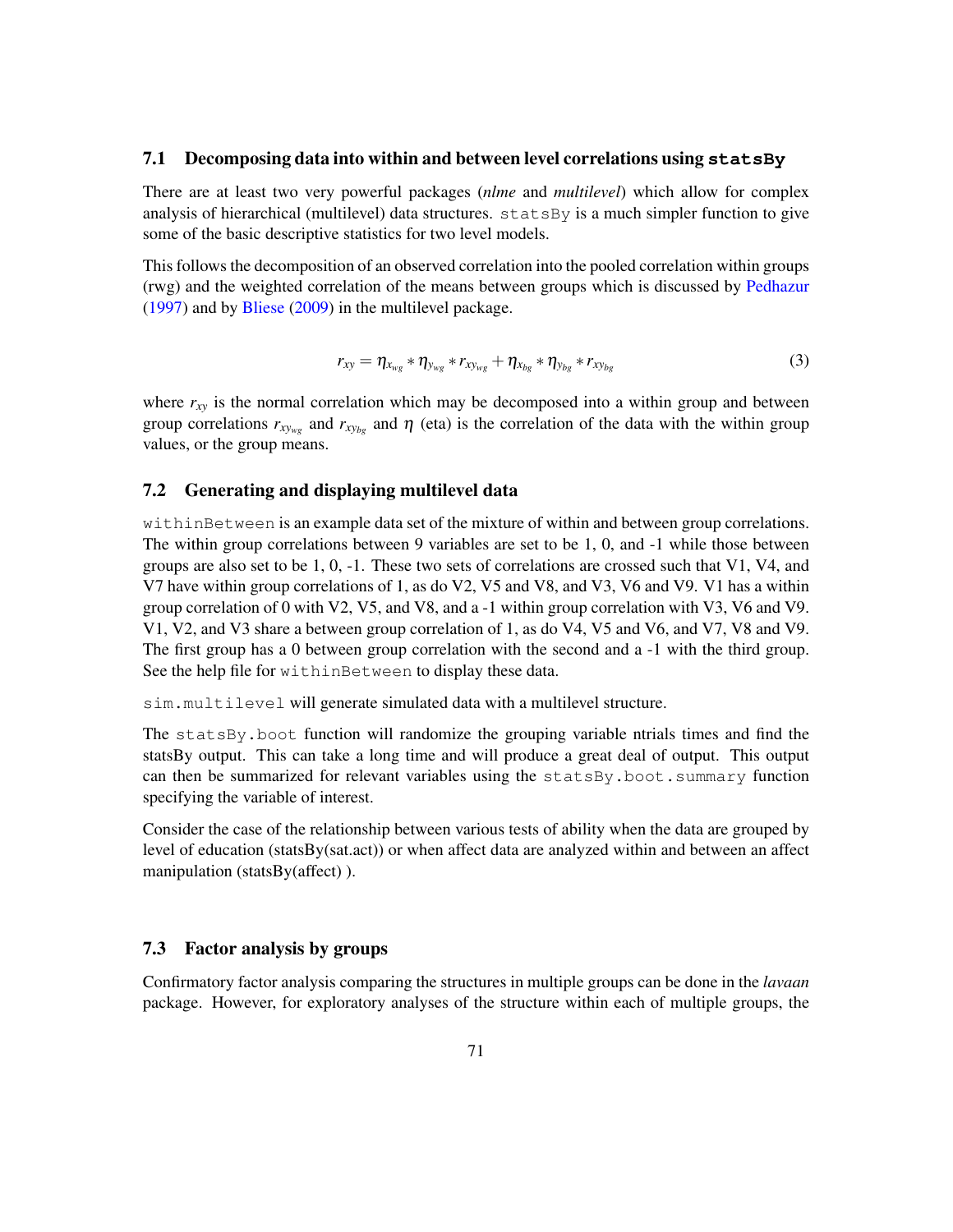faBy function may be used in combination with the statsBy function. First run pfunstatsBy with the correlation option set to TRUE, and then run  $f$ <sub>aBy</sub> on the resulting output.

*sb <- statsBy(bfi[c(1:25,27)], group="education",cors=TRUE) faBy(sb,nfactors=5) #find the 5 factor solution for each education level*

## 7.4 Multilevel reliability

The mlr and multilevelReliablity functions follow the advice of Shrout and Lane (2012) for estimating multievel reliablilty. A detailed discussion of this procedure is given in Revelle and Wilt (2017) which is available at [https://personality-project.org/revelle/](https://personality-project.org/revelle/publications/rw.paid.17.final.pdf) [publications/rw.paid.17.final.pdf](https://personality-project.org/revelle/publications/rw.paid.17.final.pdf).

# 8 Set Correlation and Multiple Regression from the correlation matrix

An important generalization of multiple regression and multiple correlation is *set correlation* developed by Cohen (1982) and discussed by Cohen et al. (2003). Set correlation is a multivariate generalization of multiple regression and estimates the amount of variance shared between two sets of variables. Set correlation also allows for examining the relationship between two sets when controlling for a third set. This is implemented in the setCor function. Set correlation is

$$
R^2 = 1 - \prod_{i=1}^n (1 - \lambda_i)
$$

where  $\lambda_i$  is the ith eigen value of the eigen value decomposition of the matrix

$$
R=R_{xx}^{-1}R_{xy}R_{xx}^{-1}R_{xy}^{-1}.
$$

Unfortunately, there are several cases where set correlation will give results that are much too high. This will happen if some variables from the first set are highly related to those in the second set, even though most are not. In this case, although the set correlation can be very high, the degree of relationship between the sets is not as high. In this case, an alternative statistic, based upon the average canonical correlation might be more appropriate.

setCor has the additional feature that it will calculate multiple and partial correlations from the correlation or covariance matrix rather than the original data.

Consider the correlations of the 6 variables in the sat.act data set. First do the normal multiple regression, and then compare it with the results using setCor. Two things to notice. setCor works on the *correlation* or *covariance* or *raw data* matrix, and thus if using the correlation matrix, will report standardized or raw  $\hat{\beta}$  weights. Secondly, it is possible to do several multiple regressions simultaneously. If the number of observations is specified, or if the analysis is done on raw data, statistical tests of significance are applied.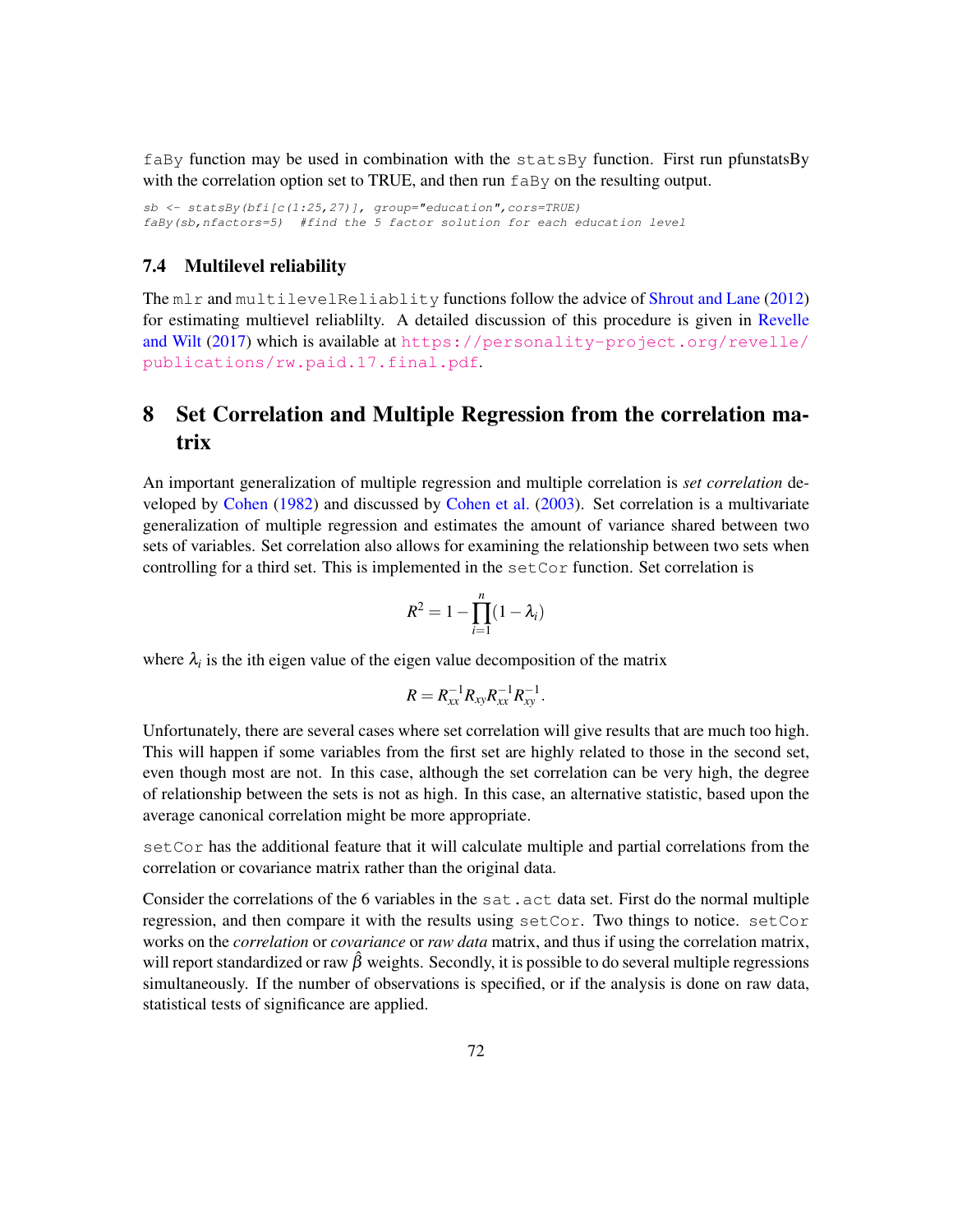For this example, the analysis is done on the correlation matrix rather than the raw data.

```
> C <- cov(sat.act,use="pairwise")
> model1 <- lm(ACT~ gender + education + age, data=sat.act)
> summary(model1)
Call:
lm(formula = ACT ~ quender + education + age, data = sat.act)Residuals:
   Min 1Q Median 3Q Max
-25.2458 -3.2133 0.7769 3.5921 9.2630
Coefficients:
          Estimate Std. Error t value Pr(>|t|)
(Intercept) 27.41706  0.82140  33.378  < 2e-16 *** gender   -0.48606  0.37984  -1.280  0.20110
gender -0.48606 0.37984 -1.280 0.20110
education  0.47890  0.15235  3.143  0.00174 **
age 0.01623 0.02278 0.712 0.47650
---
Signif. codes: 0 '***' 0.001 '**' 0.01 '*' 0.05 '.' 0.1 ' ' 1
Residual standard error: 4.768 on 696 degrees of freedom
Multiple R-squared: 0.0272, Adjusted R-squared: 0.02301
F-statistic: 6.487 on 3 and 696 DF, p-value: 0.0002476
Compare this with the output from setCor.
> #compare with setCor
> setCor(gender + education + age ~ ACT + SATV + SATQ, data = C, n.obs=700)
Call: setCor(y = gender + education + age \sim ACT + SATV + SATQ, data = C,
   n.obs = 700Multiple Regression from raw data
DV = gender
            slope se t p lower.ci upper.ci VIF Vy.x
(Intercept) 0.00 0.02 0.00 1.000 -0.08 0.08 1.00 0.00
ACT -0.29 0.60 -0.48 0.680 -2.88 2.30 1029.17 0.21
\begin{array}{cccccccc} \text{ACT} & -0.29 & 0.60 & -0.48 & 0.680 & & -2.88 & & 2.30 & 1029.17 & 0.21 \\ \text{SATV} & & & 1.10 & 0.28 & 3.98 & 0.058 & & -0.09 & & 2.29 & 217.77 & -0.58 \end{array}SATQ -1.55 0.35 -4.45 0.047 -3.06 -0.05 347.59 1.36
Residual Standard Error = 0.04 with 2 degrees of freedom
Multiple Regression
     R R2 Ruw R2uw Shrunken R2 SE of R2 overall F df1 df2 p
gender 1 1 0.73 0.54 1 0 947.92 3 2 0.00105
DV = education
          slope se t p lower.ci upper.ci VIF Vy.x
(Intercept) 0.00 0.55 0.00 1.00 -2.35 2.35 1.00 0.00
ACT 2.30 17.52 0.13 0.91 -73.07 77.68 1029.17 1.39
SATV -0.39 8.06 -0.05 0.97 -35.06 34.28 217.77 -0.25
SATQ -1.36 10.18 -0.13 0.91 -45.17 42.44 347.59 -0.74
Residual Standard Error = 1.22 with 2 degrees of freedom
Multiple Regression
```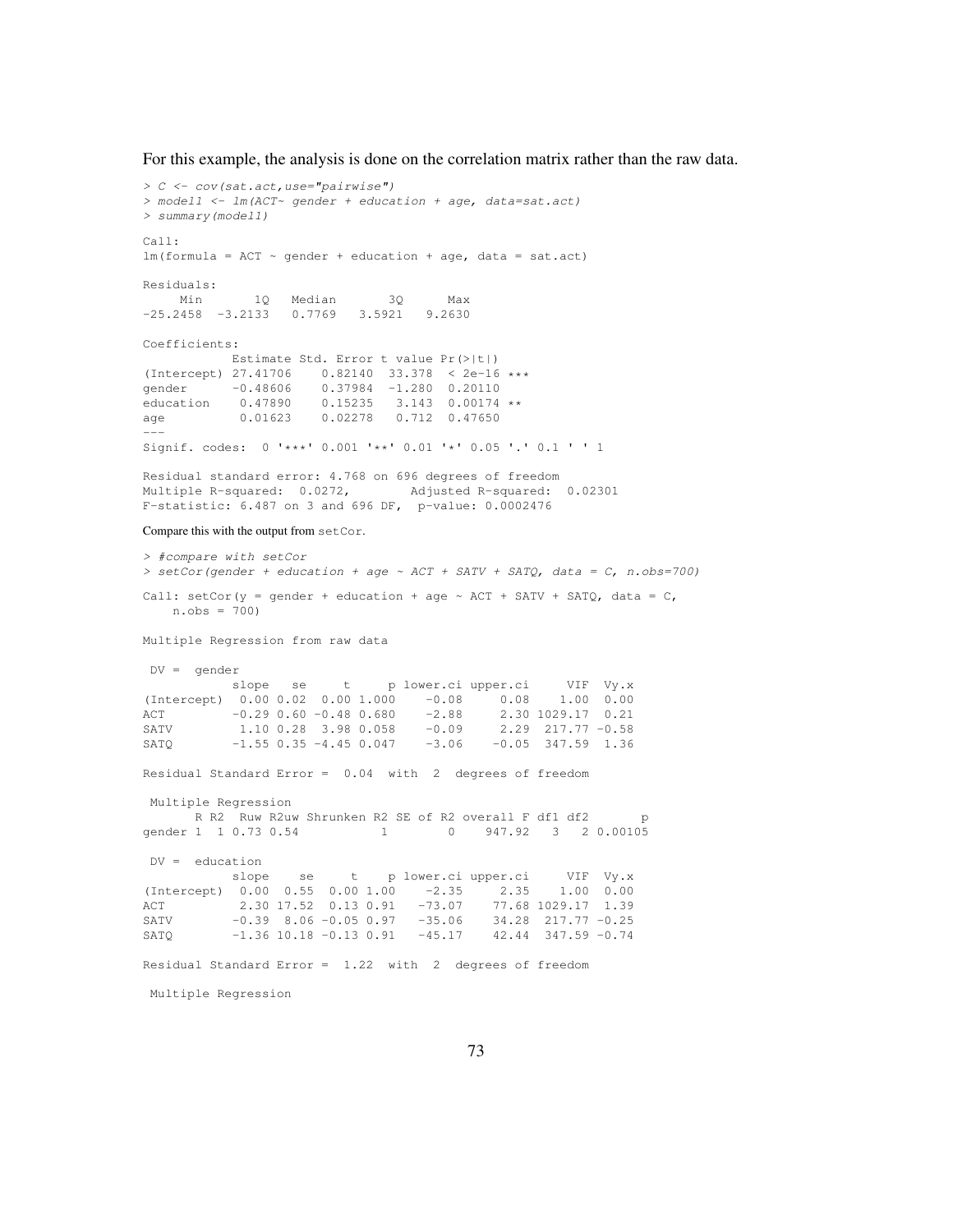```
R R2 Ruw R2uw Shrunken R2 SE of R2 overall F df1 df2 p
education 0.64 0.4 0.6 0.37 -0.49 0.09 0.45 3 2 0.744
DV = a\alpha eslope se t p lower.ci upper.ci VIF Vy.x
(Intercept) 0.00 0.48 0.00 1.00 -2.07 2.07 1.00 0.00
ACT 3.01 15.43 0.20 0.86 -63.39 69.42 1029.17 -2.16
SATV -1.87 7.10 -0.26 0.82 -32.42 28.67 217.77 1.34
SATQ -1.99 8.97 -0.22 0.85 -40.58 36.60 347.59 1.36
Residual Standard Error = 1.08 with 2 degrees of freedom
Multiple Regression
     R R2 Ruw R2uw Shrunken R2 SE of R2 overall F df1 df2 p
age 0.73 0.54 0.72 0.52 -0.16 0.08 0.77 3 2 0.606
Various estimates of between set correlations
Squared Canonical Correlations
[1] 1.000 0.988 0.013
Chisq of canonical correlations
[1] 31.000 4.433 0.013
Average squared canonical correlation = 0.67
Cohen's Set Correlation R2 = 1
Shrunken Set Correlation R2 = 1
F and df of Cohen's Set Correlation -Inf 12 -12.94
Unweighted correlation between the two sets = 0.46
```
Note that the set Cor analysis also reports the amount of shared variance between the predictor set and the criterion (dependent) set. This set correlation is symmetric. That is, the  $R^2$  is the same independent of the direction of the relationship.

#### 9 Simulation functions

It is particularly helpful, when trying to understand psychometric concepts, to be able to generate sample data sets that meet certain specifications. By knowing "truth" it is possible to see how well various algorithms can capture it. Several of the sim functions create artificial data sets with known structures.

A number of functions in the psych package will generate simulated data. These functions include sim for a factor simplex, and sim.simplex for a data simplex, sim.circ for a circumplex structure, sim.congeneric for a one factor factor congeneric model, sim.dichot to simulate dichotomous items, sim.hierarchical to create a hierarchical factor model, sim.item is a more general item simulation,  $sim.m.in.minor$  to simulate major and minor factors, sim.omega to test various examples of omega, sim.parallel to compare the efficiency of various ways of determining the number of factors, sim.rasch to create simulated rasch data, sim.irt to create general 1 to 4 parameter IRT data by calling  $\sin$ , npl 1 to 4 parameter logistic IRT or  $\sin$ , npn 1 to 4 paramater normal IRT, sim.structural a general simulation of structural models, and sim.anova for ANOVA and lm simulations, and sim.vss. Some of these functions are sep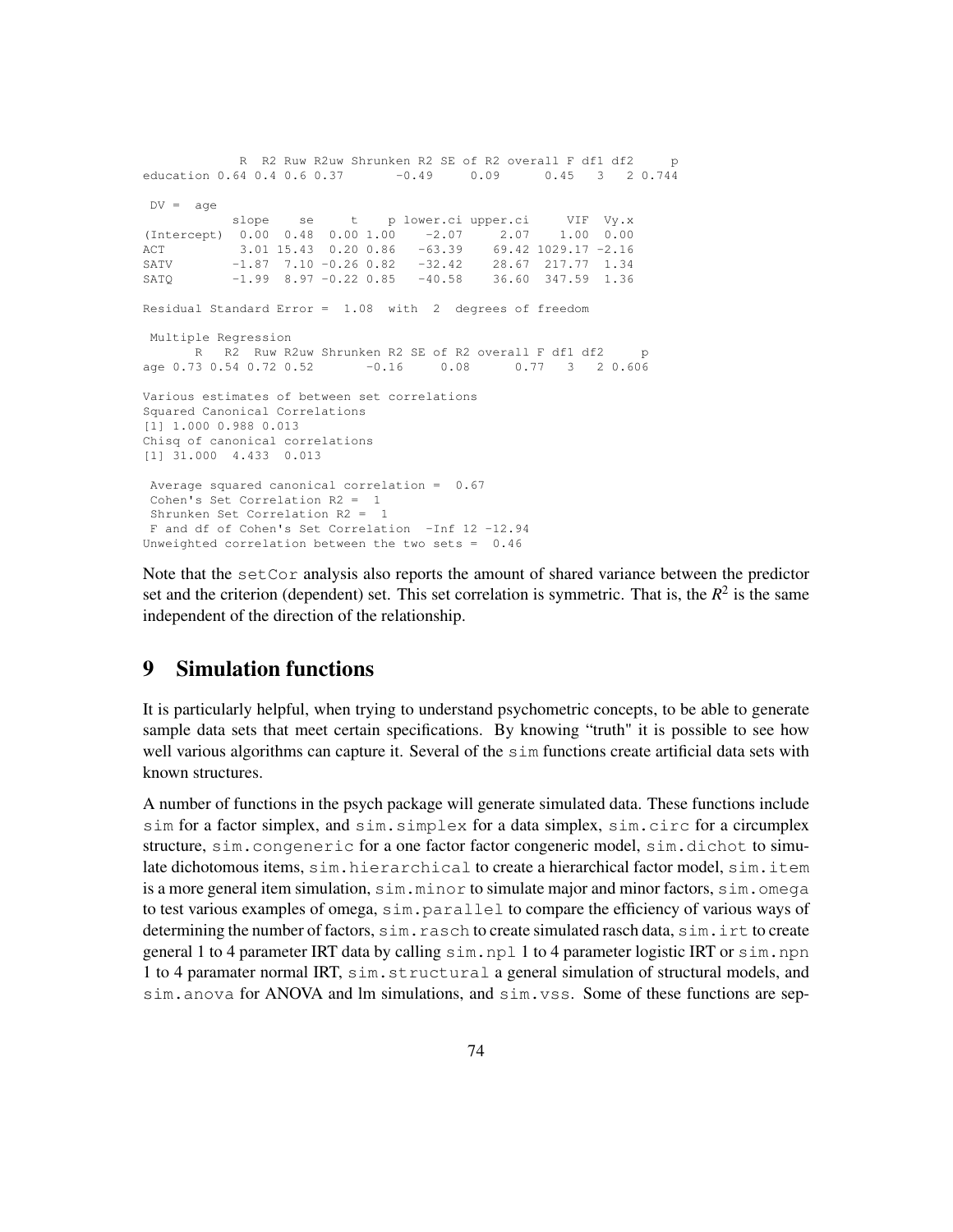arately documented and are listed here for ease of the help function. See each function for more detailed help.

- **sim** The default version is to generate a four factor simplex structure over three occasions, although more general models are possible.
- **sim.simple** Create major and minor factors. The default is for 12 variables with 3 major factors and 6 minor factors.
- **sim.structure** To combine a measurement and structural model into one data matrix. Useful for understanding structural equation models.
- **sim.hierarchical** To create data with a hierarchical (bifactor) structure.
- **sim.congeneric** To create congeneric items/tests for demonstrating classical test theory. This is just a special case of sim.structure.
- **sim.circ** To create data with a circumplex structure.
- sim.item To create items that either have a simple structure or a circumplex structure.
- **sim.dichot** Create dichotomous item data with a simple or circumplex structure.
- **sim.rasch** Simulate a 1 parameter logistic (Rasch) model.
- **sim.irt** Simulate a 2 parameter logistic (2PL) or 2 parameter Normal model. Will also do 3 and 4 PL and PN models.
- **sim.multilevel** Simulate data with different within group and between group correlational structures.

Some of these functions are described in more detail in the companion vignette: [psych for sem.]("psych_for_sem.pdf")

The default values for sim.structure is to generate a 4 factor, 12 variable data set with a simplex structure between the factors.

Two data structures that are particular challenges to exploratory factor analysis are the simplex structure and the presence of minor factors. Simplex structures sim.simplex will typically occur in developmental or learning contexts and have a correlation structure of r between adjacent variables and  $r<sup>n</sup>$  for variables n apart. Although just one latent variable (r) needs to be estimated, the structure will have nvar-1 factors.

Many simulations of factor structures assume that except for the major factors, all residuals are normally distributed around 0. An alternative, and perhaps more realistic situation, is that the there are a few major (big) factors and many minor (small) factors. The challenge is thus to identify the major factors. sim.minor generates such structures. The structures generated can be thought of as having a a major factor structure with some small correlated residuals.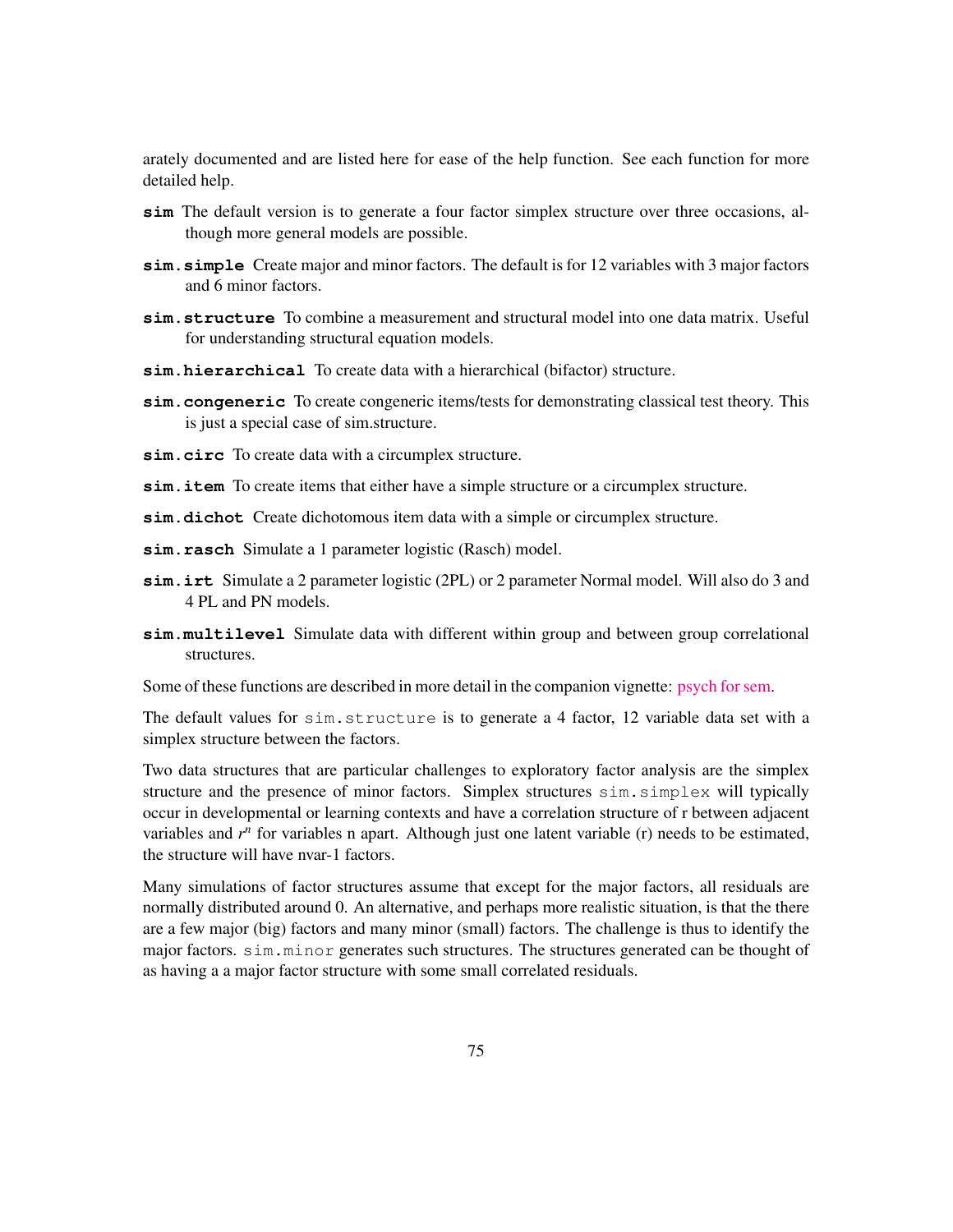Although coefficient  $\omega_h$  is a very useful indicator of the general factor saturation of a unifactorial test (one with perhaps several sub factors), it has problems with the case of multiple, independent factors. In this situation, one of the factors is labelled as "general" and the omega estimate is too large. This situation may be explored using the sim. omega function.

The four irt simulations, sim.rasch, sim.irt, sim.npl and sim.npn, simulate dichotomous items following the Item Response model. sim.irt just calls either sim.npl (for logistic models) or sim.npn (for normal models) depending upon the specification of the model.

The logistic model is

$$
P(x|\theta_i, \delta_j, \gamma_j, \zeta_j) = \gamma_j + \frac{\zeta_j - \gamma_j}{1 + e^{\alpha_j(\delta_j - \theta_i)}}.
$$
\n(4)

where  $\gamma$  is the lower asymptote or guessing parameter,  $\zeta$  is the upper asymptote (normally 1),  $\alpha_j$  is item discrimination and  $\delta_j$  is item difficulty. For the 1 Paramater Logistic (Rasch) model, gamma=0, zeta=1, alpha=1 and item difficulty is the only free parameter to specify.

(Graphics of these may be seen in the demonstrations for the logistic function.)

The normal model ( $\text{int}$ , npn calculates the probability using pnorm instead of the logistic function used in irt.npl, but the meaning of the parameters are otherwise the same. With the  $a = \alpha$ parameter = 1.702 in the logiistic model the two models are practically identical.

# 10 Graphical Displays

Many of the functions in the *psych* package include graphic output and examples have been shown in the previous figures. After running fa, iclust, omega, irt.fa, plotting the resulting object is done by the plot.psych function as well as specific diagram functions. e.g., (but not shown)

```
f3 <- fa(Thurstone,3)
plot(f3)
fa.diagram(f3)
c <- iclust(Thurstone)
plot(c) #a pretty boring plot
iclust.diagram(c) #a better diagram
c3 <- iclust(Thurstone,3)
plot(c3) #a more interesting plot
data(bfi)
e.irt <- irt.fa(bfi[11:15])
plot(e.irt)
ot <- omega(Thurstone)
plot(ot)
omega.diagram(ot)
```
The ability to show path diagrams to represent factor analytic and structural models is discussed in somewhat more detail in the accompanying vignette, [psych for sem.]("psych_for_sem.pdf") Basic routines to draw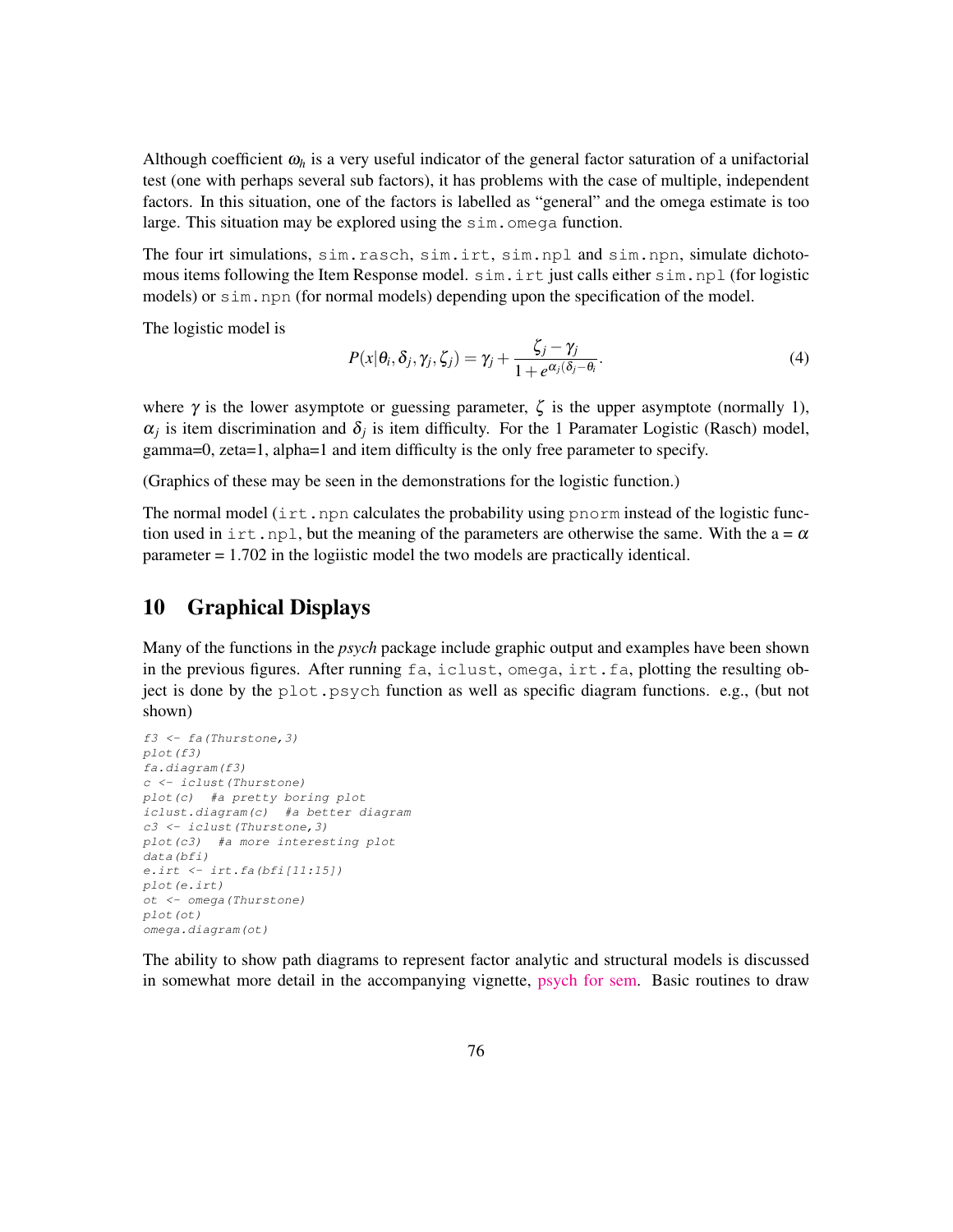path diagrams are included in the dia.rect and accompanying functions. These are used by the fa.diagram, structure.diagram and iclust.diagram functions.

# 11 Converting output to APA style tables using LAT<sub>EX</sub>

Although for most purposes, using the *Sweave* or *KnitR* packages produces clean output, some prefer output pre formatted for APA style tables. This can be done using the *xtable* package for almost anything, but there are a few simple functions in *psych* for the most common tables. fa2latex will convert a factor analysis or components analysis output to a LAT<sub>E</sub>Xtable, cor2latex will take a correlation matrix and show the lower (or upper diagonal), irt2latex converts the item statistics from the irt.fa function to more convenient LAT<sub>E</sub>Xoutput, and finally, df2latex converts a generic data frame to LAT<sub>E</sub>X.

Table 10: fa2latex

| A factor analysis table from the psych package in R |         |                 |                 |      |      |      |
|-----------------------------------------------------|---------|-----------------|-----------------|------|------|------|
| Variable                                            | MR1     | MR <sub>2</sub> | MR <sub>3</sub> | h2   | u2   | com  |
| Sentences                                           | 0.91    | $-0.04$         | 0.04            | 0.82 | 0.18 | 1.01 |
| Vocabulary                                          | 0.89    | 0.06            | $-0.03$         | 0.84 | 0.16 | 1.01 |
| Sent.Completion                                     | 0.83    | 0.04            | 0.00            | 0.73 | 0.27 | 1.00 |
| First. Letters                                      | 0.00    | 0.86            | 0.00            | 0.73 | 0.27 | 1.00 |
| 4. Letter. Words                                    | $-0.01$ | 0.74            | 0.10            | 0.63 | 0.37 | 1.04 |
| Suffixes                                            | 0.18    | 0.63            | $-0.08$         | 0.50 | 0.50 | 1.20 |
| Letter.Series                                       | 0.03    | $-0.01$         | 0.84            | 0.72 | 0.28 | 1.00 |
| Pedigrees                                           | 0.37    | $-0.05$         | 0.47            | 0.50 | 0.50 | 1.93 |
| Letter.Group                                        | $-0.06$ | 0.21            | 0.64            | 0.53 | 0.47 | 1.23 |
| SS loadings                                         | 2.64    | 1.86            | 1.5             |      |      |      |
| MR1                                                 | 1.00    | 0.59            | 0.54            |      |      |      |
| MR <sub>2</sub>                                     | 0.59    | 1.00            | 0.52            |      |      |      |
| MR3                                                 | 0.54    | 0.52            | 1.00            |      |      |      |

An example of converting the output from fa to LATEX appears in Table 10.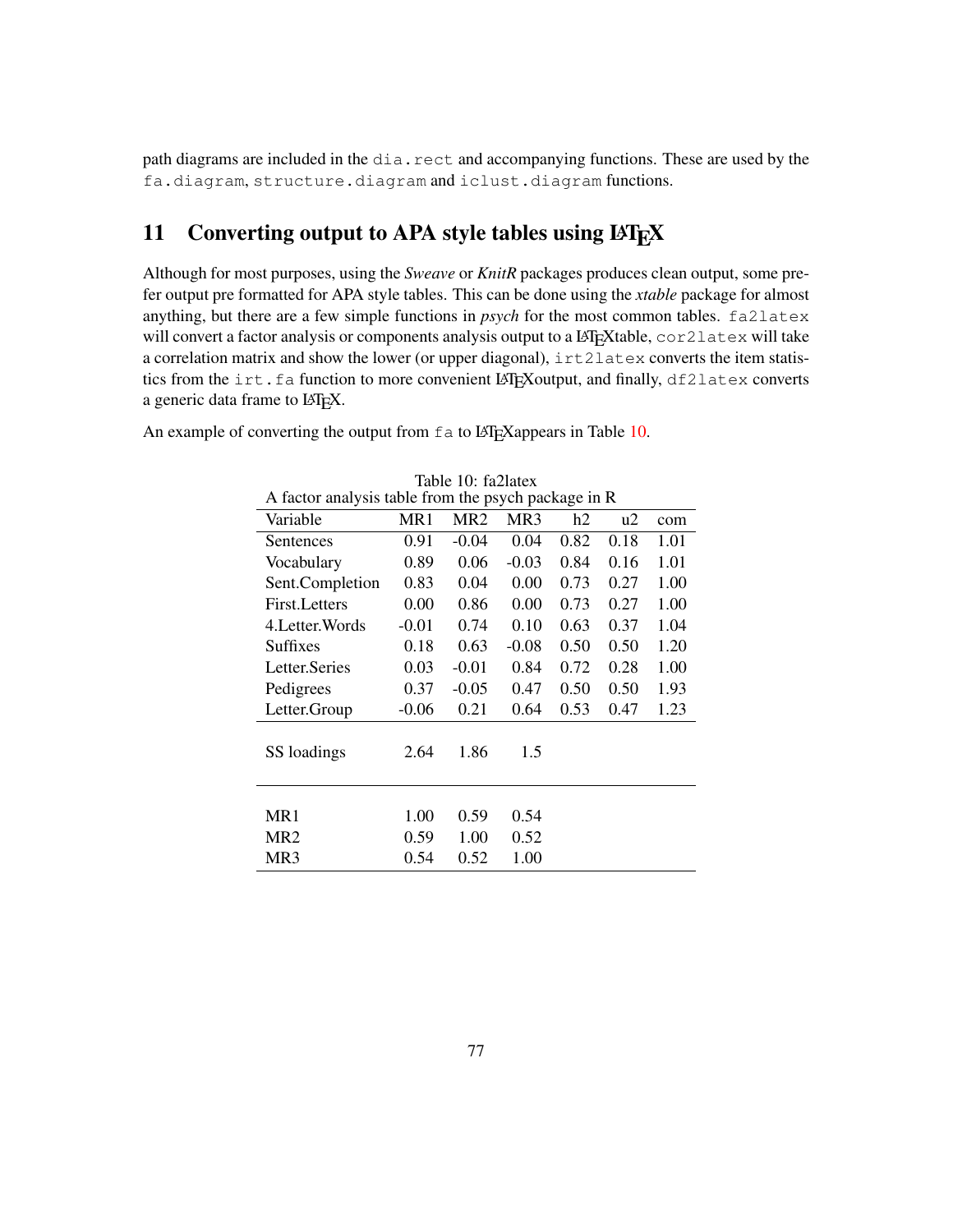```
> xlim=c(0,10)
> ylim=c(0,10)
> plot(NA,xlim=xlim,ylim=ylim,main="Demonstration of dia functions",axes=FALSE,xlab="",ylab="")
> ul <- dia.rect(1,9,labels="upper left",xlim=xlim,ylim=ylim)
> ll <- dia.rect(1,3,labels="lower left",xlim=xlim,ylim=ylim)
> lr <- dia.ellipse(9,3,"lower right",xlim=xlim,ylim=ylim,e.size=.09)
> ur <- dia.ellipse(7,9,"upper right",xlim=xlim,ylim=ylim,e.size=.1)
> ml <- dia.ellipse(3,6,"middle left",xlim=xlim,ylim=ylim,e.size=.1)
> mr <- dia.ellipse(7,6,"middle right",xlim=xlim,ylim=ylim,e.size=.08)
> bl <- dia.ellipse(1,1,"bottom left",xlim=xlim,ylim=ylim,e.size=.08)
> br <- dia.rect(9,1,"bottom right",xlim=xlim,ylim=ylim)
> dia.arrow(from=lr,to=ul,labels="right to left")
> dia.arrow(from=ul,to=ur,labels="left to right")
> dia.curved.arrow(from=lr,to=ll$right,labels ="right to left")
NULL
> dia.curved.arrow(to=ur,from=ul$right,labels ="left to right")
NULL.
> dia.curve(ll$top,ul$bottom,"double",-1) #for rectangles, specify where to point
> dia.curved.arrow(mr,ur,"up") #but for ellipses, just point to it.
NULL.
> dia.curve(ml,mr,"across")
> dia.curved.arrow(ur,lr,"top down")
NULL.
> dia.curved.arrow(br$top,lr$bottom,"up")
NULL.
> dia.curved.arrow(bl,br,"left to right")
NULL
> dia.arrow(bl$top,ll$bottom)
> dia.curved.arrow(ml,ll$top,scale=-1)
NULL
> dia.curved.arrow(mr,lr$top)
NULL
```
#### **Demonstration of dia functions**

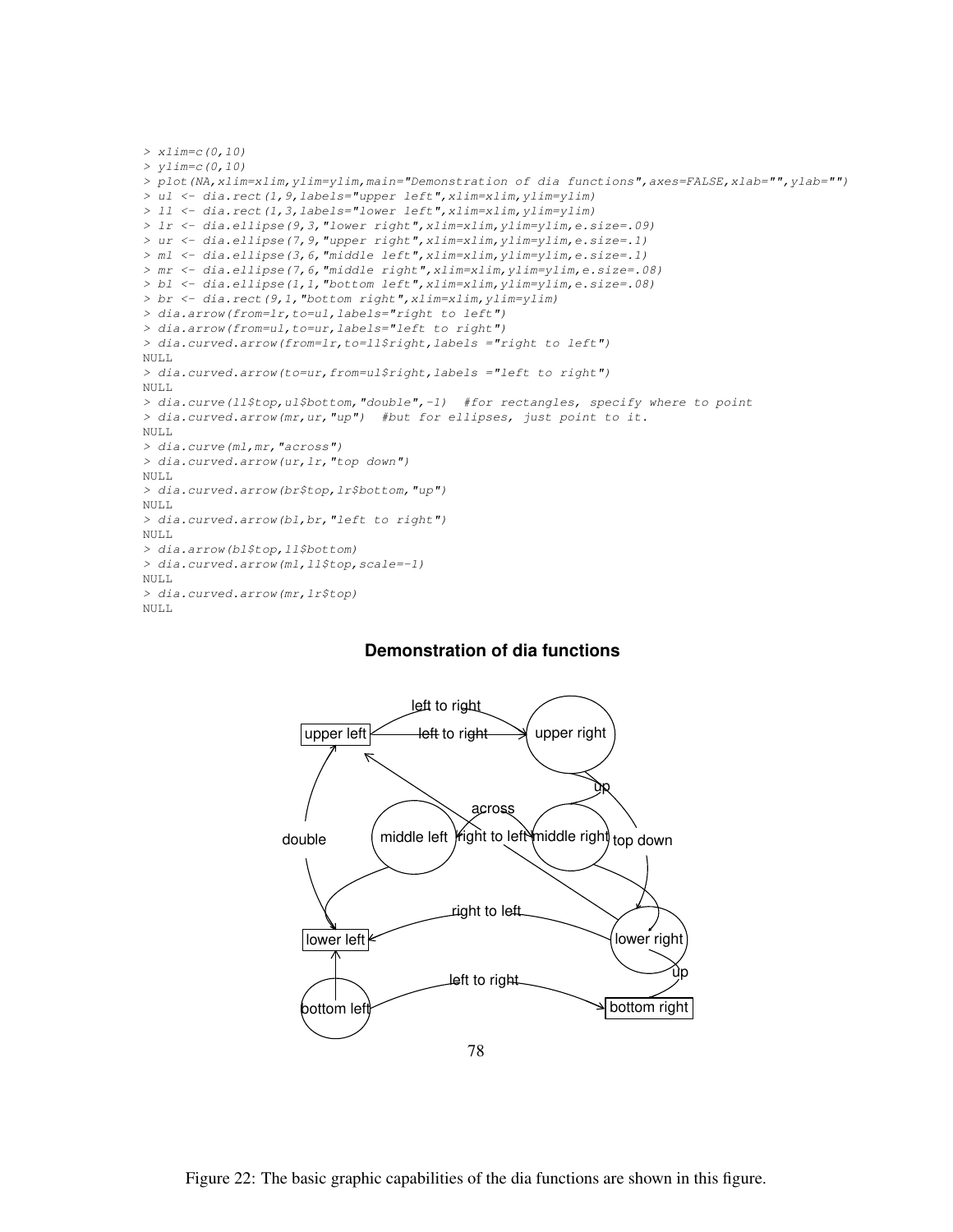### 12 Miscellaneous functions

A number of functions have been developed for some very specific problems that don't fit into any other category. The following is an incomplete list. Look at the *Index* for *psych* for a list of all of the functions.

- **block.random** Creates a block randomized structure for n independent variables. Useful for teaching block randomization for experimental design.
- **df2latex** is useful for taking tabular output (such as a correlation matrix or that of describe and converting it to a LAT<sub>EX</sub> table. May be used when Sweave is not convenient.
- **cor2latex** Will format a correlation matrix in APA style in a LATEX table. See also fa2latex and irt2latex.
- **cosinor** One of several functions for doing *circular statistics*. This is important when studying mood effects over the day which show a diurnal pattern. See also circadian.mean, circadian.cor and circadian.linear.cor for finding circular means, circular correlations, and correlations of circular with linear data.
- **fisherz** Convert a correlation to the corresponding Fisher z score.
- **geometric.mean** also harmonic.mean find the appropriate mean for working with different kinds of data.
- **ICC** and cohen.kappa are typically used to find the reliability for raters.
- **headtail** combines the head and tail functions to show the first and last lines of a data set or output.
- **topBottom** Same as headtail. Combines the head and tail functions to show the first and last lines of a data set or output, but does not add ellipsis between.
- **mardia** calculates univariate or multivariate (Mardia's test) skew and kurtosis for a vector, matrix, or data.frame
- **p.rep** finds the probability of replication for an F, t, or r and estimate effect size.
- **partial.r** partials a y set of variables out of an x set and finds the resulting partial correlations. (See also setCor.)
- **rangeCorrection** will correct correlations for restriction of range.
- **reverse.code** will reverse code specified items. Done more conveniently in most *psych* functions, but supplied here as a helper function when using other packages.
- **superMatrix** Takes two or more matrices, e.g., A and B, and combines them into a "Super matrix" with A on the top left, B on the lower right, and 0s for the other two quadrants. A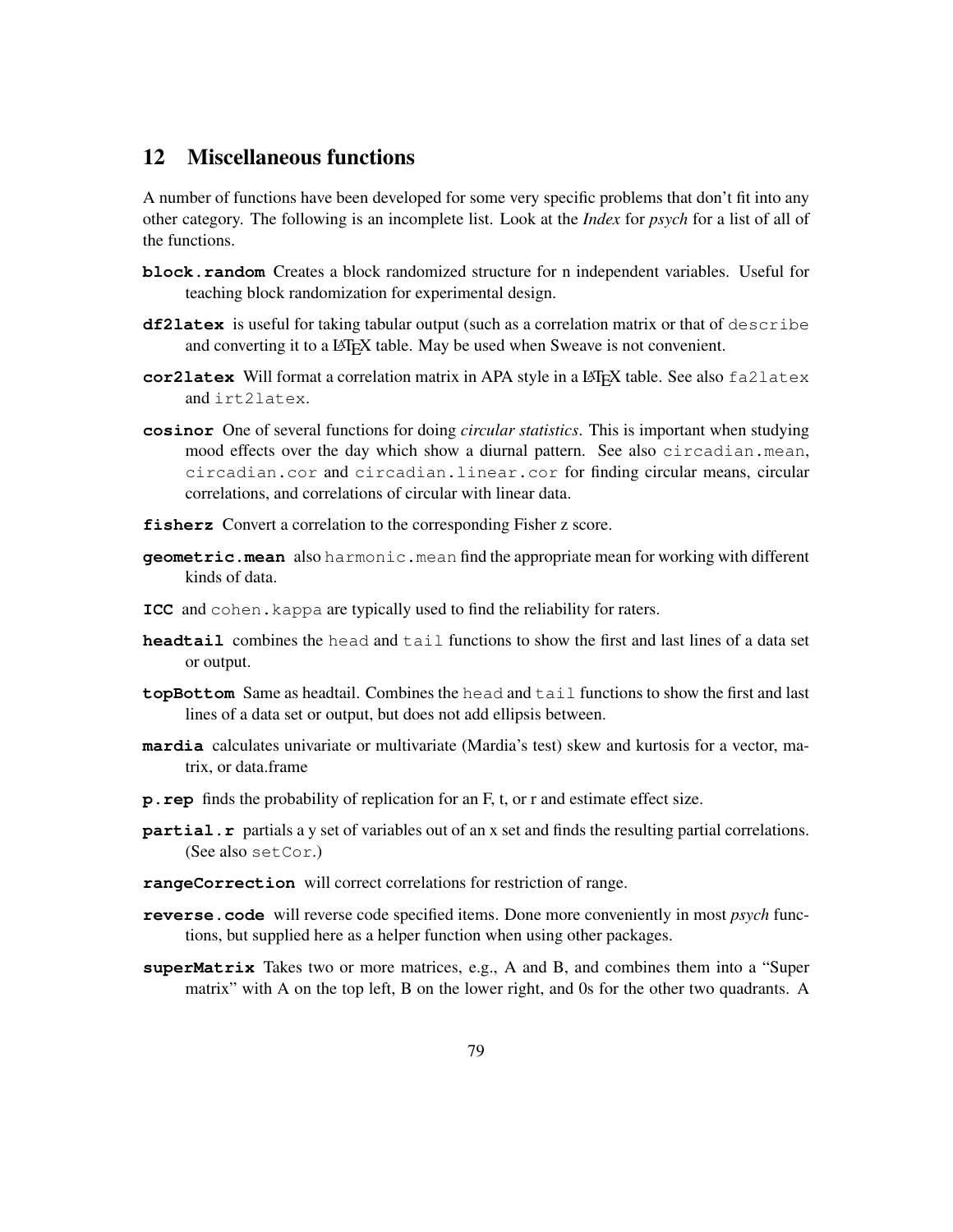useful trick when forming complex keys, or when forming example problems.

#### 13 Data sets

A number of data sets for demonstrating psychometric techniques are included in the *psych* package. These include six data sets showing a hierarchical factor structure (five cognitive examples, Thurstone, Thurstone.33, Holzinger, Bechtoldt.1, Bechtoldt.2, and one from health psychology Reise). One of these (Thurstone) is used as an example in the *sem* package as well as McDonald (1999). The original data are from Thurstone and Thurstone (1941) and reanalyzed by Bechtoldt (1961). Personality item data representing five personality factors on 25 items  $(bf_i)$  or 13 personality inventory scores (epi.bfi), and 14 multiple choice iq items (iqitems). The vegetables example has paired comparison preferences for 9 vegetables. This is an example of Thurstonian scaling used by Guilford (1954) and Nunnally (1967). Other data sets include cubits, peas, and heights from Galton.

- Thurstone Holzinger-Swineford (1937) introduced the bifactor model of a general factor and uncorrelated group factors. The Holzinger correlation matrix is a 14 \* 14 matrix from their paper. The Thurstone correlation matrix is a  $9 * 9$  matrix of correlations of ability items. The Reise data set is 16 \* 16 correlation matrix of mental health items. The Bechtholdt data sets are both 17 x 17 correlation matrices of ability tests.
- bfi 25 personality self report items taken from the International Personality Item Pool (ipip.ori.org) were included as part of the Synthetic Aperture Personality Assessment (*SAPA*) web based personality assessment project. The data from 2800 subjects are included here as a demonstration set for scale construction, factor analysis and Item Response Theory analyses.
- sat.act Self reported scores on the SAT Verbal, SAT Quantitative and ACT were collected as part of the Synthetic Aperture Personality Assessment (*SAPA*) web based personality assessment project. Age, gender, and education are also reported. The data from 700 subjects are included here as a demonstration set for correlation and analysis.
- epi.bfi A small data set of 5 scales from the Eysenck Personality Inventory, 5 from a Big 5 inventory, a Beck Depression Inventory, and State and Trait Anxiety measures. Used for demonstrations of correlations, regressions, graphic displays.
- epiR The EPI was given twice to 474 participants. This is a useful data set for exploring test-retest reliability,
- sai, msqR 20 anxiety items and 75 mood items were given at least twice to 3032 participants. These are useful for understanding reliability structures.
- iq 14 multiple choice ability items were included as part of the Synthetic Aperture Personality Assessment (*SAPA*) web based personality assessment project. The data from 1000 subjects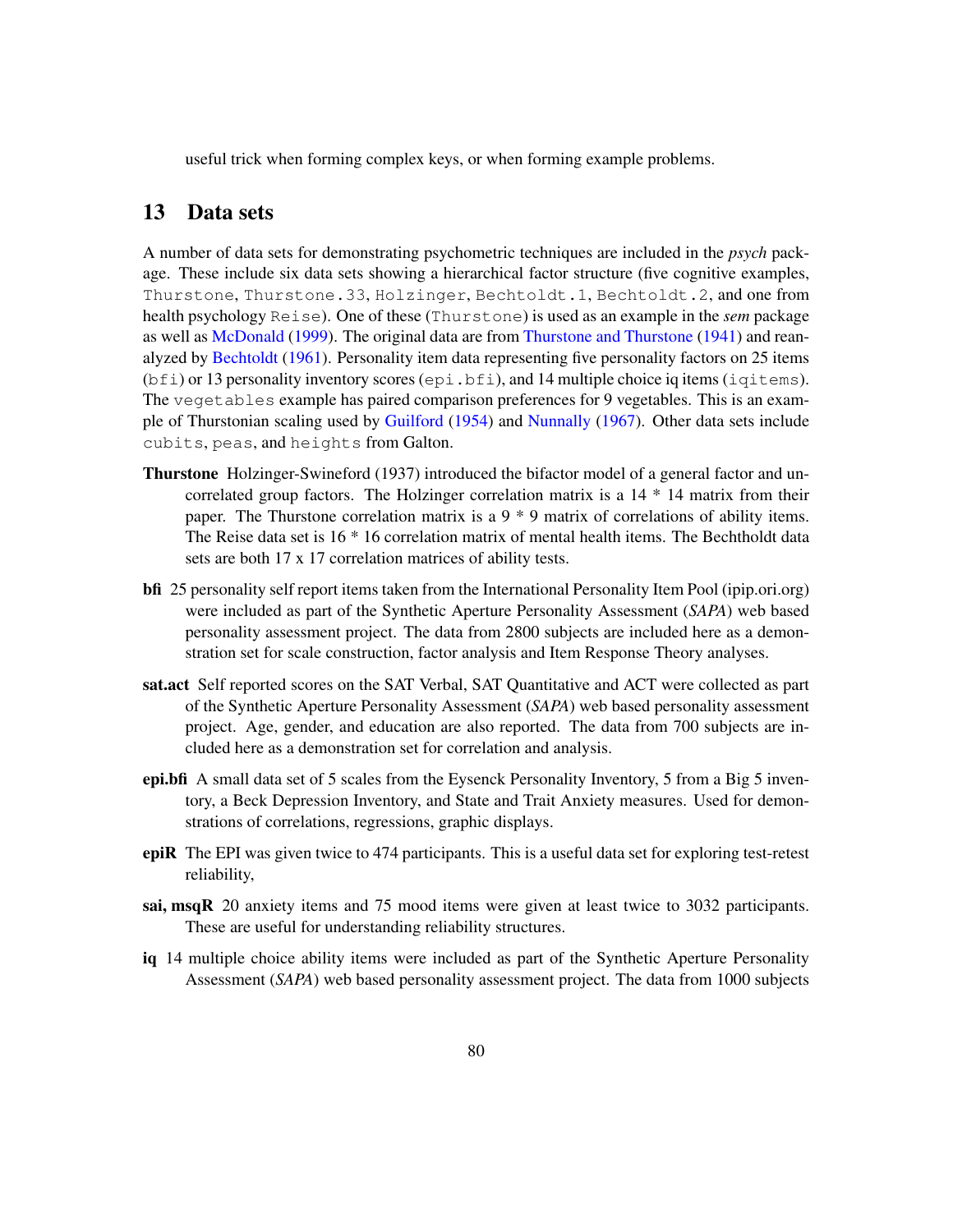are included here as a demonstration set for scoring multiple choice inventories and doing basic item statistics.

- galton Two of the earliest examples of the correlation coefficient were Francis Galton's data sets on the relationship between mid parent and child height and the similarity of parent generation peas with child peas. galton is the data set for the Galton height. peas is the data set Francis Galton used to ntroduce the correlation coefficient with an analysis of the similarities of the parent and child generation of 700 sweet peas.
- **Dwyer Dwyer (1937) introduced a method for** *factor extension* (see fa.extension that finds loadings on factors from an original data set for additional (extended) variables. This data set includes his example.
- miscellaneous cities is a matrix of airline distances between 11 US cities and may be used for demonstrating multiple dimensional scaling. vegetables is a classic data set for demonstrating Thurstonian scaling and is the preference matrix of 9 vegetables from Guilford (1954). Used by Guilford (1954); Nunnally (1967); Nunnally and Bernstein (1994), this data set allows for examples of basic scaling techniques.

### 14 Development version and a users guide

The most recent development version is available as a source file at the repository maintained at [https://personality-project.org/r]( href="https://personality-project.org/r"). That version will have removed the most recently discovered bugs (but perhaps introduced other, yet to be discovered ones). To download that version, go to the repository <https://personality-project.org/r/src/contrib/> and wander around. For a Mac and PC this version can be installed directly using the "other repository" option in the package installer.

```
> install.packages("psych", repos="https://personality-project.org/r", type="source")
```
Although the individual help pages for the *psych* package are available as part of R and may be accessed directly (e.g. ?psych) , the full manual for the psych package is also available as a pdf at [https://personality-project.org/r/psych\\_manual.pdf](https://personality-project.org/r/psych_manual.pdf)

News and a history of changes are available in the NEWS and CHANGES files in the source files. To view the most recent news,

*> news(Version > "1.8.4", package="psych")*

#### 15 Psychometric Theory

The *psych* package has been developed to help psychologists do basic research. Many of the functions were developed to supplement a book ([https://personality-project.org/](https://personality-project.org/r/book)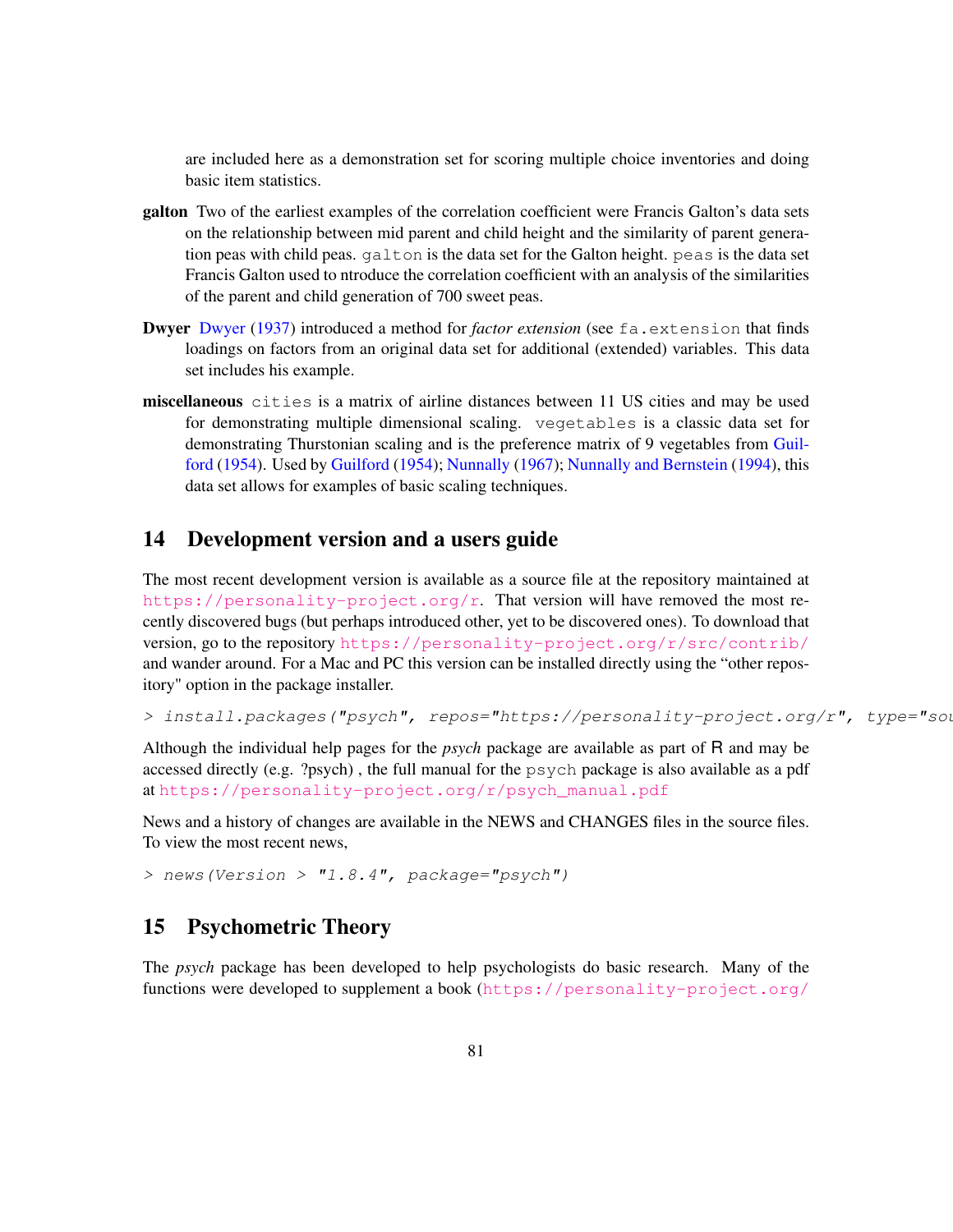$r/b$ ook An introduction to Psychometric Theory with Applications in R (Revelle, prep) More information about the use of some of the functions may be found in the book .

For more extensive discussion of the use of *psych* in particular and R in general, consult [https:](https://personality-project.org/r/r.guide.html) [//personality-project.org/r/r.guide.html](https://personality-project.org/r/r.guide.html) A short guide to R.

### 16 SessionInfo

This document was prepared using the following settings.

*> sessionInfo()* R version 4.2.0 (2022-04-22) Platform: aarch64-apple-darwin20 (64-bit) Running under: macOS Monterey 12.3.1 Matrix products: default BLAS: /Library/Frameworks/R.framework/Versions/4.2-arm64/Resources/lib/libRblas.0.dylib LAPACK: /Library/Frameworks/R.framework/Versions/4.2-arm64/Resources/lib/libRlapack.dylib locale:  $[1]$  C attached base packages: [1] stats graphics grDevices utils datasets methods base other attached packages: [1] GPArotation\_2014.11-1 psychTools\_2.2.5 psych\_2.2.5 loaded via a namespace (and not attached):<br>[1] compiler\_4.2.0 parallel\_4.2.0 tools\_4.2.0 foreign\_0.8-82 lavaan\_0.6-9 tmvnsim\_1.0-2 nlme\_3.1-157 mnormt\_2.0.2 grid\_4.2.0<br>[10] pbivnorm\_0.6.0 knitr\_1.39 xfun\_0.30 stats4\_4.2.0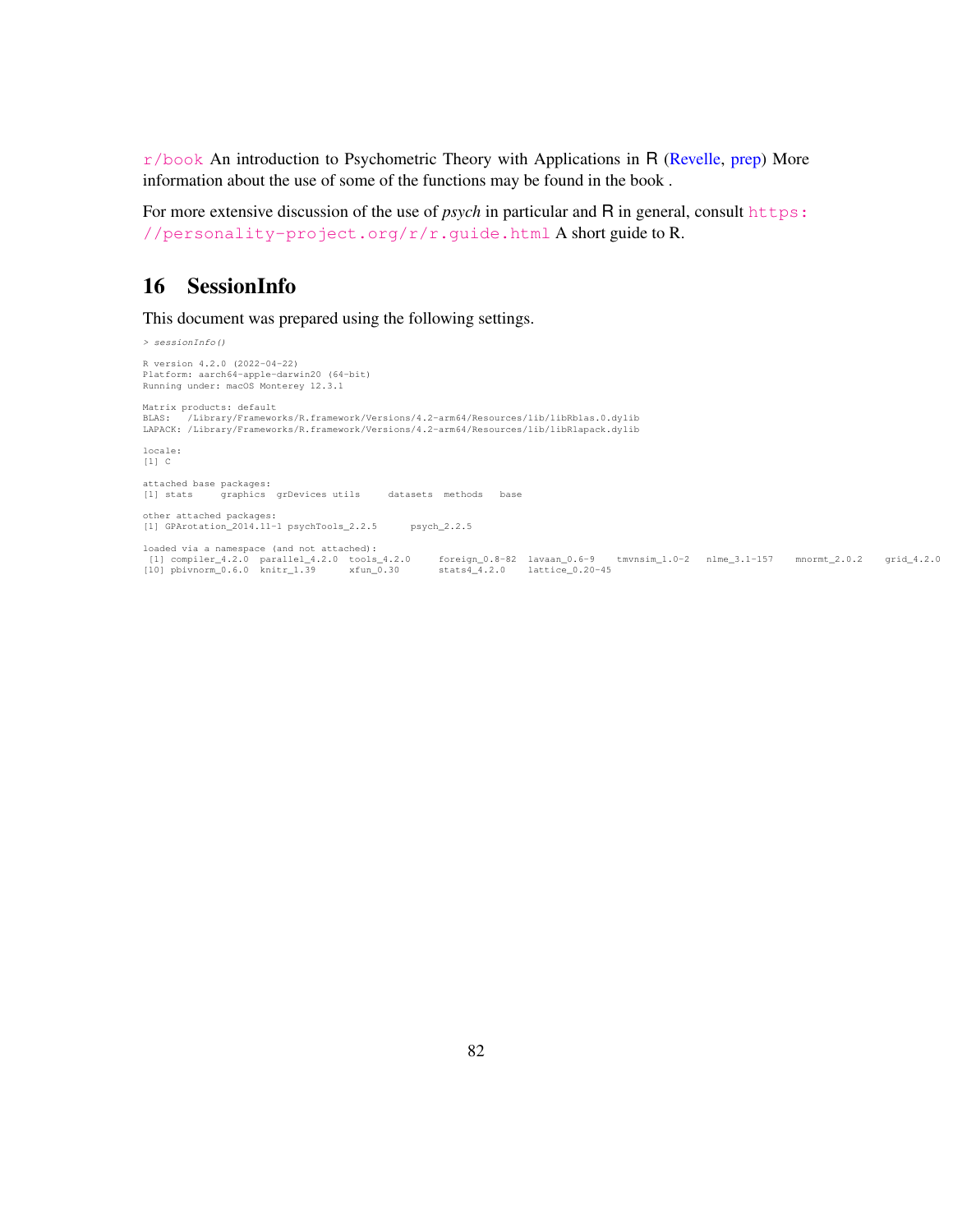#### **References**

- Bechtoldt, H. (1961). An empirical study of the factor analysis stability hypothesis. *Psychometrika*, 26(4):405–432.
- Blashfield, R. K. (1980). The growth of cluster analysis: Tryon, Ward, and Johnson. *Multivariate Behavioral Research*, 15(4):439 – 458.
- Blashfield, R. K. and Aldenderfer, M. S. (1988). The methods and problems of cluster analysis. In Nesselroade, J. R. and Cattell, R. B., editors, *Handbook of multivariate experimental psychology (2nd ed.)*, pages 447–473. Plenum Press, New York, NY.
- Bliese, P. D. (2009). *Multilevel Modeling in R (2.3) A Brief Introduction to R, the multilevel package and the nlme package*.
- Cattell, R. B. (1966). The scree test for the number of factors. *Multivariate Behavioral Research*, 1(2):245–276.
- Cattell, R. B. (1978). *The scientific use of factor analysis*. Plenum Press, New York.
- Cohen, J. (1982). Set correlation as a general multivariate data-analytic method. *Multivariate Behavioral Research*, 17(3).
- Cohen, J., Cohen, P., West, S. G., and Aiken, L. S. (2003). *Applied multiple regression/correlation analysis for the behavioral sciences*. L. Erlbaum Associates, Mahwah, N.J., 3rd ed edition.
- Cooksey, R. and Soutar, G. (2006). Coefficient beta and hierarchical item clustering an analytical procedure for establishing and displaying the dimensionality and homogeneity of summated scales. *Organizational Research Methods*, 9:78–98.
- Cronbach, L. J. (1951). Coefficient alpha and the internal structure of tests. *Psychometrika*, 16:297– 334.
- Dwyer, P. S. (1937). The determination of the factor loadings of a given test from the known factor loadings of other tests. *Psychometrika*, 2(3):173–178.
- Everitt, B. (1974). *Cluster analysis*. John Wiley & Sons, Cluster analysis. 122 pp. Oxford, England.
- Fox, J., Nie, Z., and Byrnes, J. (2013). *sem: Structural Equation Models*. R package version 3.1-3.
- Grice, J. W. (2001). Computing and evaluating factor scores. *Psychological Methods*, 6(4):430– 450.
- Guilford, J. P. (1954). *Psychometric Methods*. McGraw-Hill, New York, 2nd edition.
- Guttman, L. (1945). A basis for analyzing test-retest reliability. *Psychometrika*, 10(4):255–282.
- Hartigan, J. A. (1975). *Clustering Algorithms*. John Wiley & Sons, Inc., New York, NY, USA.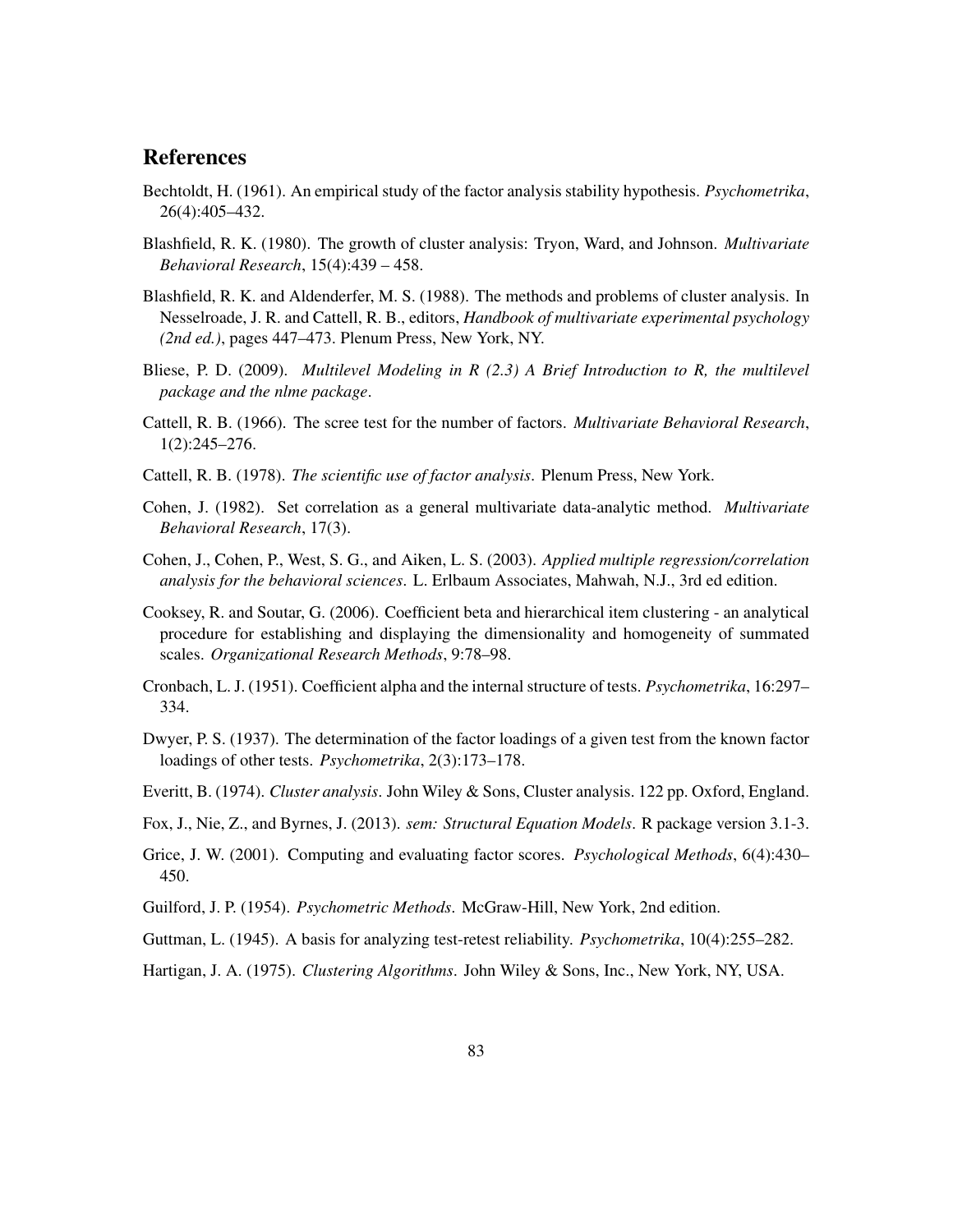- Henry, D. B., Tolan, P. H., and Gorman-Smith, D. (2005). Cluster analysis in family psychology research. *Journal of Family Psychology*, 19(1):121–132.
- Holzinger, K. and Swineford, F. (1937). The bi-factor method. *Psychometrika*, 2(1):41–54.
- Horn, J. (1965). A rationale and test for the number of factors in factor analysis. *Psychometrika*, 30(2):179–185.
- Horn, J. L. and Engstrom, R. (1979). Cattell's scree test in relation to Bartlett's chi-square test and other observations on the number of factors problem. *Multivariate Behavioral Research*, 14(3):283–300.
- Jennrich, R. and Bentler, P. (2011). Exploratory bi-factor analysis. *Psychometrika*, 76(4):537–549.
- Jensen, A. R. and Weng, L.-J. (1994). What is a good g? *Intelligence*, 18(3):231–258.
- Kaiser, H. F. and Caffrey, J. (1965). Alpha factor analysis. *Psychometrika*, 30(1):1–14.
- Loehlin, J. C. and Beaujean, A. (2017). *Latent variable models: an introduction to factor, path, and structural equation analysis*. Routledge, Mahwah, N.J., 5th edition.
- Loevinger, J., Gleser, G., and DuBois, P. (1953). Maximizing the discriminating power of a multiple-score test. *Psychometrika*, 18(4):309–317.
- MacCallum, R. C., Browne, M. W., and Cai, L. (2007). Factor analysis models as approximations. In Cudeck, R. and MacCallum, R. C., editors, *Factor analysis at 100: Historical developments and future directions*, pages 153–175. Lawrence Erlbaum Associates Publishers, Mahwah, NJ.
- Martinent, G. and Ferrand, C. (2007). A cluster analysis of precompetitive anxiety: Relationship with perfectionism and trait anxiety. *Personality and Individual Differences*, 43(7):1676–1686.
- McDonald, R. P. (1999). *Test theory: A unified treatment*. L. Erlbaum Associates, Mahwah, N.J.
- Mun, E. Y., von Eye, A., Bates, M. E., and Vaschillo, E. G. (2008). Finding groups using modelbased cluster analysis: Heterogeneous emotional self-regulatory processes and heavy alcohol use risk. *Developmental Psychology*, 44(2):481–495.
- Nunnally, J. C. (1967). *Psychometric theory*. McGraw-Hill, New York,.
- Nunnally, J. C. and Bernstein, I. H. (1994). *Psychometric theory*. McGraw-Hill, New York, 3rd edition.
- Pedhazur, E. (1997). *Multiple regression in behavioral research: explanation and prediction*. Harcourt Brace College Publishers.
- Revelle, W. (1979). Hierarchical cluster-analysis and the internal structure of tests. *Multivariate Behavioral Research*, 14(1):57–74.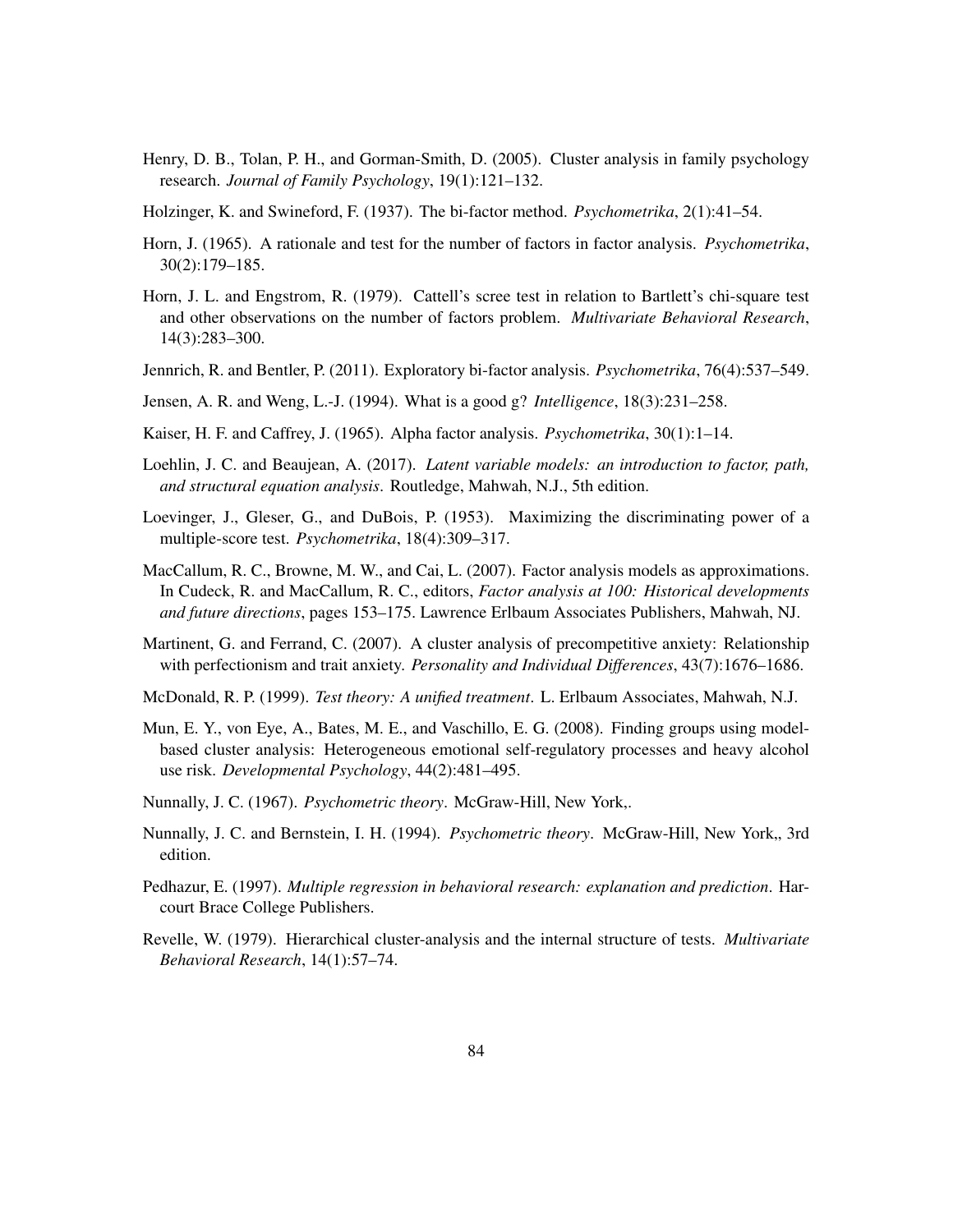- Revelle, W. (2018). *psych: Procedures for Personality and Psychological Research*. Northwestern University, Evanston, https://cran.r-project.org/web/packages=psych. R package version 1.8.6.
- Revelle, W. (in prep). *An introduction to psychometric theory with applications in R*. Springer.
- Revelle, W., Condon, D., and Wilt, J. (2011). Methodological advances in differential psychology. In Chamorro-Premuzic, T., Furnham, A., and von Stumm, S., editors, *Handbook of Individual Differences*, chapter 2, pages 39–73. Wiley-Blackwell.
- Revelle, W. and Condon, D. M. (2018). Reliability. In Irwing, P., Booth, T., and Hughes, D., editors, *Wiley-Blackwell Handbook of Psychometric Testing*. Wiley-Blackwell.
- Revelle, W. and Rocklin, T. (1979). Very Simple Structure alternative procedure for estimating the optimal number of interpretable factors. *Multivariate Behavioral Research*, 14(4):403–414.
- Revelle, W., Wilt, J., and Rosenthal, A. (2010). Individual differences in cognition: New methods for examining the personality-cognition link. In Gruszka, A., Matthews, G., and Szymura, B., editors, *Handbook of Individual Differences in Cognition: Attention, Memory and Executive Control*, chapter 2, pages 27–49. Springer, New York, N.Y.
- Revelle, W. and Wilt, J. A. (2017). Analyzing dynamic data: a tutorial. *Personality and Individual Differences*, (in press).
- Revelle, W. and Zinbarg, R. E. (2009). Coefficients alpha, beta, omega and the glb: comments on Sijtsma. *Psychometrika*, 74(1):145–154.
- Schmid, J. J. and Leiman, J. M. (1957). The development of hierarchical factor solutions. *Psychometrika*, 22(1):83–90.
- Shrout, P. and Lane, S. P. (2012). Psychometrics. In *Handbook of research methods for studying daily life*. Guilford Press.
- Shrout, P. E. and Fleiss, J. L. (1979). Intraclass correlations: Uses in assessing rater reliability. *Psychological Bulletin*, 86(2):420–428.
- Sneath, P. H. A. and Sokal, R. R. (1973). *Numerical taxonomy: the principles and practice of numerical classification*. A Series of books in biology. W. H. Freeman, San Francisco.
- Sokal, R. R. and Sneath, P. H. A. (1963). *Principles of numerical taxonomy*. A Series of books in biology. W. H. Freeman, San Francisco.
- Spearman, C. (1904). The proof and measurement of association between two things. *The American Journal of Psychology*, 15(1):72–101.
- Thorburn, W. M. (1918). The myth of Occam's razor. *Mind*, 27:345–353.
- Thurstone, L. L. and Thurstone, T. G. (1941). *Factorial studies of intelligence*. The University of Chicago press, Chicago, Ill.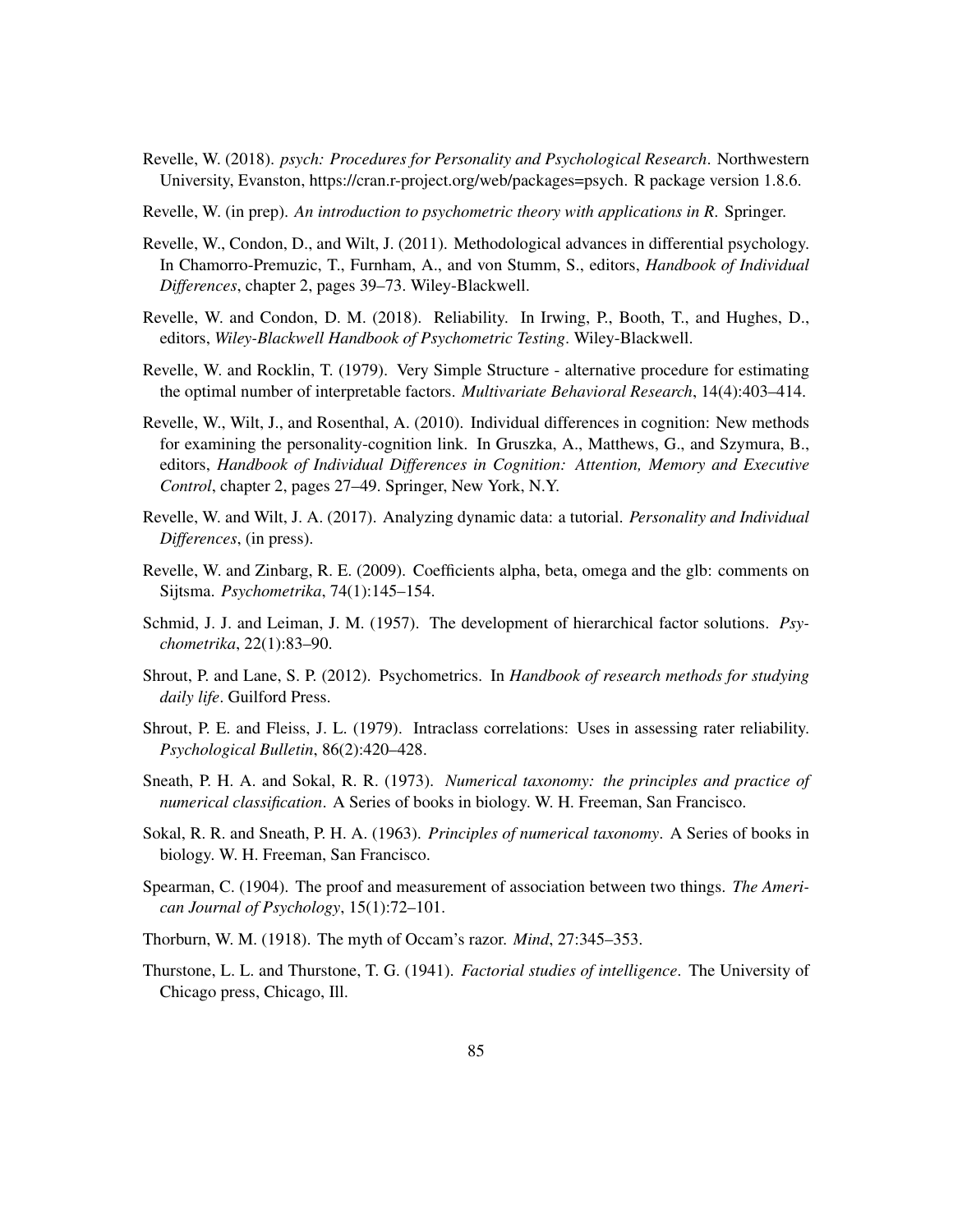- Tryon, R. C. (1935). A theory of psychological components–an alternative to "mathematical factors.". *Psychological Review*, 42(5):425–454.
- Tryon, R. C. (1939). *Cluster analysis*. Edwards Brothers, Ann Arbor, Michigan.
- Velicer, W. (1976). Determining the number of components from the matrix of partial correlations. *Psychometrika*, 41(3):321–327.
- Zinbarg, R. E., Revelle, W., Yovel, I., and Li, W. (2005). Cronbach's  $\alpha$ , Revelle's  $\beta$ , and McDonald's  $\omega_H$ : Their relations with each other and two alternative conceptualizations of reliability. *Psychometrika*, 70(1):123–133.
- Zinbarg, R. E., Yovel, I., Revelle, W., and McDonald, R. P. (2006). Estimating generalizability to a latent variable common to all of a scale's indicators: A comparison of estimators for <sup>ω</sup>*h*. *Applied Psychological Measurement*, 30(2):121–144.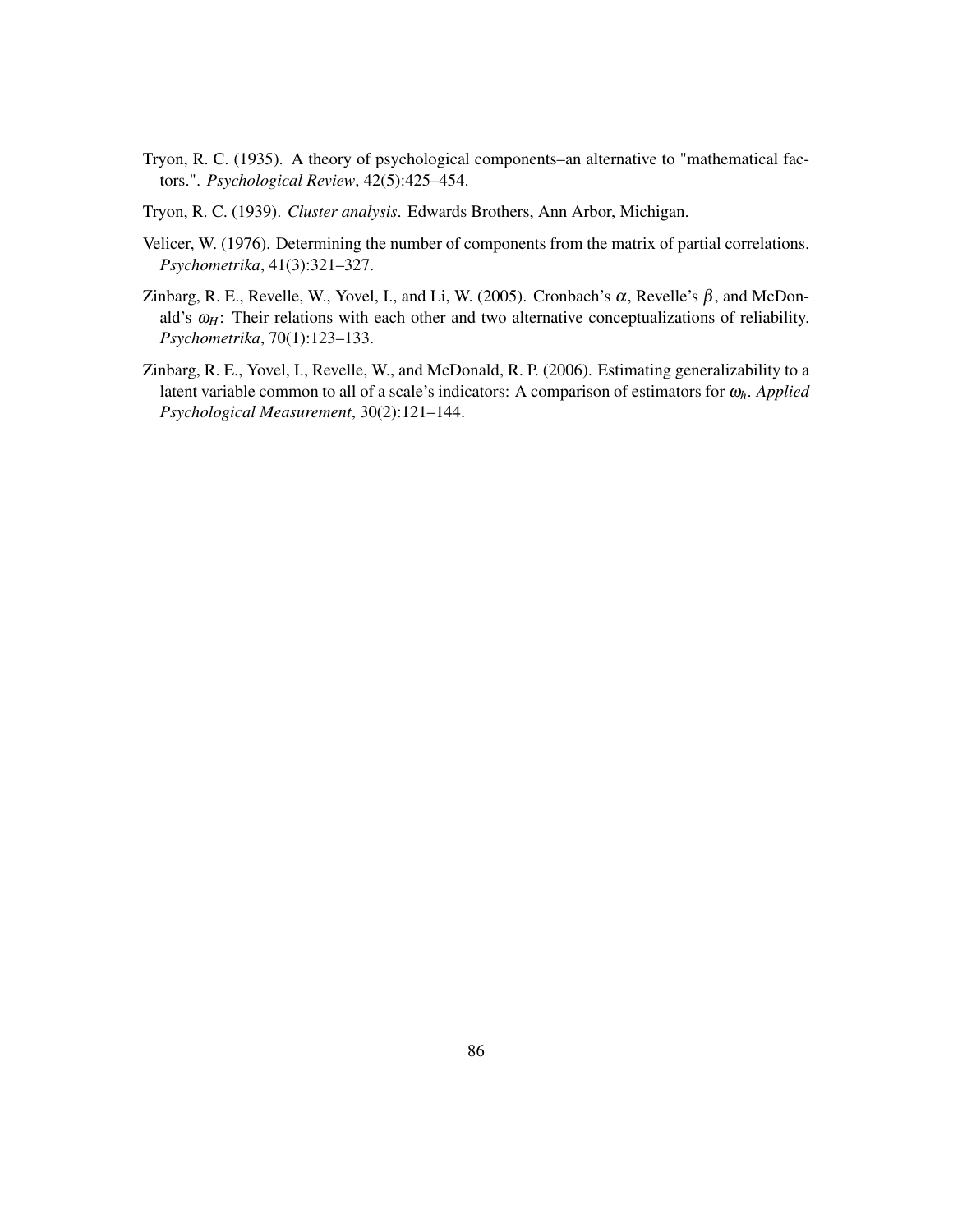# Index

agnes, 22 alpha, 6, 7, 41, 42, 44, 56 alpha factor analysis, 10 Bechtoldt.1, 80 Bechtoldt.2, 80 bestScales, 58 bfi, 51–53, 58, 68, 80 bi.bars, 7 bifactor, 7 , 14 , 20 biquartimin, 14 block.random, 79 circadian.cor, 79 circadian.linear.cor, 79 circadian.mean, 79 circular statistics, 79 cities, 81 cluster analysis, 10 , 22 cluster scores, 10 cluster.cor, 40 , 51 , 53 cluster.loadings, 51 , 55 cohen.kappa, 79 common variance, 15 component scores, 10 congruence coefficient, 29 cor2, 70 cor2latex, 77 , 79 corPlot, 8, 9 cosinor, 79 ctv, 8 cubits, 80 describe, 4, 7, 9, 56, 79 describeBy, 4, 7, 9 df2latex, 77 , 79 dia.rect, 77 diagram, 9

edit, 4 epi.bfi, 80 eRm, 62 error.bars, 7 esem, 37 esem.diagram, 37

#### FA, 10, 15

fa, 7, 8, 10, 12, 14, 15, 19, 29, 56, 76, 77 fa.diagram, 8, 11, 18, 36, 77 fa.extension, 36, 81 fa.graph, 11 fa.irt, 64 fa.multi, 7 fa.parallel, 6, 7, 11, 31, 34, 56 fa.parallel.poly, 34 fa.plot, 11 , 15 fa.poly, 10 , 29 fa2latex, 77 , 79 faBy, 72 factanal, 11 , 12 factor analysis, 7, 10, 15 factor extension, 34 factor scores, 10 factor.congruence, 11, 31 factor.minres, 8, 11, 12, 14 factor.pa, 8, 11, 12, 14, 45 factor.wls, 8, 11 factors, 10 fisherz, 79

galton, 81 generalized least squares, 7 generalized least squares factor analysis, 10 geometric.mean, 79 GPArotation, 8, 12, 14, 22 guttman, 7, 46, 51

harmonic.mean, 79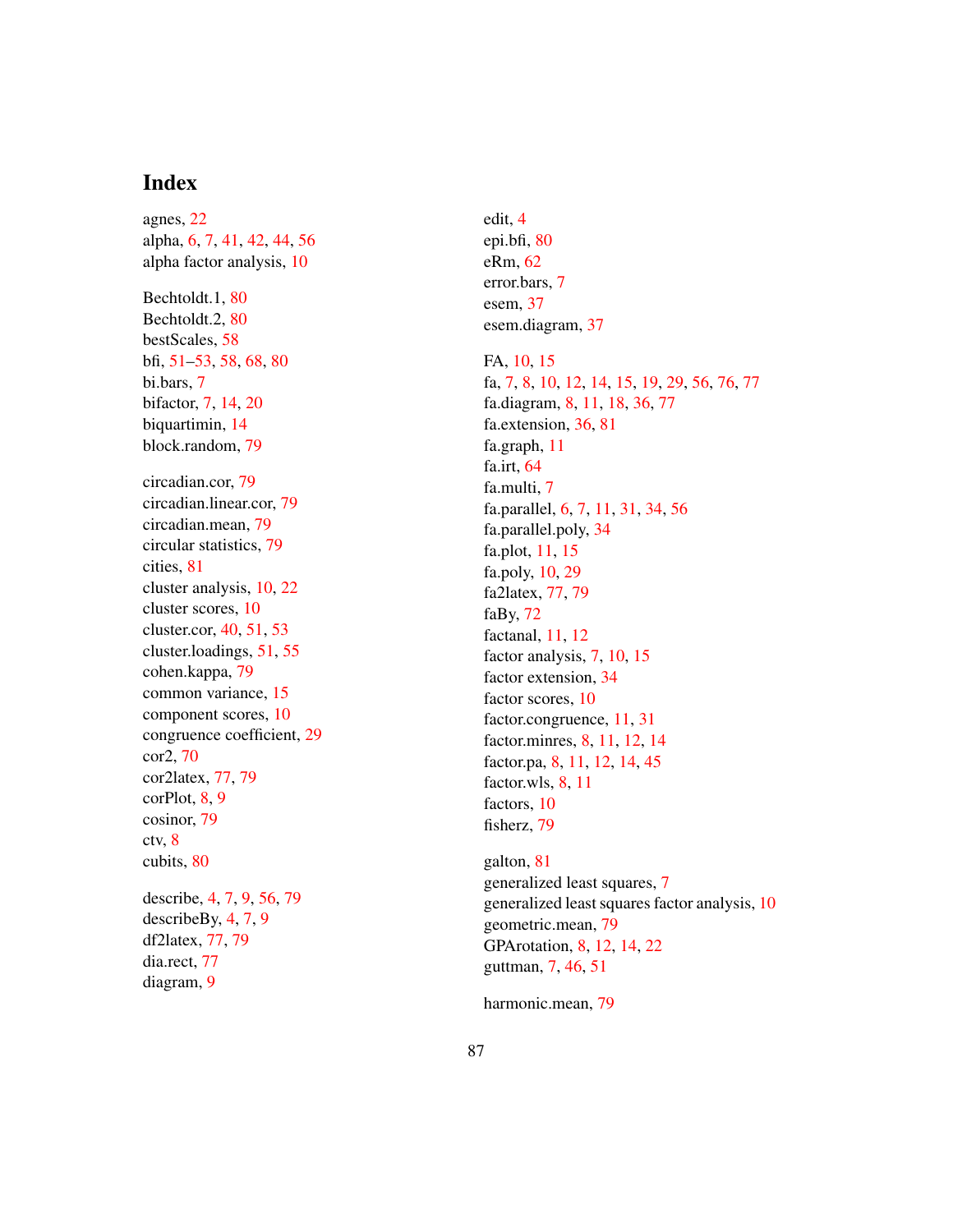hclust, 22 head, 79 headtail, 79 heights, 80 het.diagram, 8 hierarchical cluster analysis, 22 Holzinger, 80

ICC, 7, 79 iclust, 7, 11, 22, 23, 28, 40, 45, 56, 76 iclust.diagram, 8, 77 Index, 79 introduction to psychometric theory with applications in R, 8 iqitems, 80 irt.fa, 7, 59, 62, 67, 76, 77 irt.npl, 76 irt.npn, 76 irt.responses, 56, 57 irt2latex, 77, 79 item.lookup, 56 keys, 42 KnitR, 77 lavaan, 34, 44, 71 library, 9 logistic, 59 lowerCor, 5 ltm, 62 make.keys, 52 MAP, 7, 11, 32 mardia, 79 maximum likelihood, 7 maximum likelihood factor analysis, 10 mediate, 5, 8 mediation, 9 min.res, 12 minimum residual, 7

minres factor analysis, 10

mlArrange, 7

mlPlot, 7 mlr, 7, 72 multi.hist, 7 multilevel, 71 multilevel.reliability, 7 multilevelReliablity, 72 nfactors, 7, 11 nlme, 71 oblimin, 14 omega, 7, 8, 20, 29, 40, 44, 45, 62, 64, 76 omegaSem, 44, 49 outlier, 4 p.rep, 79 pairs.panels, 4, 7, 8, 53 pairs.panesl, 9 parallels, 64 paran, 34 partial.r, 79 PCA, 10, 15 pca, 7 peas, 80, 81 plot, 15, 17 plot.irt, 8 plot.poly, 8 plot.psych, 76 pnorm, 76 polychoric, 7, 23, 24, 34, 59 principal, 6–8, 11, 14, 15, 45 principal axis, 7 principal axis factor analysis, 10 principal components, 10 principal components analysis, 10, 15 princomp, 15 print, 15 print.psych, 16 progressBar, 23 Promax, 14, 15 psych, 4, 6–10, 12, 22, 52, 64, 76, 77, 79–82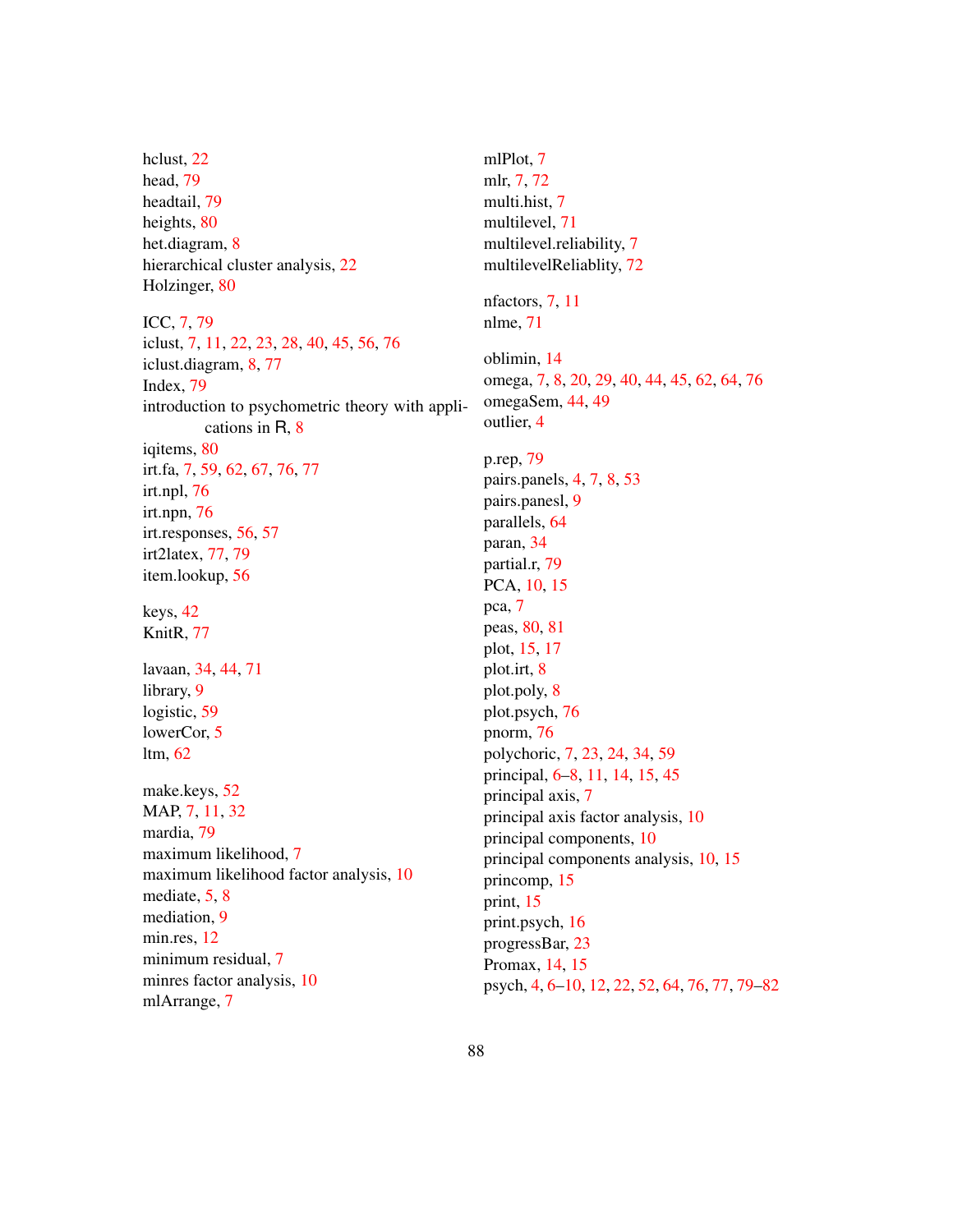quartimax, 14 quartimin, 14 R function agnes, 22 alpha, 6, 7, 41, 42, 44, 56 Bechtoldt.1, 80 Bechtoldt.2, 80 bestScales, 58 bfi, 51–53, 58, 68, 80 bi.bars, 7 bifactor, 14, 20 biquartimin, 14 block.random, 79 circadian.cor, 79 circadian.linear.cor, 79 circadian.mean, 79 cities, 81 cluster.cor, 40, 51, 53 cluster.loadings, 51, 55 cohen.kappa, 79 cor2, 70 cor2latex, 77, 79 corPlot, 8, 9 cosinor, 79 cubits, 80 describe, 4, 7, 9, 56, 79 describeBy, 4, 7, 9 df2latex, 77, 79 dia.rect, 77 edit, 4 epi.bfi, 80 error.bars, 7 esem, 37 esem.diagram, 37 fa, 7, 8, 10, 12, 14, 15, 19, 29, 56, 76, 77 fa.diagram, 8, 11, 18, 36, 77 fa.extension, 36, 81 fa.graph, 11 fa.irt, 64

fa.multi, 7 fa.parallel, 6, 7, 11, 31, 34, 56 fa.parallel.poly, 34 fa.plot, 11, 15 fa.poly, 10, 29 fa2latex, 77, 79 faBy,  $72$ factanal, 11, 12 factor.congruence, 11, 31 factor.minres, 8, 11, 12, 14 factor.pa, 8, 11, 12, 14, 45 factor.wls, 8, 11 fisherz, 79 galton, 81 geometric.mean, 79 guttman, 7, 46, 51 harmonic.mean, 79 hclust, 22 head, 79 headtail, 79 heights, 80 het.diagram, 8 Holzinger, 80 ICC, 7, 79 iclust, 7, 11, 22, 23, 28, 40, 45, 56, 76 iclust.diagram, 8, 77 iqitems, 80 irt.fa, 7, 59, 62, 67, 76, 77 irt.npl, 76 irt.npn, 76 irt.responses, 56, 57 irt2latex, 77, 79 item.lookup, 56 library, 9 lowerCor, 5 make.keys, 52 MAP, 7, 11, 32 mardia, 79 mediate, 5, 8 mediation, 9 mlArrange, 7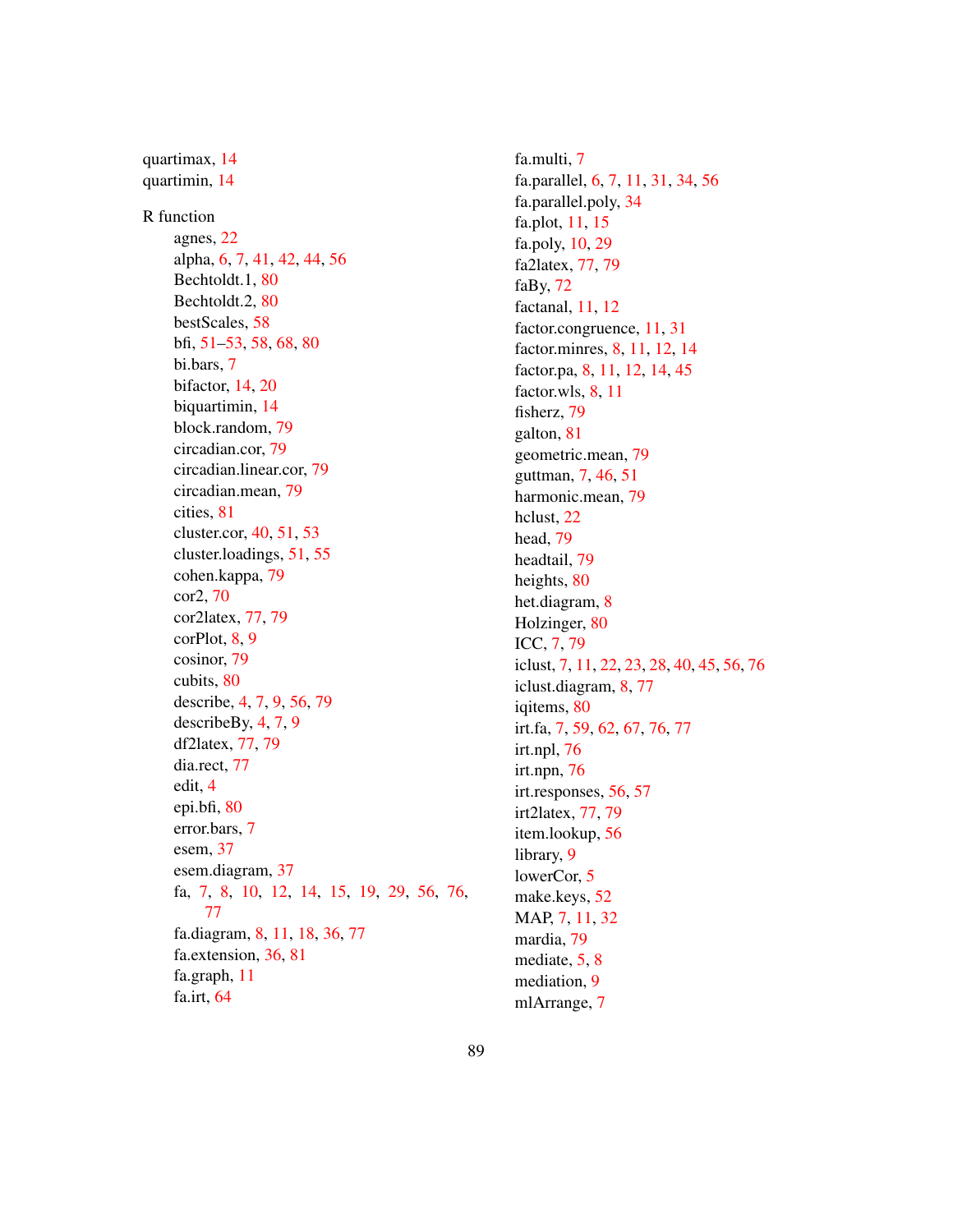mlPlot, 7 mlr, 7, 72 multi.hist, 7 multilevel.reliability, 7 multilevelReliablity, 72 nfactors, 7, 11 oblimin, 14 omega, 7, 8, 20, 29, 40, 44, 45, 62, 64, 76 omegaSem, 44, 49 outlier, 4 p.rep, 79 pairs.panels, 4, 7, 8, 53 pairs.panesl, 9 paran, 34 partial.r, 79 pca, 7 peas, 80, 81 plot, 15, 17 plot.irt, 8 plot.poly, 8 plot.psych, 76 pnorm, 76 polychoric, 7, 23, 24, 59 principal, 6–8, 11, 14, 15, 45 princomp, 15 print, 15 print.psych, 16 progressBar, 23 Promax, 14, 15 psych, 81 psych package alpha, 6, 7, 41, 42, 44, 56 Bechtoldt.1, 80 Bechtoldt.2, 80 bestScales, 58 bfi, 51–53, 58, 68, 80 bi.bars, 7 bifactor, 14, 20 biquartimin, 14 block.random, 79

circadian.cor, 79 circadian.linear.cor, 79 circadian.mean, 79 cities, 81 cluster.cor, 40, 51, 53 cluster.loadings, 51, 55 cohen.kappa, 79 cor2, 70 cor2latex, 77, 79 corPlot, 8, 9 cosinor, 79 cubits, 80 describe, 4, 7, 9, 56, 79 describeBy, 4, 7, 9 df2latex, 77, 79 dia.rect, 77 epi.bfi, 80 error.bars, 7 esem, 37 esem.diagram, 37 fa, 7, 8, 10, 12, 14, 15, 19, 29, 56, 76, 77 fa.diagram, 8, 11, 18, 36, 77 fa.extension, 36, 81 fa.graph, 11 fa.irt, 64 fa.multi, 7 fa.parallel, 6, 7, 11, 31, 34, 56 fa.parallel.poly, 34 fa.plot, 11, 15 fa.poly, 10, 29 fa2latex, 77, 79 faBy, 72 factor.congruence, 11, 31 factor.minres, 8, 11, 12, 14 factor.pa, 8, 11, 12, 14, 45 factor.wls, 8, 11 fisherz, 79 galton, 81 geometric.mean, 79 guttman, 7, 46, 51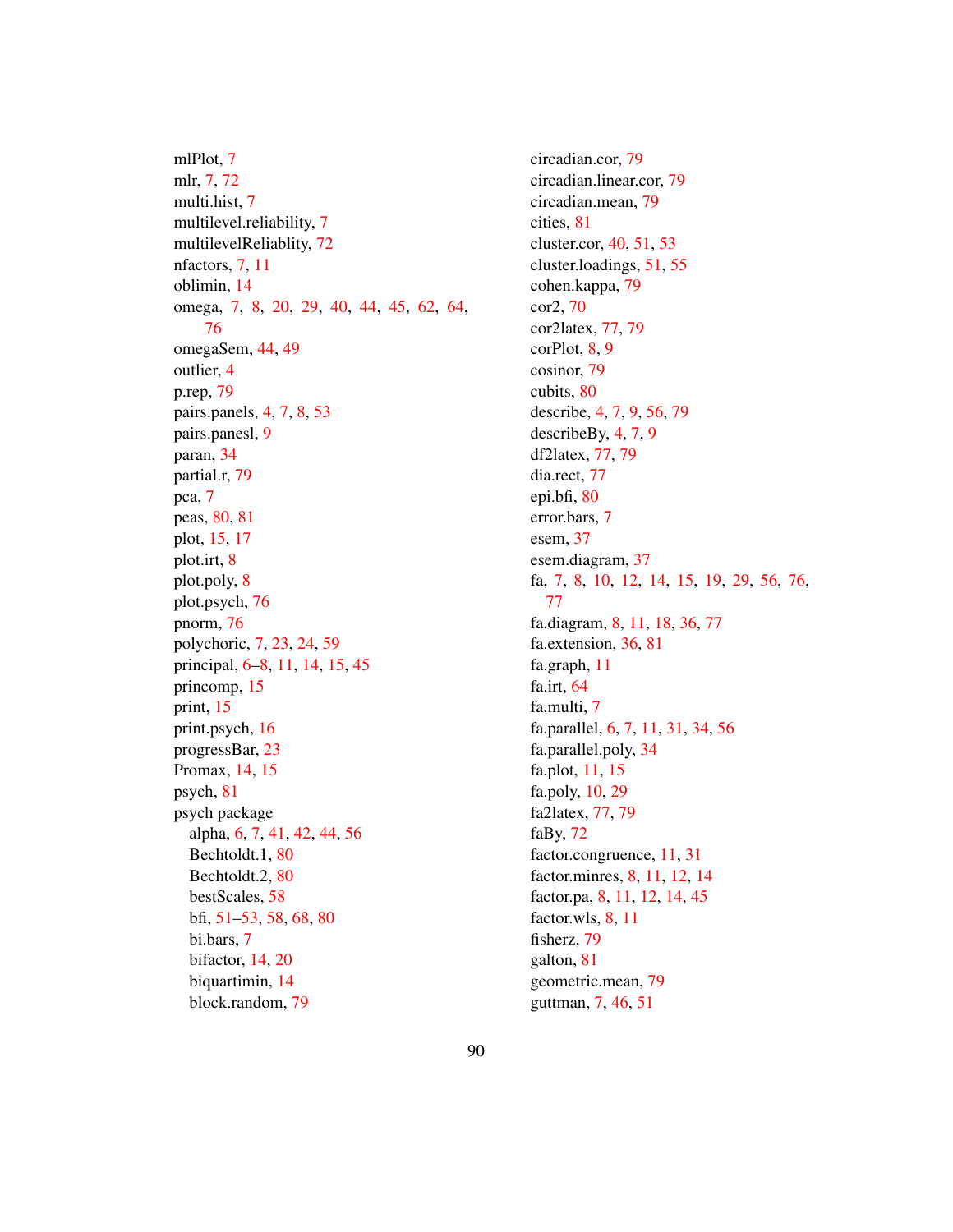harmonic.mean, 79 headtail, 79 heights, 80 het.diagram, 8 Holzinger, 80 ICC, 7, 79 iclust, 7, 11, 22, 23, 28, 40, 45, 56, 76 iclust.diagram, 8, 77 iqitems, 80 irt.fa, 7, 59, 62, 67, 76, 77 irt.npl, 76 irt.npn, 76 irt.responses, 56, 57 irt2latex, 77, 79 item.lookup, 56 lowerCor, 5 make.keys, 52 MAP, 7, 11, 32 mardia, 79 mediate, 5, 8 mediation, 9 mlArrange, 7 mlPlot, 7 mlr, 7, 72 multi.hist, 7 multilevel.reliability, 7 multilevelReliablity, 72 nfactors, 7, 11 omega, 7, 8, 20, 29, 40, 44, 45, 62, 64, 76 omegaSem, 44, 49 outlier, 4 p.rep, 79 pairs.panels, 4, 7, 8, 53 pairs.panesl, 9 partial.r, 79 pca, 7 peas, 80, 81 plot, 17 plot.irt, 8 plot.poly, 8

plot.psych, 76 polychoric, 7, 23, 24, 59 principal, 6–8, 11, 14, 15, 45 print, 15 print.psych, 16 progressBar, 23 Promax, 14, 15 psych, 81 rangeCorrection, 79 read.clipboard, 4, 7, 9 read.clipboard.tab, 4 read.file, 4, 7, 9 Reise, 80 response.frequencies, 56 reverse.code, 79 sat.act, 72 scatter.hist, 7 schmid, 7, 8, 45 score.multiple.choice, 7, 55, 56, 64 scoreIrt, 68 scoreIrt.1pl, 68 scoreIrt.2pl, 68 scoreItems, 6–8, 40, 44, 45, 51–53, 55, 56 scrub, 4, 9 setCor, 5, 8, 9, 34, 56, 72–74, 79 sim, 74, 75 sim.anova, 74 sim.circ, 74, 75 sim.congeneric, 74, 75 sim.dichot, 74, 75 sim.hierarchical, 74, 75 sim.irt, 74–76 sim.item, 74, 75 sim.minor, 32, 74, 75 sim.multilevel, 71, 75 sim.npl, 74, 76 sim.npn, 74, 76 sim.omega, 74, 76 sim.parallel, 74 sim.rasch, 74–76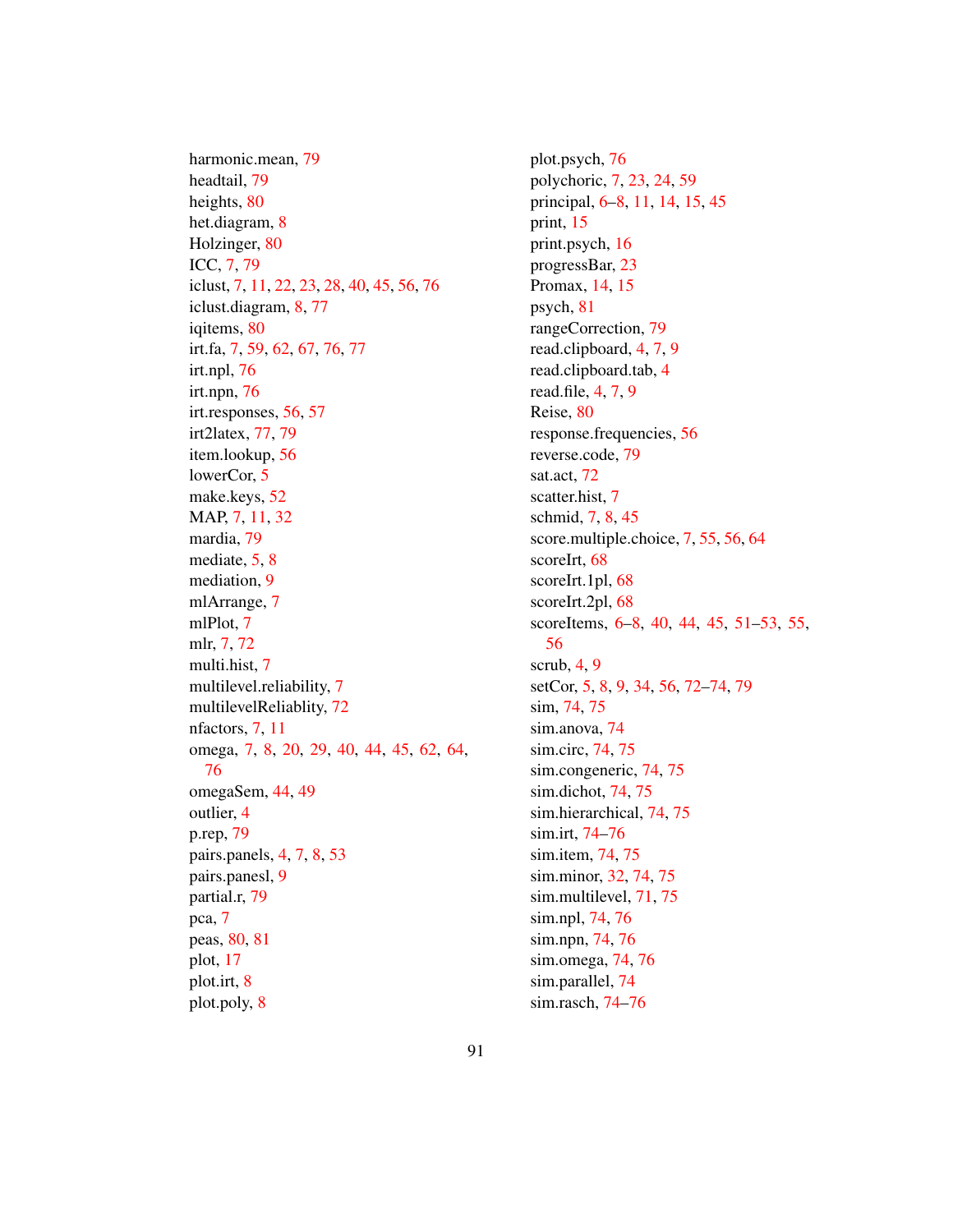sim.simple, 75 sim.simplex, 74, 75 sim.structural, 74 sim.structure, 32, 75 sim.vss, 74 smc, 11 splitHalf, 51 StatsBy, 7 statsBy, 7, 71, 72 statsBy.boot, 71 statsBy.boot.summary, 71 structure.diagram, 8, 77 superMatrix, 79 target.rot, 14 tetrachoric, 7, 24, 59 Thurstone, 80 Thurstone.33, 80 topBottom, 79 varimin, 14 vegetables, 80, 81 vss, 6, 7, 11, 32, 56 withinBetween, 71 quartimax, 14 quartimin, 14 rangeCorrection, 79 read.clipboard, 4, 7, 9 read.clipboard.tab, 4 read.file, 4, 7, 9 Reise, 80 response.frequencies, 56 reverse.code, 79 Rgraphviz, 11 sat.act, 72 scatter.hist, 7 schmid, 7, 8, 45 score.multiple.choice, 7, 55, 56, 64 scoreIrt, 68 scoreIrt.1pl, 68 scoreIrt.2pl, 68 scoreItems, 6–8, 40, 44, 45, 51–53, 55, 56 scrub, 4, 9

setCor, 5, 8, 9, 34, 56, 72–74, 79 sim, 74, 75 sim.anova, 74 sim.circ, 74, 75 sim.congeneric, 74, 75 sim.dichot, 74, 75 sim.hierarchical, 74, 75 sim.irt, 74–76 sim.item, 74, 75 sim.minor, 32, 74, 75 sim.multilevel, 71, 75 sim.npl, 74, 76 sim.npn, 74, 76 sim.omega, 74, 76 sim.parallel, 74 sim.rasch, 74–76 sim.simple, 75 sim.simplex, 74, 75 sim.structural, 74 sim.structure, 32, 75 sim.vss, 74 smc, 11 splitHalf, 51 StatsBy, 7 statsBy, 7, 71, 72 statsBy.boot, 71 statsBy.boot.summary, 71 structure.diagram, 8, 77 superMatrix, 79 tail, 79 target.rot, 14 tetrachoric, 7, 24, 59 Thurstone, 80 Thurstone.33, 80 topBottom, 79 varimax, 14 varimin, 14 vegetables, 80, 81 vss, 6, 7, 11, 32, 56 withinBetween, 71 R package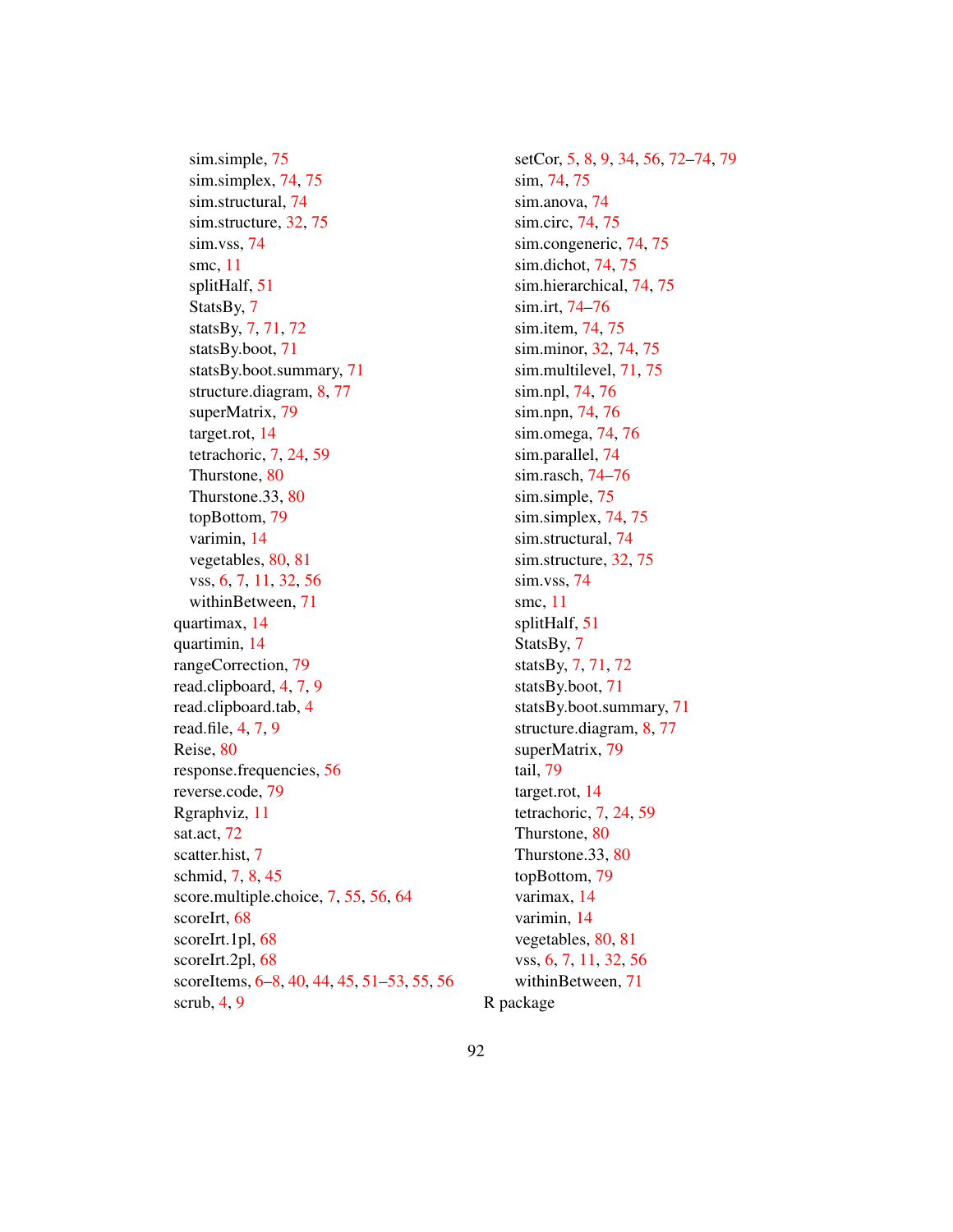ctv, 8 eRm, 62 GPArotation, 8, 12, 14, 22 KnitR, 77 lavaan, 34, 44, 71 ltm, 62 multilevel, 71 nlme, 71 parallels, 64 paran, 34 psych, 4, 6–10, 12, 22, 52, 64, 76, 77, 79– 82 Rgraphviz, 9 sem, 8, 34, 49, 80 stats, 12, 15 Sweave, 77 xtable, 77 rangeCorrection, 79 read.clipboard, 4, 7, 9 read.clipboard.tab, 4 read.file, 4, 7, 9 Reise, 80 response.frequencies, 56 reverse.code, 79 Rgraphviz, 9, 11 rooted dendritic structure, 22 SAPA, 55, 64–66, 68, 80 sat.act, 72 scatter.hist, 7 schmid, 7, 8, 45 Schmid-Leiman, 20 score.multiple.choice, 7, 55, 56, 64 scoreIrt, 68 scoreIrt.1pl, 68 scoreIrt.2pl, 68 scoreItems, 6–8, 40, 44, 45, 51–53, 55, 56 scrub,  $4, 9$ sem, 8, 34, 49, 80 set correlation, 34, 72 setCor, 5, 8, 9, 34, 56, 72–74, 79

sim, 74, 75 sim.anova, 74 sim.circ, 74, 75 sim.congeneric, 74, 75 sim.dichot, 74, 75 sim.hierarchical, 74, 75 sim.irt, 74–76 sim.item, 74, 75 sim.minor, 32, 74, 75 sim.multilevel, 71, 75 sim.npl, 74, 76 sim.npn, 74, 76 sim.omega, 74, 76 sim.parallel, 74 sim.rasch, 74–76 sim.simple, 75 sim.simplex, 74, 75 sim.structural, 74 sim.structure, 32, 75 sim.vss, 74 Singular Value Decomposition, 10 smc, 11 splitHalf, 51 stats, 12, 15 StatsBy, 7 statsBy, 7, 71, 72 statsBy.boot, 71 statsBy.boot.summary, 71 structure.diagram, 8, 77 superMatrix, 79 Sweave, 77

tail, 79 target.rot, 14 tetrachoric, 7, 24, 59 Thurstone, 80 Thurstone.33, 80 topBottom, 79 tree diagram, 22

varimax, 14